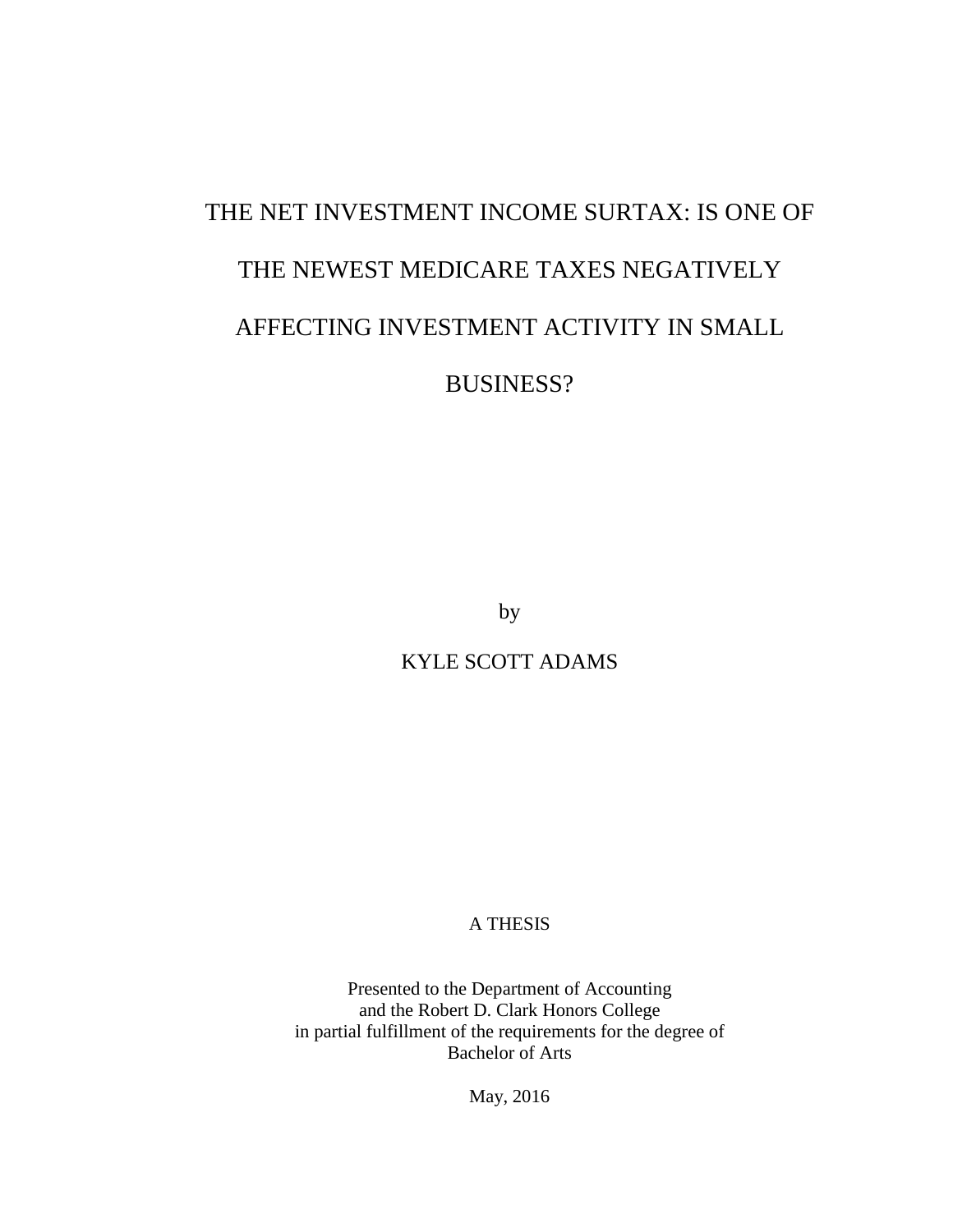## An Abstract of the Thesis of

Kyle Adams for the degree of Bachelor of Arts in the Department of Accounting to be taken March, 2016

Title: The Net Investment Income Surtax: Is One of the Newest Medicare Taxes Negatively Affecting Investment Activity in Small Business?



The Net Investment Income Surtax is an additional income tax that was primarily implemented in 2013 to raise funds for the Patient Protection and Affordable Care Act of 2010. It accomplishes this by charging an additional 3.8% tax either an individual's Net Investment Income or on their Modified Adjusted Gross Income less a threshold deduction. However, this surtax may have the unintentional side effect of negatively impacting investment activity in small business, specifically in regards to Initial Public Offerings held by businesses looking to expand, and this study looks to identify any correlation between the Net Investment Income Surtax and annual IPOs.

In this study, the key economic variables that a business must consider before launching a successful IPO have been isolated and examined. This is because these variables must be favorable before a business will decide to launch their IPO. With these variables, this study has created a multiple regression model that tracks the number of IPOs each year from 1985 to 2012, from which a regression formula was created. The regression formula was then used to isolate the effect that the Net Investment Income Surtax had on the number of IPOs launched after its initiation in 2013.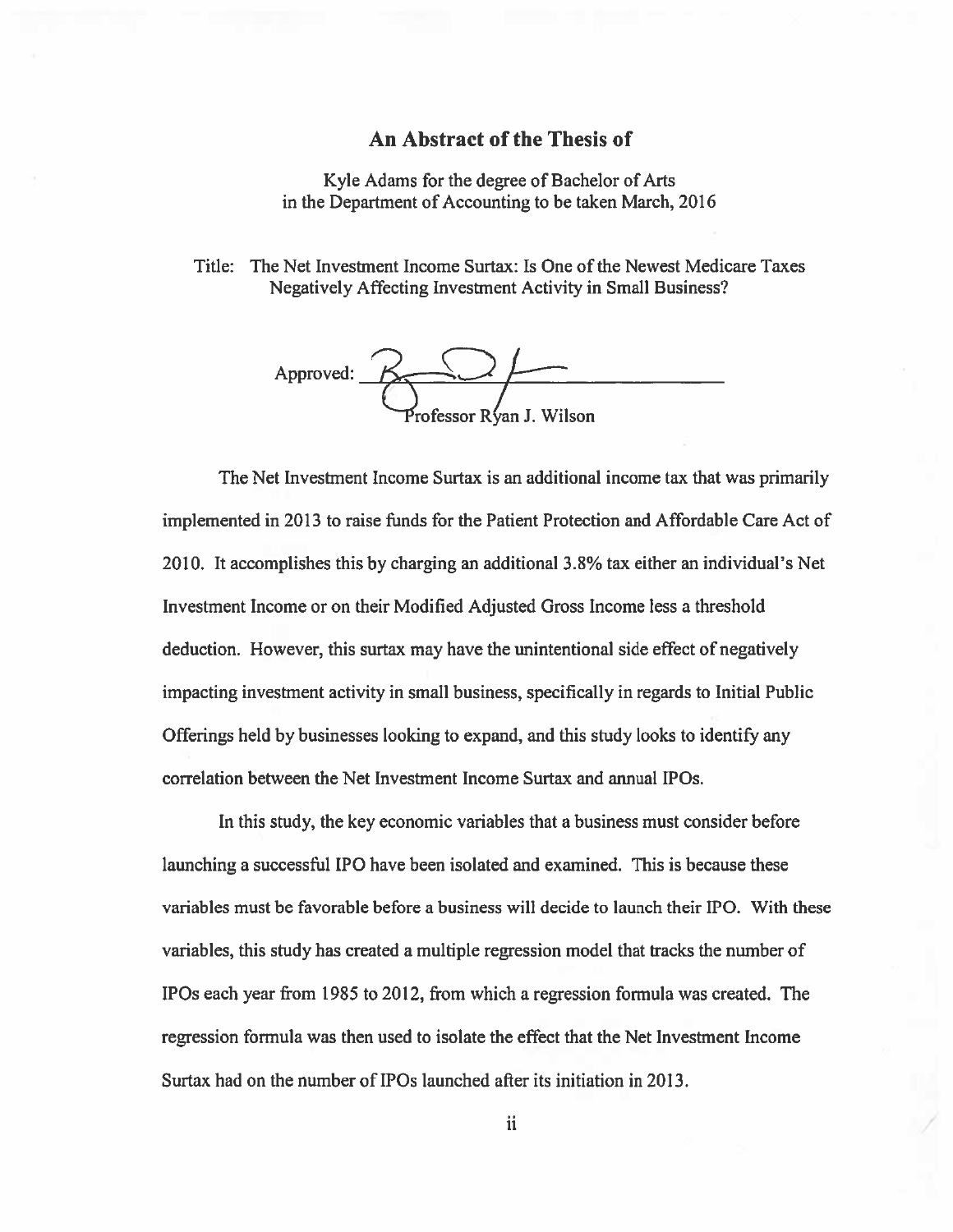The result of this study was that the NII surtax does not have a significant influence, negative or positive, over small business investment activity. Instead, the results suggest that favorable market conditions are much more important to businesses looking to have an IPO. That being said, this does not necessarily mean that the NII surtax will never significantly affect small business investment activity, so we must remain vigilant towards it and other taxes and economic impositions that target specific demographics.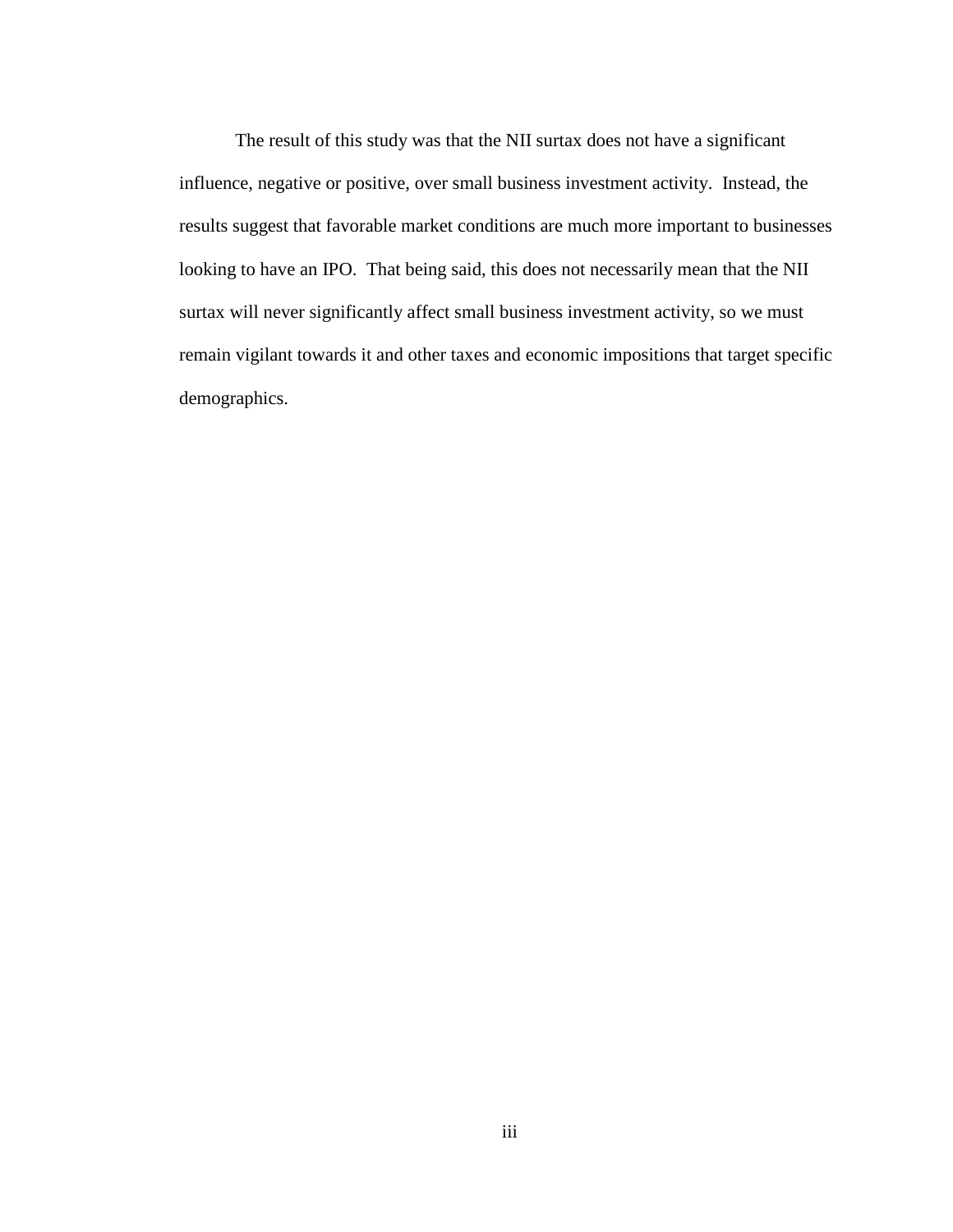## **Acknowledgements**

I would like to thank Professor Guenther, for his initial and vital help with this project, and Professor Wilson, for his continual aid and his lack of hesitance to step up when I needed him. I thank Michael P. Tomcal, as well, for the months of solid advice and entertainment, and Professor Prazniak, for sticking with me through the scheduling ups and downs. Also, I would like to thank my friends, for always being ready to distract me, and my parents, for always being there for me. Thank you.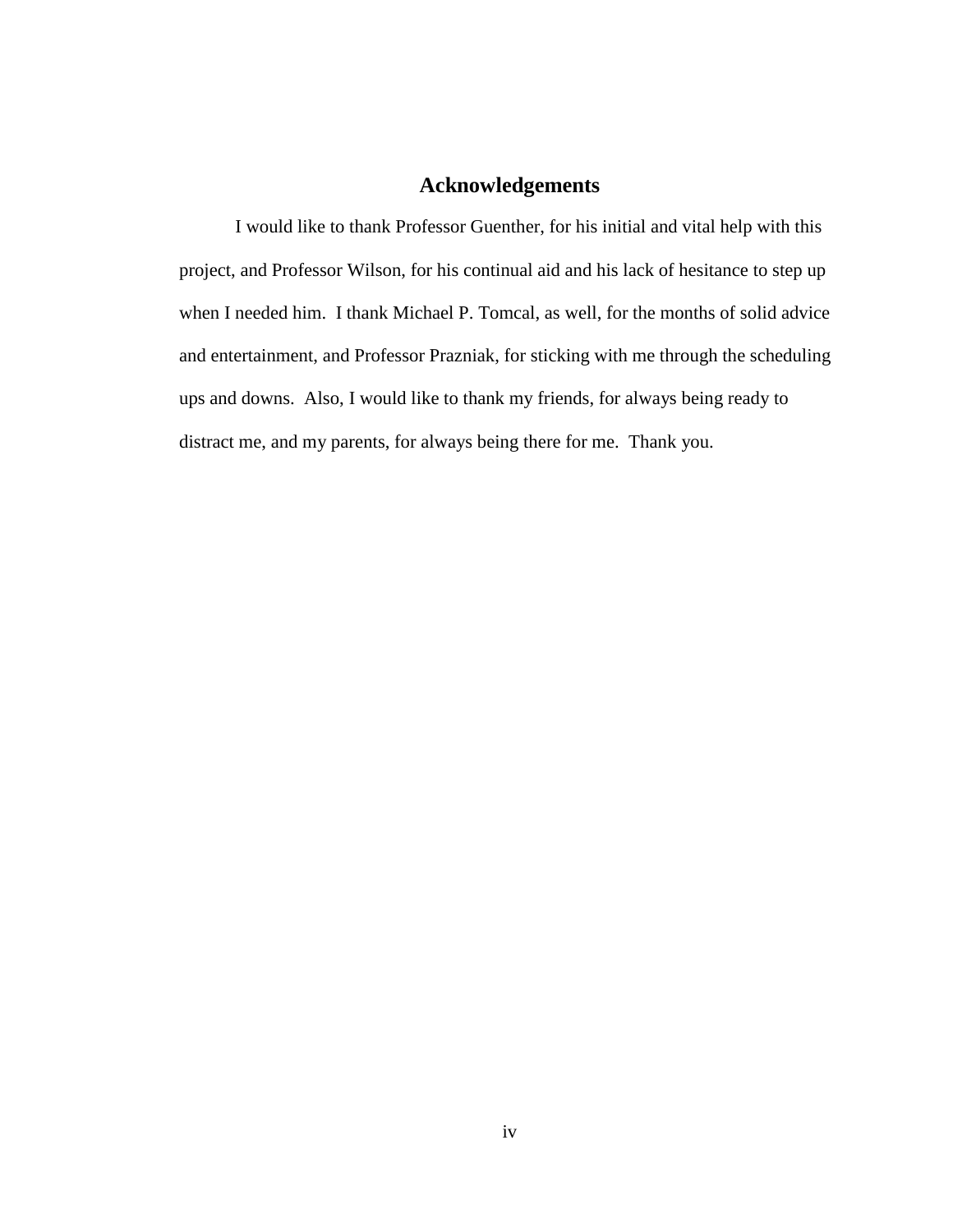## **Table of Contents**

| Introduction                                                     | $\mathbf{1}$ |
|------------------------------------------------------------------|--------------|
| A History of the Net Investment Income Surtax                    | 3            |
| <b>Important Definitions</b>                                     | 7            |
| Through the Looking Glass (of the IRC)                           | 7            |
| Net Investment Income Surtax                                     | 7            |
| Small Business (In a State of Transition)                        | 9            |
| <b>Investment Activity</b>                                       | 14           |
| Why Does the Influence of the NII Surtax Matter?                 | 20           |
| Why The NII Surtax is a Potentially Negative Investing Influence | 24           |
| Hypothesis                                                       | 30           |
| Methods                                                          | 31           |
| <b>Multiple Regression Model</b>                                 | 31           |
| Dependent Variable                                               | 33           |
| <b>Independent Variables</b>                                     | 34           |
| <b>GDP Growth</b>                                                | 35           |
| Wilshire 5000                                                    | 36           |
| <b>Shiller Price-Earnings Ratio</b>                              | 38           |
| <b>Government Bonds</b>                                          | 40           |
| Corporate Bonds                                                  | 41           |
| Regression Model for NII Surtax Influence                        | 43           |
| Results                                                          | 44           |
| Regression Model Summary, 1985-2012                              | 44           |
| Regression Model Summary, 2013-2015                              | 45           |
| Conclusion                                                       | 46           |
| The Influence of the NII Surtax                                  | 46           |
| <b>Issues Potentially Affecting Results</b>                      | 47           |
| Lack of Data on S-Corporations                                   | 47           |
| Assumed Linearity of Independent Variables                       | 48           |
| Nature of Unrealized Gains                                       | 49           |
| Data Range Limitations                                           | 50           |
| Where Does This Leave Us?                                        | 51           |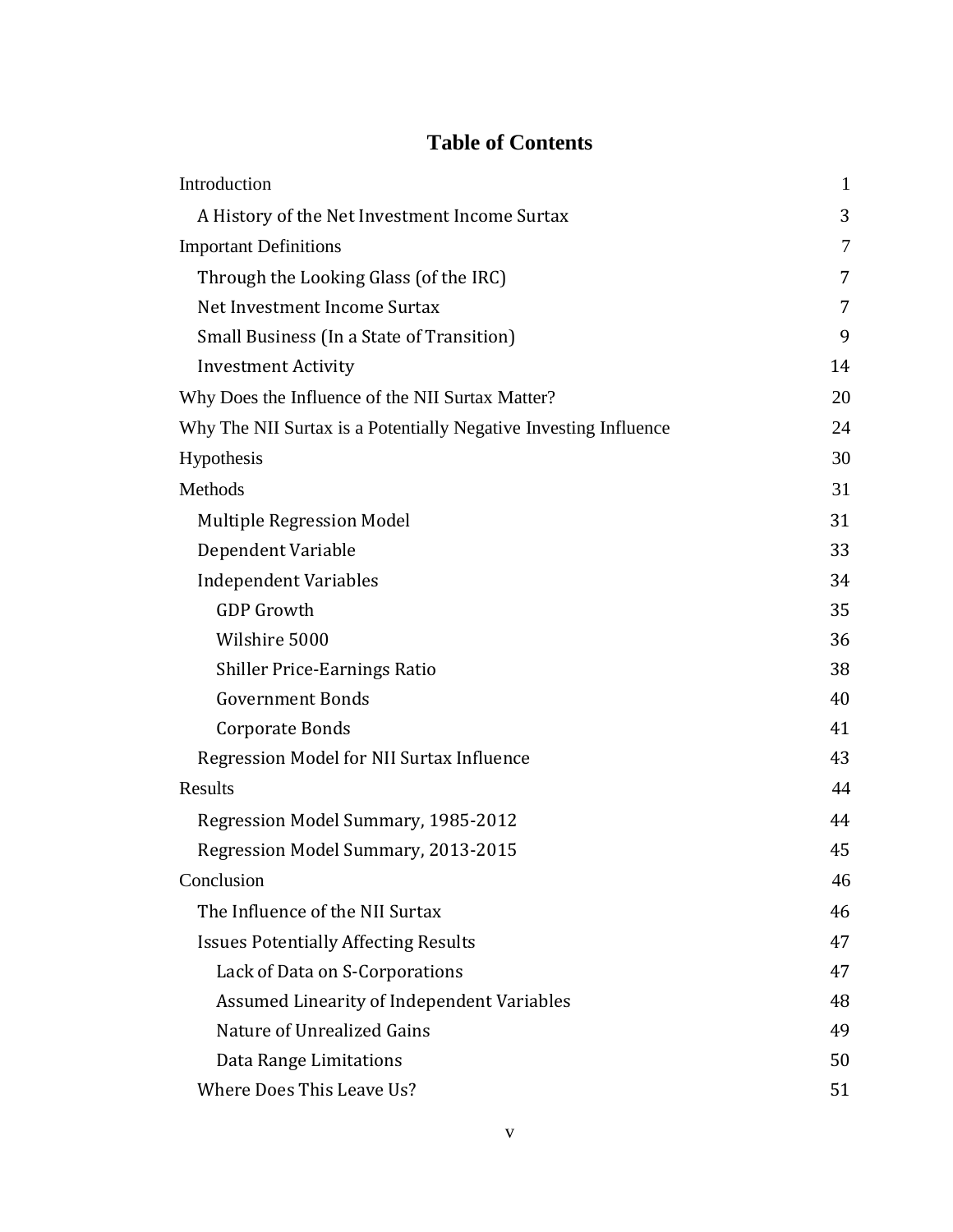| Appendix                                                | 53 |
|---------------------------------------------------------|----|
| A.1: Definitions                                        | 53 |
| Taxable Individual                                      | 53 |
| Surtax                                                  | 53 |
| Gross Income                                            | 54 |
| Net Income                                              | 54 |
| Trusts                                                  | 55 |
| <b>Estates</b>                                          | 55 |
| Net Investment Income                                   | 57 |
| Modified Adjusted Gross Income                          | 64 |
| Calculating the NII Surtax                              | 68 |
| Applying the NII Surtax to Trusts and Estates           | 70 |
| A.2: AGI Deductions                                     | 74 |
| A.3: IPO Annual Data                                    | 76 |
| A.4: Regression Model Summary Output                    | 77 |
| A.5: Variable Data and Estimation Results for 1985-2012 | 78 |
| A.6: Variable Data and Estimation Results for 2013-2015 | 80 |
| <b>Bibliography</b>                                     | 82 |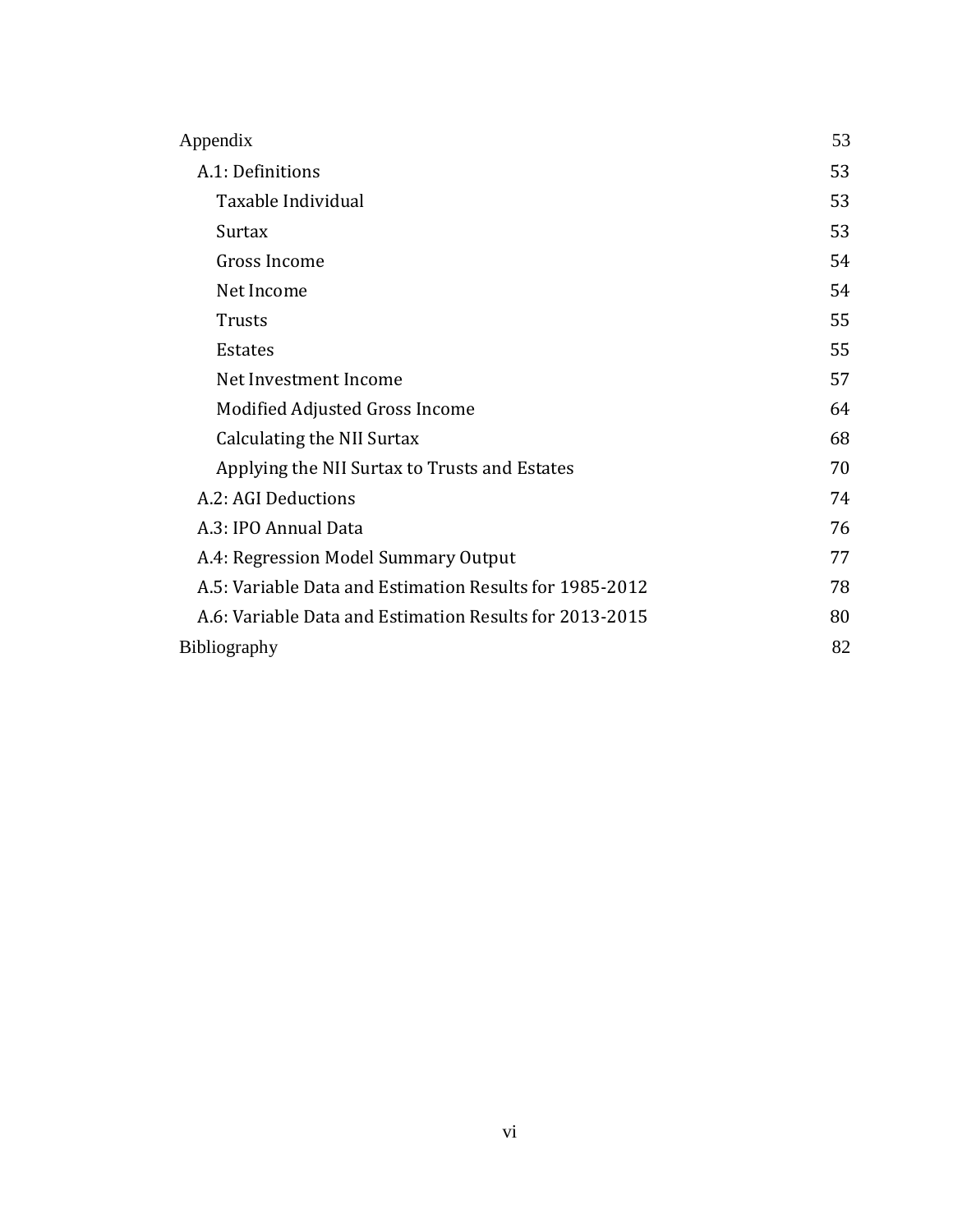# **List of Figures**

| Figure 1: Calculating NII Surtax Liability                           | 8  |
|----------------------------------------------------------------------|----|
| Figure 2: Share of Small Business Financing Dollars for Young Firms  | 10 |
| Figure 3: Types of Small Employer Firms and Nonemployers             | 11 |
| Figure 4: Selected Single Most Important Problem of Small Businesses | 21 |
| Figure 5: Wilshire 5000 Total Market Full Cap Index                  | 37 |
| Figure 6: Shiller P/E Ratio                                          | 40 |
| Figure 7: Moody's Seasoned AAA Corporate Bond Yield                  | 42 |
| Figure 8: NII Surtax Influence Multiple Regression Model             | 43 |
| Figure 9: Estate and Gift Tax Rate                                   | 56 |
| Figure 10: Net Investment Income Formulaic Definition                | 64 |
| Figure 11: Calculating NII Surtax Liability (Appendix)               | 70 |
| Figure 12: Trust and Estate Threshold                                | 73 |
| Figure 13: Calculating Trust and Estate Net Investment Income        | 74 |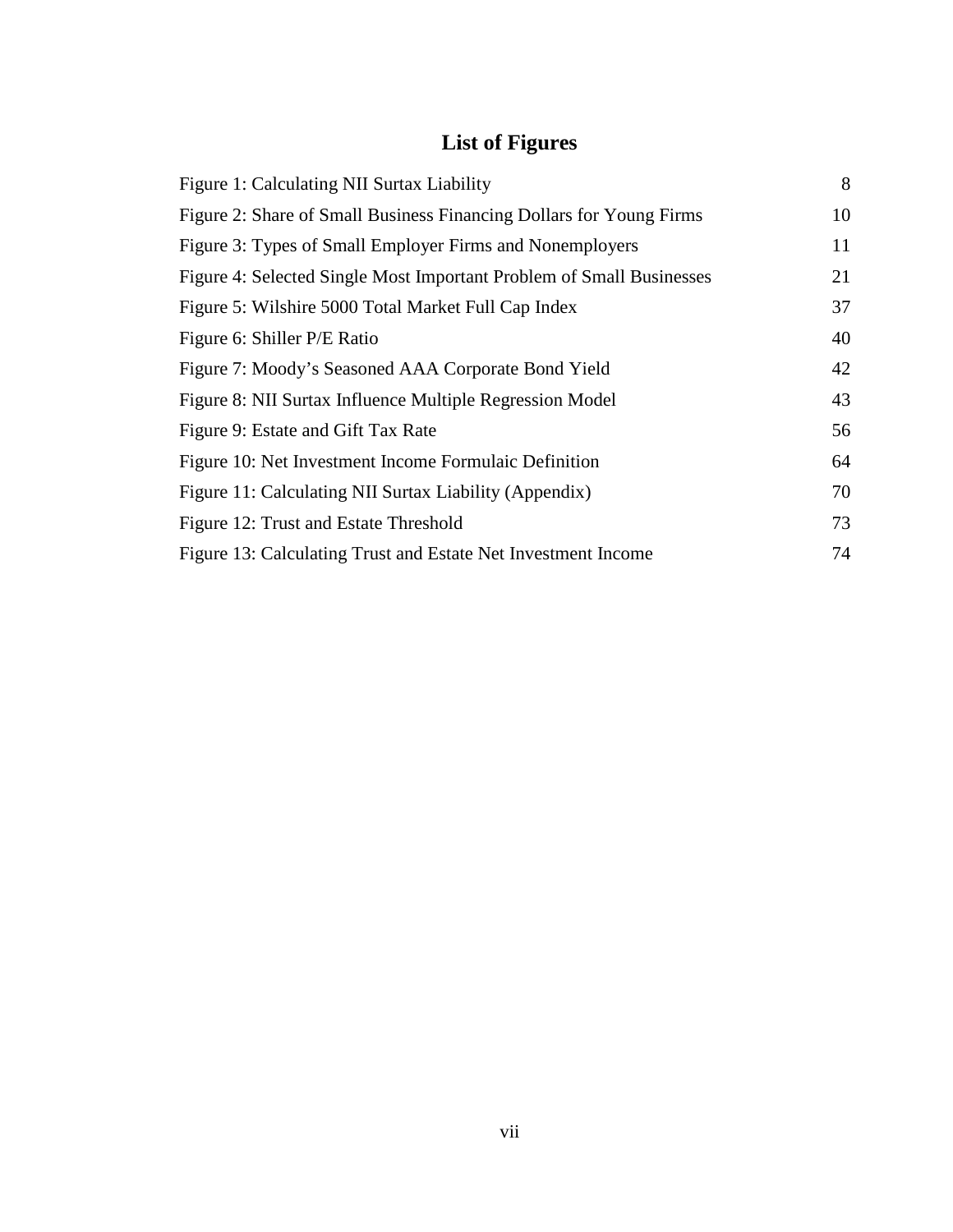# **List of Tables**

| Table 1: MAGI Threshold Reference Table                             | 8  |
|---------------------------------------------------------------------|----|
| Table 2: Single Most Important Problem of Small Businesses          | 20 |
| Table 3: 2016 Tax Brackets                                          | 25 |
| Table 4: Stock Ownership by Age of Head of Family and Family Income | 27 |
| Table 5: ANOVA Table for Regression Model                           | 44 |
| Table 6: MAGI Threshold Reference Table (Appendix)                  | 68 |
| Table 7: IPO Annual Data                                            | 76 |
| Table 8: Regression Model Summary Output                            | 77 |
| Table 9: Variable Data and Estimation Results for 1985-2012         | 79 |
| Table 10: Variable Data and Estimation Results for 2013-2015        | 81 |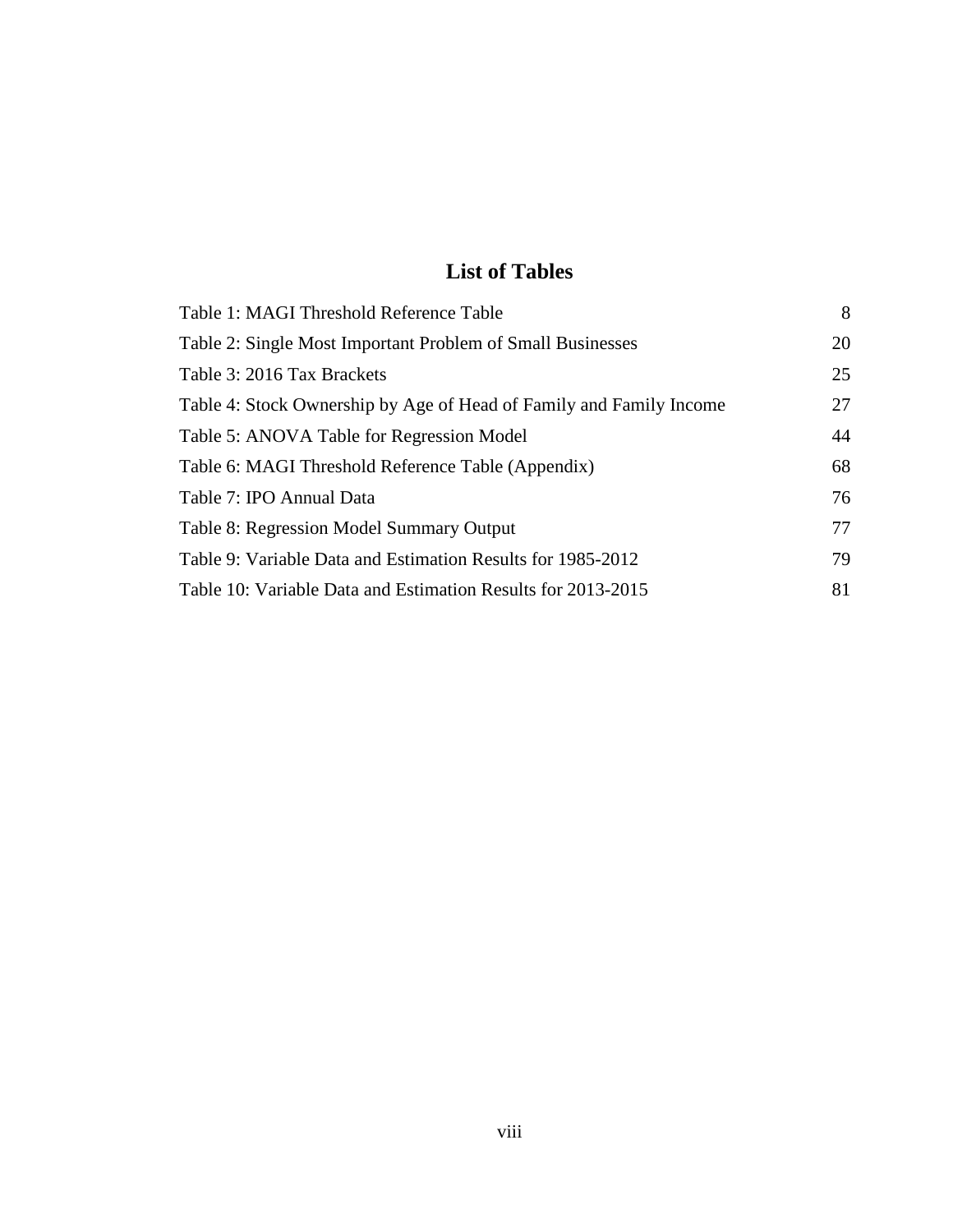## **Introduction**

Taxation holds a wide scope of influence over the everyday economic actions performed in our country. This is because people are driven to save as much of their earned income as possible, and therefore have a natural tendency to avoid what taxes they can. Activities that increase the value of the nation as a whole can be encouraged through deductions and credits, while activities that decrease it can be discouraged through tariffs and higher tax rates. Knowing this relationship, the U.S. government can exude a surprising amount of effect over the decisions of the general populace through tax legislature.

That being said, it is possible for new taxes to have influences that were not intended or not foreseen, and it is also possible for these influences to have a negative impact on the national economy. The Net Investment Income Surtax (NII), a relatively new tax that applies to investment income, is an example of a potentially negatively impactful tax, specifically in regards to its influence over the number of Initial Public Offerings (IPOs) held each year. This is because placing additional taxation on an activity tends to discourage it, since the tax is an additional expense that cuts into profits and cannot be avoided, so it stands to reason that the NII surtax would reduce investment activity in general.

Additionally, the NII surtax targets individuals who have high amounts of overall earnings, and the fact that these individuals are more likely to invest in IPOs than any other demographic creates an issue. This is because these wealthier individuals are guaranteed to have all of their investment income subject to the NII surtax, including any dividends and capital gains earned from IPO investments, and the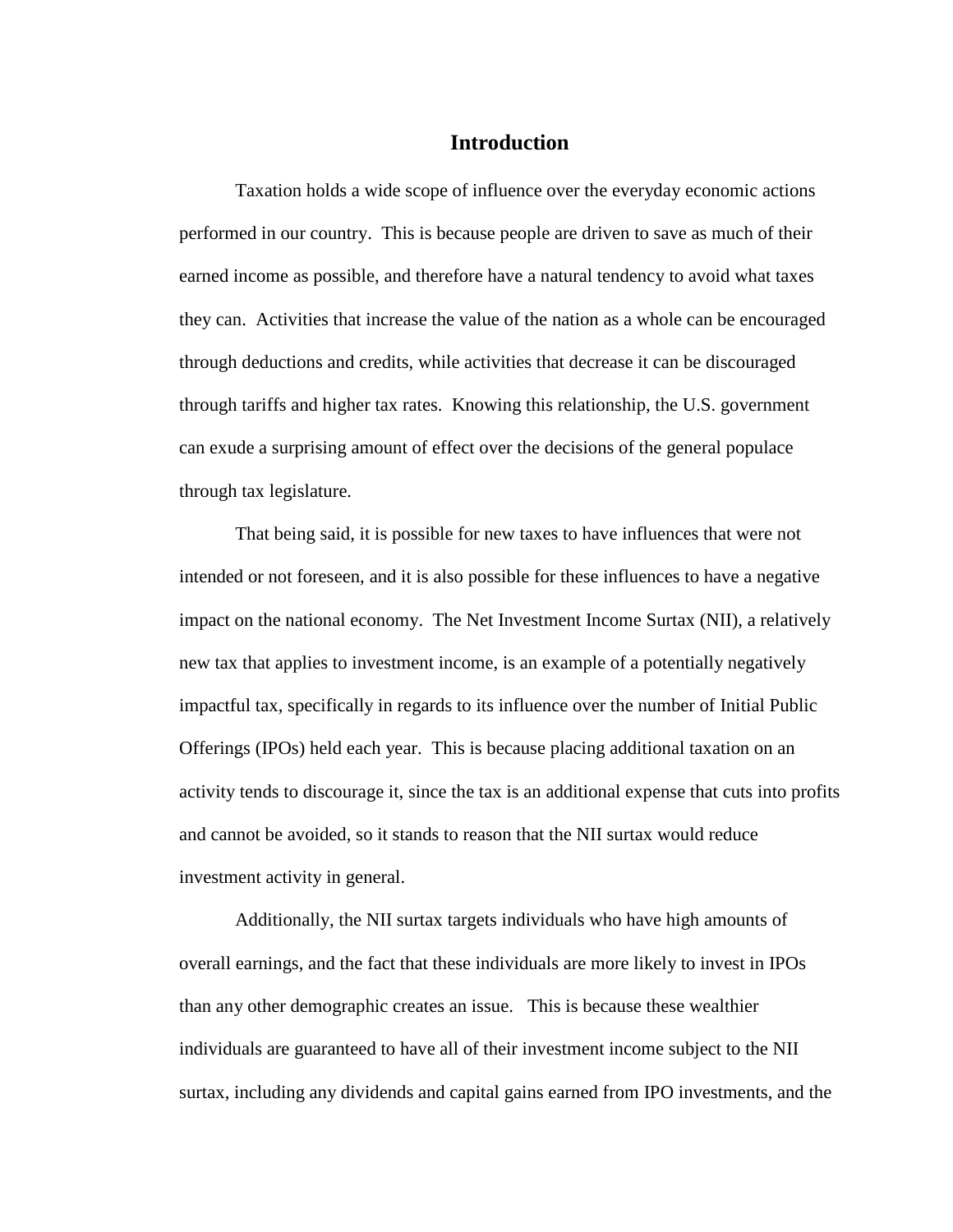additional cost of the surtax may cause these individuals to decrease their level of investing activity since investments are now not as profitable for them as they once were. And since wealthier individuals are the primary IPO investors, a significant drop in their investment activity would lead to a significant drop in the demand for IPOs. This in turn would lead to a reduction in the number of IPOs, as the lack of demand would cause small businesses to conclude that current market conditions were unfavorable for a successful IPO launch.

All of these interactions would not be so concerning if they did not result in an economic detriment. Launching an IPO is the best way for a small business to quickly gain capital and expand its economic scale, allowing it to compete with larger, more mature companies. If IPOs are discouraged and their numbers diminish, then there would be a decrease in new large businesses, which would cause stagnation in the market as preexisting companies would experience fewer competitors and a reduction in their drive to innovate and improve. Additionally, a large business will provide substantially more jobs and tax revenue than a smaller business, so discouraging IPOs and expansion also brings about more widespread economic stagnation as less wealth is produced and distributed.

In summary, the NII surtax targets a specific demographic that happens to be the most active in IPO investing, and by discouraging such investing through the taxing of dividends and capital gains the surtax may be negatively influencing the investment market and the economy as a whole. In order to determine the existence and extent of such an influence, this study utilized a multiple regression model created using data from before the inception of the surtax to predict the number of IPOs that should have

2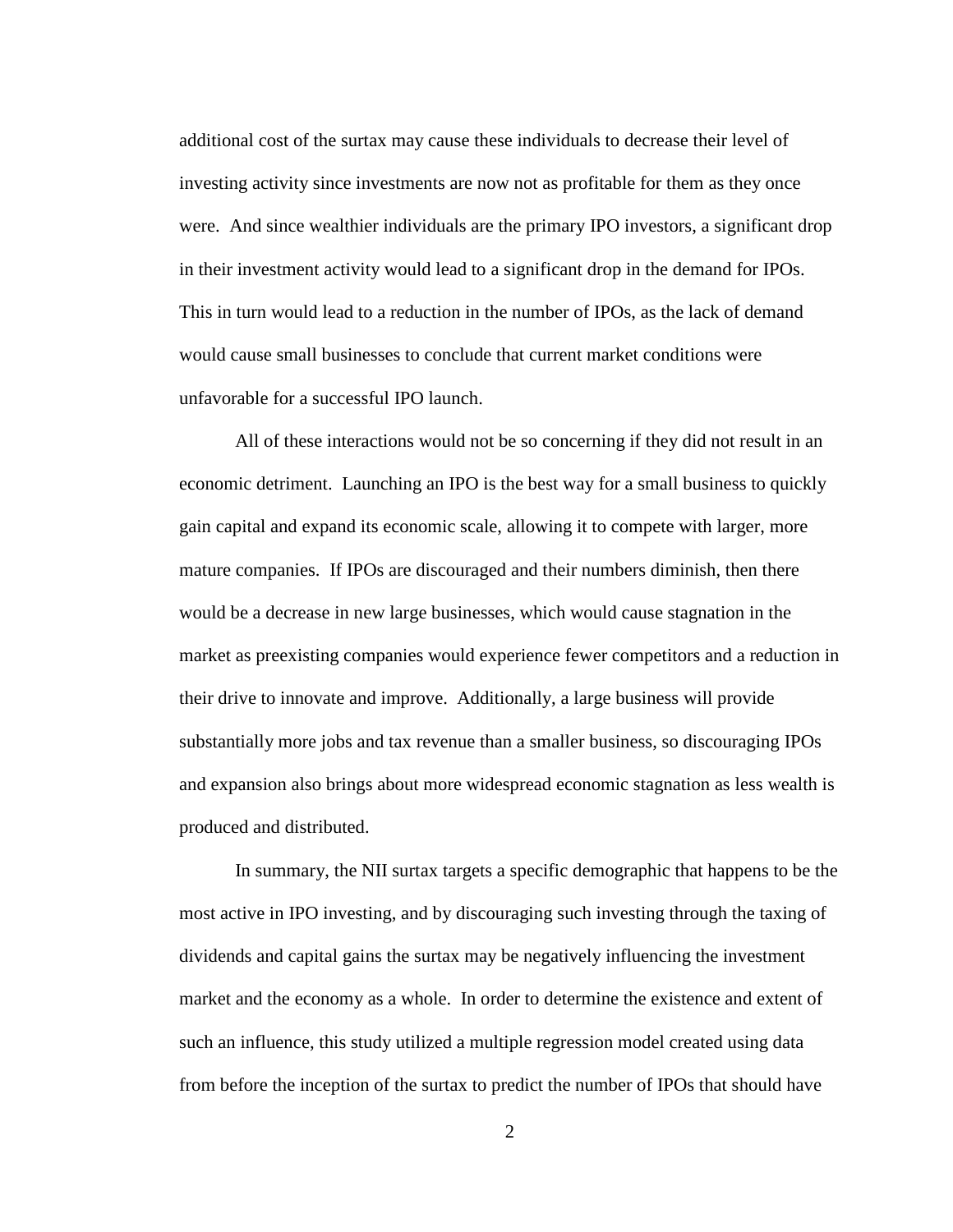been launched after the NII surtax was initiated. Next, these predictions were compared to the actual number of IPOs launched each year, and if a significant difference existed between the two values then that difference would be attributable to the influence of the NII surtax. The result of the application of the prediction model was that there is no significant correlation between the NII surtax and the number of IPOs launched annually, which strongly suggests that the surtax is not influential enough to dissuade small business investing activity.

### **A History of the Net Investment Income Surtax**

The Net Investment Income Surtax was first brought about to generate income for a specific piece of legislature. On March 23, 2010, the Patient Protection and Affordable Care Act (PPAC) was signed into law by Barack Obama, an action that spawned its affectionate (or derisive) nickname "Obamacare." The PPACs primary objective, amongst other things, was to provide quality, affordable health care for all Americans, which in turn could be broken down into two plans of action. The first plan focused on immediate improvements, and included the extension of the dependent coverage to age 26, ending lifetime limits on coverage, the institution of copayment-free preventive health services, and other short-term goals. The second plan looked towards the future and long-term health insurance market reform, which would involve major changes to the role of public programs, the prevention of chronic disease, the health care workforce, and more. In a nutshell, the PPAC wanted to make healthcare more flexible, stable, and clear for all U.S. citizens, and wanted to provide a kind of base health coverage that would reach all citizens regardless of their private insurance status.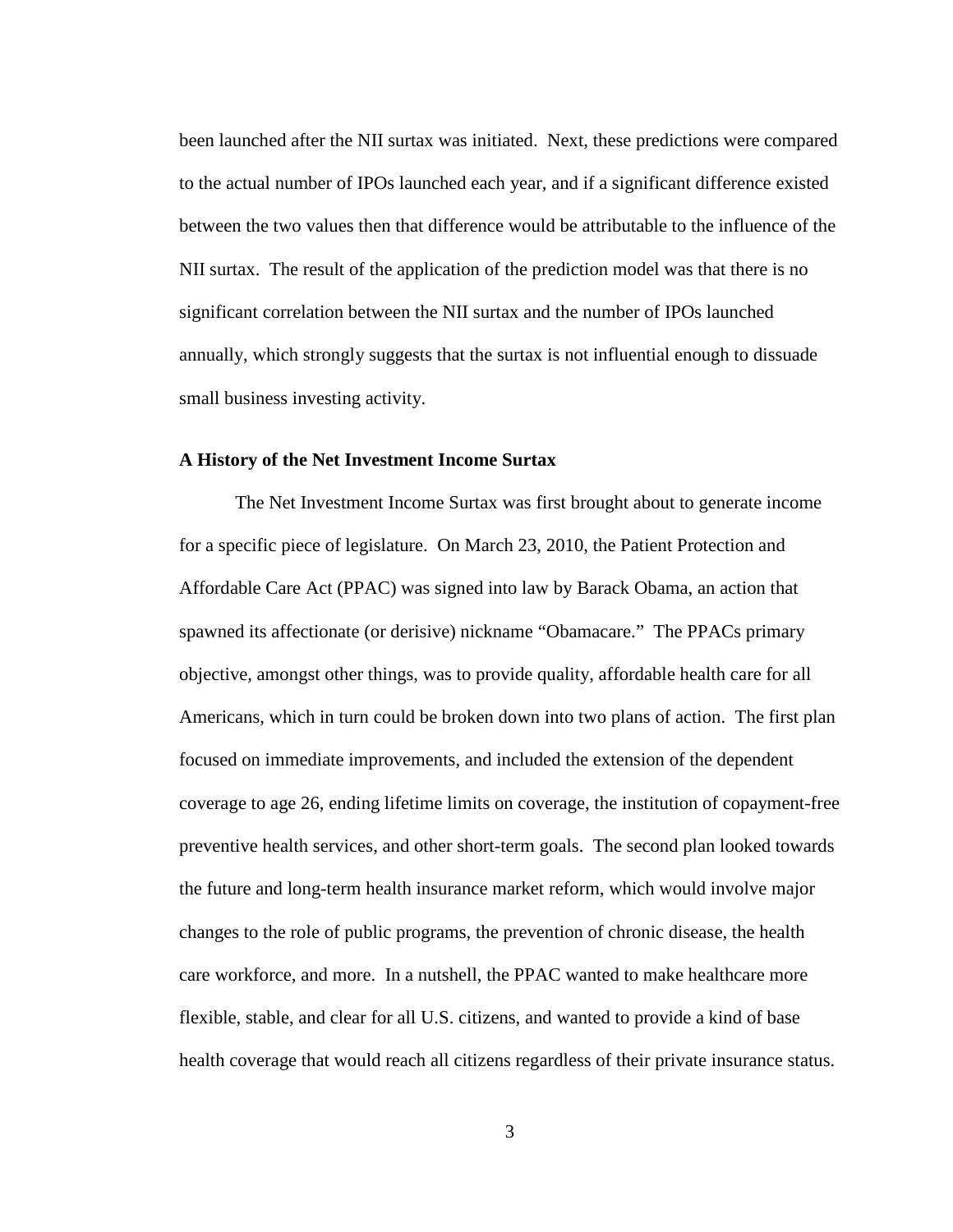It is obvious that this was and is no small undertaking, and it was equally obvious that the PPAC would require a substantial amount of funding to reach its goals. In fact, its inherent costs was an issue that was taken seriously, as the Senate Finance Committee spent 31 meetings and over 60 hours debating how the PPAC's \$900 billion budget should be covered. Though some revenue streams were built into the act itself, such as the 40% excise tax applied to insurance companies whose annual premiums exceed the \$8,500 single and \$23,000 family coverage thresholds, it became apparent that the PPAC would need additional funding from another source. As a partial solution, the NII surtax was created.

With a 3.8% surtax upon investment income, the NII surtax was meant to (and does) provide a significant portion of the funding required to run the PPAC. It is worth noting that the NII surtax was instituted exclusively to help pay for the PPAC, so it serves an incredibly specific function within the Internal Revenue Code (the tax code for the United States). This does not automatically make it an outlier, however, for there was precedence of other funding-specific taxes long before the NII surtax drew its first proverbial breath. The Federal Insurance Contributions Act tax, for example, has remained in the Internal Revenue Code (IRC) since its induction in the 1930s under Franklin Roosevelt's New Deal, where its varying rates have helped fund Social Security and Medicare over the decades. Just about everyone has received at least one paycheck where the amount removed for this tax is listed, and these revenues go directly to funding federal benefits for the elderly and unemployed. Another example can be found in the gift tax imposed in 1932; the desperate post-Depression government needed to generate more funds in order to jump-start the stagnate economy through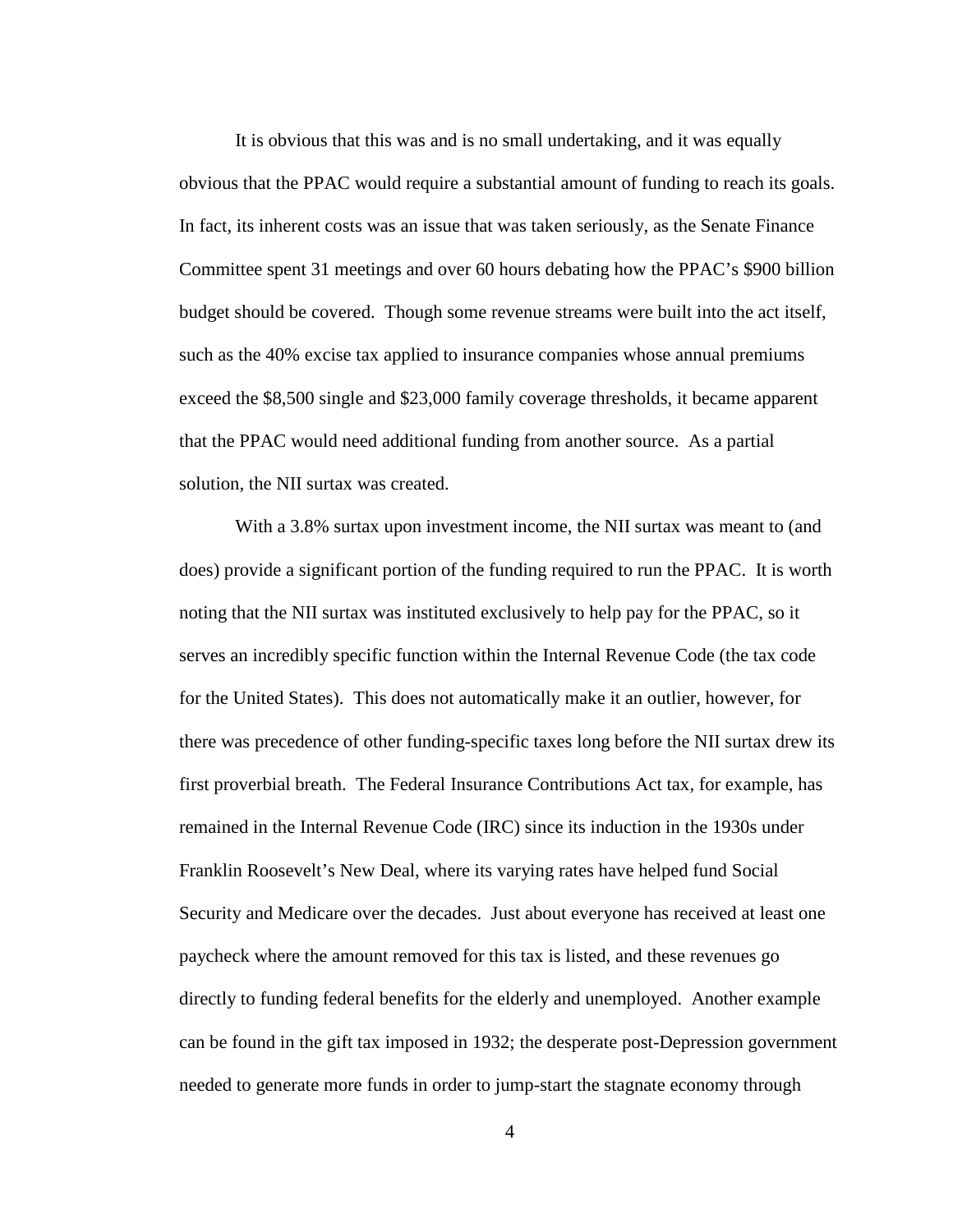large public works projects, and part of the solution they employed was to use the gift tax to offer substantial tax breaks to individuals. As a result, a large quantity of wealthy individuals chose to transfer portions of their estates to their descendants immediately (instead of waiting until said estates transferred normally at their death) in order to capitalize on the lower tax rates, which in turn provided much needed tax revenue to the country sooner rather than later.

The moral of these examples is to show that a tax is not unnecessary simply because it is highly specialized, nor is it necessarily indicative that a specialized tax will significantly harm the members of society that it targets. Looking back at the example of the gift tax, for instance, the wealthy families that were targeted actually benefited from the initiation of the tax, because it offered them lower overall tax rates if they transferred their estates pre-mortem, all while the federal government was benefiting from the immediate increase in cash. It was a win for everyone involved. In the case of the Federal Insurance Contributions Act, too, we can see that the individuals paying the tax are (arguably) not unreasonably harmed financially by it, and in fact can garner benefit from it alongside those who are not liable to pay the tax. Not everyone has to pay it, but almost everyone can benefit from it.

However, a specialized tax should still be cause for objective scrutiny, and the NII surtax is no exception. The surtax has a number of rules and exclusions that lead to potentially worrisome lines of thought, especially in regards to the growth of small business. After all, investment through stocks and other equities are a means of capital that small businesses heavily rely on when attempting to break into the big leagues, and

5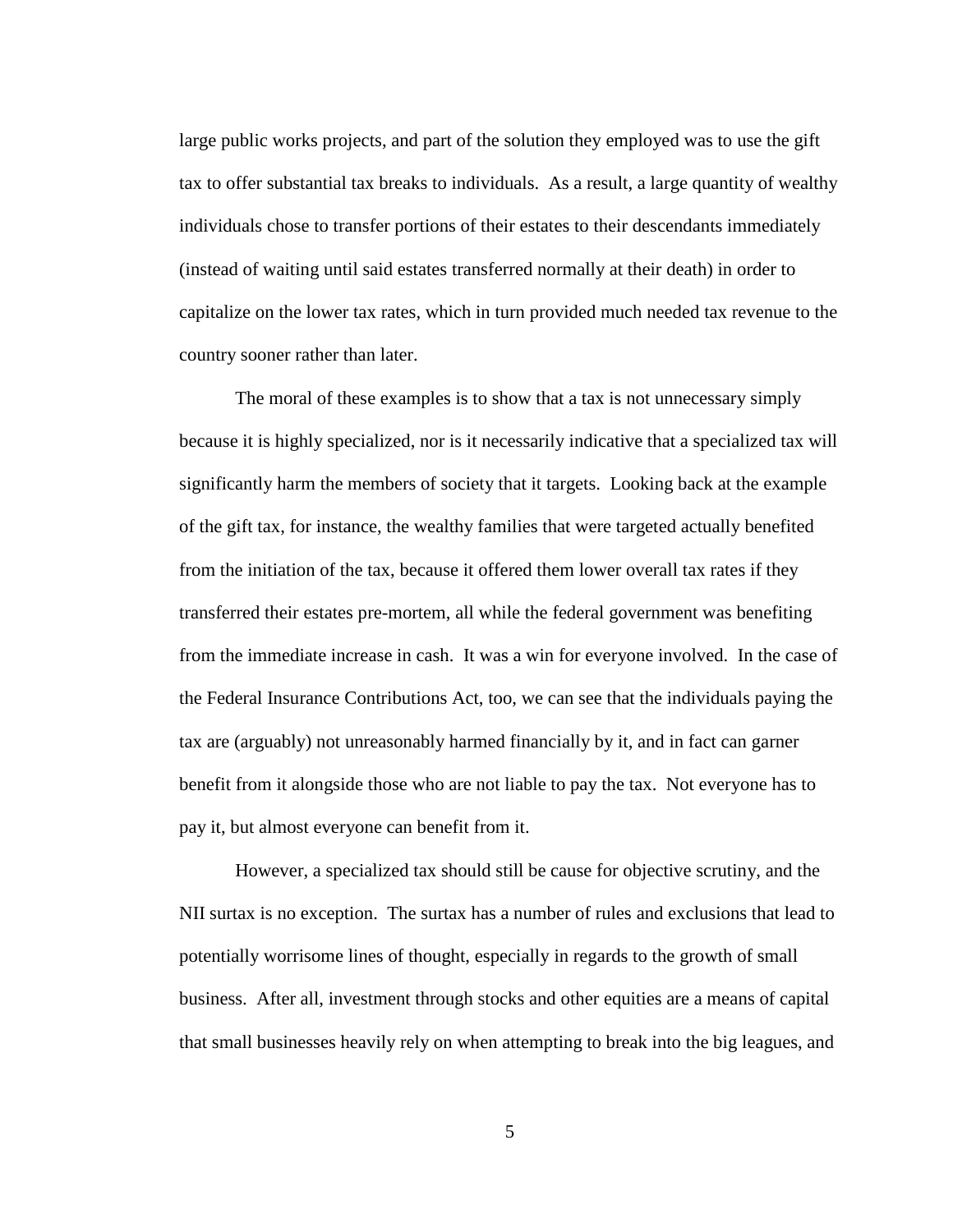ensuring opportunities exist for these small businesses is parallel to ensuring the validity of capitalism.

The real possibility that the NII surtax is unintentionally discouraging this type of investment in small business since its installment in 2013 is the scope and reason of this study, where the surtax will be analyzed on all the levels of its influence so its correlation with small business investment activity, whether positive, negative, or nonexistent, can be discovered.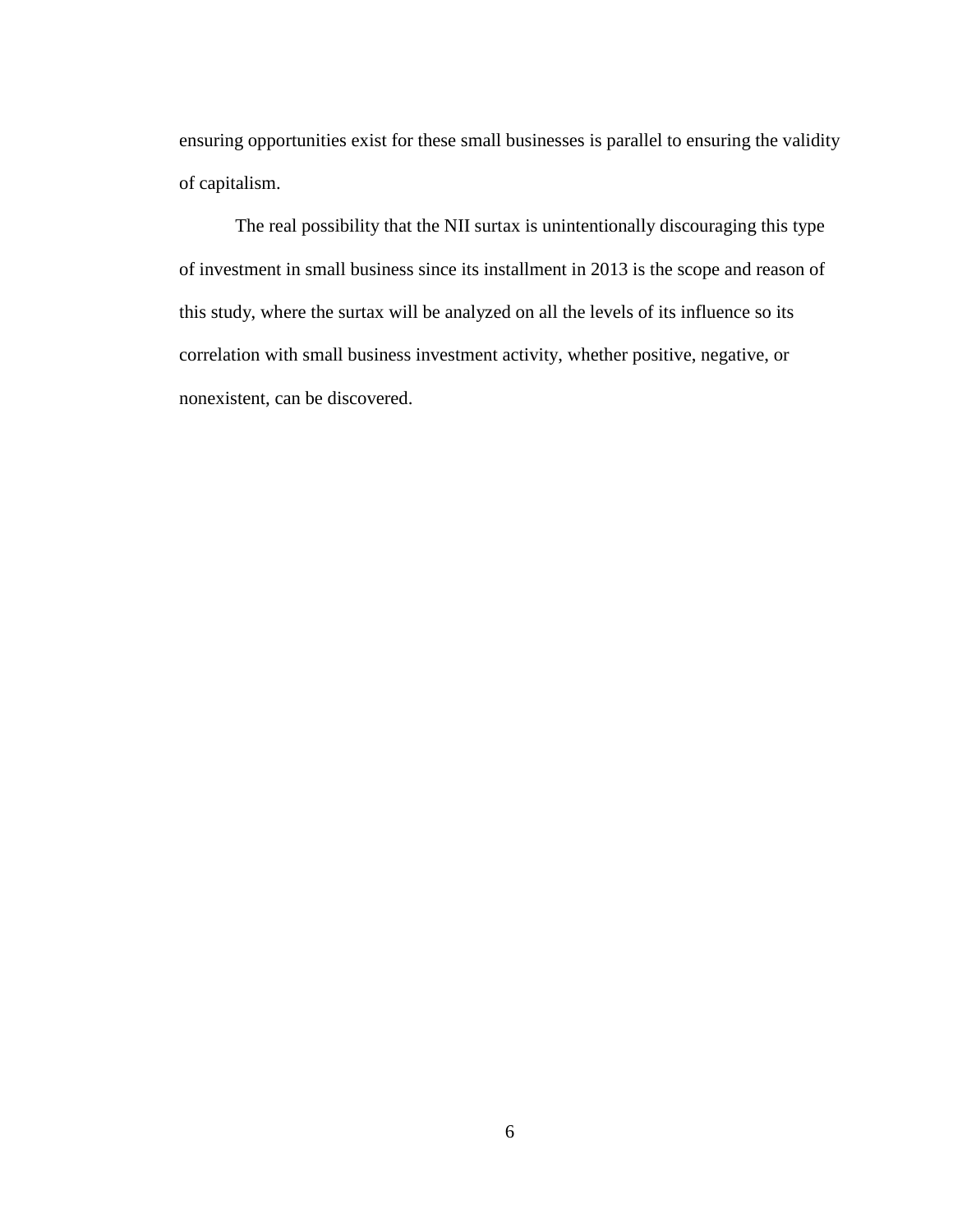## **Important Definitions**

### **Through the Looking Glass (of the IRC)**

Before any sort of legitimate analysis can take place, however, it is first necessary to define the terms used in this study. Foundational definitions and definitions unique to this study will be included in this section, while further explanation of the tax code and its related terms can be found in the attached appendix<sup>[1](#page-14-0)</sup>. IRC quotes will be utilized, and will be duplicated in different areas for the sake of clarity. With that in mind, we shall begin with the Net Investment Income surtax itself.

### **Net Investment Income Surtax**

As previously mentioned, the NII surtax is a 3.8% tax that is applied to the yearly investment income of a taxpayer, and can be found in the IRC to be defined as follows:

In the case of an individual, there is hereby imposed (in addition to any other tax imposed by this subtitle) for each taxable year a tax equal to 3.8 percent of the lesser of—

**(A)** net investment income for such taxable year, or

**(B)** the excess (if any) of—

**(i)** the modified adjusted gross income for such taxable year, over

**(ii)** the threshold amount.

Looking at this definition, we can see that the NII is a surtax applied to either an

individual's investment income or the amount of the modified adjusted gross income

that exceeds a certain threshold amount. The individual has the option to choose

between the options, and will take the option that provides the lowest tax liability. The

<span id="page-14-0"></span><sup>|&</sup>lt;br>|<br>| Found in Appendix Section A.1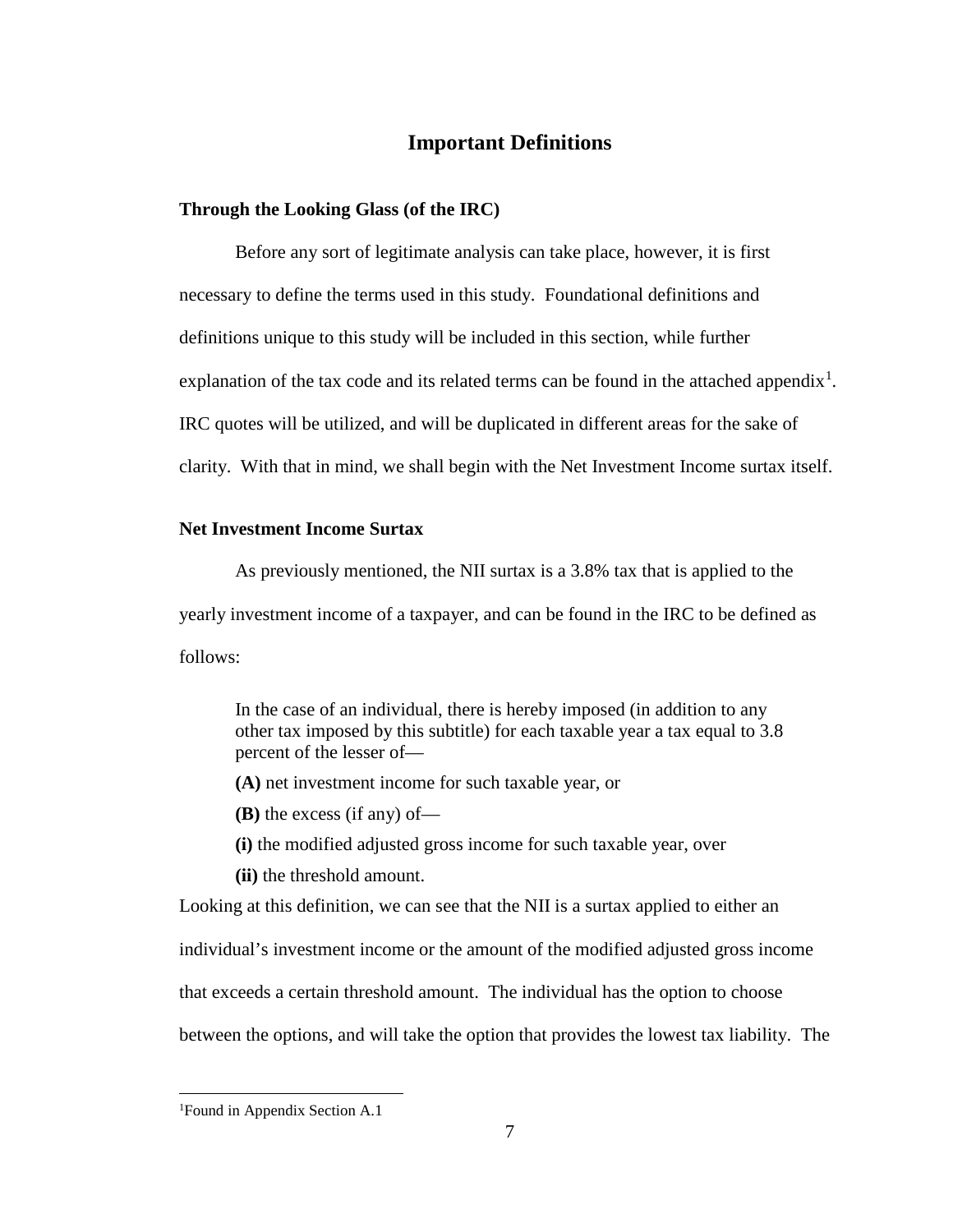3.8% surtax will therefore apply to the lower of the individual's annual net investment income or their MAGI less their associated threshold amount, which is determined from filing status. It is possible for an individual to have no NII surtax liability if they have either no investment income or if their MAGI is lower than their related threshold. A summarization of the different thresholds and the calculation of the surtax are as follows:

| Group                       | <b>Filing Status</b>             | <b>MAGI Threshold</b> |
|-----------------------------|----------------------------------|-----------------------|
|                             | <b>Married Filing Jointly</b>    | \$250,000             |
|                             | <b>Surviving Spouse</b>          | \$250,000             |
| $\mathcal{D}_{\mathcal{L}}$ | <b>Married Filing Separately</b> | \$125,000             |
| 3                           | Single                           | \$200,000             |
| 3                           | <b>Head of Household</b>         | \$200,000             |
| 3                           | <b>Trusts and Estates</b>        | \$200,000             |

<span id="page-15-1"></span>Table 1: MAGI Threshold Reference Table

Gives the threshold value associated with each filing status.

If Net Investment Income < MAGI - Threshold Amount: NII Surtax Liability = Net Investment Income x 3.8%

If Net Investment Income > MAGI - Threshold Amount: NII Surtax Liability = (MAGI - Threshold Amount) x 3.8%

<span id="page-15-0"></span>Figure 1: Calculating NII Surtax Liability

Summarizes process for computing NII surtax once net investment income, MAGI, and the threshold amount are known.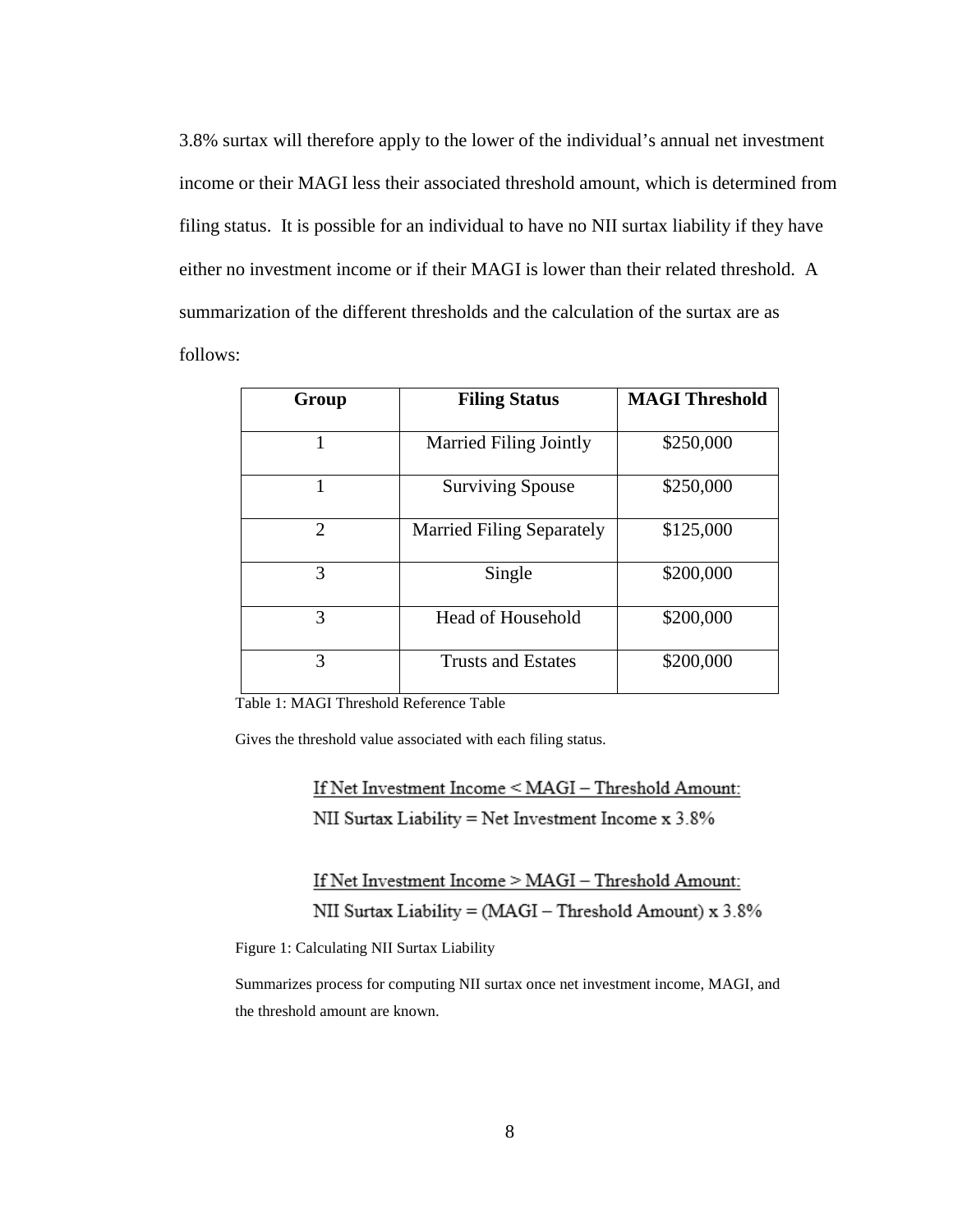### **Small Business (In a State of Transition)**

Now that the IRC definitions are out of the way, we can focus on the economic vocabulary of this study. "Small business" is a term that is thrown around more and more frequently these days, as local mom-and-pop businesses are gaining more prevalence and sympathy in the face of conglomerates. But what exactly is the cut off point for being considered a small business? According to the Small Business Administration (SBA), a small business is one that:

- Is organized for profit
- Has a place of business in the US
- Operates primarily within the US or makes a significant contribution to the US economy through the payment of taxes or use of American products, materials or labor
- Is independently owned and operated
- Is not dominant in its field on a national basis

The SBA then goes on to supply an incredibly in-depth rubric for determining whether or not a business is small based on their annual receipts, or revenues.

For this study, however, the definition of small business is a little less stringent when it comes to revenue and a little more focused on the growth phase the business finds itself in. When a business is first created, it is primarily funded by whatever the founders are able to put into the company through loans and their own personal finances.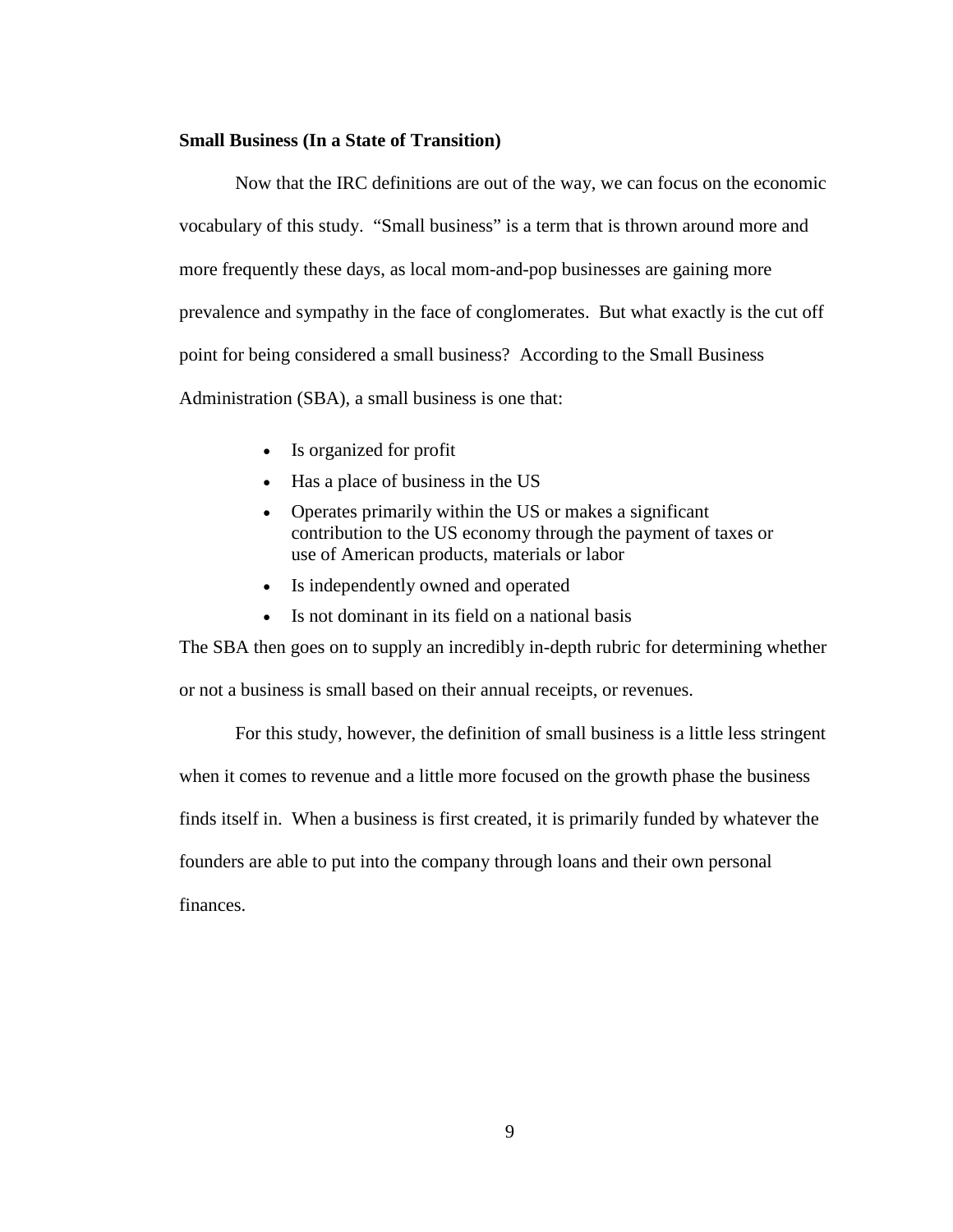

<span id="page-17-0"></span>Figure 2: Share of Small Business Financing Dollars for Young Firms SBA data from 2014 showing the average distribution of small business financing

Angel investors, who specifically look for promising new businesses to invest in, occasionally provide significant sums to new businesses, but by and large they are mostly on their own in the beginning. This large degree of self-reliance in regards to funding leads to major difficulties in moderate to quick expansion. Sometimes this is a perfectly adequate arrangement; small businesses that are not looking to expand beyond their current scope any time soon would be content to self-fund.

However, sometimes businesses have something special, like a great product/service or a flashy new business model that sets them apart from their competitors and leads them to believe that they can successfully compete with the larger firms that are dominant in their field. When this happens, the small business in question wants to be able to expand as quickly as possible so they can participate on the same scale as their established competition. In order to do this, they must procure substantial funding, and while loans and personal finances can go a long way, issuing stock is by far the most effective way to gain large amounts of capital.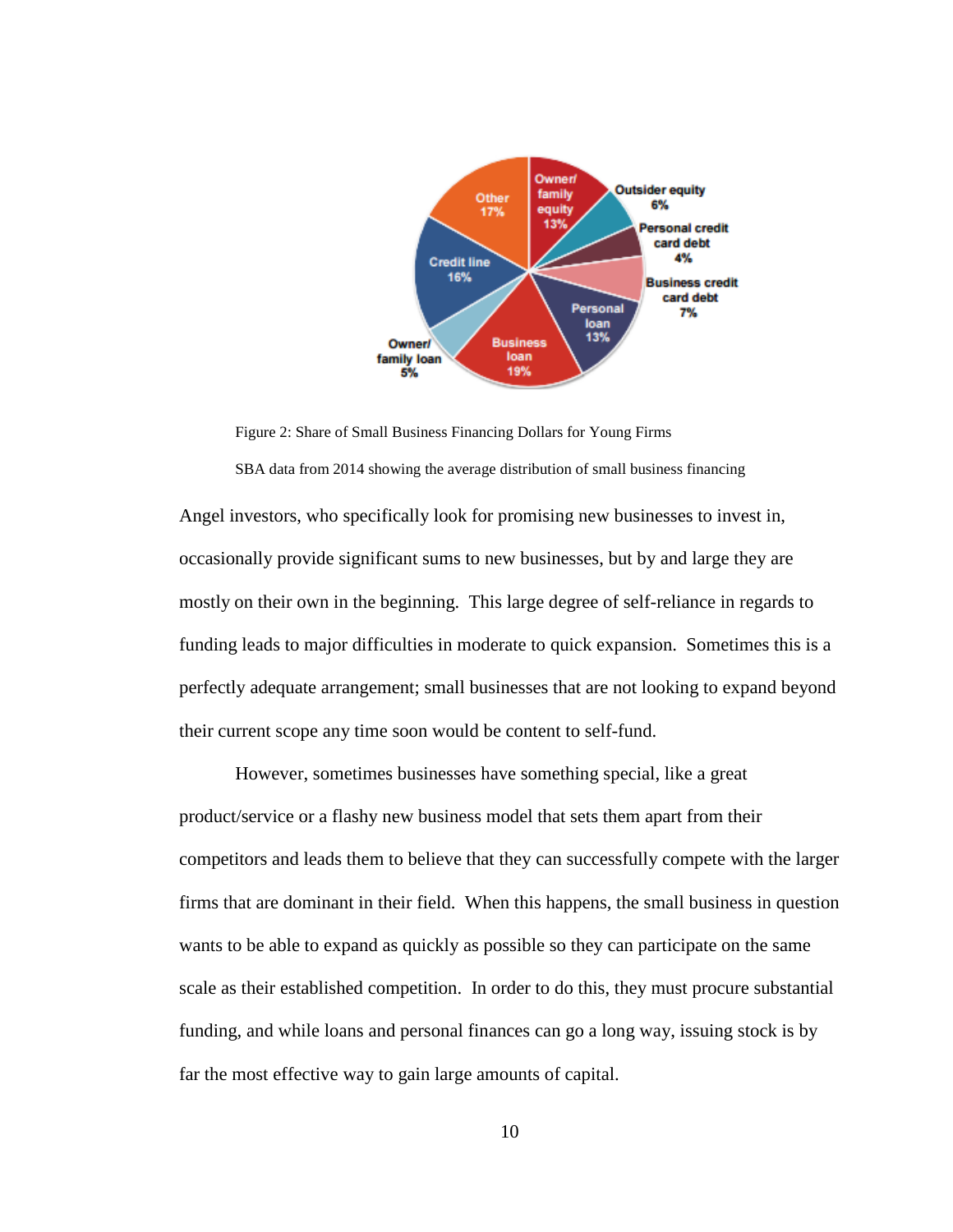Proof of the relationship between expansion and funding method can be found within the SBA's 2014 analysis of small businesses in the U.S. Small employer firms (or businesses that employ anywhere from one to 1500 employees depending on the industry) have 66% of their number listed as C- or S-Corporations, which is in stark contrast to the 87% of nonemployer small businesses that are sole proprietorships.



<span id="page-18-0"></span>Figure 3: Types of Small Employer Firms and Nonemployers

Details the percentage distribution of the varying types of small businesses in 2014

This is important because, while there are some key differences between C- and S-Corporations, both of these types of businesses are able to issue shares in the company as stock while a sole proprietorship cannot. Sole proprietorships fall under the category of largely self-reliant and loan-based funding that was mentioned earlier. As a result, we can see a trend: small employer firms are dominated by businesses that can issue stock, while nonemployers are dominated by businesses that cannot, which means that the vast majority of businesses that switch from being nonemployers to employers must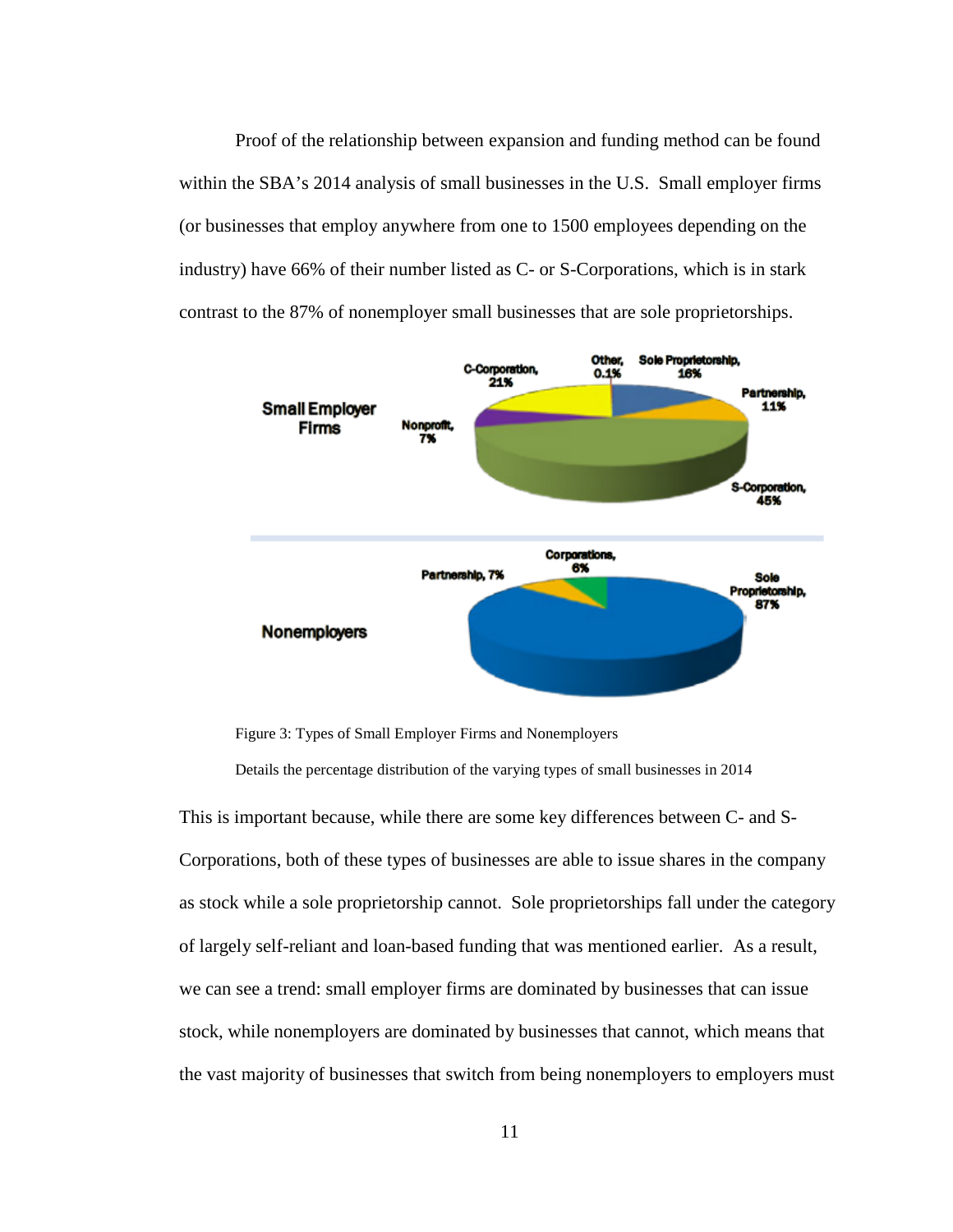also be switching to a funding model that allows the issuance of stock. Considering that acquiring employees is an obvious first step of expansion, and that nonemployers have a turnover rate that is three times higher than small business employers, we can see that there is a reliance on stock issuance when small businesses are determined to not only persist but also thrive.

However, this study takes the examination of the stock issuance stage a step further because there is a very significant difference between C- and S-Corporations in regards to stock issuance and small business expansion. S-Corporation is short for qualified small business corporation, and as the name suggests, S-Corporations must meet certain conditions in order to be categorized as such. These conditions are provided by the Internal Revenue Service (IRS), where the company in question must:

- Be a domestic corporation
- Have only allowable shareholders
	- o May be individuals, certain trusts, and estates and
	- o May not be partnerships, corporations or non-resident alien shareholders
- Have no more than 100 shareholders
- Have only one class of stock
- Not be an ineligible corporation (i.e. certain financial institutions, insurance companies, and domestic international sales corporations)

S-Corporations are great for early growth amongst small businesses because they allow

for the avoidance of double taxation. Usually, income from a business is taxed first

when it is earned by the business and again when it is distributed to shareholders,

because both groups are considered taxable individuals. Under an S-Corporation, an

owner-employee has their normal wages from the company taxed, but the remaining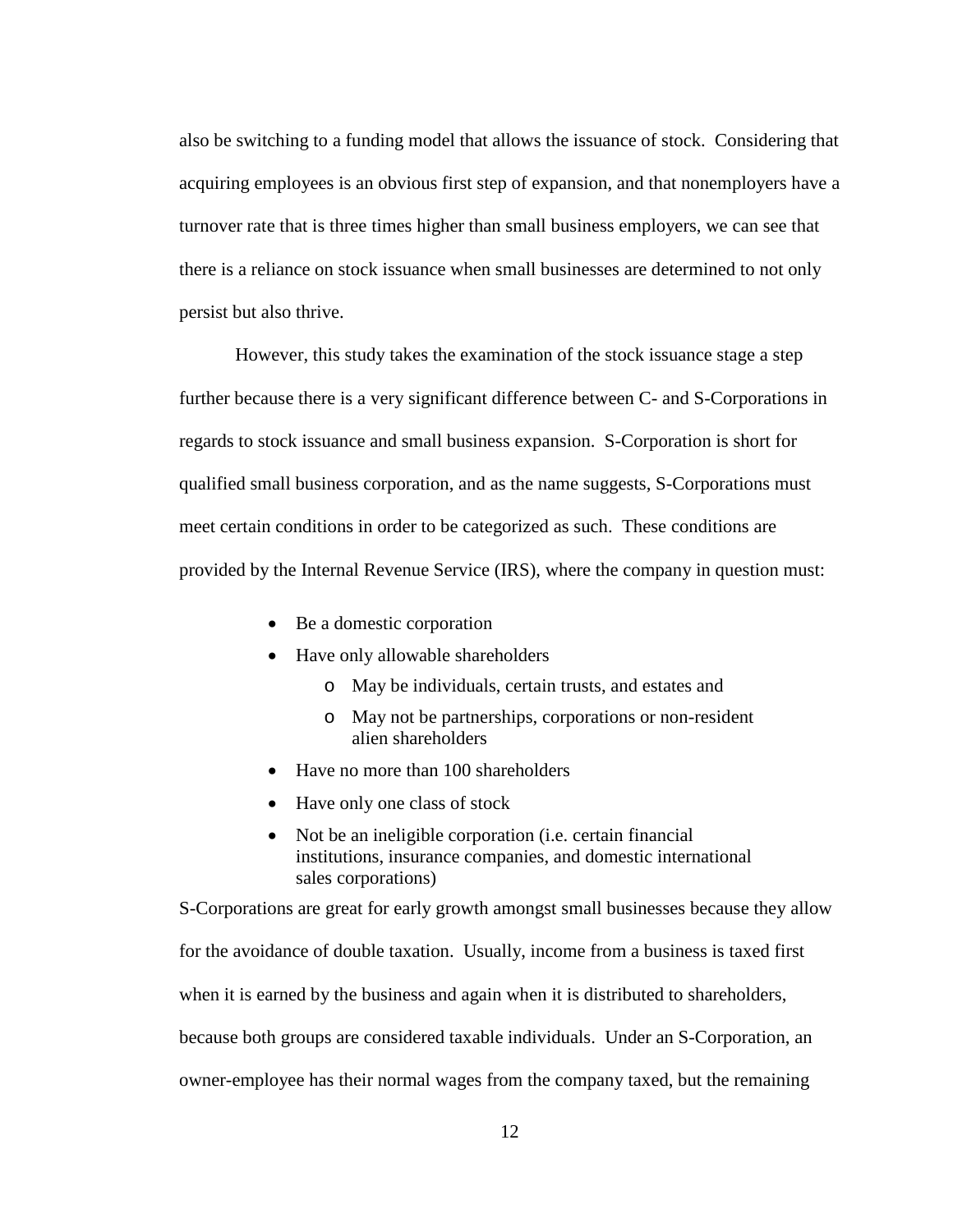company income paid to the owner-employee (called a distribution) is more often than not tax-free. This model allows small businesses more free capital to reinvest in the company, and it also encourages more investment initially since owner-employees can take advantage of the tax break.

It is important to recognize, though, the limitations that are placed on S-Corporations by the IRS. S-Corporations are powerful tax avoidance tools, and the IRS does not want them to be too widely applicable. Not being able to have more than 100 shareholders, for example, limits the amount of shares that an S-Corporation can issue, which leads to less capital generation from stock and also makes future issuances of shares after the initial offering difficult or even impossible. Additionally, being limited to individuals, certain trusts, and estates for shareholders is more constraining than it may appear at first glance. A study conducted by the Journal of Finance found a direct correlation between the sales growth of a company and the percent of its total assets it had invested, meaning that successful, larger firms had by far the most cash invested in other companies. Knowing this, we can see that S-Corporations inability to issue stock to other corporations causes them to miss out on a huge potential pool of capital.

These two limitations are even more restraining when considered together: an S-Corporation can only have 100 shareholders, none of which can be a substantial singular source of funding. After all, while individuals, estates, and trusts can certainly be wealthy, they only in very outlying circumstances have the same financial clout as corporations. Therefore, S-Corporations are required to garner support from a limited pool of investors, which automatically excludes the wealthiest and most active type of investor. It is no wonder, then, that most if not all dominant companies are C-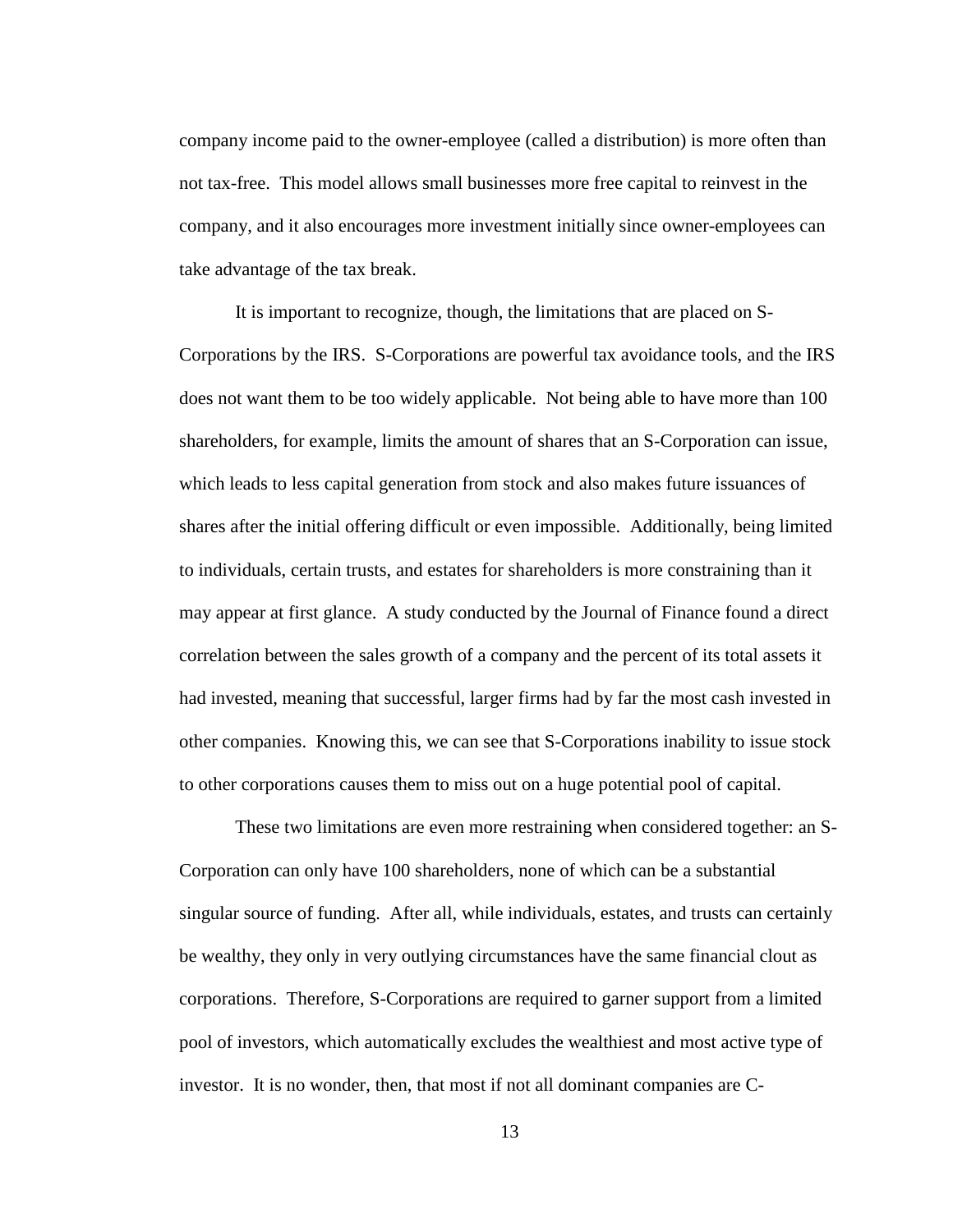Corporations. C-Corporations face none of the restrictions listed above for S-Corporations, and while they are subject to more taxation they also have access to a much wider selection of investors, which provides the capital necessary to become a strong nation- or world-wide player in an industry.

That being established, the definition of "small business" in this study is specifically small businesses that are looking to transition into a state of funding that allows them to expand and compete with larger competitors, primarily by becoming a C-Corporation. The reason this particular transitional period has been chosen is because: One, it is the pivotal period where a relatively small business can become reasonably competitive with established industry titans, and two, there is evidence that suggests the NII surtax is making investing in these expanding small businesses less attractive to a significant section of its target demographic.

#### **Investment Activity**

The next issue, then, is deciding how to measure the level of investment activity associated with transitions to C-Corporations, particularly in regards to the issuance of stock. Fortunately, a measure that fits this description already exists, and it is an initial public offering, or IPO. An IPO occurs when a company first moves from the private sector to the public sector within our economy (or from a sole-proprietorship, partnership, or S-Corporation to a C-Corportation) and is marked by the first wave of stock issuance in the company's history. In moving from private to public, a few major changes occur for the company in question: first, the company transitions from having one to a hundred owners to having hundreds or thousands of owners. Whenever anyone purchases a share of the company's stock, no matter how small a percentage of the total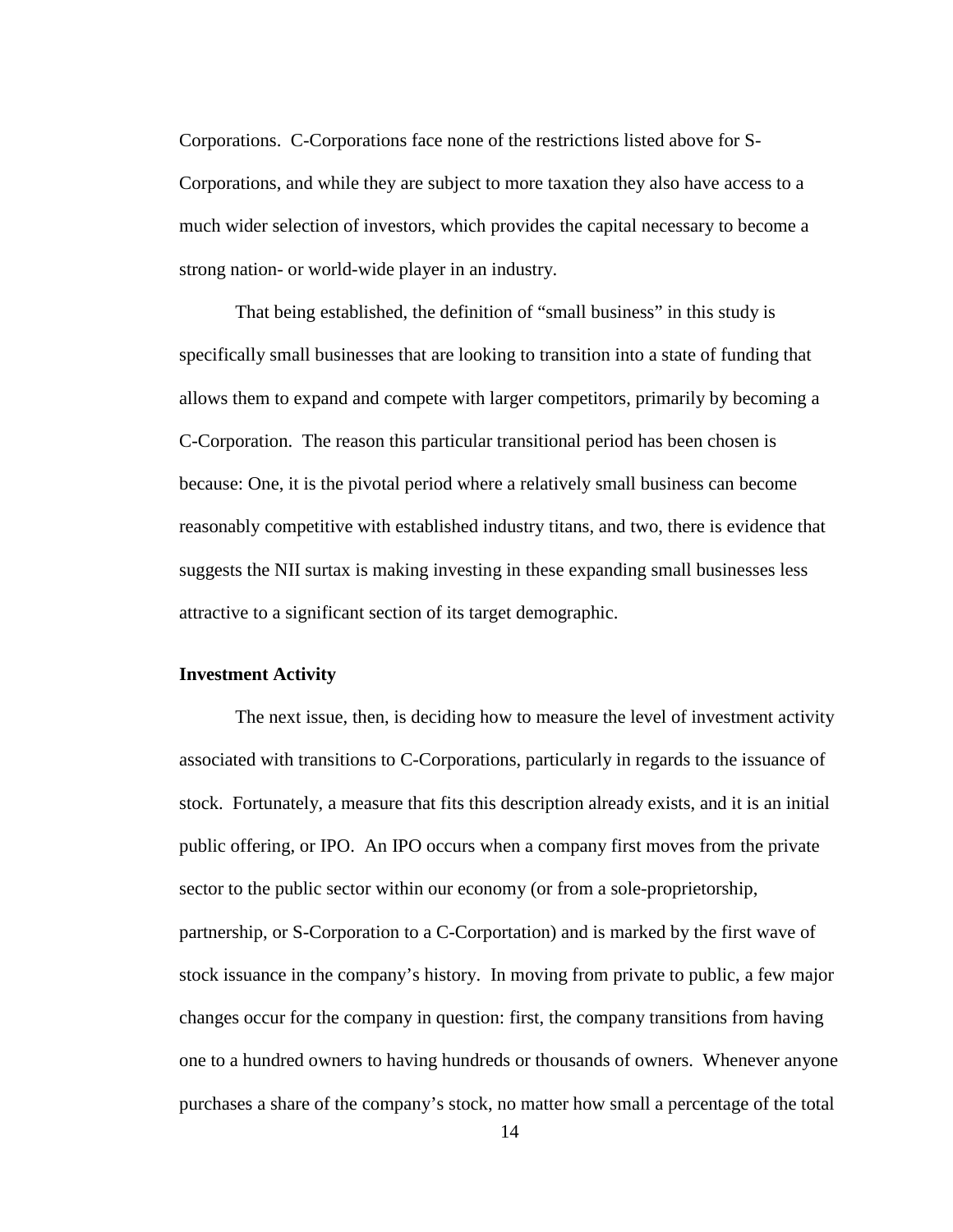value of the company that share may represent, that person effectively becomes a partial owner. They are entitled to dividends that vary in frequency and amount, and they hold the right to attend shareholder meetings where they can vote for board of director members and on some company decisions (assuming that the individual holds common stock, not preferred stock, which gives consistent dividends at the cost of voting rights).

Second, the company is considered to be public instead of private. When public, a company is held to a higher degree of scrutiny, and is required to make detailed financial statements available to the general population for the sake of transparency. The company's stock options also become tradable in second-hand transcations on exchanges like the New York Stock Exchange. Once a company is public, it is likely to remain public for a long while, if not indefinitely. It is possible to return to the private sector by repurchasing all outstanding shares of stock, but this is a huge undertaking that requires a substantial amount of cash to pull off, and is most often only performed for takeovers and acquisitions. This is not inherently an issue, but it does add extra weight to the decision to go public, because once a company jumps in it is not easy to get back out.

But why would they ever want to back out? After all, as we saw earlier, stock issuance is an excellent way to raise a large amount of capital relatively quickly, and it seems to have no real negative trade-off to it. This sounds great on paper, but there are other factors that must be considered. The division of ownership that goes along with stock issuance, for example, means that the original founders of the company will no longer have de facto rule over the direction the company takes because they have a legal and ethical obligation to make their shareholders happy. This is because shareholders

15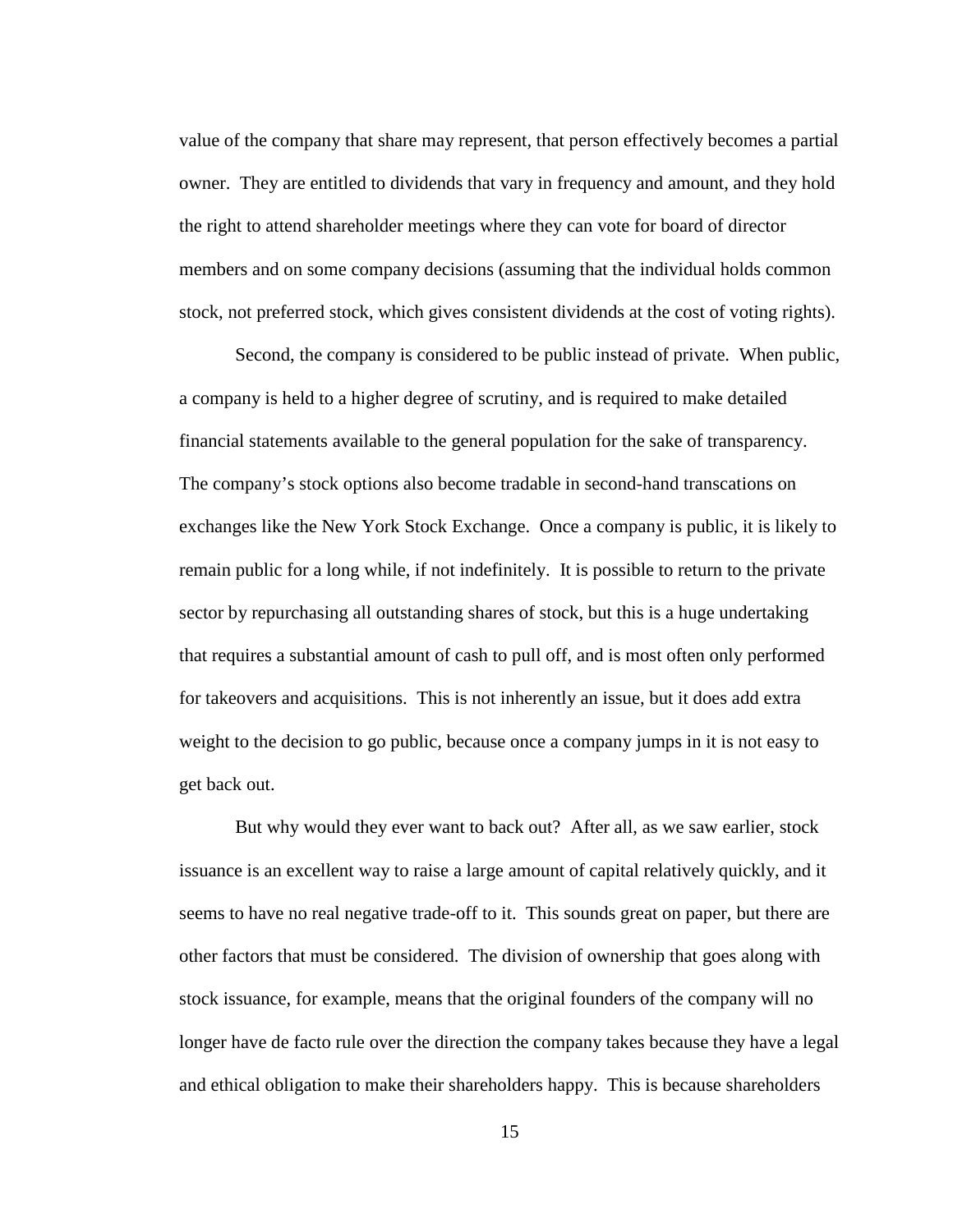who own the stock of a company expect the executives to be "putting their money to work," or creating a monetary return on the shareholder's investment, a right they are able to claim since the shareholders are considered partial owners of the company. Therefore, the founders will have to sit on or work with a board of directors elected by the shareholders in order to ensure the shareholders are content, and while the founders may still possess the majority vote the process invokes a level of bureaucracy that will slow down decision making. Additionally, the founders may find that the board has a different vision for the company's future than they do.

More importantly, having a stock value associated with your company is a double-edged sword. Stock provides a market value for a company, or what investors think the company is worth, and it is a great benefit when the value is high. When your stock value is high, investors perceive your company to be doing well compared to your competition, your shareholders are happy because you are generating additional wealth with their investments, and via extension you are happy as well. When your stock value is low, however, things can get shaky quickly. Investors become worried about the risk-reward payout of investing in your company, and begin to scrutinize your every move in an attempt to judge if this is a temporary lapse or the sign of a downfall. Shareholders become discontented and eventually frustrated if the problem persists, because you are not providing the return that they were expecting. And you become increasingly anxious that everyone will deem your company a lost cause and jump ship financially, effectively dooming your company to stagnation and eventual decline.

The issue of the public perception of a company's stock value is magnified tenfold during a company's IPO. The company needs to have a successful IPO and a good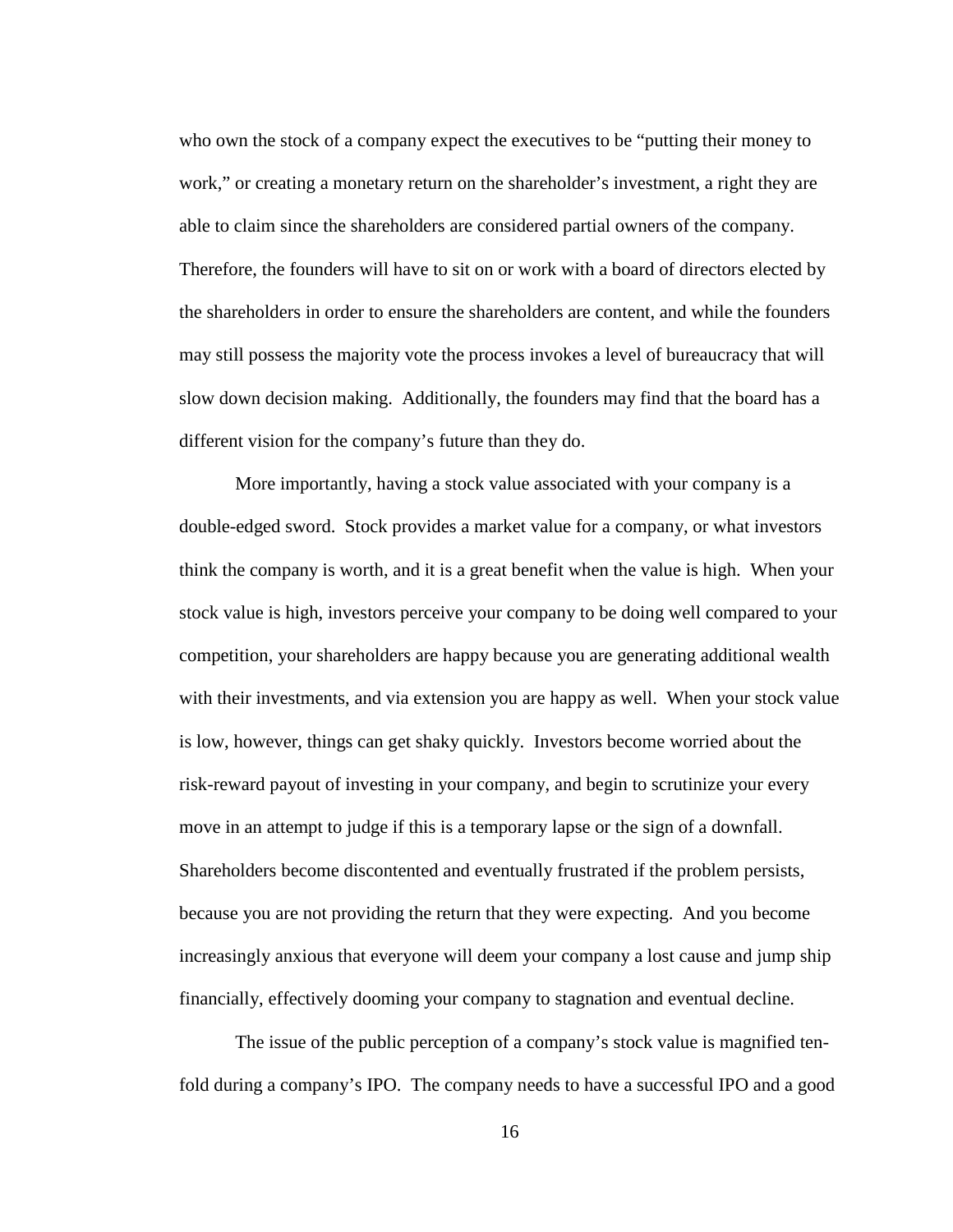initial stock price if it wants to be able to take off, and having a poor showing at such an early and vital stage is incredibly detrimental. If the IPO fails, the company will face difficulty expanding any further and will also have a negative investment connotation associated with its name, meaning that even if it eventually found success it would always have that dark past that would make investors uneasy. Furthermore, the company will want to be able to sell as many shares as they need to at their IPO in order to meet their expansion goals, and that is much harder to do when buying a share is not considered an attractive option.

It is because of the importance of the success of an IPO that small businesses will wait to go public until the environment is ideal. Obviously the company will wait until it has a strong or promising showing of income, so that investors will believe that they have a solid chance of receiving a good return, and the company will also wait for a time when it is ready to expand. But the company must also consider the factors that are outside its sphere of influence. For example, recessions in the economy lead to overall decreases in the level of disposable income, so in general there is less money being put towards investments. Therefore, it is not surprising that we will find the lowest numbers of annual IPOs over the past twenty years occurring during 2008 and [2](#page-24-0)009, when the housing market crash caused the largest recession of that time frame.<sup>2</sup> This is due to small businesses looking at the state of the current market and deciding that it was a poor time to have an IPO, since investing activity was being negatively affected by a factor that they could not control, and any offering they initiated during those years would provide inherently lower amounts of capital.

<span id="page-24-0"></span><sup>2</sup> Supporting data found in appendix section A.3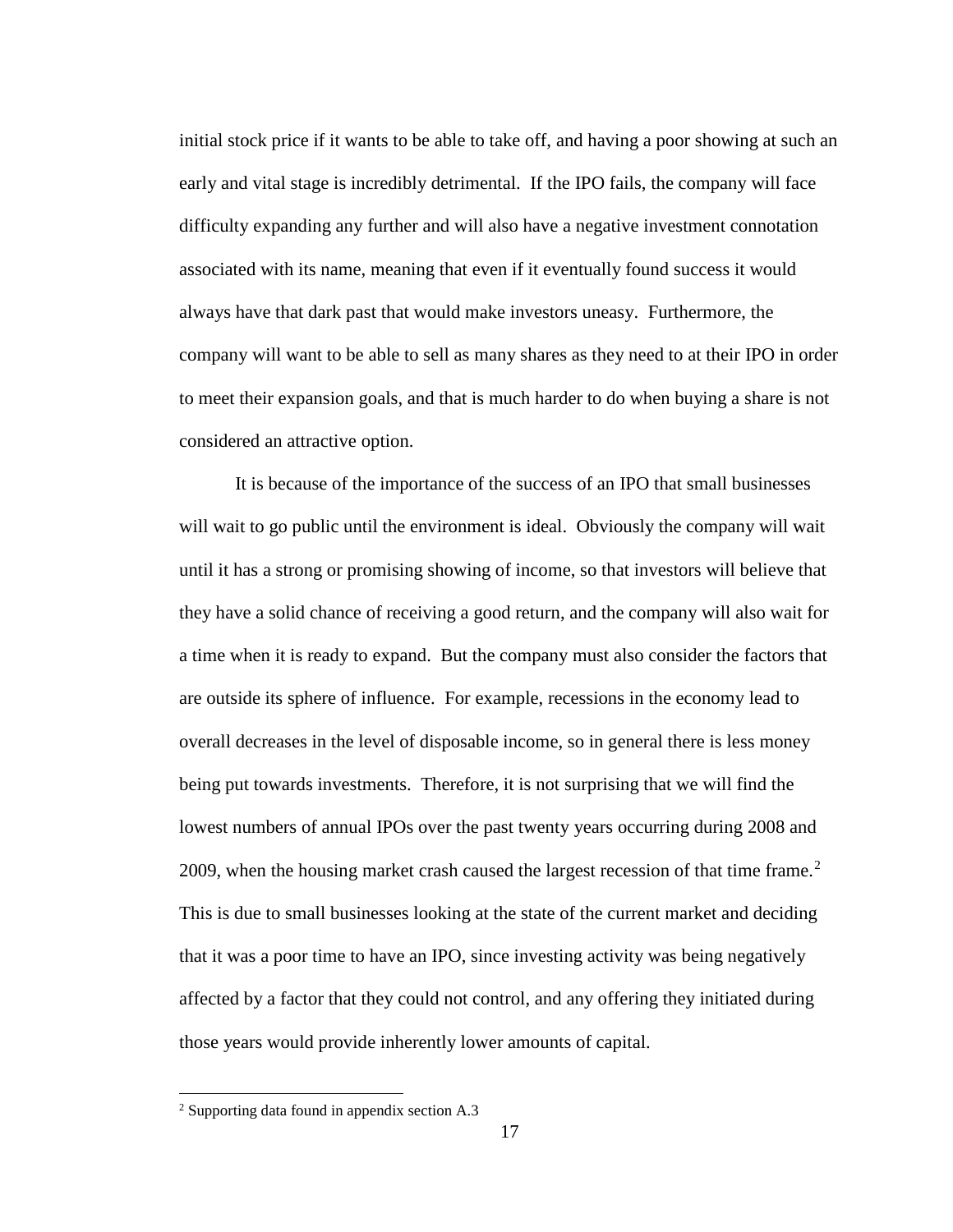Following this line of logic, it stands to reason that if businesses looking to have an IPO consider external factors beforehand, they must at least subconsciously consider all factors that affect potential investors. In the specific case of this study, the NII surtax affects the investment activities of its target demographic by making investing in riskier, newer companies (like ones that issue IPOs) more costly and less attractive through taxation. Therefore, because the NII surtax has an impact on investors, it must have at least a subconscious impact on a company's decision to have an IPO, which means the surtax should also have an impact on the number of IPOs released after its inception. These relationships, whether subconscious or not, are nonetheless existent, and they are why small business investment activity in this study is being measured via the number of IPOs released each year.

At this point, the reader may notice that there is a flaw in the logical flow illustrated above: a company does not necessarily have to fit within this study's definition of a small business in order to release an IPO, so it is therefore a little presumptuous to assume that IPOs are a good measure of the investing activity associated with small business. After all, Facebook<sup>™</sup> was amongst the top competitors for social media sites for years before its IPO in May of 2012. However, it is important to note that the vast majority of IPOs do fall within the definition of small business given above. A 2015 study by WilmerHale found that between 2007 and 2014 83% of IPOs that occurred qualified as "emerging growth companies" under the JOBS Act. The Jumpstart Our Business Startups Act defines "emerging growth companies" as businesses that are not dominant in their field, that are looking to expand, and that have total revenues of less than \$1 billion.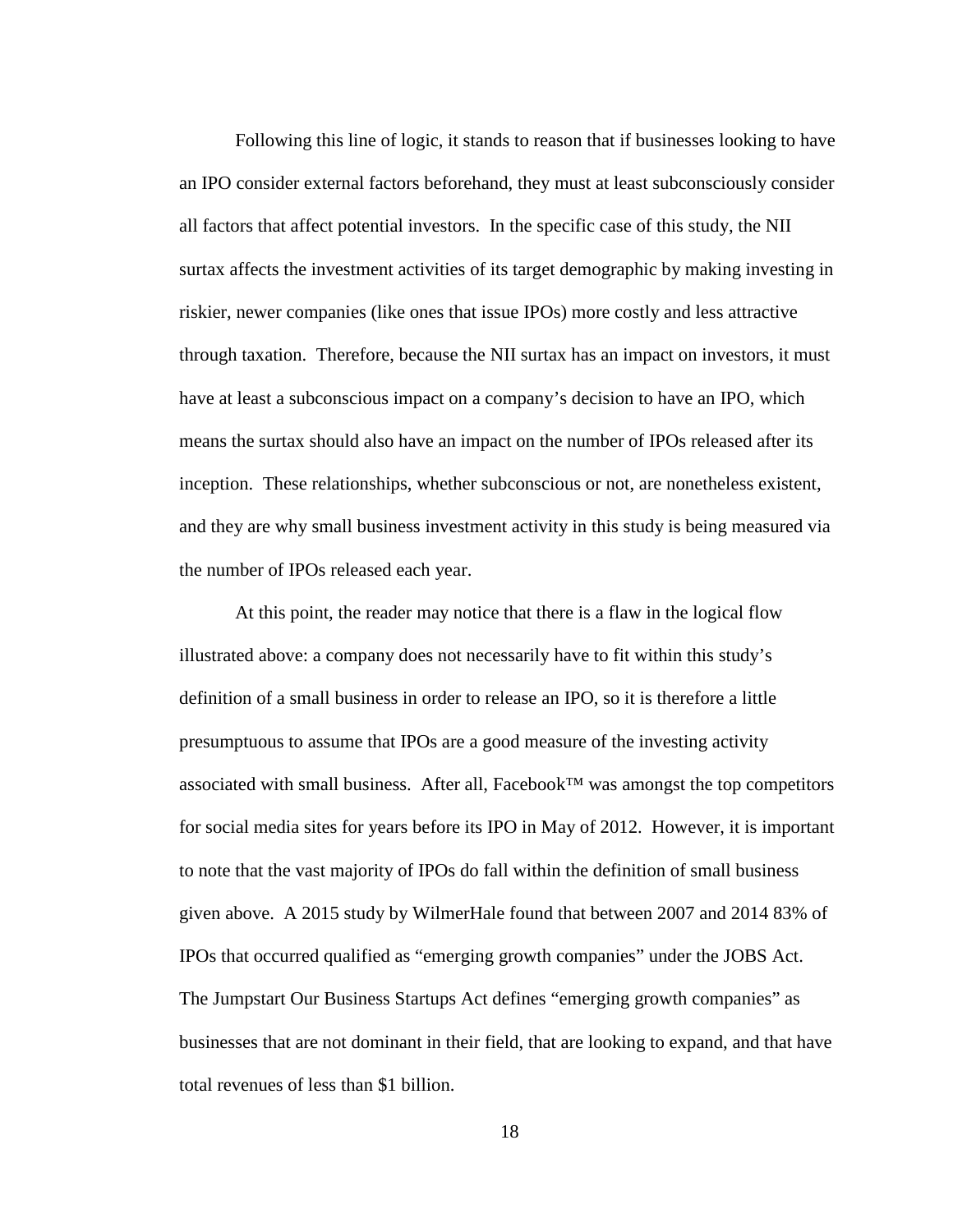As we can see, this explanation almost perfectly matches this study's definition of small businesses that are looking to expand in order to compete with larger, more dominant firms. And if \$1 billion seems like a large amount of revenue, consider that dominant players like Mcdonald's™ and Apple™ brought in \$27.4 billion and \$182.8 billion in revenues in 2014, respectively. The \$1 billion cap still very much represents relatively small businesses. Therefore, the number of IPOs remains a reasonable measurement of small business investment activity, since any change in the annual number of IPOs will affect the small business IPOs first and foremost.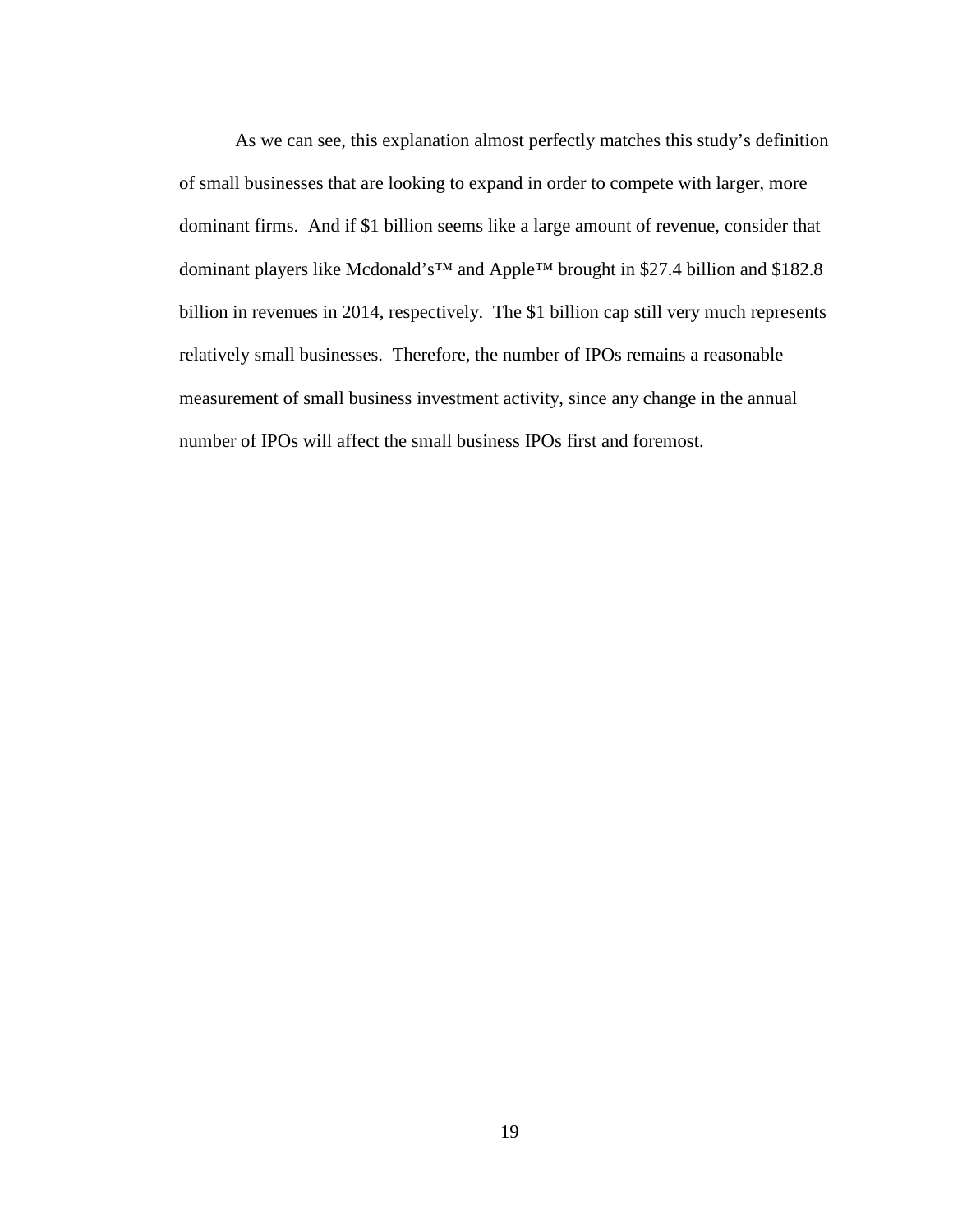## **Why Does the Influence of the NII Surtax Matter?**

With all of the necessary definitions complete, we can finally address a very important question: why does it matter if the NII surtax is influencing investing activity in small businesses? First of all, it matters to this study because it is already a pertinent issue to small businesses. In a 2015 survey, the National Federation of Independent Business found that 21% of small businesses stated that tax was their number one most important issue. This was topped only by government regulations at 22%, and in 2014 tax was the most common answer at 24%. While the survey used a very vague definition of tax, one that most likely includes taxes directly targeting small businesses and taxes that affect them indirectly, it still shows that the level of concern amongst small businesses is relatively high.

|                                  |                  | One      | <b>Survey</b> | <b>Survey</b> |
|----------------------------------|------------------|----------|---------------|---------------|
| <b>Problem</b>                   | <b>Current</b>   | Year Ago | <b>High</b>   | Low           |
| <b>Taxes</b>                     | 21               | 24       | 32            | 8             |
| <b>Inflation</b>                 | 3                | 3        | 41            | o             |
| <b>Poor Sales</b>                | 13               | 14       | 33            | 2             |
| <b>Fin. &amp; Interest Rates</b> | $\overline{2}$   | 2        | 37            | 2             |
| <b>Cost of Labor</b>             | 5                | 4        | 9             | 2             |
| Govt. Regs. & Red Tape           | 22               | 22       | 27            |               |
| <b>Comp. From Large Bus.</b>     |                  | 8        | 14            |               |
| <b>Quality of Labor</b>          | 11               | 8        | 23            | з             |
| <b>Cost/Avail. of Insurance</b>  | 10 <sub>10</sub> | 8        | 29            |               |
| <b>Other</b>                     | 6                |          | 31            | 2             |

#### SINGLE MOST IMPORTANT PROBLEM January 2015

<span id="page-27-0"></span>Table 2: Single Most Important Problem of Small Businesses

Lists the percent frequency of answers given when small businesses were asked to identify their single most important problem.

Additionally, upon examining previous years of this same survey, we can see that the level of concern associated with tax had a downward trend starting around 2000 (with the exception of a quick and singular spike that occurred in 2007), until around 2008 a slight upward trend originated that was accelerated from 2012 onward. Furthermore,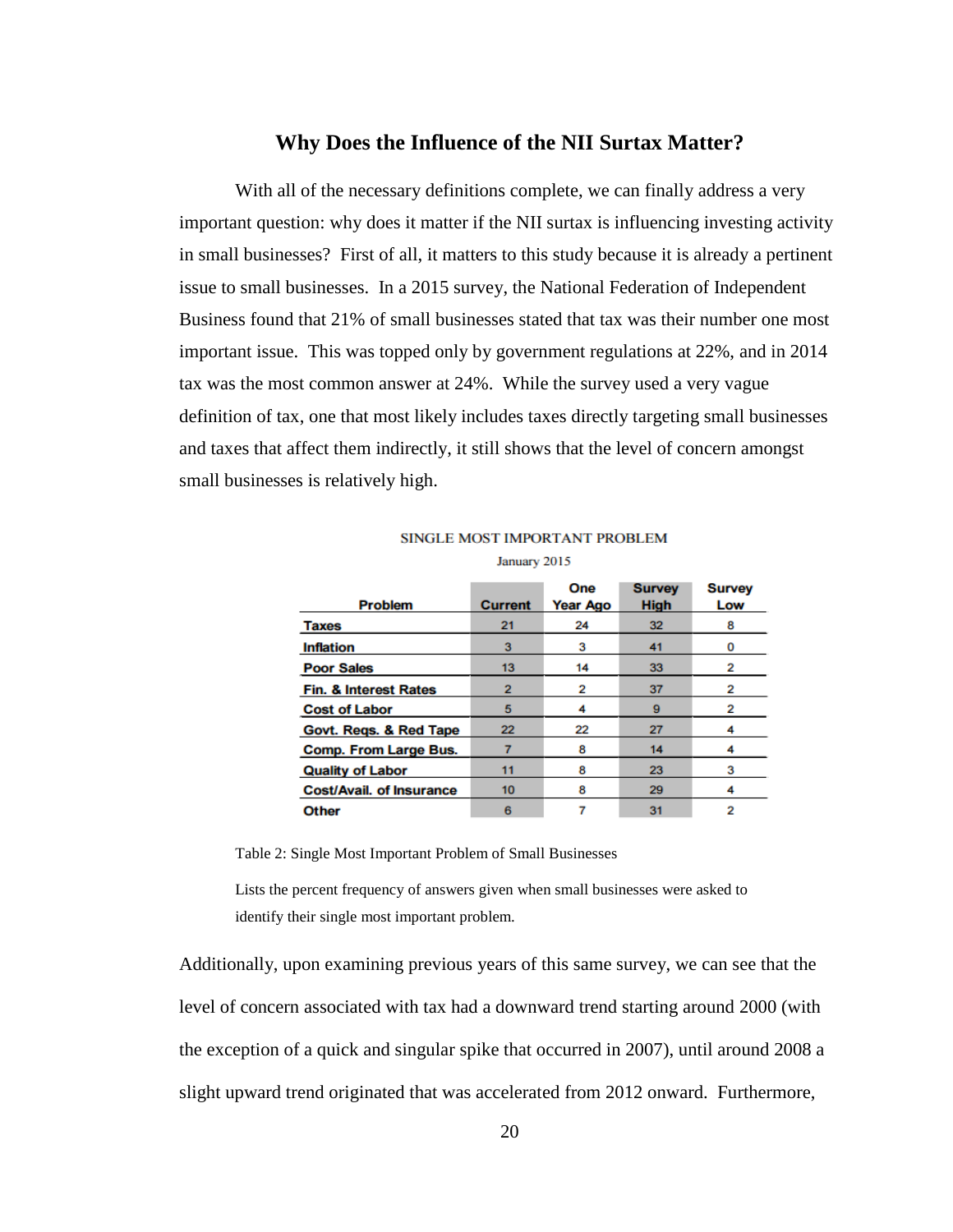for most of the 2000s tax was beat out for the contender of top concern by either insurance issues, government regulation, sales numbers, or all three until 2012, when tax surpassed both insurance and sales and became neck-and-neck with regulation.



<span id="page-28-0"></span>Figure 4: Selected Single Most Important Problem of Small Businesses Historical graph detailing the concern levels for each subject each year.

The above examples illustrate how small businesses are more concerned with taxes now than they have been for several years. And though it is true that taxes other than the NII surtax could be influencing the data, it is unlikely a coincidence that the upward trend accelerates at the same time that the NII surtax was being hashed out and implemented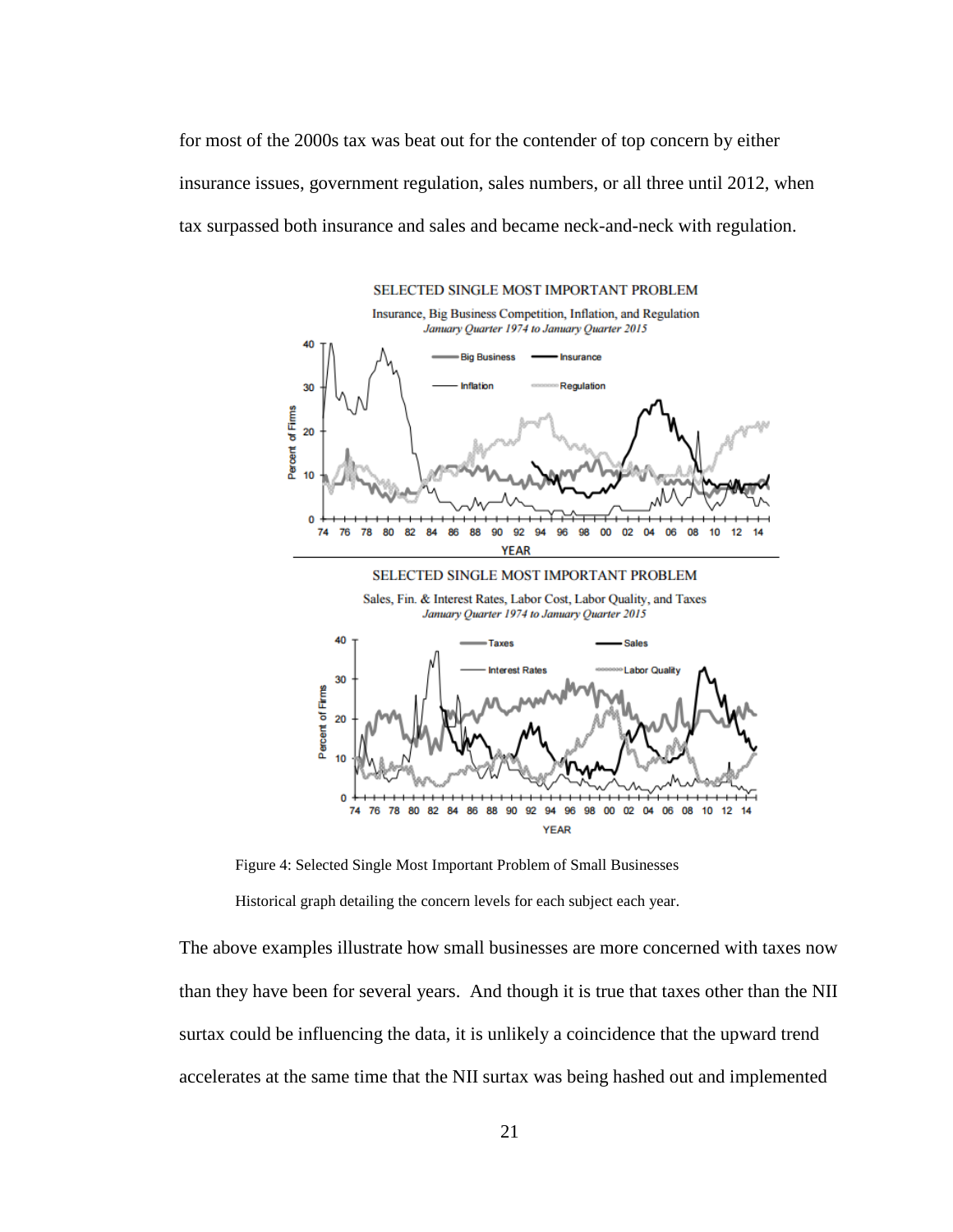from 2012 to 2013. The surtax must have at least some influence over this increase in concern about taxes, and if the small businesses are concerned about the tax then we should be, too.

We should share the concern because small businesses play a vital role in our nation's economy, especially when they seek to expand. Small businesses that stay small are important, too, because they meet niche needs and markets that bigger companies avoid due to their lack of large-scale profitability. But small businesses looking to break into the big leagues are the embodiment of the American Dream; individuals who are struggling to work from the bottom to the top. The ability to transcend the economic ladder is a keystone of capitalism, because when these new businesses finally do break into the realm of big business they bring fresh ideas and practices with them. If this influx of new participants is stemmed, it leads to a directly correlated stagnation for the country, as the preexisting large companies continue to do what works. This leads not only to stagnation in industry, but also to a delay in all branches of scientific advancement and discovery, and overall leads to a U.S. that is no longer running at peak efficiency. Our country has always had an economy that supported the survival of the fittest, and this mindset has allowed us to go from a simple colony to a world power in only a couple centuries, but if the best ideas are discouraged simply because they are new then our advancement will slow considerably.

The consumers in our economy suffer from this stagnation, as well, for with fewer competitors large companies have more freedom. They feel less constricted by pricing structures if no one new with a better production model can swoop in and underprice them. They feel less pressured to innovate if no new products or ideas are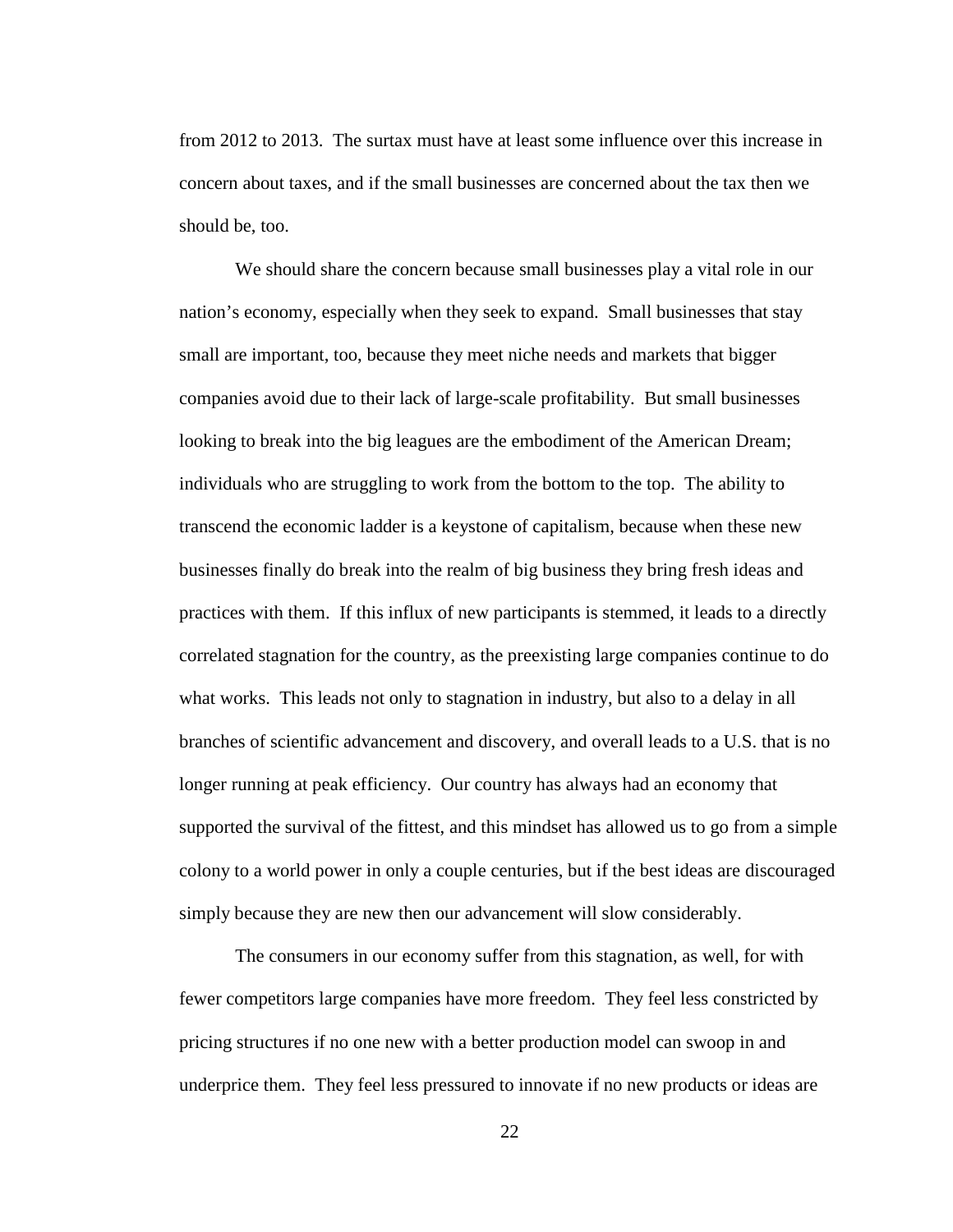entering the global market. This leads to a consumer who is quite possibly paying too much for a mediocre product, with little knowledge or choice of other options. Faced with such a situation, consumers have little choice but to accept what is given to them or take considerable time and effort to hunt down options presented by smaller businesses. Such a process is facilitated by the internet, but still, allowing too many barriers of entry to exist for small businesses will only result in negative effects for the nation's economy.

That, in summary, is why the NII surtax's influence over investment activity in small businesses is important. If the NII surtax's influence is negative, then it is discouraging its target demographic from investing in small businesses looking to expand into larger markets, and is therefore also creating a stagnation of economy and of the advancement of ideas and practices.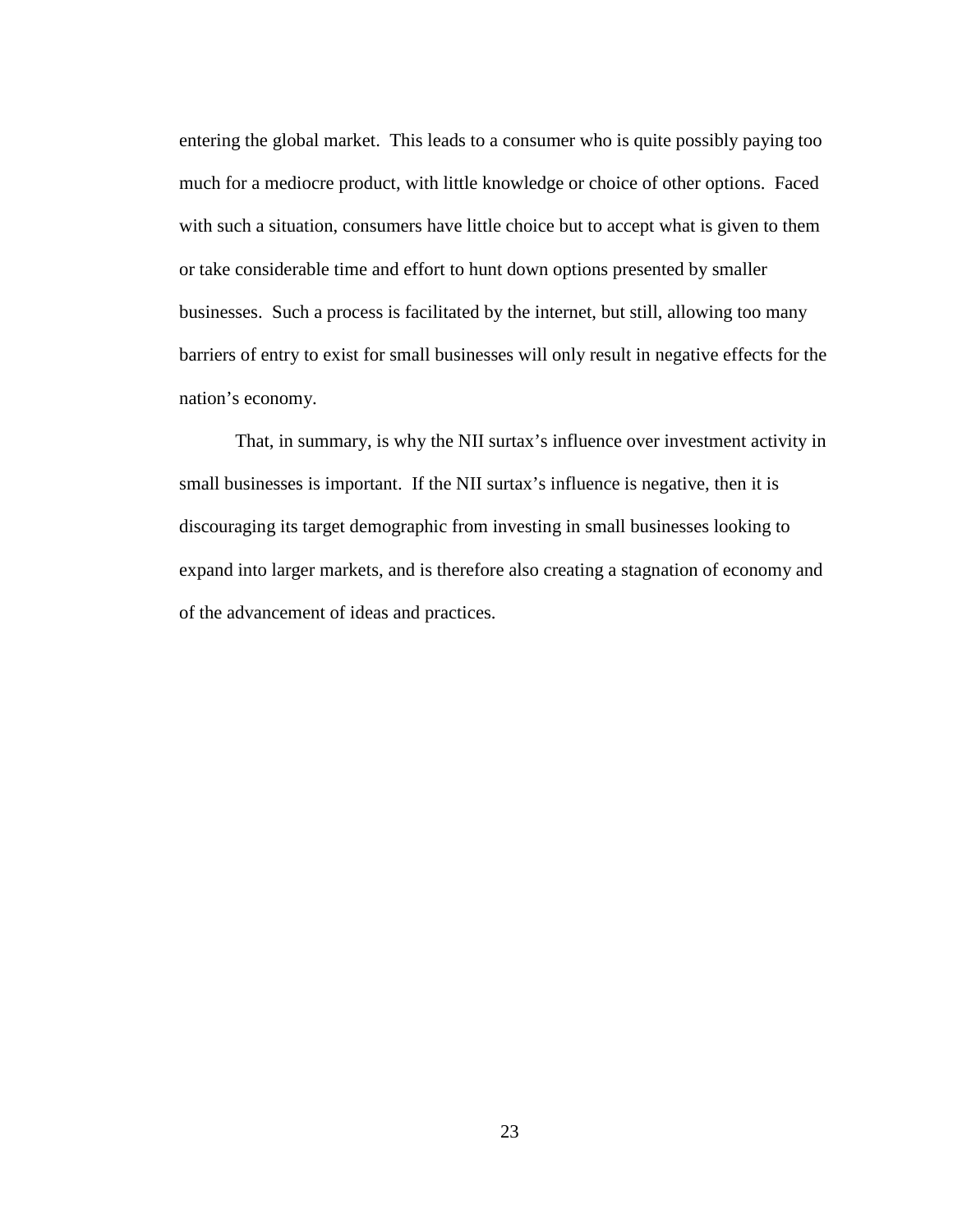## **Why The NII Surtax is a Potentially Negative Investing Influence**

At this point, we have established how the NII surtax began, what it currently is, and why its influence is important, all of which provide important background information. Now, we can move on to exploring why the surtax's influence could be significantly negative. There are several pieces of evidence found within the IRC that provide information on the target demographic, as they were intended to do, but these lines of code also provide insight into some issues that could be causing a negative correlation with investing activity.

Let us look first at the demographic targeted by the NII surtax, which is individuals whose MAGI exceeds the threshold amount. As was mentioned earlier in the surtax definition, several forms of investment income that are subject to the NII surtax are also subject to other forms of income tax, causing the income to be purposefully taxed twice. This is true for dividends, or income generated from stock investments, which are taxed at different rates depending on the nature of the investment. Ordinary dividends that are received from most stock are taxed at an individual's normal amount of income tax, which is derived from the individual's taxable income: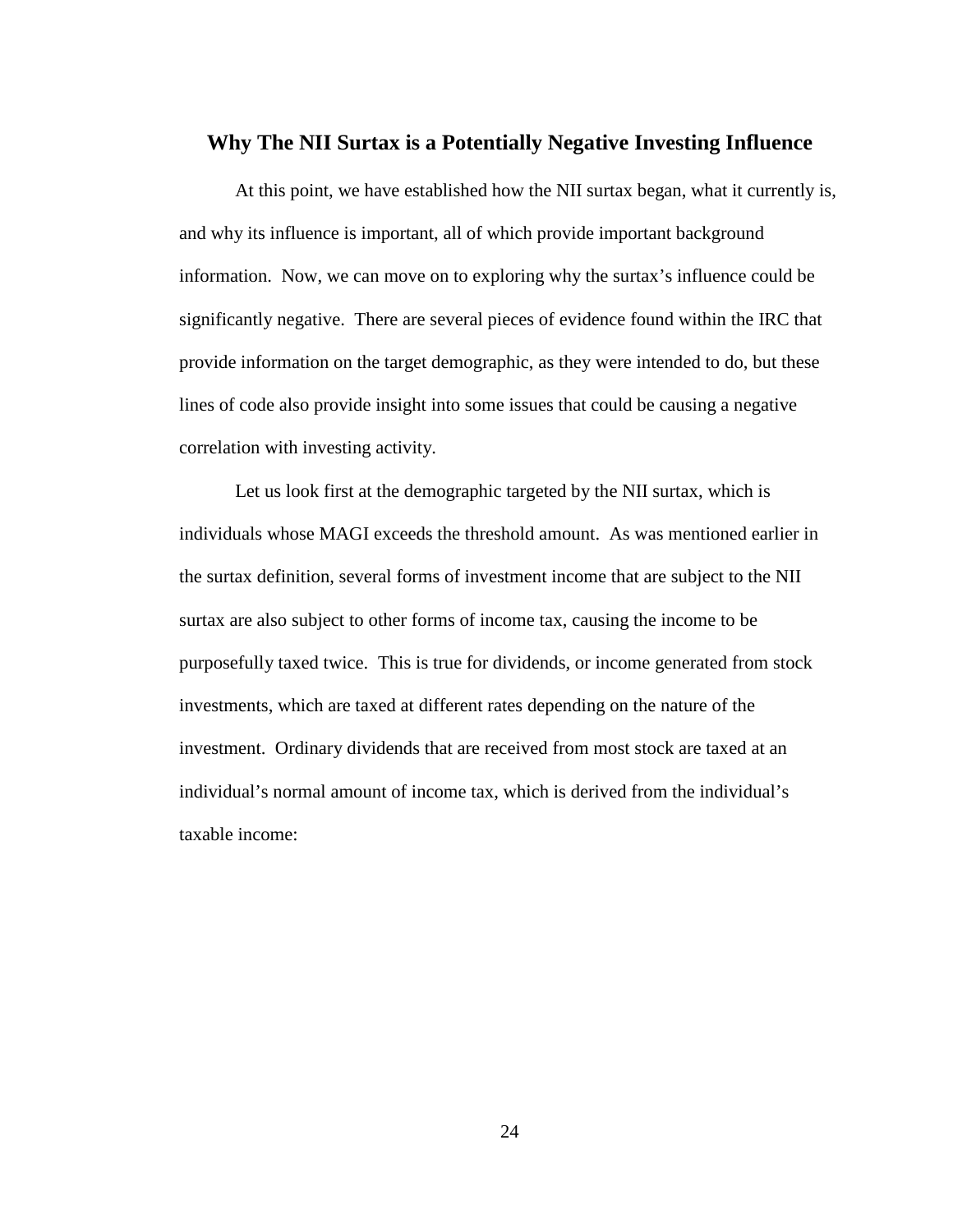| Rate  | <b>Single Filers</b>   | <b>Married Joint Filers</b> | <b>Head of Household Filers</b> |
|-------|------------------------|-----------------------------|---------------------------------|
| 10%   | \$0 to \$9,275         | \$0 to \$18,550             | \$0 to \$13,250                 |
| 15%   | \$9,275 to \$37,650    | \$18,550 to \$75,300        | \$13,250 to \$50,400            |
| 25%   | \$37,650 to \$91,150   | \$75,300 to \$151,900       | \$50,400 to \$130,150           |
| 28%   | \$91,150 to \$190,150  | \$151,900 to \$231,450      | \$130,150 to \$210,800          |
| 33%   | \$190,150 to \$413,350 | \$231,450 to \$413,350      | \$210,800 to \$413,350          |
| 35%   | \$413,350 to \$415,050 | \$413,350 to \$466,950      | \$413,350 to \$441,000          |
| 39.6% | $$415,050+$            | \$466,950+                  | $$441,000+$                     |

<span id="page-32-0"></span>Table 3: 2016 Tax Brackets

Table detailing the estimated income tax rate associated with taxable income for 2016.

Qualified dividends, which must be kept for a certain holding period surrounding the dividend date, are instead taxed at a capital gains rate, which is either 0%, 15%, or 20% depending on the individual's tax bracket.

The rates do not matter so much, though, as the fact that both types of dividends are considered investment income in the IRC, and are therefore both included in the calculation of net investment income and MAGI. Dividends are just one of the many types of investment income that the NII surtax applies to. As mentioned earlier, net gain on the disposition of stock is also an investment income, and like dividends are taxed at either the individual's income tax rate if current (sold within the year) or the capital gains rate if long-term (held for more than a year). Therefore, the tax implications of potential stock investments must be considered when weighing stock investment options. This is not a relevant issue to individuals whose MAGI is well below the respective threshold, however, for if a single individual has a MAGI well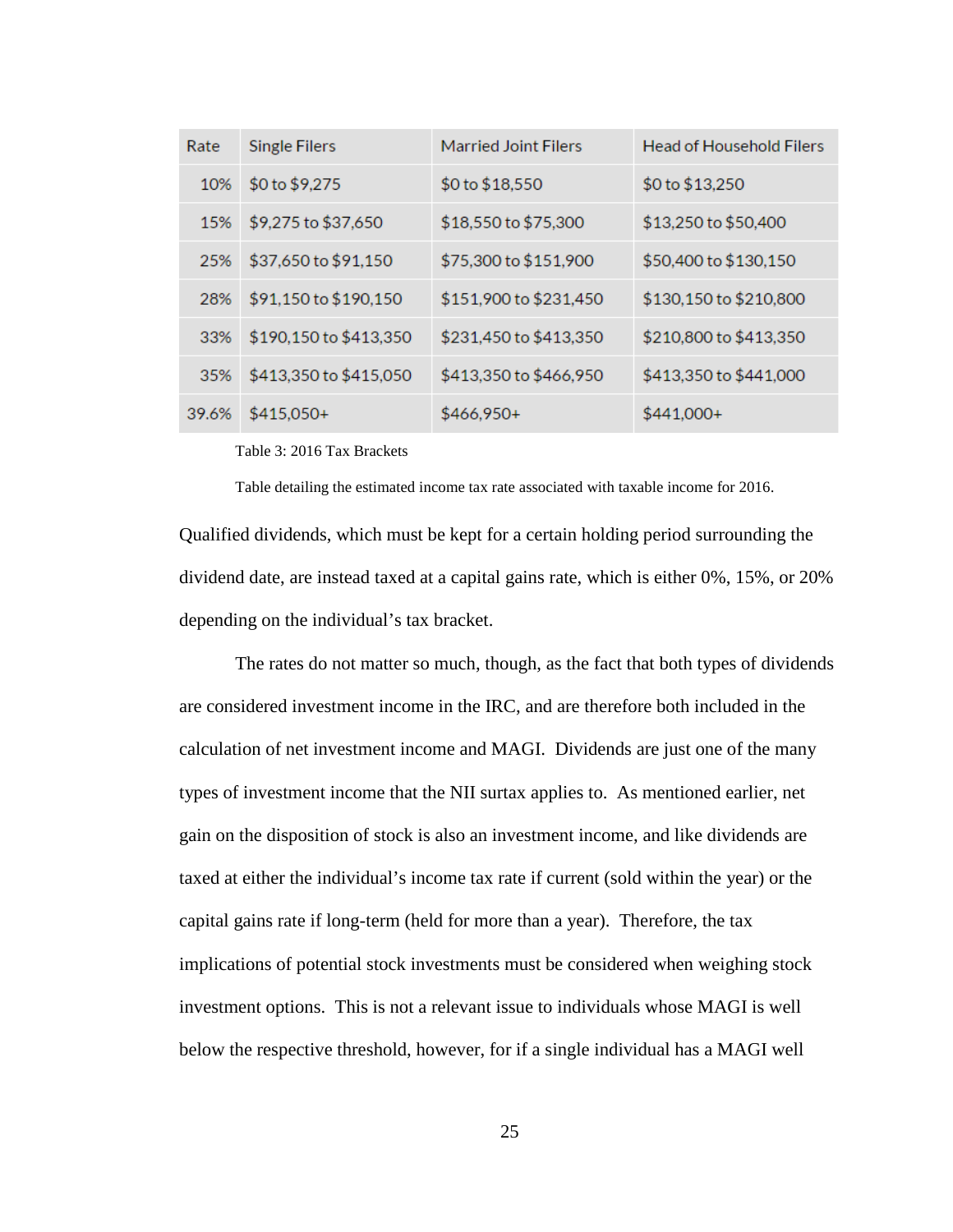below \$200,000 adding a couple thousand more dollars of investment income is not going to make a big difference; they are still excluded from the surtax.

But what about the individuals that have a MAGI above the threshold even before investment income is considered? Any investment income they produce will be liable under the surtax, which means that they are faced with an additional 3.8% expense that they must consider when choosing whether or not to invest in stock. Unlike most other investment expenses, however, the NII surtax does not provide them with a benefit or an increase in their returns. Hiring a financial advisor, for example, is an up-front cost that can increase the profitability of investment activities and is an option that trades a cost for a potential benefit. Meanwhile, paying the NII surtax is an unavoidable cost with no benefit, other than the surtax itself being much cheaper than breaking federal law.

Therefore, the individuals that will always qualify for the surtax are faced with an inescapable additional expense for most types of investments. For them, investing in general becomes less attractive because it now produces lower returns, and conversely funneling excess capital back into the company or spending more on luxuries suddenly becomes a bit more attractive. In other words, the NII surtax encourages wealthier individuals to invest less and save more. The situation is even more unappealing for stocks, since both dividend income and capital gains are considered investment income, essentially double taxing the individual for a single investment action. A situation is created, then, where individuals with high MAGIs experience a subtle yet persuasive pressure to move away from stock investments.

26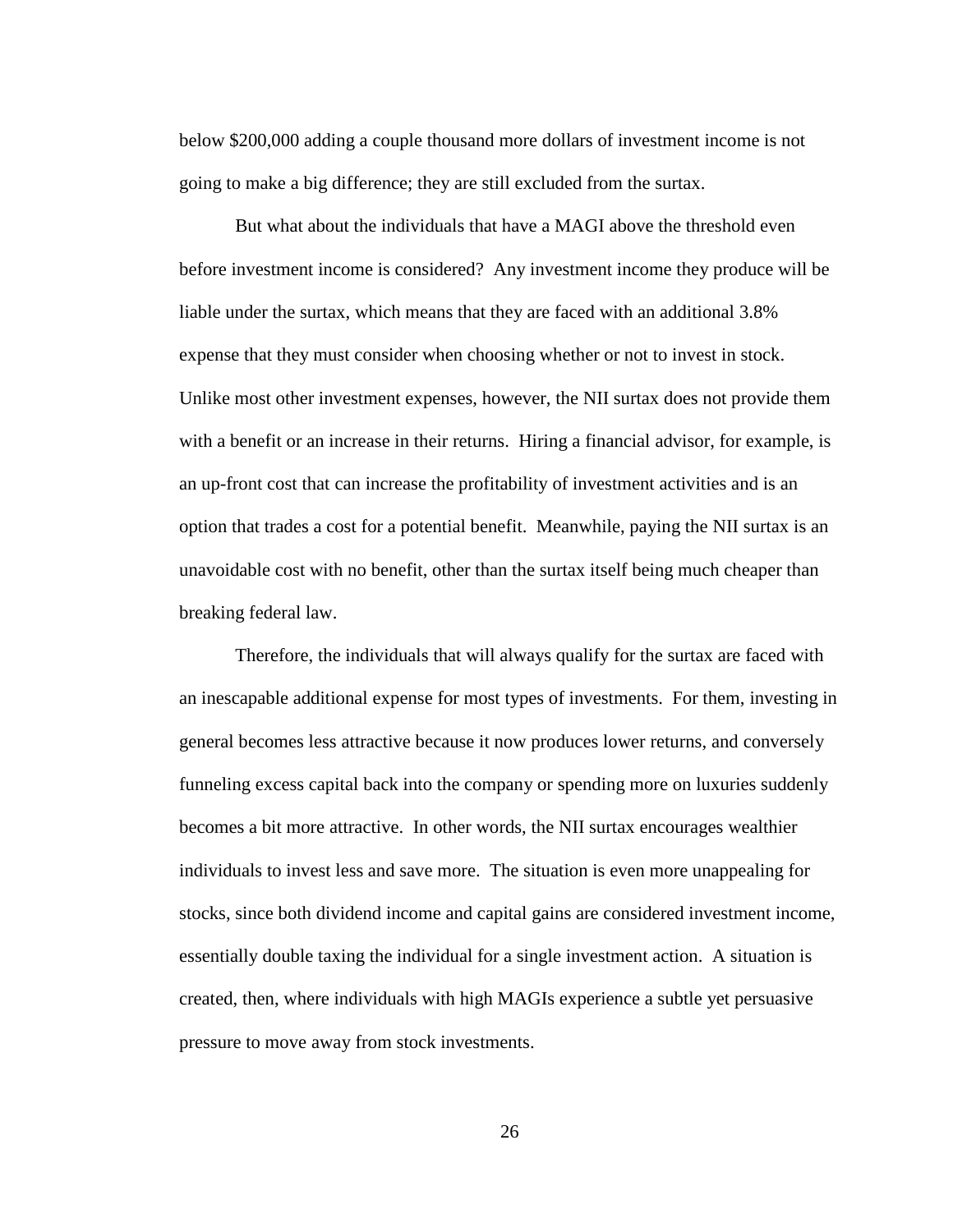Such a situation could lead to a noticeable decrease in investment activity because individuals who are guaranteed to qualify for the NII surtax represent a substantial number of investors. The Federal Reserve found that in 2013, 93% of households within the top 10 percentile of annual household income had stock holdings with a median value of \$281,900, and that these stock holdings accounted for 55.7% of that percentile's total financial assets.

[Median value in thousands of constant (2013) dollars (38.2 represents \$38,200). All dollar figures are adjusted to 2013 dollars using the<br>"current methods" version of the consumer price index for all urban consumers publi median, see Guide to Tabular Presentation]

| Age of family head and<br>family income (constant<br>$(2013)$ dollars)                                                                                   | Families having direct or<br>indirect stock holdings<br>(percent) |                                                      | Median value among families<br>with holdings         |                                                     |                                                     | Stock holdings share of group's<br>financial assets (percent) |                                                      |                                                      |                                                      |
|----------------------------------------------------------------------------------------------------------------------------------------------------------|-------------------------------------------------------------------|------------------------------------------------------|------------------------------------------------------|-----------------------------------------------------|-----------------------------------------------------|---------------------------------------------------------------|------------------------------------------------------|------------------------------------------------------|------------------------------------------------------|
|                                                                                                                                                          | 2007                                                              | 2010                                                 | 2013                                                 | 2007                                                | 2010                                                | 2013                                                          | 2007                                                 | 2010                                                 | 2013                                                 |
| All families.<br><br>Under 35 years old<br>35 to 44 years old<br>45 to 54 years old<br>55 to 64 years old<br>65 to 74 years old<br>75 years old and over | 53.2<br>41.6<br>55.9<br>63.1<br>60.8<br>53.1<br>40.2              | 49.8<br>39.8<br>50.0<br>57.9<br>59.7<br>45.5<br>41.9 | 48.8<br>38.6<br>53.9<br>54.9<br>57.2<br>49.2<br>34.5 | 38.2<br>7.3<br>28.1<br>50.5<br>87.6<br>62.9<br>50.5 | 31.1<br>7.5<br>21.2<br>40.3<br>60.8<br>81.4<br>58.5 | 35.8<br>7.1<br>23.5<br>44.0<br>60.0<br>117.4<br>81.4          | 53.6<br>45.6<br>54.7<br>53.4<br>55.4<br>55.5<br>47.8 | 46.8<br>39.2<br>50.5<br>48.4<br>48.2<br>44.1<br>43.9 | 51.3<br>46.5<br>53.6<br>55.9<br>51.5<br>49.0<br>48.3 |
| Percentiles of income: 2<br>Less than 20<br>20 to 39.9<br>40 to 59.9.<br>60 to 79.9<br>80 to 89.9<br>90 to 100.                                          | 14.2<br>36.4<br>53.0<br>73.3<br>86.2<br>91.6                      | 12.3<br>31.0<br>51.4<br>68.2<br>82.3<br>90.4         | 11.4<br>26.7<br>49.3<br>69.4<br>81.8<br>93.0         | 6.79.1<br>20.2<br>37.1<br>72.1<br>248.1             | $\frac{5.4}{7.8}$<br>12.9<br>22.8<br>62.6<br>285.6  | 6.6<br>10.0<br>14.0<br>28.0<br>68.8<br>281.9                  | 39.0<br>34.6<br>39.9<br>53.1<br>49.6<br>57.7         | 40.9<br>30.9<br>37.3<br>41.6<br>44.7<br>50.6         | 31.8<br>33.6<br>41.4<br>43.5<br>49.6<br>55.7         |

Indirect holdings are those in pooled investment trusts, retirement accounts and other managed assets. <sup>2</sup> See footnote 8, Table 1184. Source: Board of Governors of the Federal Reserve System, 2013 Survey of Consumer Finances, Changes in U.S. Family Finances From 2010 to 2013: Evidence from the Survey of Consumer Finances, Federal Reserve Bulletin, Vol. 1 <http://www.federalreserve.gov/econresdata/scf/scfindex.htm>.

<span id="page-34-0"></span>Table 4: Stock Ownership by Age of Head of Family and Family Income

Table showing the relationship between family attributes and level of stock investment.

Remembering that the threshold amount per household is either \$200,000 or \$250,000

(since individuals filling as married filing separately would be considered one

household), and learning that \$200,000 is in the 6% of household incomes and \$250,000

in the 4%, we can see that the findings of the Federal Reserve show that the target

demographic of the NII surtax not only has the highest median amount invested but also

has the highest percentage of their total wealth invested.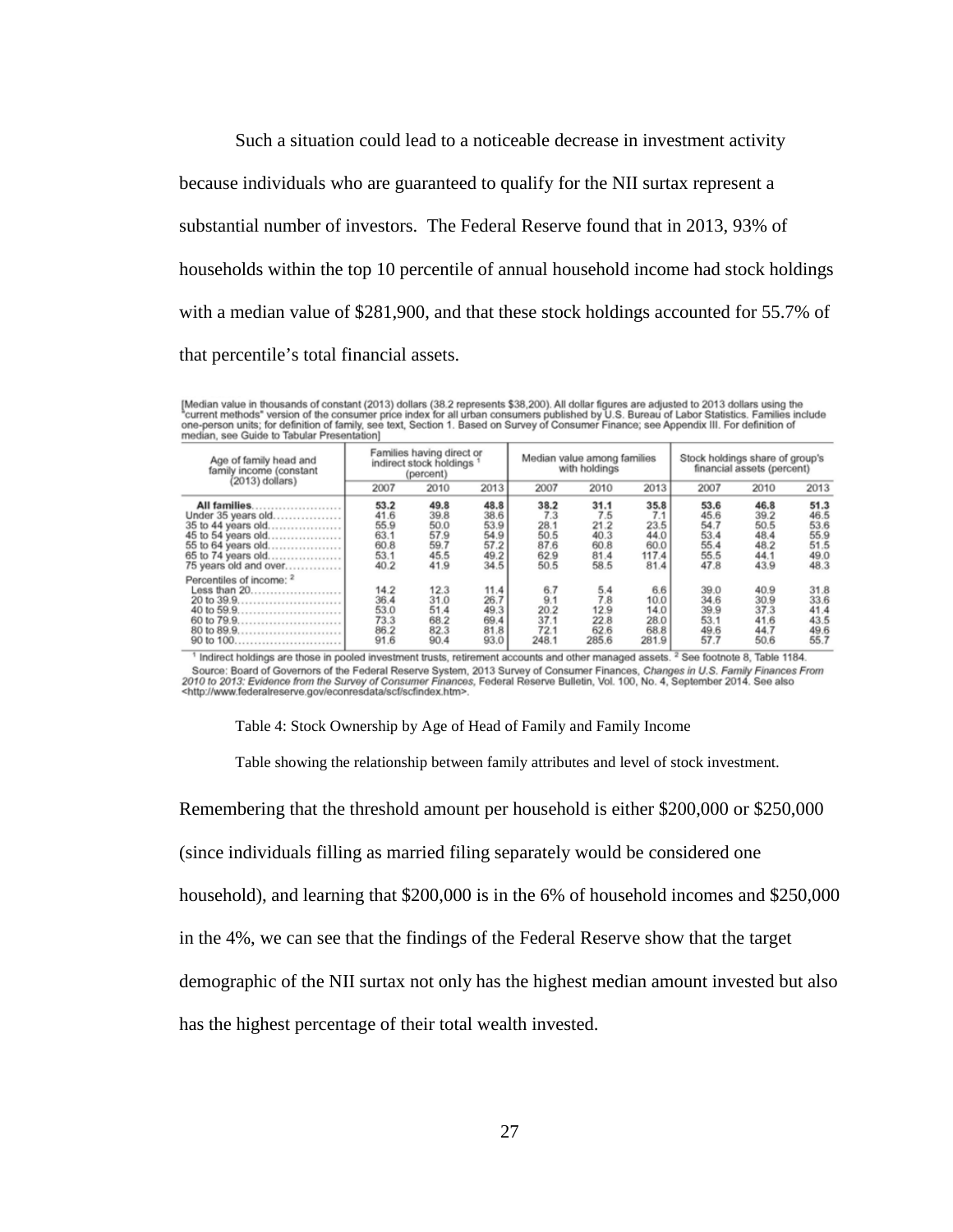These households that are guaranteed to be affected by the NII surtax have invested the most into stocks; the other percentiles combined do not even come close to investing the same median value as the top 10%. They have the most household capital invested relative to any other demographic, so whatever influences they experience should therefore have a noticeable impact on the investing environment as a whole. Considering this, it is not unreasonable to assume that any negative impact on the attractiveness of stock investment, such as the NII surtax, that specifically affected the top percentile would lead to a recognizable decrease in investment activity. This line of reasoning also holds true for the investments of corporations. As stated earlier, it is the most successful companies that invest the largest percentage of their assets, and since they are subject to the NII surtax as well they will also see investments in stocks become less attractive.

With the entire stock market becoming less appealing to the dominant demographic of investors, small businesses looking to expand face increased difficulty. As mentioned earlier, a company ideally wants good market conditions when launching their IPO, but if the top group of investors are actively being discouraged from trading stock then the market is going to take a hit. Seeing these lowered conditions, many small businesses may be scared away from an IPO, instead choosing to wait for a more favorable market, resulting a net decrease in the number of annual IPOs.

Even if and when the market does adjust, however, growing small businesses would still experience an issue associated with the NII surtax: the wealthy individuals who most acutely experience the influences of the surtax are also the individuals most likely to hold investments in IPO stocks. Now, then, there is a situation where stock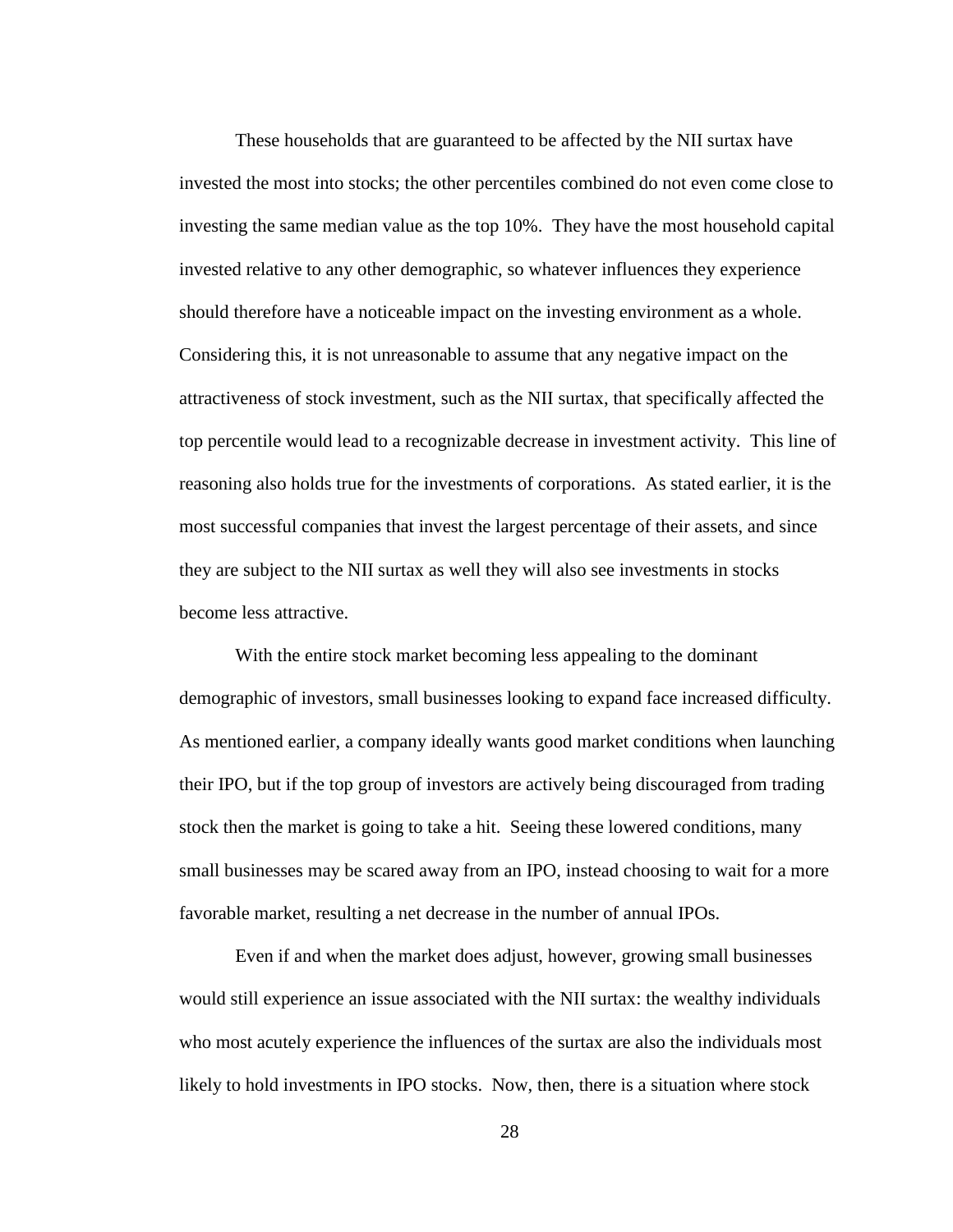investments are discouraged in the demographic that invests most heavily into small businesses, so even if a smaller company did find the general market condition to be agreeable they would still find fewer investors willing to purchase their new stock. Annual IPO values would fall as a result, and since the current NII surtax will always target these active small business investors this problem would persist regardless of the ups and downs of the market.

These issues of overall investing discouragement and the specific targeting of the demographic most likely to invest in IPOs could very well result in a decrease in small business investing activity, a negative influence that could be felt for years because it stems from a mandatory and reoccurring cost. If such a negative correlation does exist, then the NII surtax itself would need to be seriously reconsidered, as discouraging expansion and competition harms the entire nation.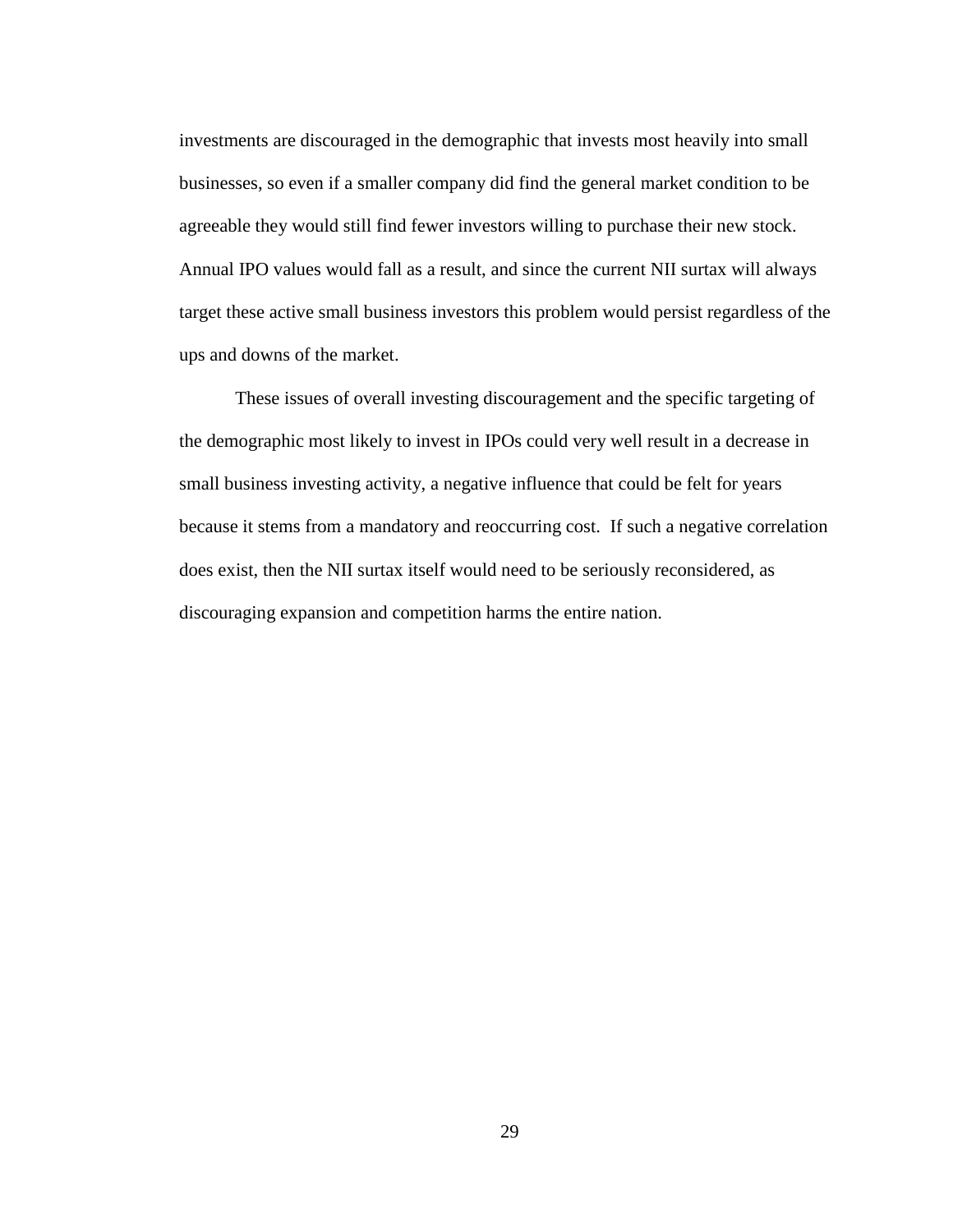# **Hypothesis**

After familiarizing ourselves with the arguments laid out above, we can see that it is certainly logical and possible that small business investment activity could be affected by the specific nature of the NII surtax. Upon examining this evidence myself, I believe that it is not unreasonable to claim that a negative correlation between the NII surtax and small business investment activity does exist. After all, there are several instances where exemptions for the surtax encourage investors to avoid investments in fledgling C-Corporations and instead invest in alternatives like larger C-Corporations, S-Corporations, or trusts. Therefore, I expect to see a decline in small business investment activity from 2013 onward due to the influences of the NII surtax.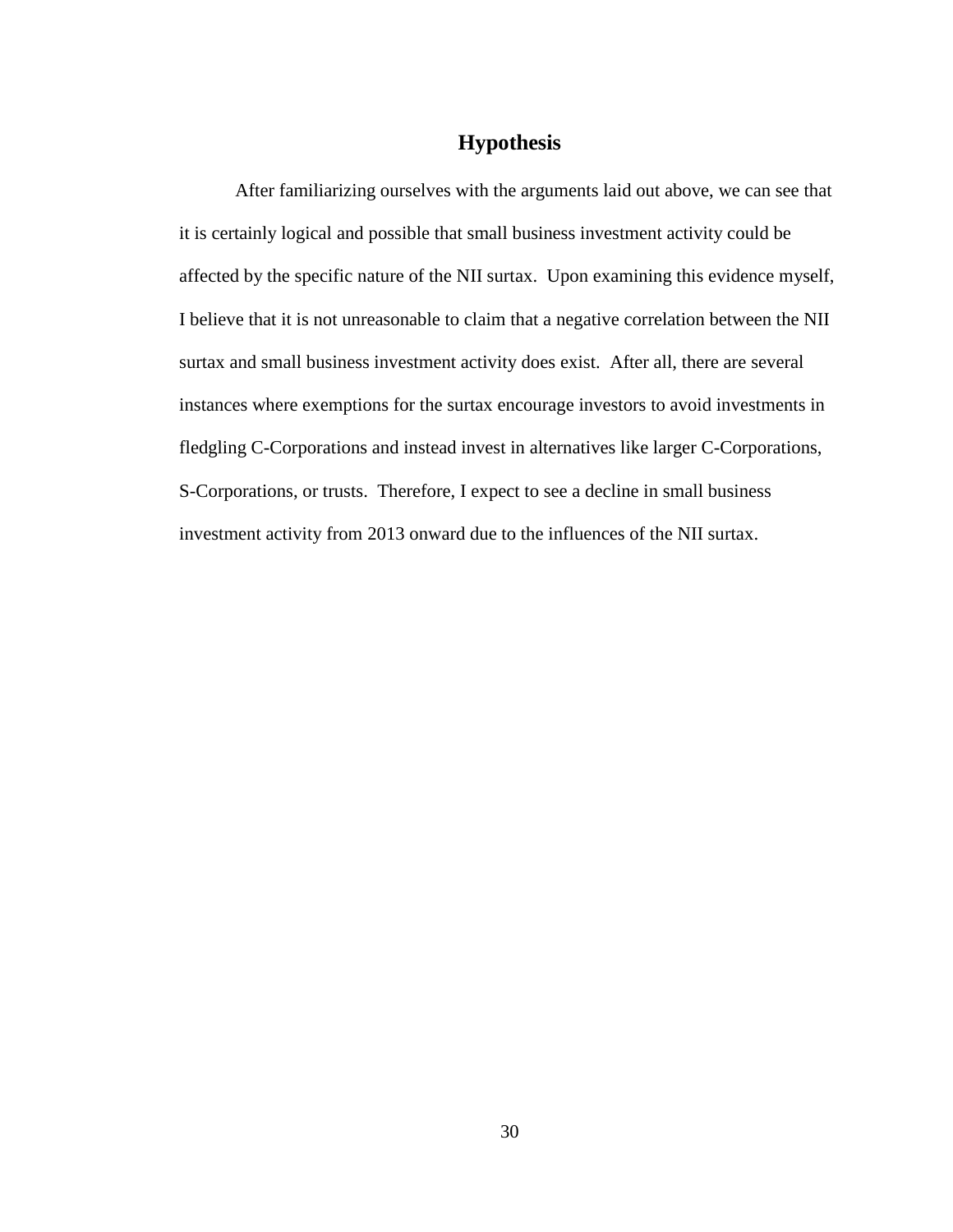# **Methods**

### **Multiple Regression Model**

In order to discover the validity of the claim of negative correlation, it is necessary to construct a way to not only determine the influence the NII surtax has over small business investment activity, but also a way to isolate and exclude the variables that we do not want to affect the results of this study. This is a very important detail, because we cannot assume that any change in investing activity is automatically attributable to the NII surtax, as there are several other variables that can contribute to the change. For example, an increase in the sparrow population of an area could be contributable to a number of reasons: a decrease in predators, an increase in food supply, warmer temperatures in the winter that encourages migration, an increase in favorable mating and child-rearing locations, to name a few. Knowing these potential influences, it would be foolish to assume that an increase in the sparrow population had a direct correlation with a decrease in predators; the population could have changed due to any of the aforementioned variables, while there could actually be no substantial change in the number of predators.

This study faces the same issue when looking at small business investment activity influence. The NII surtax could be a factor that significantly affects investing activity, but it is certainly not the only one, so assuming that any and all change in investing activity is attributable to the NII surtax is a fatal error. Therefore, this study has utilized a multiple regression model to isolate the variable in question, the NII

31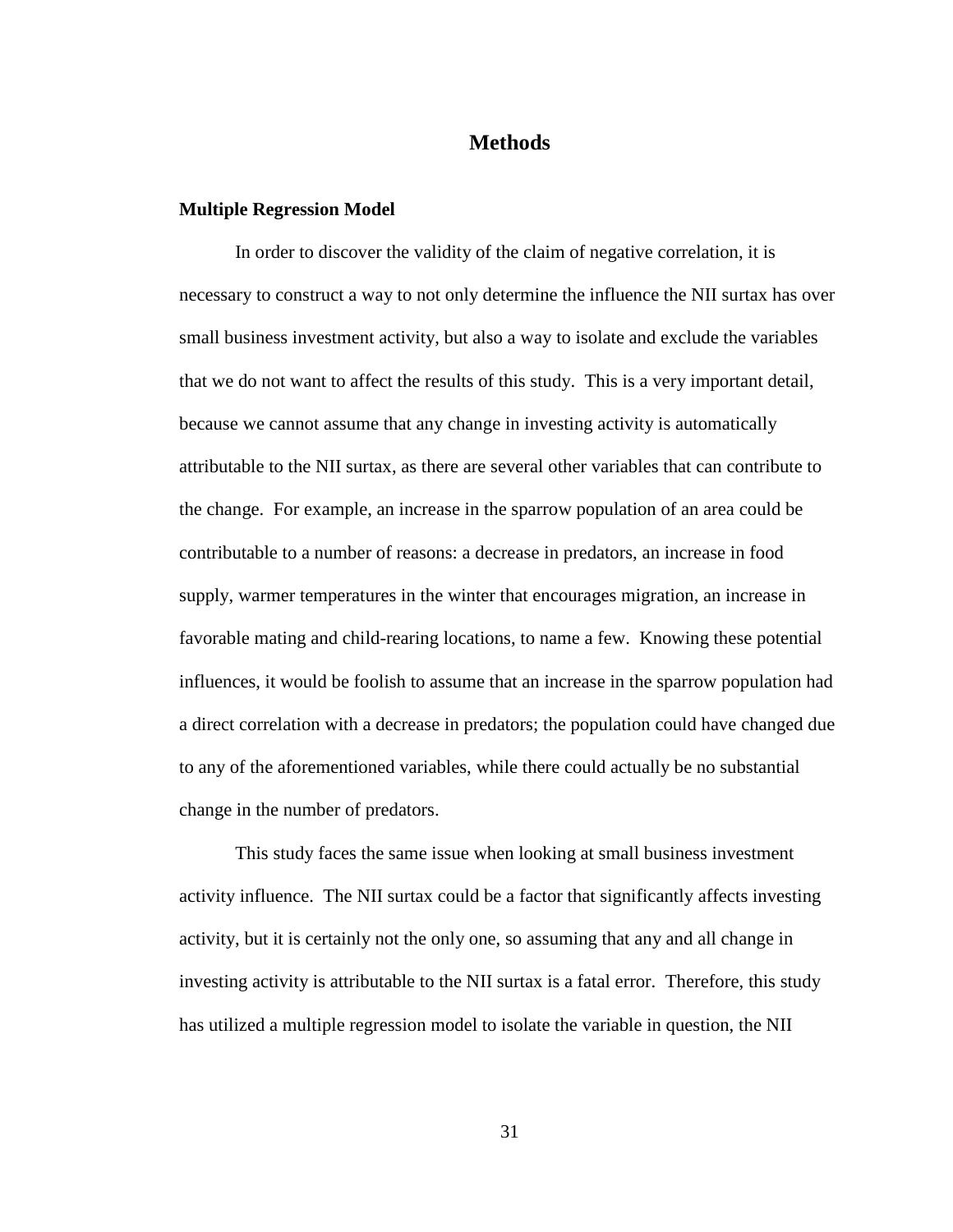surtax, and effectively remove the other relevant variables in an attempt to reasonably estimate the influence the surtax holds over investing activity.

Multiple regression models exist to discover the affect multiple variables have on one dependent variable, and typically adhere to the following format:

$$
Y = A + B_1X_1 + B_2X_2 + B_3X_3 + \ldots + B_nX_n
$$

Where Y is the dependent variable, A is a constant value, the X's are the various independent variables affecting Y, and the B's are the degrees to which each variable X affects Y. By following this formula, the user seeks to primarily discover the B values, which show how much each independent variable affects the dependent variable, in an attempt to better understand what drives a change in Y. The final result of the model is a formula that draws a line of best fit for the dependent variable, where entering in independent variable values for an instance will return a Y value that is similar to the actual value associated with the dependent variable for that same instance. In the specific case of this study, Y will be small business investment activity and the X's will be the market variables that affect investing activity (which will be detailed shortly). The multiple regression model will also be used slightly differently, for in this situation the goal is to discover the influence of only one independent variable: the NII surtax.

Therefore, a multiple regression model will be made that specifically excludes the NII surtax as a variable and is constructed from market data taken from 1985 through 2012, the year before the surtax was initiated. This will create a formula that, assuming all other significant independent variables are included, should provide an accurate estimation of investing activity. Then, the same formula will be applied to data from 2013 to 2015 in order to obtain estimates of what investment activity would have

32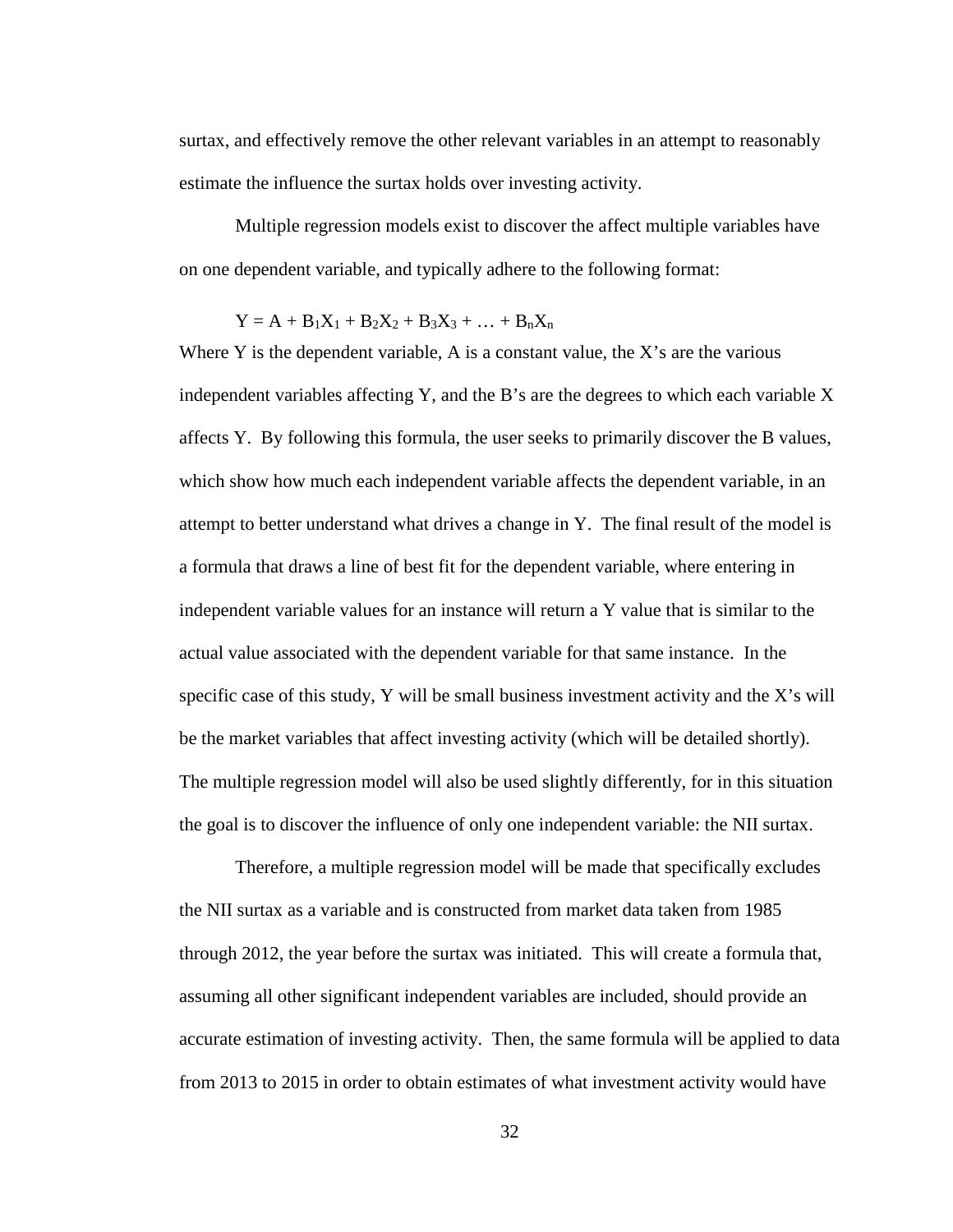been for these years without the influence of the NII surtax. If these estimations vary significantly from the real investment activity, i.e. greater than a standard deviation, then it must be because another variable that was not included has an effect on investment activity, and since the NII surtax is the only potentially significant variable not included, it must therefore be responsible for any differentiation.

This somewhat complicated process must be utilized simply because the effect of the NII surtax is an ethereal concept. Many of the arguments listed in this study contain elements of subconscious individual decision-making and the general mindset of the market, both of which can take years of surveying and studying to measure, if they can be measured at all. Finding an accurate measure for the NII surtax's influence to use in a regression formula is difficult at best, and it is therefore much simpler to reverse-engineer the model in the way previously detailed.

### **Dependent Variable**

As per mentioned above, the dependent variable in this study will be small business investment activity, which has been defined as the number of IPOs launched each year. The data for this variable was gathered and published by Professor Jay R. Ritter of the Warrington College of Business, and contains information from 1960 through 2015. [3](#page-40-0) From this data, the net number of IPOs will be utilized, as it provides a more restrictive definition for an IPO that closely resembles the focus of this study. Additionally, the IPO value for each year will be put through a logarithmic transformation before the regression model is run, which will then be reversed so the IPO values estimated can then be compared to the actual values. This is done to

<span id="page-40-0"></span><sup>3</sup> Summarization of data can be found in appendix section A.3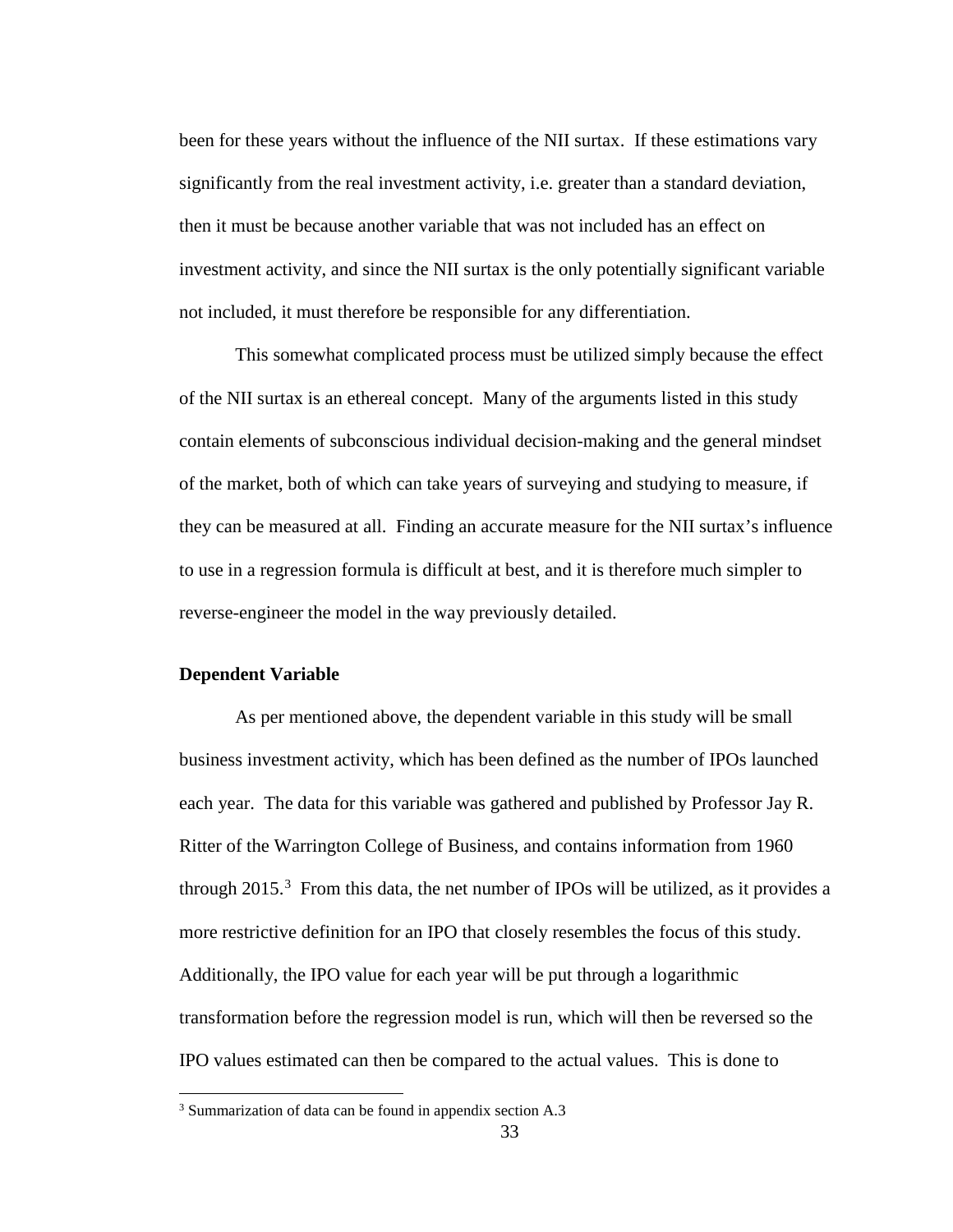provide a measure of consistency to an otherwise scattered set of data, and allows a better line-of-best-fit to be created without significantly skewing the results.

#### **Independent Variables**

The independent variables that will be utilized in this study have been chosen because they are all measures of market conditions that will affect the number of IPOs released each year, excluding taxes. More specifically, the variables represent investment opportunities that are alternatives to purchasing the stock of an IPO. Since the primary goal of this model is to discover if the NII surtax has any influence over small business investment activity, all other influences over the number of IPOs must first be accounted for to ensure that the end result is not skewed by influences outside the focus of this study. These influences must be accounted for, or else any change in attractiveness of an option due to normal market fluctuations could easily be confused with a change associated with tax.

For example, one of the independent variables is the percent per year return on 5-year government bonds. These are a reasonable substitute for a new stock purchase for an investor, and therefore if they are made more attractive then it stands to reason that more capital will be diverted into the bonds and away from IPOs. However, if the normal economic influences that affect the bonds are not taken into consideration, such as the housing crisis of 2008 that caused an economic recession, then the standard ups and downs of capitalism could mistakenly be assumed to be caused by an outside factor, which in this case would skew the calculated NII surtax influence.

This is why data has been gathered for these variables that stretches back from 2012 to 1985; this way, a trend of influence for each of these alternatives can be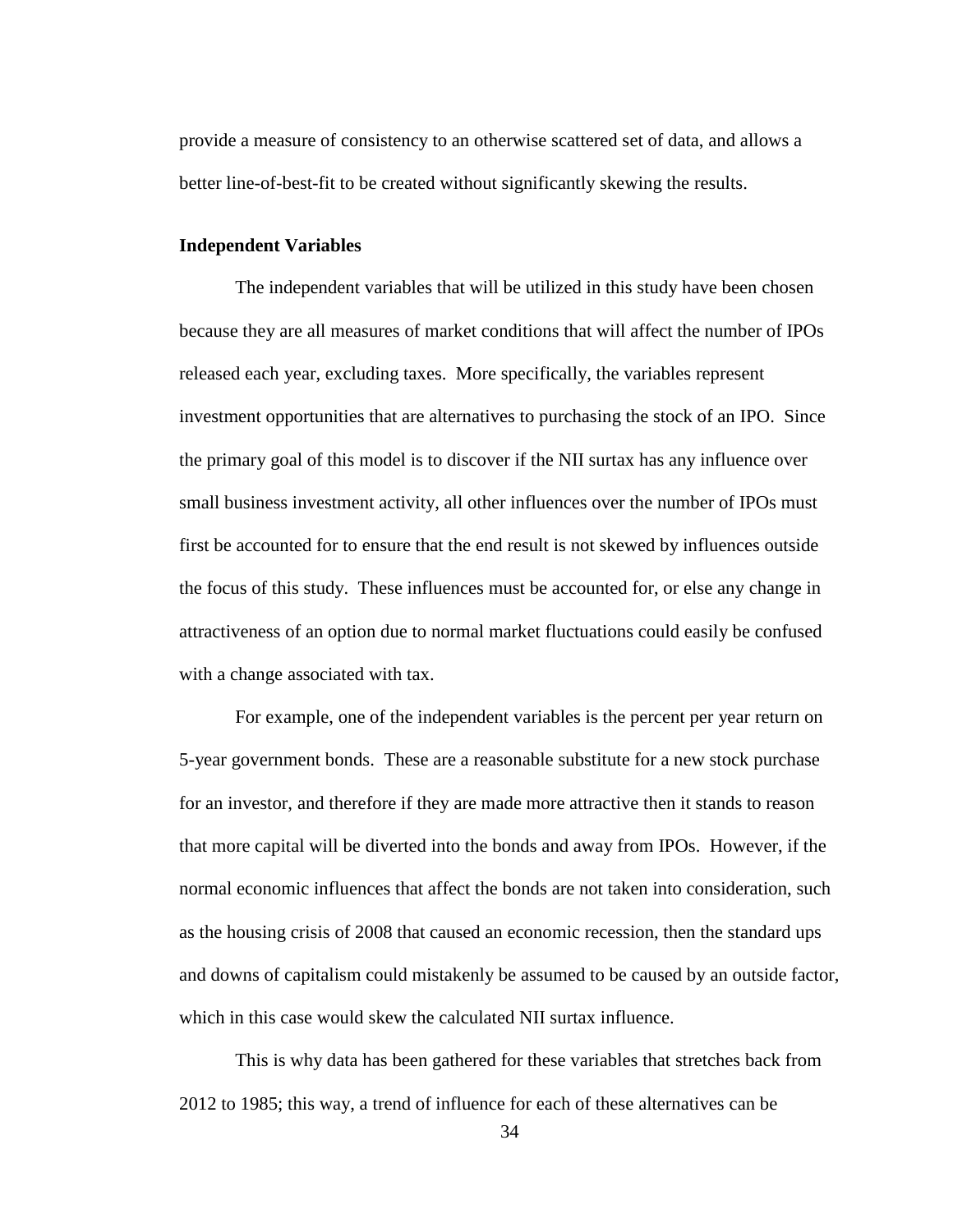created, so when the formula is applied to the years after the NII surtax the results should not be affected by fluctuations associated directly with the independent variables.

#### *GDP Growth*

Gross Domestic Product (GDP) growth has been included because it is an excellent measure of the overall state of the nation's economy. The GDP growth data used in this study was taken from the records of the U.S. Department of Commerce's Bureau of Economic Analysis. GDP is defined by the Bureau as: "the value of the goods and services produced by the nation's economy less the value of the goods and services used up in production." In other words, it is a sort of net income for the entire country that more or less displays the country's wealth. High GDPs are typically held by economically prevalent, wealthy nations, and there tends to be a positive correlation between GDP and the standard of living. GDP is also an accurate measure of economy because, due to the nature of its calculation, it automatically accounts for inflation and deflation, since it is calculated using the market value of the goods and services used and produced.

GDP is included in this study because the more wealth that a country has, the more time and money its populace has to devote to luxury activities, such as eating out, buying fashionable clothing, and investing. Investing "excess" capital is especially popular in the U.S., as our mentality of needing to "put your money to work" drives us to invest substantial portions of our extra cash. Therefore, it stands to reason that an increase in GDP would lead to more cash and also more investing, while a decrease would lead to the opposite. GDP is a necessary independent variable, then, for it is not

35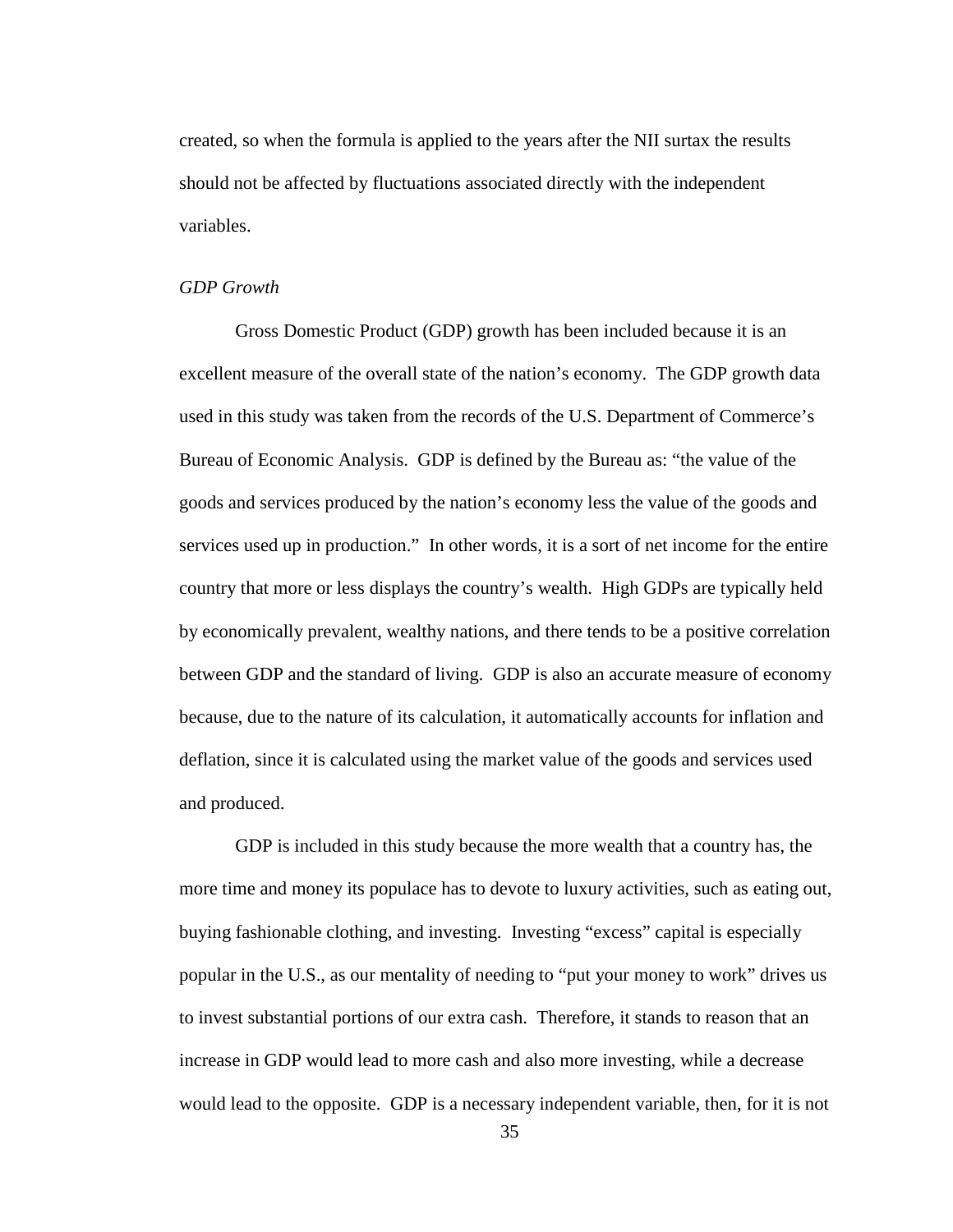beneficial to allow its inherent influence over all investing activity to affect the results of this study.

### *Wilshire 5000*

The Wilshire 5000 is summed up by the Wilshire firm quite nicely:

"The Wilshire 5000 Total Market Index $^{SM}$  is widely accepted as the definitive benchmark for the U.S. equity market, and measures performance of all U.S. equity securities with readily available price data. Named for the nearly 5,000 stocks it contained at launch, it then grew to a high count of 7,562 on July 31, 1998. Since then, the count fell steadily to 3,776 as of December 31, 2013, where it has then bounced back to 3,818 as of September 30, 2014. The last time the Wilshire 5000 actually contained 5,000 or more companies was December 29, 2005."

As the quote details, the Wilshire 5000 is a sort of stock portfolio that is designed to

create a general status of the stock market by averaging the returns of thousands of

stock options from a variety of industries. The company is most well-known for their

total market full cap index, which compares the current state of the Wilshire 5000 to its

date of founding in 1980 via a point system.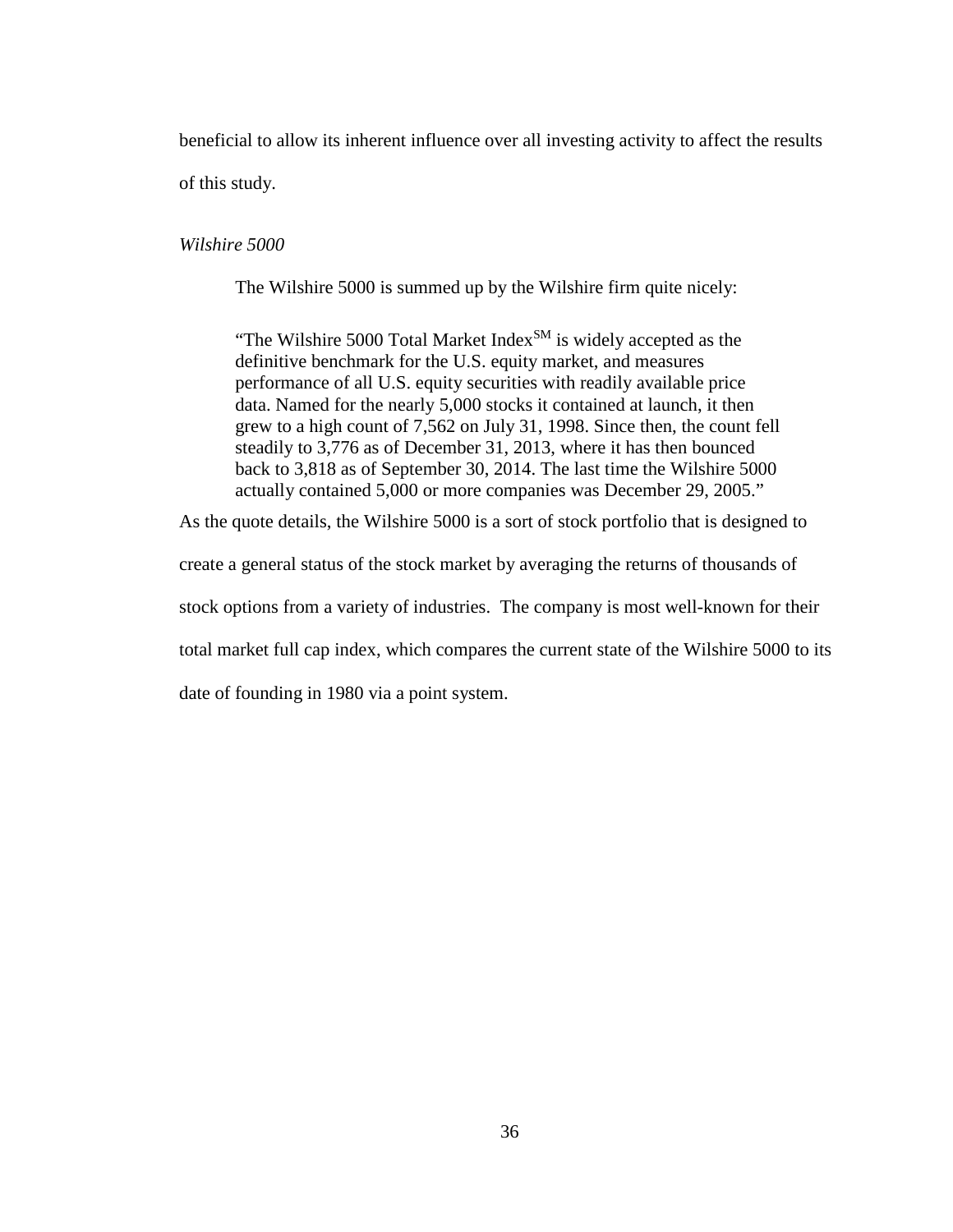

Figure 5: Wilshire 5000 Total Market Full Cap Index

Compares current state of Wilshire 5000 to that of its creation in 1980.

For this study, however, the Wilshire 5000 return will be utilized instead of the index. The return measure represents the average return on investment if all of the thousands of stocks in the portfolio were to be combined, and more or less shows if the entire stock market experienced a gain or a loss during the year. This is more relevant than the index because this study is focused on what affects investors and therefore IPOs the most. The index, while useful, is just comparing the current market to what it was in 1980. It may look nice to see that the market is doing 50 points better than it was 30 years ago, but this does not really provide substance for most investors. Instead, being able to see that the entire market had a return of 16% or a loss of 11% seems much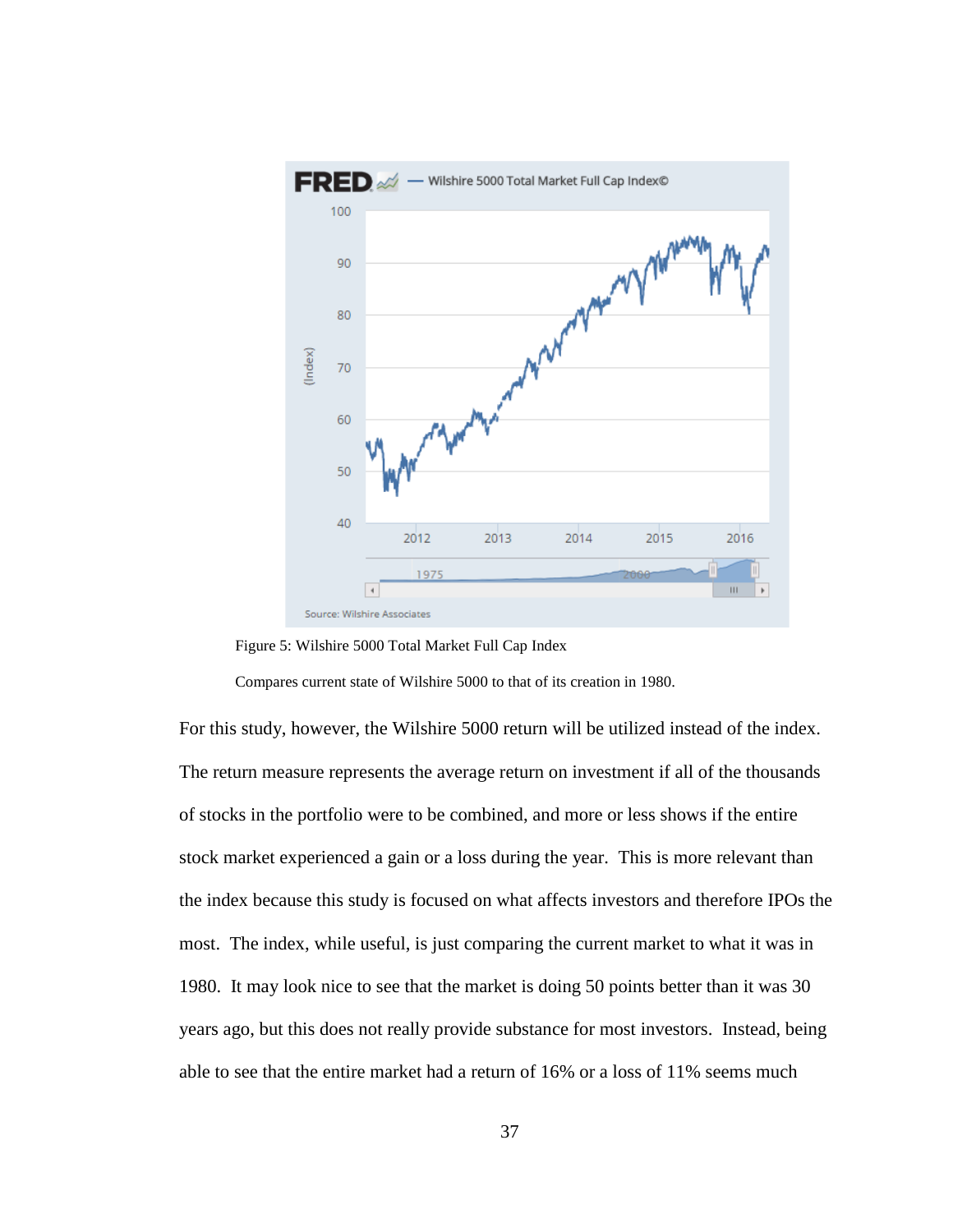more applicable, because the return on investment is the number one thing investors are concerned with.

The reason the Wilshire 5000 is included at all is because, like GDP does for the entire nation, there needs to be a control that limits the affect that the volatile stock market has on the results of this study. And since the Wilshire 5000 is a reliable indicator of the equity market as a whole, it is being used to fulfill said purpose of stabilization. After all, if the market is seen to be healthy more investing will occur and vice-versa, so the effects of the general market condition must be controlled.

However, the Wilshire 5000 is actually being included as two separate variables: the return of the current year and the return of the previous year. This is because while decision making should ideally be focused on the here-and-now, it is in our nature to examine the past and try to discern patterns that will aid our decisions in the future. Therefore, investors will frequently look at the trends of the past year in an attempt to predict current trends on top of examining current trends as the occur. Both variables have a similar yet separate level of influence over the number of IPOs, which is why they are both included. The return data utilized by this study was all acquired from the historical database of Wilshire.

# *Shiller Price-Earnings Ratio*

The first of the substitutes to investing in an IPO would be investing in a preexisting C-Corporation. Of these pre-existing options, the most attractive are often the largest, since they have the most consistent returns. This is assuming that the investor seeks consistency, of course, but as discussed earlier there is trade-off between risk and reward, and if the investor seeks consistency in their portfolio they will almost certainly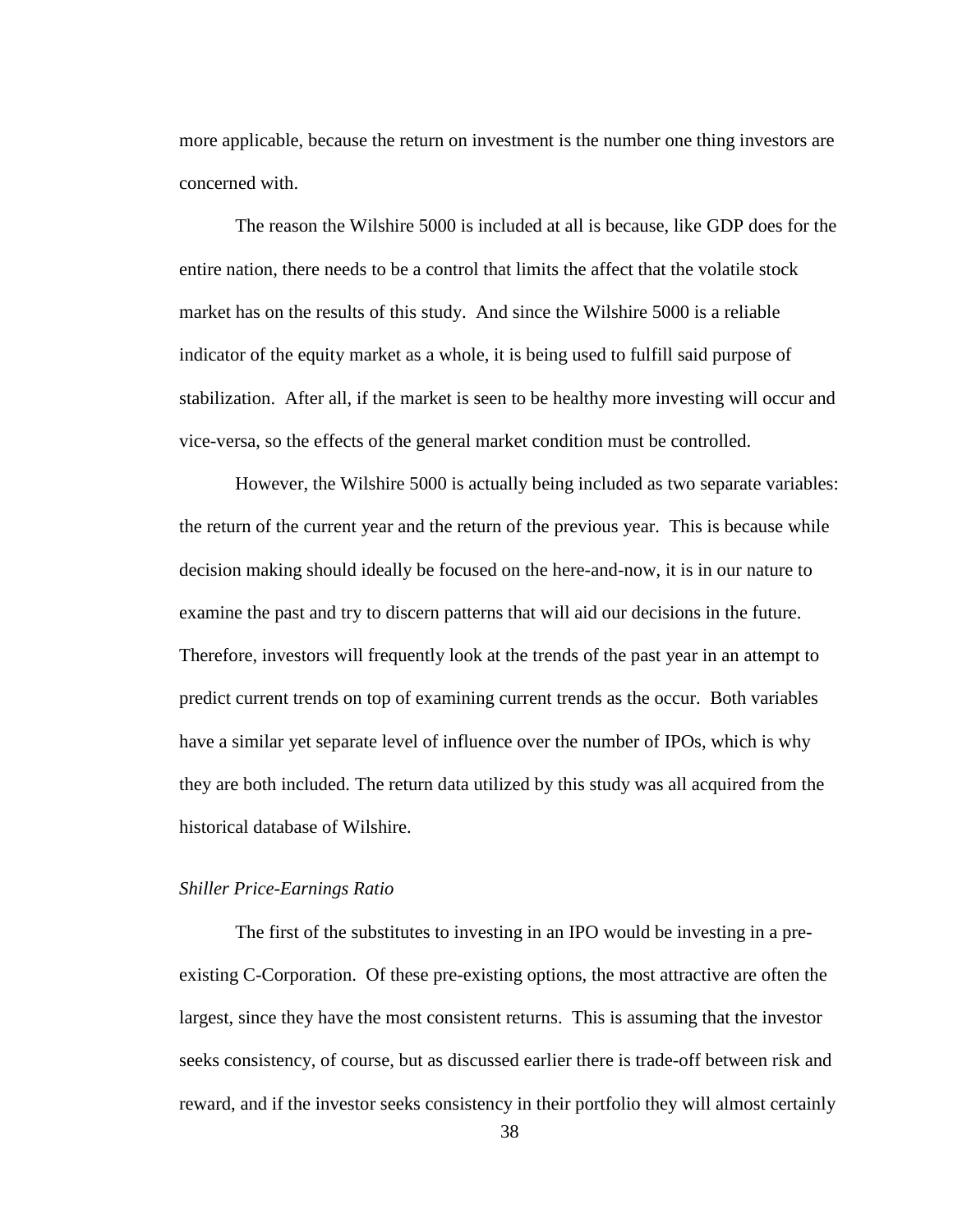look to established firms, especially if they are made more attractive through outside influences. The Shiller Price-Earnings Ratio, then, will be utilized in this study to ensure that any decrease in IPOs found in the model is not due to an increase in attractiveness of large corporations caused by general market trends, specifically those that affect the upper echelon of the equity market.

The Shiller P/E Ratio accomplishes this firstly by providing a measure comparing the investment to the return. A price-earnings ratio is found by dividing the amount invested in the stock in question by the earnings per share, typically those accumulated over the past four quarters. This creates a value that represents what an investor must pay in order to expect a dollar of returns. For example, a price-earnings ratio of 20 means that each investment of \$20 should provide an annual return of \$1. Following this description, a larger price-earnings ratio typically makes a stock less attractive.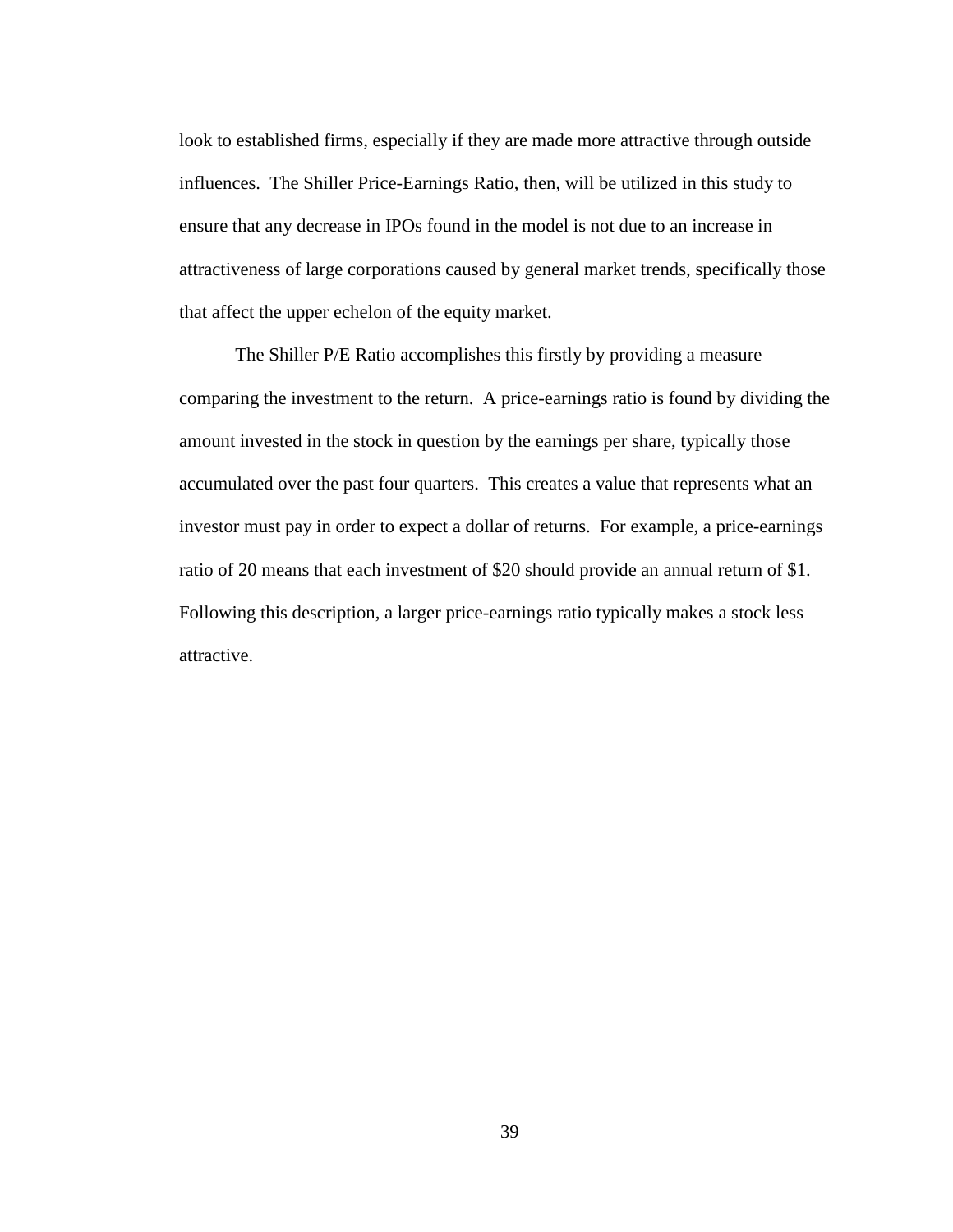

Shiller P/E Ratio for the S&P 500, with specific events marked

Normally, price-earnings ratios are applied on an individual basis, but the Shiller P/E Ratio instead combines the results of all the companies from Standard and Poor's 500. The S&P 500 is a portfolio representing 500 of the largest C-Corporations, and has been a trusted representation of the top stocks since its inception in 1957. The Shiller P/E Ratio, then, averages out the price-earnings ratios for these 500 large companies, effectively creating a measure of how attractive conservative investing is at any given time. If it increases, larger corporations are made less attractive, and if it decreases the reverse occurs. The Shiller P/E Ratio will be used to remove the influence the fluctuations of the upper market have on investor decisions, so that any change in attractiveness between large C-Corporations and IPOs found can be attributable to the NII surtax.

#### *Government Bonds*

Now that the larger, pre-existent equity market has been accounted for, it is necessary to eliminate the unwanted influences of another type of substitute: bonds.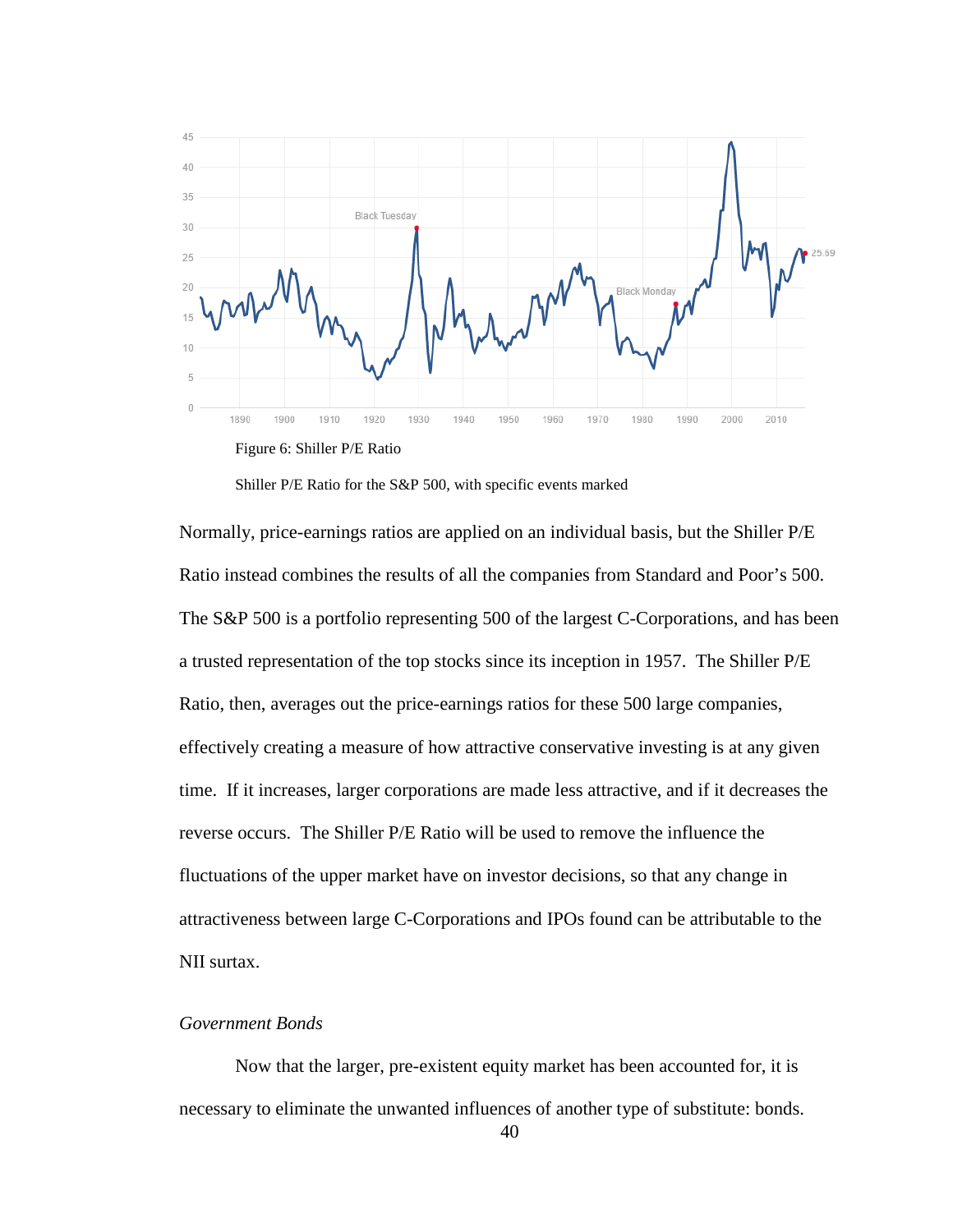Starting first with government bonds, we have an incredibly stable investment that historically provides relatively small returns. This stability does not, however, remove government bonds from the list of viable substitutes. Therefore, the fluctuation of the attractiveness of government bonds that is attributable to conditions outside the scope of tax, however gradual, must be taken into consideration. To accomplish this, data will be taken from the U.S. Treasury on bonds, more specifically on the percent per year return on 5-year government bonds.

This variable has been selected for two reasons: one, the percent per year return is the number that is most intriguing for investors, as it lays out how much they can expect to make from investing in these bonds. Two, the 5-year bonds provide a solid middle ground for all of the different types of government bonds, and also parallels the investing activity of IPOs. After all, an individual who invested in a new C-Corporation would most likely hang on to the stock for several years before selling it to allow the value time to increase, so if they are already planning on a long-term investment a 5 year bond seems to be the most comparable substitute.

# *Corporate Bonds*

Next, there are corporate bonds to consider, which are practically identical to government bonds except they are less stable and therefore provide higher rewards. Corporate bonds are always a substitute for investors seeking relatively stable investments that provide higher returns than government bonds, and the fact that their low-risk nature is their selling point causes the bonds for larger corporations to be more attractive, further drawing capital from upstart IPOs. As the yield on bonds increase, they inherently become more attractive when compared to stock investments, especially

41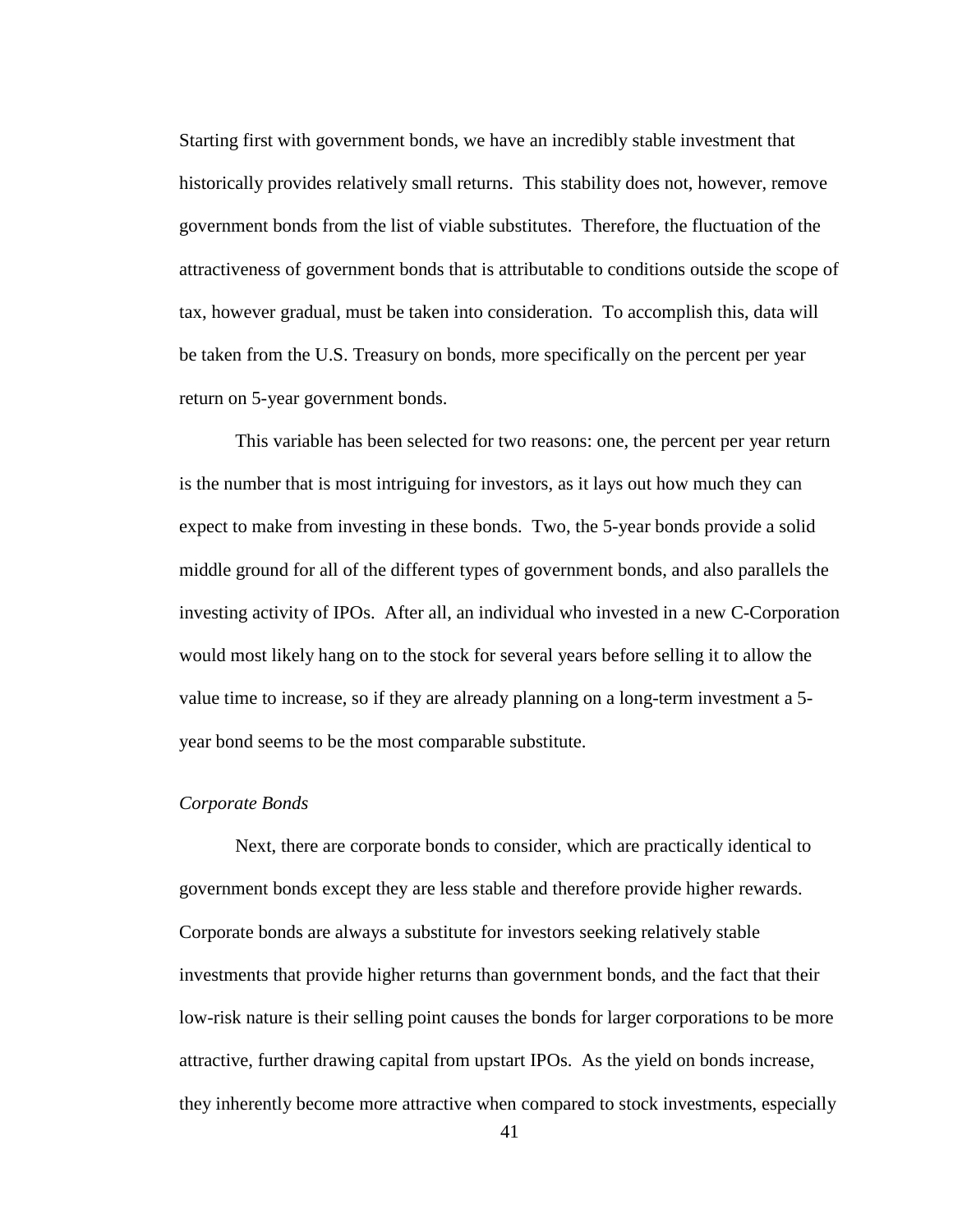since the yield on a bond has to do with interest rates and credit rating and can increase while the stock value for the same company remains relatively constant.

Therefore, in order to ensure that any fluctuation specific to bonds does not skew the results of this study, Moody's Seasoned AAA Corporate Bond Yield will be utilized to adjust for the trend of bond yields.



Figure 7: Moody's Seasoned AAA Corporate Bond Yield

Net yield of all bonds given an AAA rating by Moody's Investors Service.

Moody's Investors Services has created a system that combines the yields of all AAA corporate bonds that reflects the overall status of the market. AAA bonds are rated so because there is a very high chance that the company issuing the bond will be able to pay the bond amount and any accumulated interest, which is relevant to this study since the primary allure of bonds when compared to stock are the advantages of consistency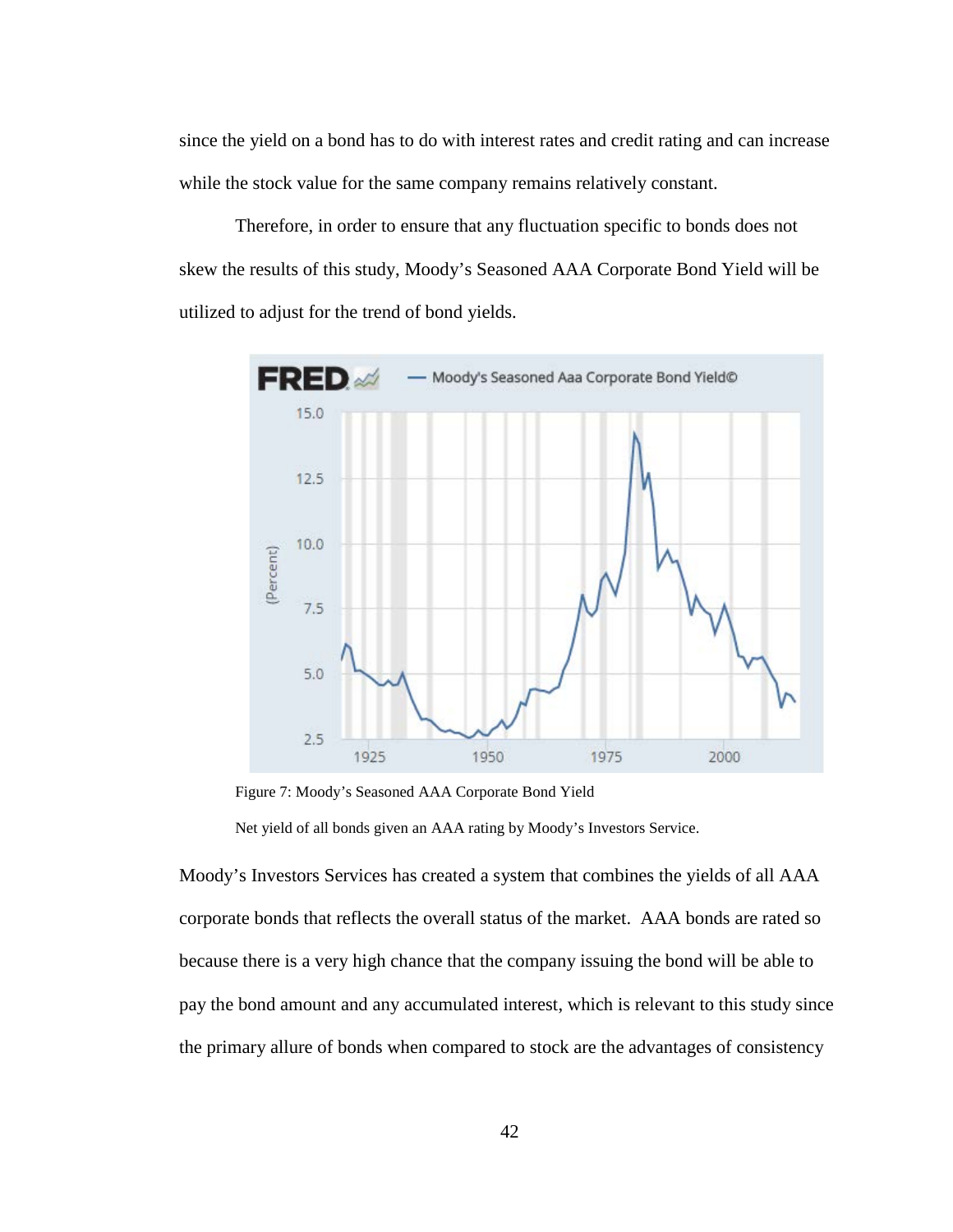and low risk. By using this data as a variable, high interest rates and company credit

history will no longer affect the tax-influence results of this study.

#### **Regression Model for NII Surtax Influence**

Now that the dependent and independent variables have been identified, the multiple regression model for this study can be laid out as such:

> Number of IPOs =  $A + B$ <sub>1</sub>GDP Growth + B<sub>2</sub>Current Return on Wilshire 5000 + B3Previous Returns on Wilshire 5000 + B4Shiller P/E Ratio + B<sub>5</sub>Percent Per Year Return on 5-Year Government Bonds + B6Annual AAA Corporate Bond Yield

Figure 8: NII Surtax Influence Multiple Regression Model

Regression model used for this study, with all variables detailed.

This is the model that will be run in order to calculate a formula that can accurately estimate the number of IPOs released each year given the independent variable information. The formula will then be used to acquire estimates for the years after 2013, which will be compared to the actual IPO numbers for those years, and if any significant deviation occurs then the NII surtax, as the only excluded variable, must be responsible.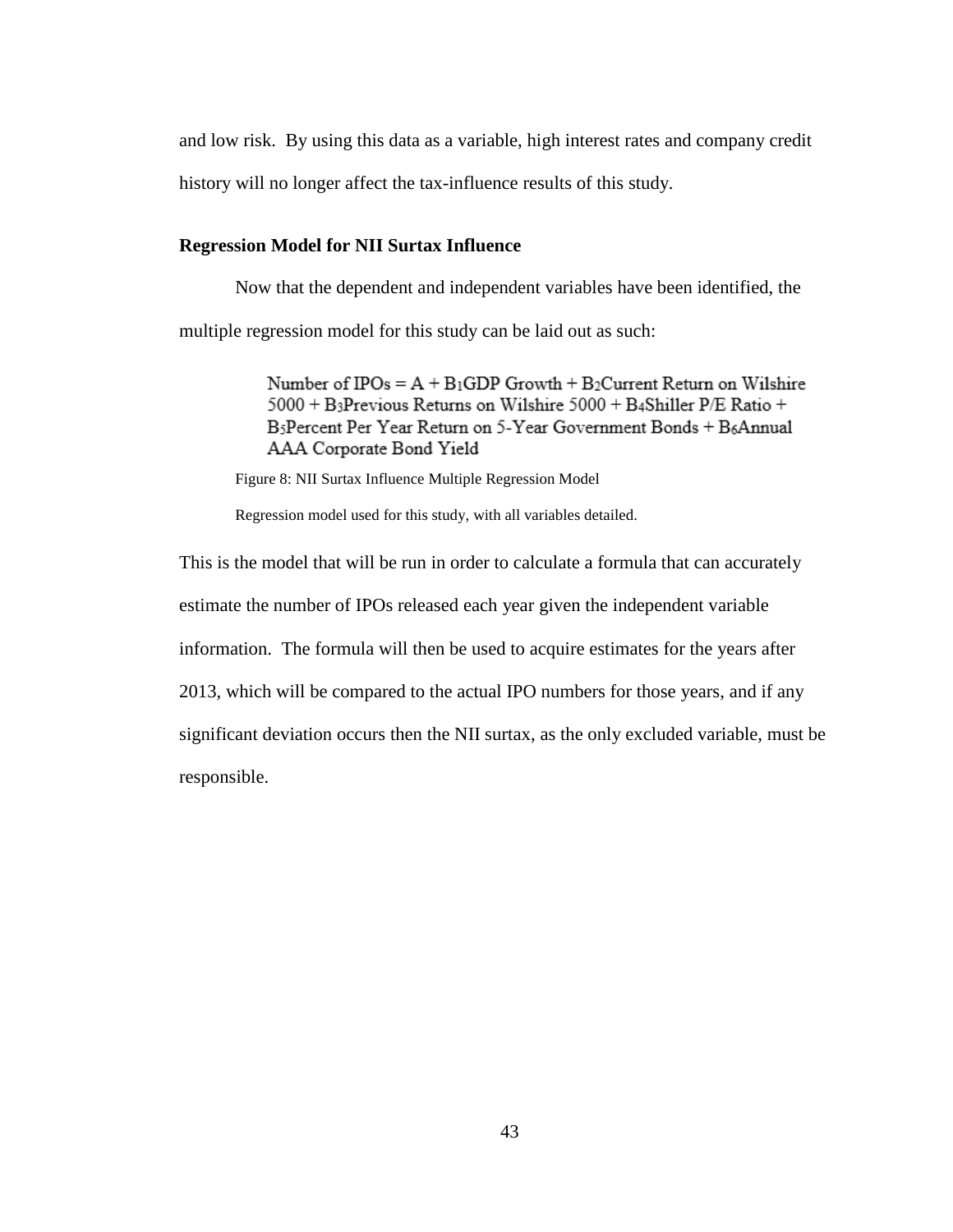# **Results**

### **Regression Model Summary, 1985-2012**

| <b>ANOVA</b> |    |             |            |                         |                |
|--------------|----|-------------|------------|-------------------------|----------------|
|              | df | SS          | мs         |                         | Significance F |
| Regression   |    | 2.490492715 |            | 0.415082119 6.276604068 | 0.000674993    |
| Residual     | 21 | 1.388764435 | 0.06613164 |                         |                |
| Total        | 27 | 3.879257149 |            |                         |                |

Table 5: ANOVA Table for Regression Model

Details level of significance for multiple regression model. The complete summary output can be found in appendix section A.4.

The first and most important result of the multiple regression analysis is that the formula created from the independent variables is indeed significant. Looking at the Significance F, a confidence interval of 95% is standard for this type of model, and we can see that the provided significance of 0.068% is well within the 5% limit. This means that there is a very significant correlation between the formula the model created and the number of IPOs, which in turn means that the formula is a good predictor for small business investment activity.

The independent variables varied widely in their significance. Following the same 95% confidence interval, the Previous Return on Wilshire 5000 is significant with a p-value of 0.0180, while the Current Return on Wilshire 5000 and the Shiller P/E Ratio come close with respective values of 0.0732 and 0.0516.<sup>[4](#page-51-0)</sup> However, the Percent Per year Return on 5-Year Government Bonds, the Annual AAA Corporate Bond Yield, and the GDP Growth were all not significant with values of 0.3076, 0.6937, and 0.6893.

<span id="page-51-0"></span><sup>4</sup> Complete information from the regression analysis can be found in appendix section A.4.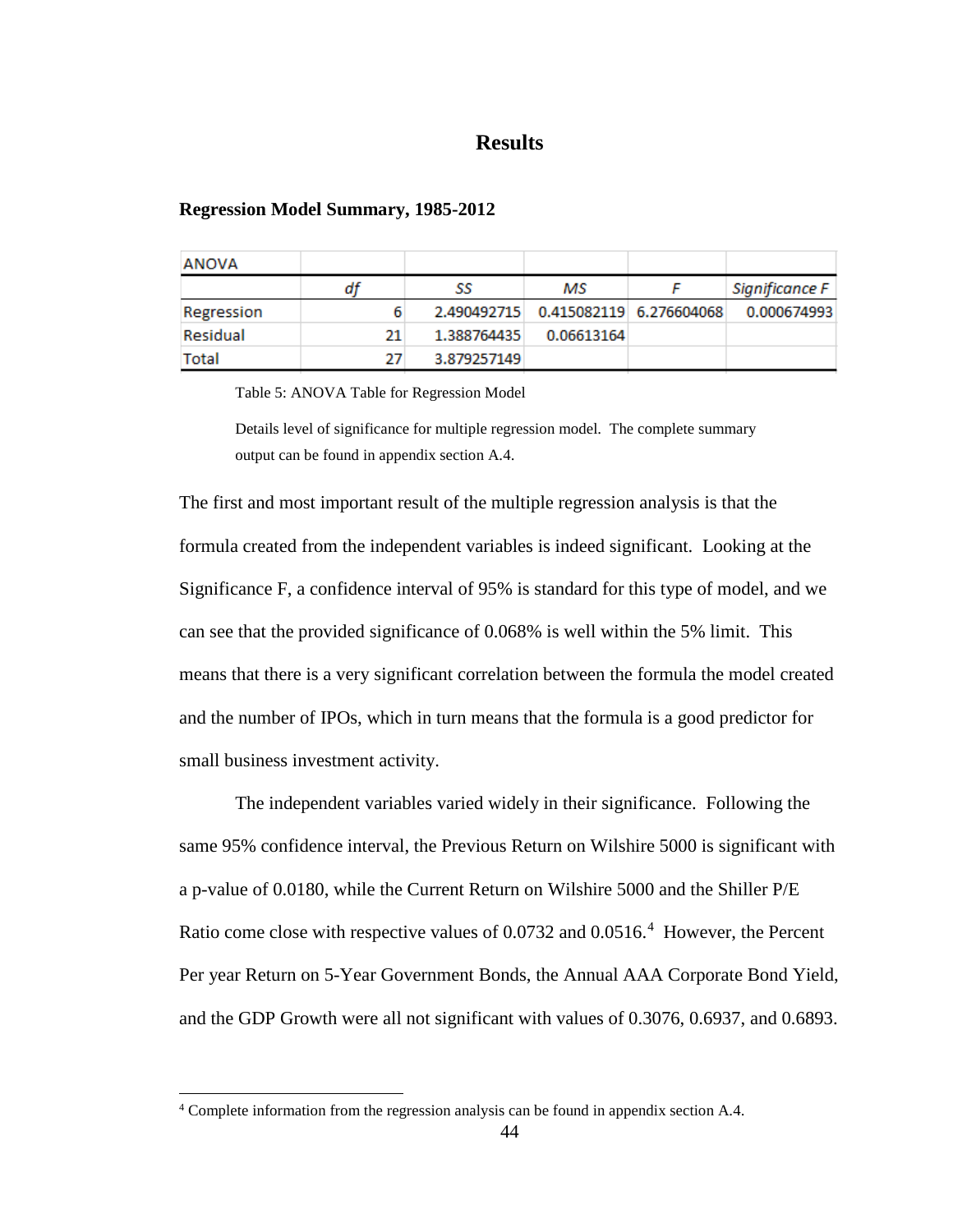This means that the first three variables mentioned are reasonable predictors of IPOs, while the second three do not possess the influence that was previously assumed. Regardless of these individual results, however, the formula itself still proved to be significant, and can therefore be used to estimate IPO values for 2013-2015. This argument is further strengthened by the fact that for 21 of the 28 years from 1985 to 2012, the estimated IPO value was less than one standard deviation away from the actual IPO value.<sup>[5](#page-52-0)</sup>

### **Regression Model Summary, 2013-2015**

Utilizing the multiple regression formula created using the pre-NII surtax data, estimates for what the IPO values would be for the years 2013-2015 without the influence of the surtax were created.<sup>[6](#page-52-1)</sup> For all three years, the estimates provided by the regression formula were within one standard deviation of the actual IPO value, and since the variables did not change the same significance applies. The standard deviation turned out to be somewhat substantial, resulting in a somewhat broad span of acceptable prediction, but the strong significance showed by the regression formula suggests that it is still accurate.

<span id="page-52-0"></span><sup>5</sup> These results are laid out in detail in appendix section A.5. Standard deviation is approximately 0.2572 as per ANOVA table in appendix section A.4.

<span id="page-52-1"></span><sup>6</sup> These results are laid out in detail in appendix section A.6. Standard deviation remains the same.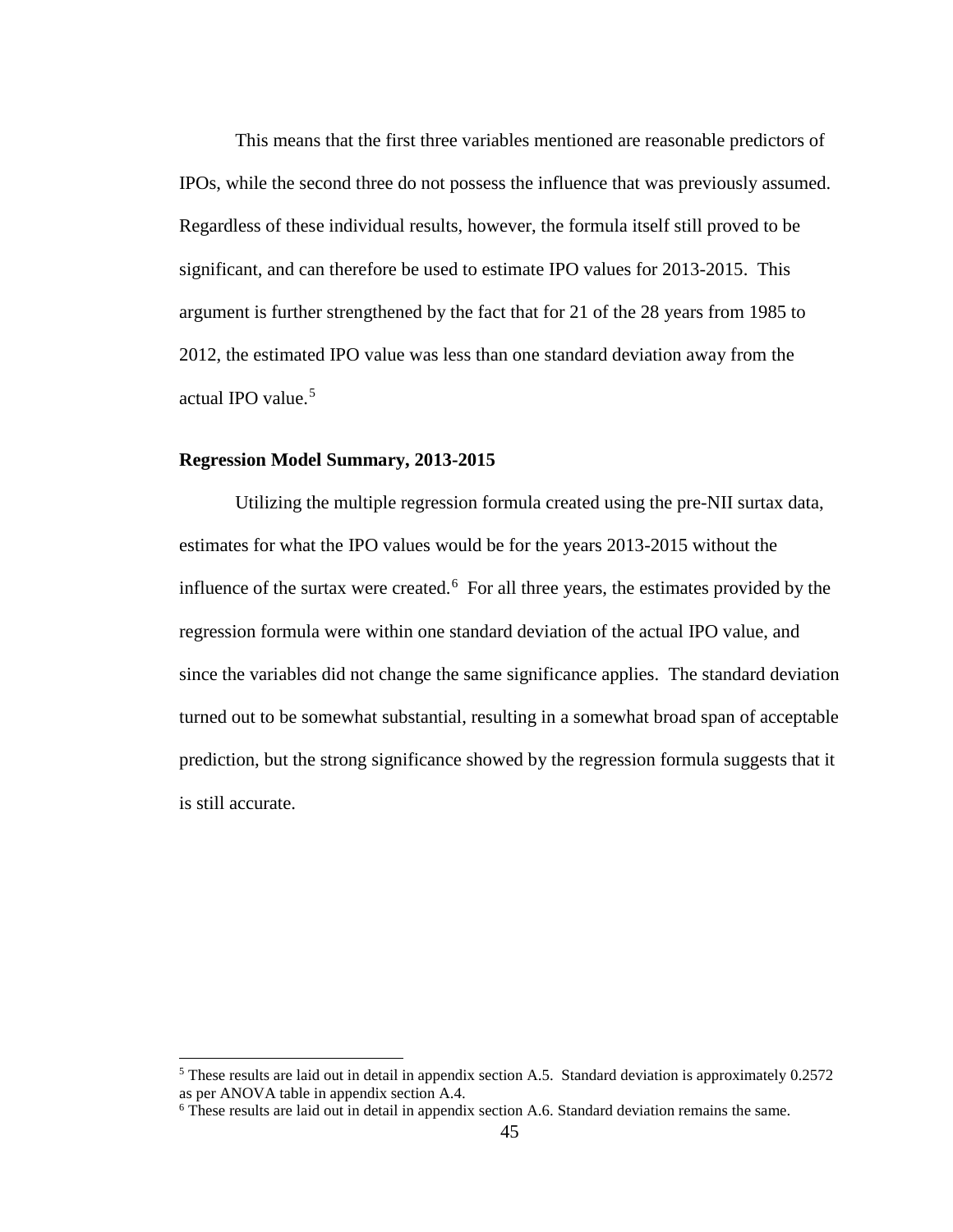# **Conclusion**

#### **The Influence of the NII Surtax**

After examining the results listed above, it becomes clear that the NII surtax has no substantial influence over small business investment activity in the form of IPO launches, since the estimated IPO values from 2013 onward all fell within one standard deviation of the actual values. This could in part be due to the wide limits created by the standard deviation, but for all three years in question the actual IPO value fell close to the center of the distribution, suggesting that the estimation is in fact quite accurate. Additionally, even if the standard deviation is a bit large, it is highly unlikely that the NII surtax alone would have enough influence to swing the IPO value past the line of significance, especially since that would mean that the surtax would have to hold more influence over IPO values than variables like GDP and the condition of the equity market.

Furthermore, it is interesting that two of the potential substitutes, corporate and government bonds, as well as GDP were found to be not significant as individual variables. The logic behind their potential influence seems sound, but perhaps there are other factors at play that were not considered, such as disposable income levels or the maturity time for bonds. Otherwise, the regression formula proved to be a relatively accurate predictor of yearly IPO values, and although no significant correlation between the NII surtax and IPO numbers was found, other useful information was still garnered. For example, the low p-values of both the Previous Return on Wilshire 5000 and the Shiller P/E Ratio suggests that last year's stock market performance and the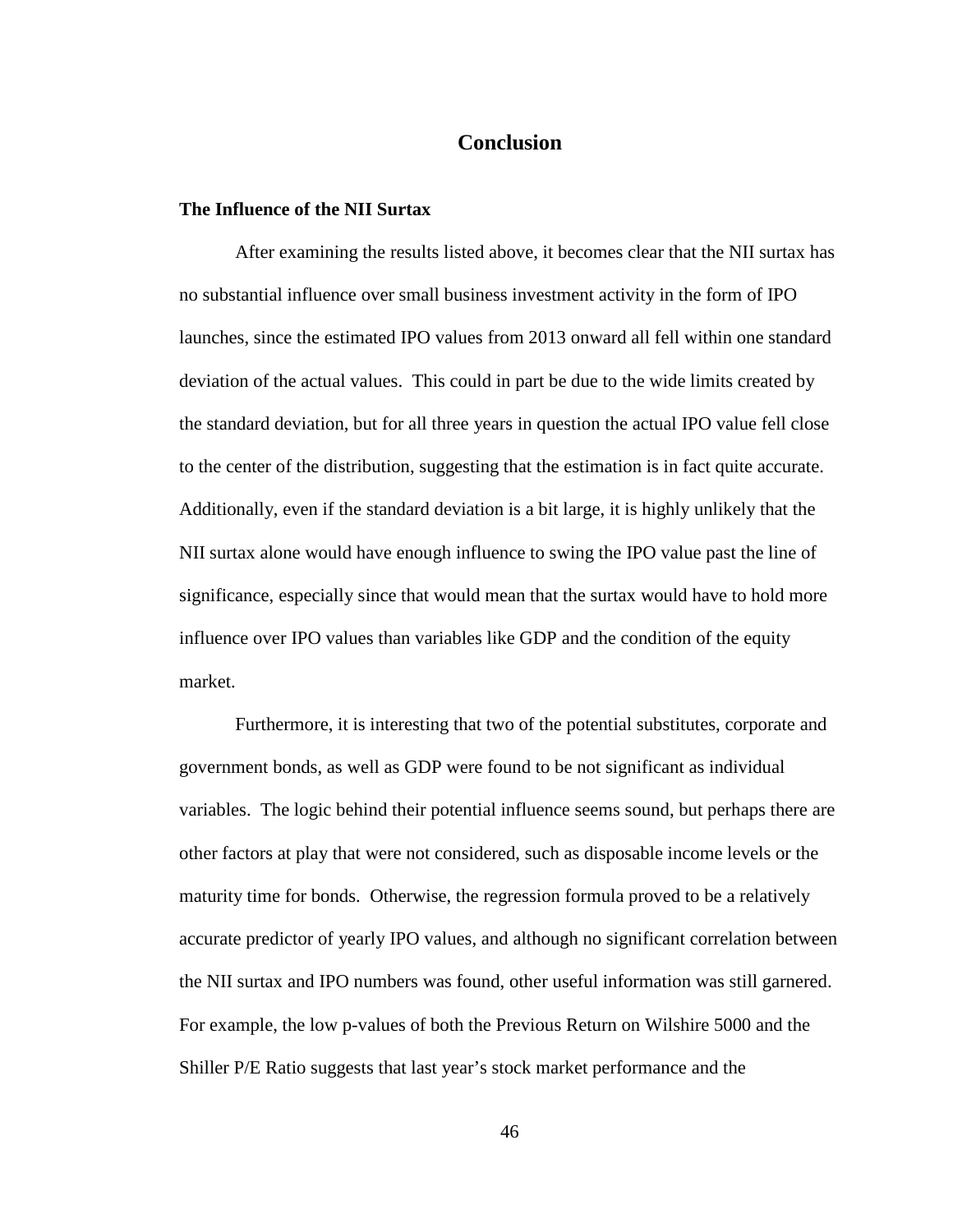performance of the top 500 companies are influential factors that young C-Corporations consider when they look to hold their IPO.

Overall, though, it would appear that taxes, at least the NII surtax, are not yet on the list for influential issues amongst growing small businesses. The subconscious influences caused by the NII surtax that were previously detailed, such as the favoring of S-Corporations and the unbalancing of risk vs. reward, are apparently not significant issues when compared to the overall state of the stock market. When choosing to have an IPO, it would seem that small businesses are more concerned with the general state of the market than they are with the potential negative influence of substitutes.

#### **Issues Potentially Affecting Results**

### *Lack of Data on S-Corporations*

In the spirit of full disclosure, there were a couple of issues plaguing this study that could have had a significant impact on the results. First of all, although investing in S-Corporation stock is clearly an alternative to investing in any C-Stock, including an IPO, this study was unable to find data substantial enough to create an independent regression variable for S-Corporation stock influence. No data on the total amount of capital invested in S-Corporations nor the average returns of S-Corporation stock could be found, as they are not publicly listed companies and therefore are not required to post their financial information for public access. There was a promising lead through the IRS that listed the total number of S-Corporations that filed a tax return each year, but that data only provided values for the years of 1985 through 2012. Considering that this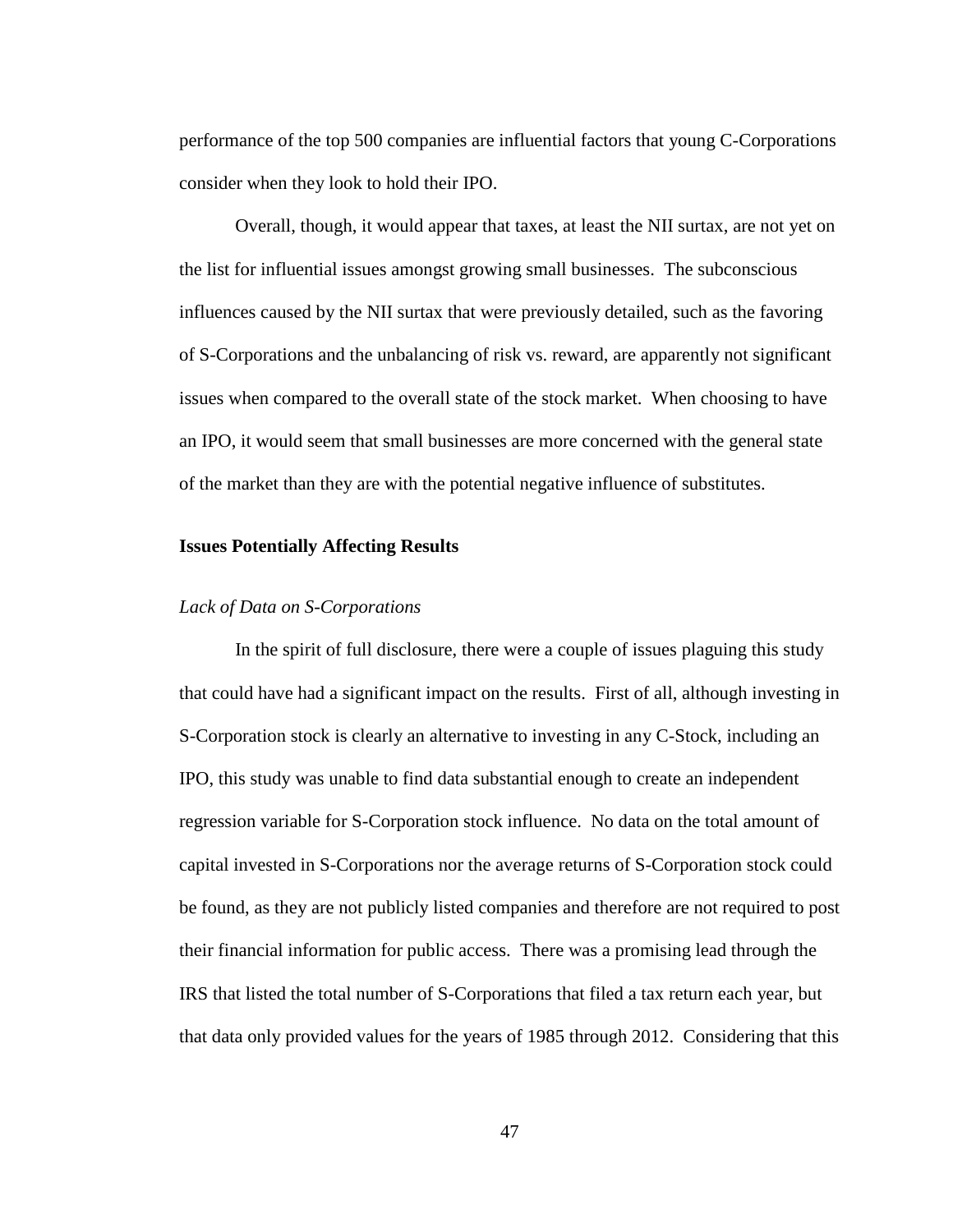omitted the three most important years, the ones after the institution of the NII surtax, this data was unfortunately unusable.

Therefore, the fluctuations of the market valuation and investment activity in S-Corporation stock could have skewed the results, as any changes that occurred in that sector could have been lumped in with being attributable to the NII surtax. Fortunately, accurately representing S-Corporation investments would only lower the influence the NII surtax has over small business investment activity, which would have no impact on the conclusion of this study.

#### *Assumed Linearity of Independent Variables*

Another potential issue lies within the assumptions one makes when performing a multiple regression analysis. One of the assumptions made is that all of the independent variables have a linear relationship with the dependent variable, but in this study and in economics in general that is hard to prove. It is possible that the low significance calculated for GDP and the bonds is due to a nonlinear relationship between the variables and IPO numbers, where the model took a possibly exponential or logarithmic relationship and forced it into a linear one, causing correlation to be skewed.

Again, though, this should not substantially impact the resulting conclusion, as the formula itself still returned a significant correlation value and the estimated IPO ranges were very promising when compared to the actual values.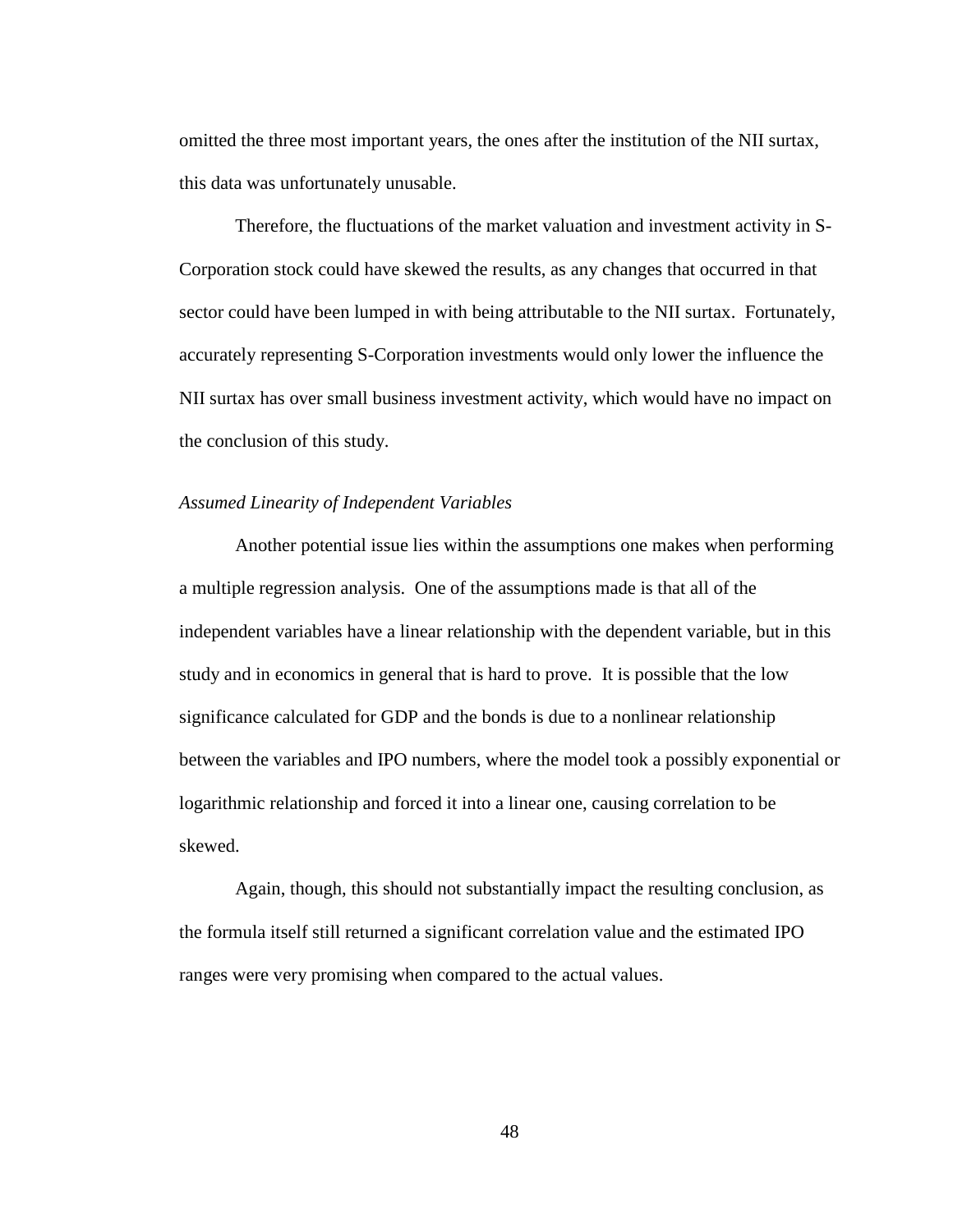# *Nature of Unrealized Gains*

The nature of unrealized gains also created a problem for this study. When an asset, such as stock shares, changes in value, the gain or loss is not recognized as being taxable until the asset is sold. This prevents individuals from constantly needing to calculate the gain and loss on their investments in order to compute their investment income. As a result, the turbulent ups and downs of the stock market will not affect the investment income, and therefore the tax liability, of an individual unless they sell some of their shares.

It is important to note, however, that the dividends paid by stock investments are still included in investment income, and since IPO stocks typically do not pay dividends for a relatively long time, sometimes years, they are essentially tax-free stock options until they are sold. This potentially makes them more attractive than the stock of more mature C-Corporations, since they almost always pay consistent dividends and therefore incur higher tax liabilities. Considering this delaying of tax liability, it is possible that any effect that the NII surtax holds over IPOs would not be felt until the options are sold, which could occur several years after the initial purchase date, depending on the success of the company.

This does not mean that the arguments presented earlier have no merit, but it does mean that the time frame this study had to work with was not large enough. Due to the deferred nature of unrealized gains, the tax consequences of the NII surtax will not entirely be felt until the IPO shares are sold a second time, and the time that has passed since the installment of the surtax in 2013 simply may not be long enough for these effects to manifest. Significant influence may be found to exist once the IPO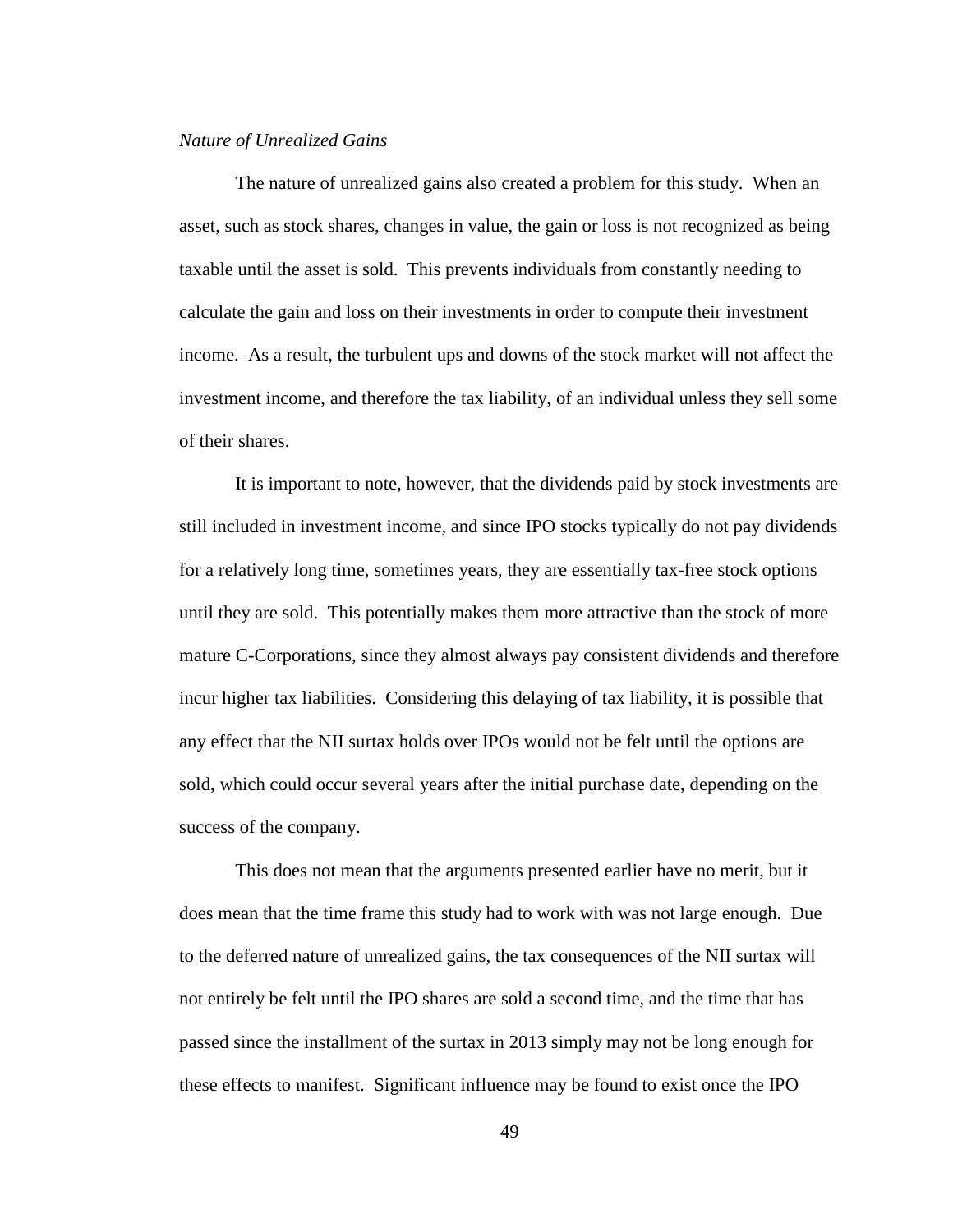shares issued after the NII surtax are finally sold, and after the market is allowed time to adjust to the new variable, but at this point it is perhaps too early to tell. This uncertainty does not nullify the validity of this study, though, as the possibility that the potential future effects have not yet been accounted for by investors and small businesses is low; after all, it is the responsibility of the smart investor to plan ahead. It is much more likely that the taxation of unrealized gains has already been considered and adjusted for by the overall market, and that (as this study supports) the NII surtax simply does not hold significant influence over small business investment activity.

#### *Data Range Limitations*

The last issue was one of technicality in regards to practice, but is an issue nonetheless. Typically in running a multiple regression model, the more data samples one can acquire the better, but usually a number around 50 is considered the bottom limit of adequate, depending on the subject. However, this study had to unfortunately cap its samples at 28 (1985-2012) simple due to the nature of our economy. Being a capitalistic nation, our economy and the rules that govern it change quickly and often, which often proves to be a good thing as it provides a flexible market that can shift and evolve. For academic purposes, though, it can be problematic; going back any later than 1985 would bring substantial risks of data skewing, as the practices and laws of just a few decades ago were so different from what they are now that comparing the two would be impractical. This leads to the potentiality of results being skewed simply because the sample size is relatively small, but as long as we consider said results with a grain of salt they can still provide useful information.

50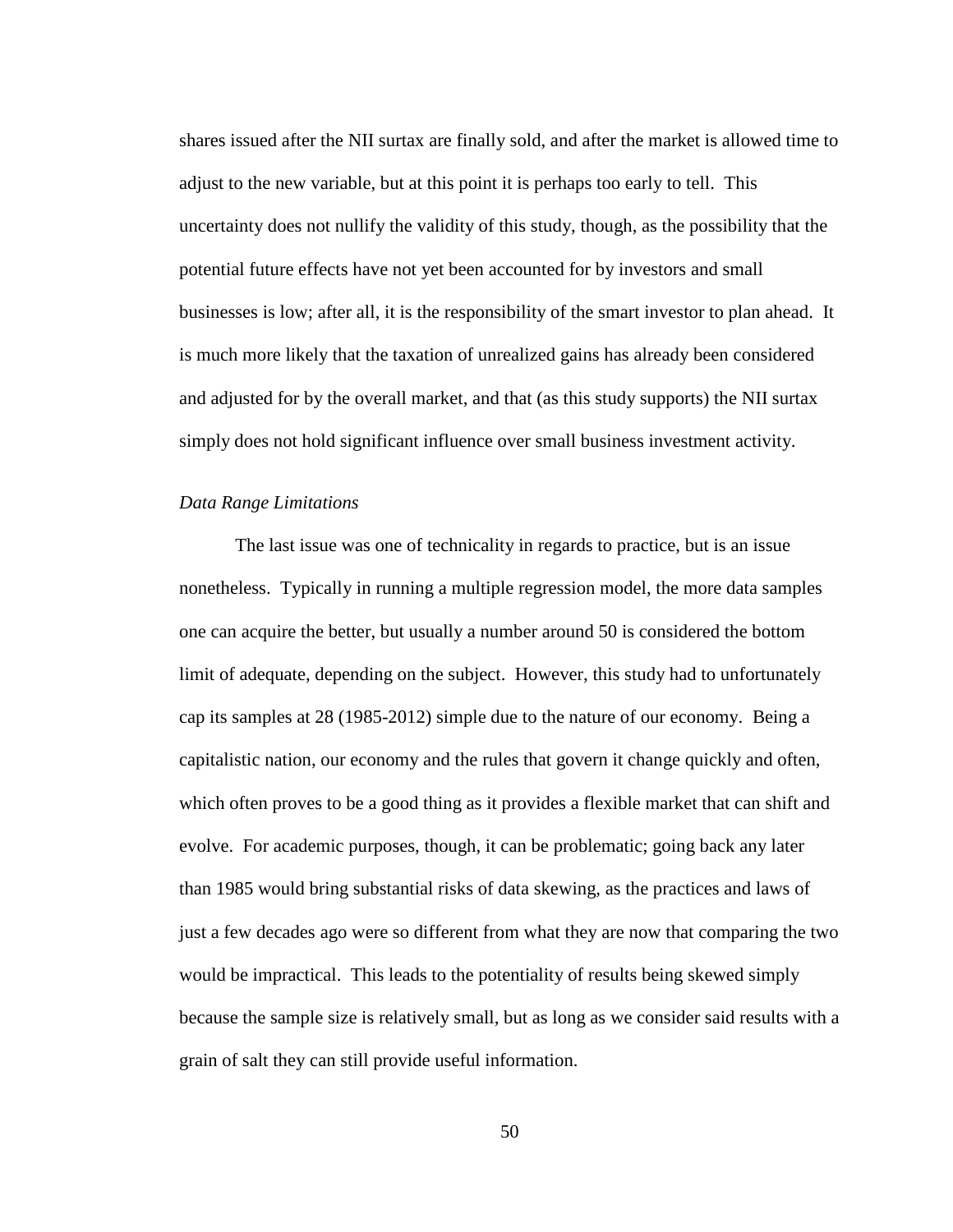The second part of this issue of range limitation comes from the fact that it has only been three tax years since the NII surtax was initialized in January of 2013. While the data provided for these three years is promisingly consistent, this does not necessarily mean that the trend will continue. After all, it is possible that the effects of the tax are just not being felt yet, as the patterns of investors are sometimes slow to change. Regardless of this limitation, though, is the knowledge that this study supports the claim that the NII surtax has had no immediate negative effects on small business investment activity.

#### **Where Does This Leave Us?**

After all of that defining, examining, and regressing, we can finally say with no small amount of confidence that the NII surtax has held no significant influence over small business investment activity since its inception in 2013. This does not necessarily mean that it never will, though. The U.S. economy and stock market is constantly changing, and it is possible that the effects of the surtax will not be felt until years down the line as investors and therefore growing small businesses become increasingly more aware of it. This is not meant to be scare tactic; the moral of this nagging is to remind us that we, as a nation, must carefully consider and weigh the implications of laws and taxes that target specific demographics of consumers. Subconscious persuasions and attractions should never be underestimated, for they hold a substantial amount of power over our economic choices.

The government has a hard enough job as it is trying to write, plan, and execute laws and taxes like the NII surtax, so it is understandable that they may not consider all effects of a piece of legislature before it is ratified. It is up to us, as the ones who live in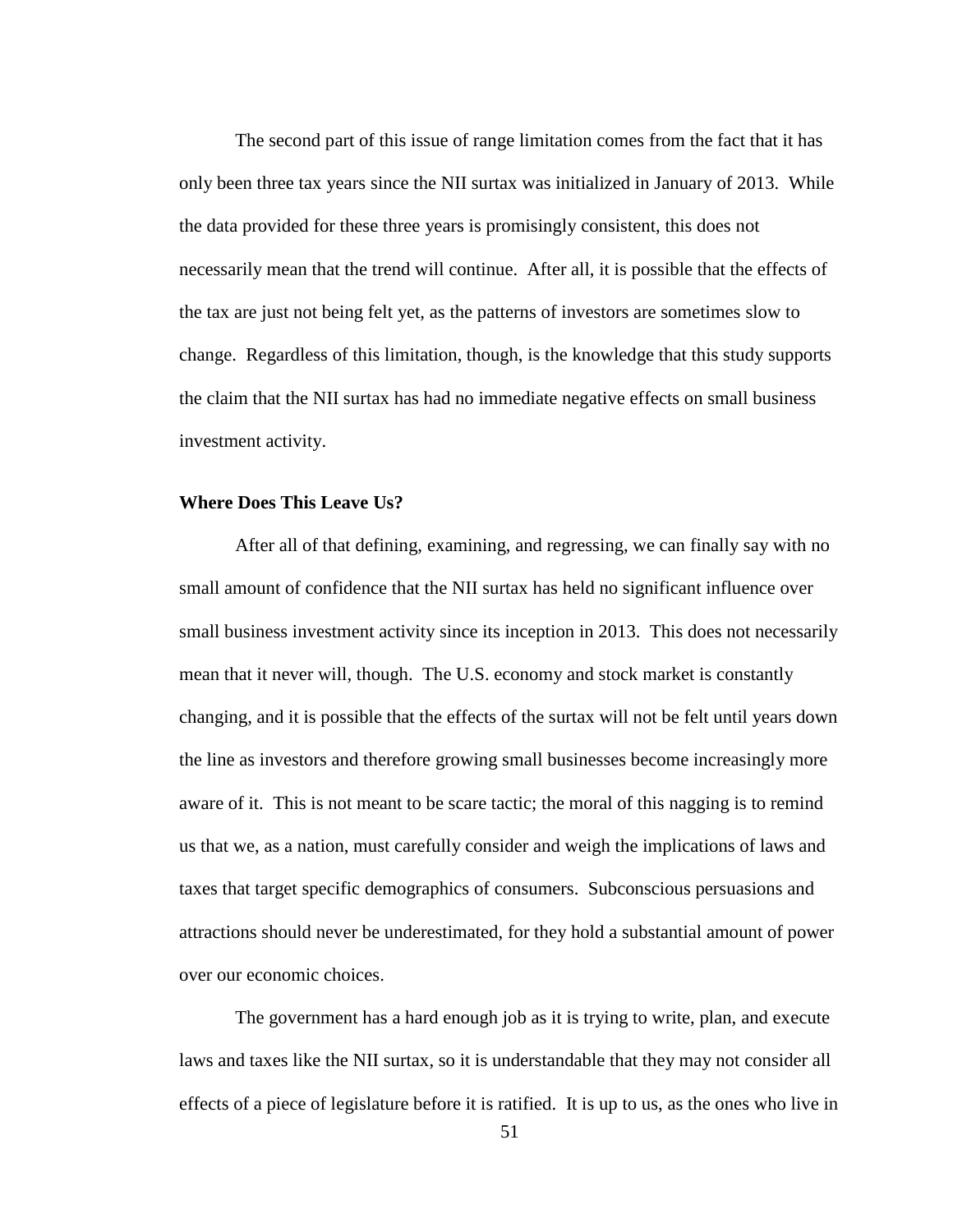and around these laws, to examine them through our own individual lenses of perception in order to ascertain their true potential or disadvantage. It is our right and our duty to scrutinize all governmental legislature in order to accelerate the betterment of our nation, from the largest ground-breaking legalization to the smallest 3.8% surtax.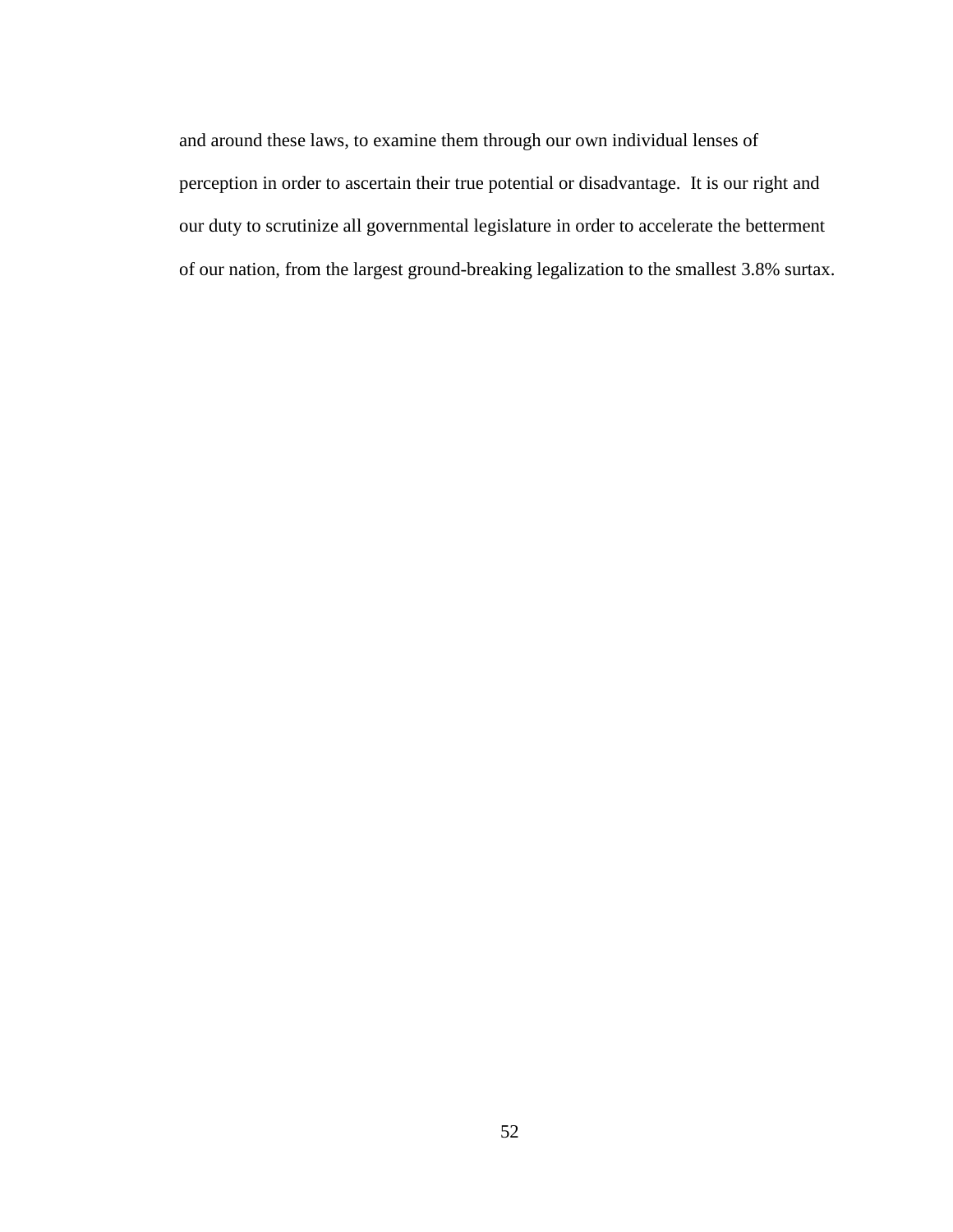# **Appendix**

### **A.1: Definitions**

#### *Taxable Individual*

This definition is necessary because it is a frequently used and slightly confusing vernacular in the IRC. When the code refers to an individual, what it is really referring to is a taxable individual. This distinction is important because, in tax, an individual is different from our normal usage of the word as a single person. According to the definitions found in section 7701 of the tax code, an individual refers to any entity that is taxable, including "a trust, estate, partnership, association, company, or corporation," and also married couples who choose to file jointly. Basically, the word individual is used to refer to one tax form and one report of income, regardless of the number of separate people present in the group or company, whether it is one or one thousand. It is used as a blanket surrogate for all of the different types of people and organizations that pay taxes in order to avoid confusion and to limit the word count of the code.

# *Surtax*

The NII tax is classified as a surtax because it is incurred in addition to any previous taxes that are applied to the same income. Most of the forms of income that are utilized to calculate net investment income have already been included in the individual's taxable income, so the 3.8% of the NII is added onto the tax rate the activity in question is normally subject to. For example, long-term capital gains on investments that are held for more than a year are usually taxed at 0%, 15%, or 20% when performing normal tax liability calculations. However, if an individual also

53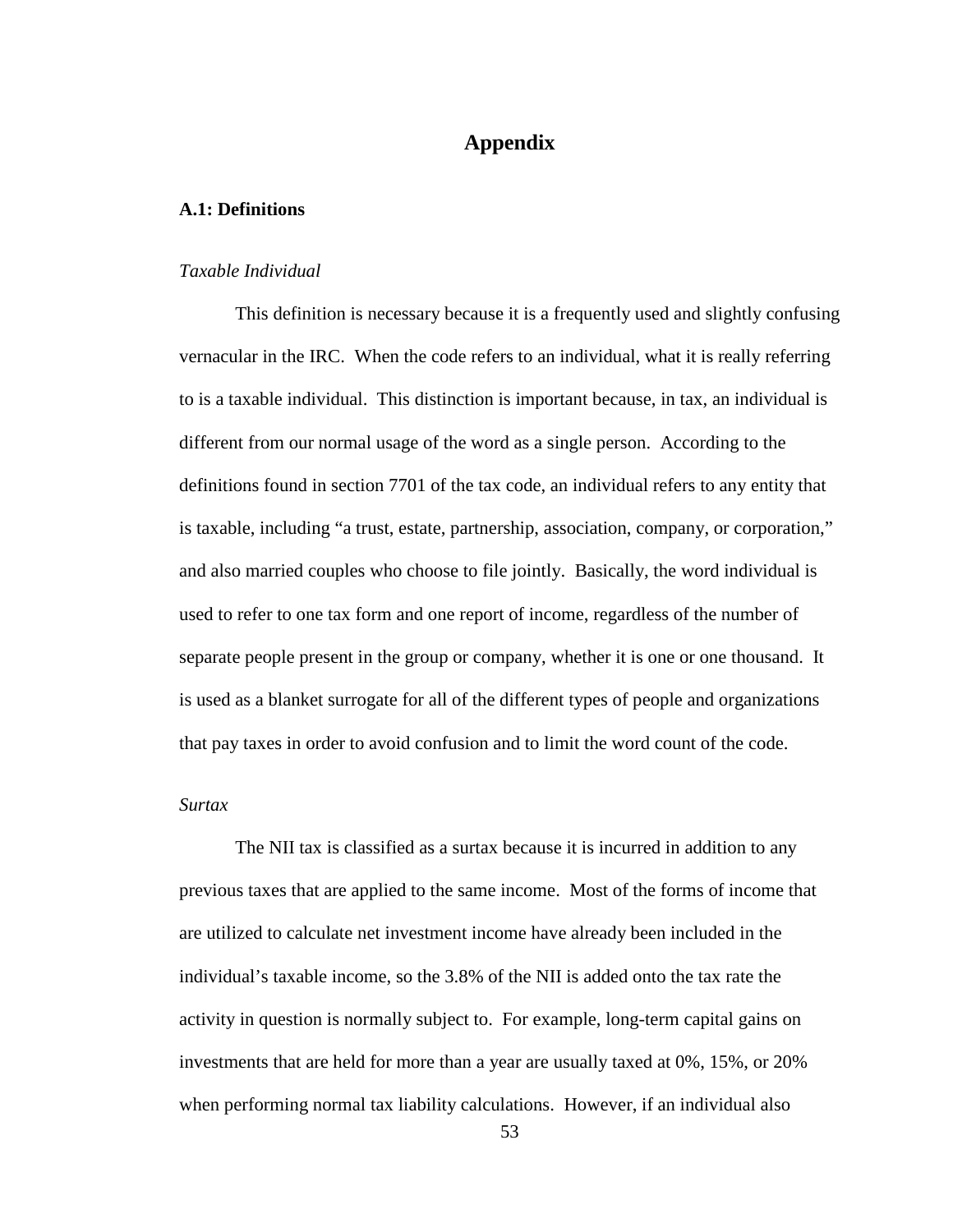qualified for the NII surtax, they would be paying the extra 3.8% on top of the normal rates, changing the effective rates to 3.8%, 18.8%, and 23.8%, respectively. Situations like this do not occur often in the IRC, as the code is often very careful about preventing double taxation. Here, though, it is done on purpose since the NII surtax was always intended to be an additional tax on investment income, because it is believed that those who qualify for the surtax are best suited to pay it.

#### *Gross Income*

Several forms of income are utilized in the description of the NII surtax, so it is necessary to distinguish between them all before further analysis of the code can occur. Gross income has, by far, the least complicated definition: it is the total amount of cash made from an activity. Period. For example, if you sold ten widgets for \$3 each, your gross income would be \$30, regardless of whatever expenses you incurred during the process. For tax purposes, gross income or gross amounts are usually used as starting points for calculating taxable income, before deductions and/or liabilities are added or subtracted.

### *Net Income*

Net income is what you arrive at after altering gross income. Using the same example from above, let's say you once again sold ten widgets for \$3 each, but in doing so you had to spend \$20 making and selling them. Your gross income would still be \$30, but your net income would be \$30 minus the \$20 of expenses, so \$10. Net income is considered to be a more accurate depiction of how much money an individual actually made, because it factors in expenses as well as other gains and losses. In taxes,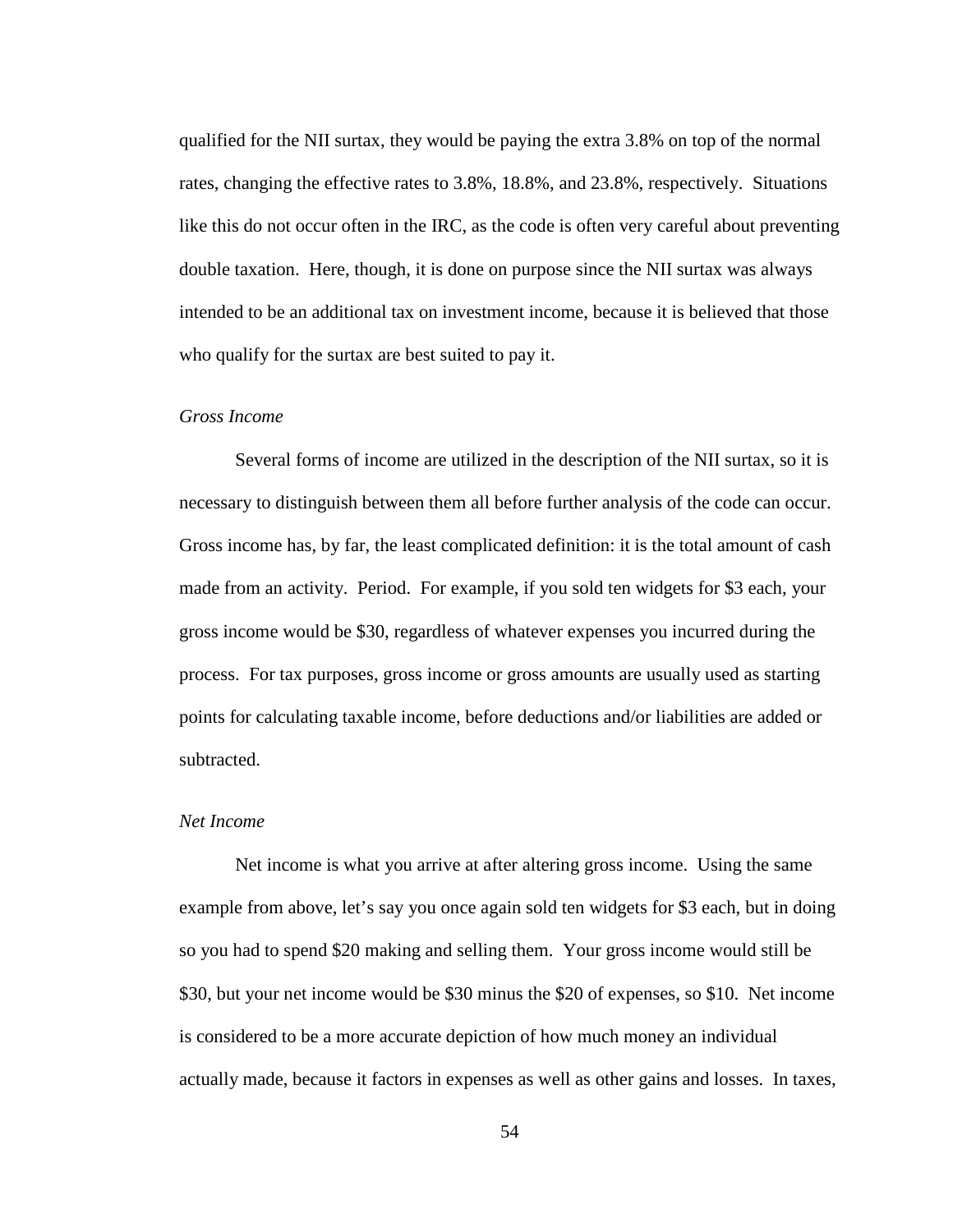net income is usually the gross income derived from an activity less the amounts that are not considered taxable by the IRC, or the deductions. So, again, net income is a more accurate model in taxes as well, because it shows the amount of income that an individual is actually liable to pay taxes on.

### *Trusts*

The following definitions for trusts and estates are included for the sake of clarity, since they will be referenced in this study. In its purest form, a trust is an amount of funds that is set up and managed by one person, known as the custodian, for the fiduciary benefit of another person, or the beneficiary. In actuality, however, the custodian can be a group of individuals or even an investment company, and there can be a large number of beneficiaries who have invested capital into the trust. The custodian focuses on finding investments or other opportunities that will generate income for the beneficiaries, and usually prepares annual or quarterly reports for the beneficiaries in order to showcase the status of the trust. There is a second economic definition of a trust, which is a coalition of companies that agree to work together, primarily to discourage the appearance of new competition, but that definition is not relevant to this study and is actually currently an illegal practice.

#### *Estates*

An estate, according to Mirriam-Webster, is "a person's property in land and tenements…the assets and liabilities left by a person at death." Even more simply, it is essentially everything an individual owns. In tax-land, estates are most pertinent when they are associated with the second half of the dictionary definition, the death of the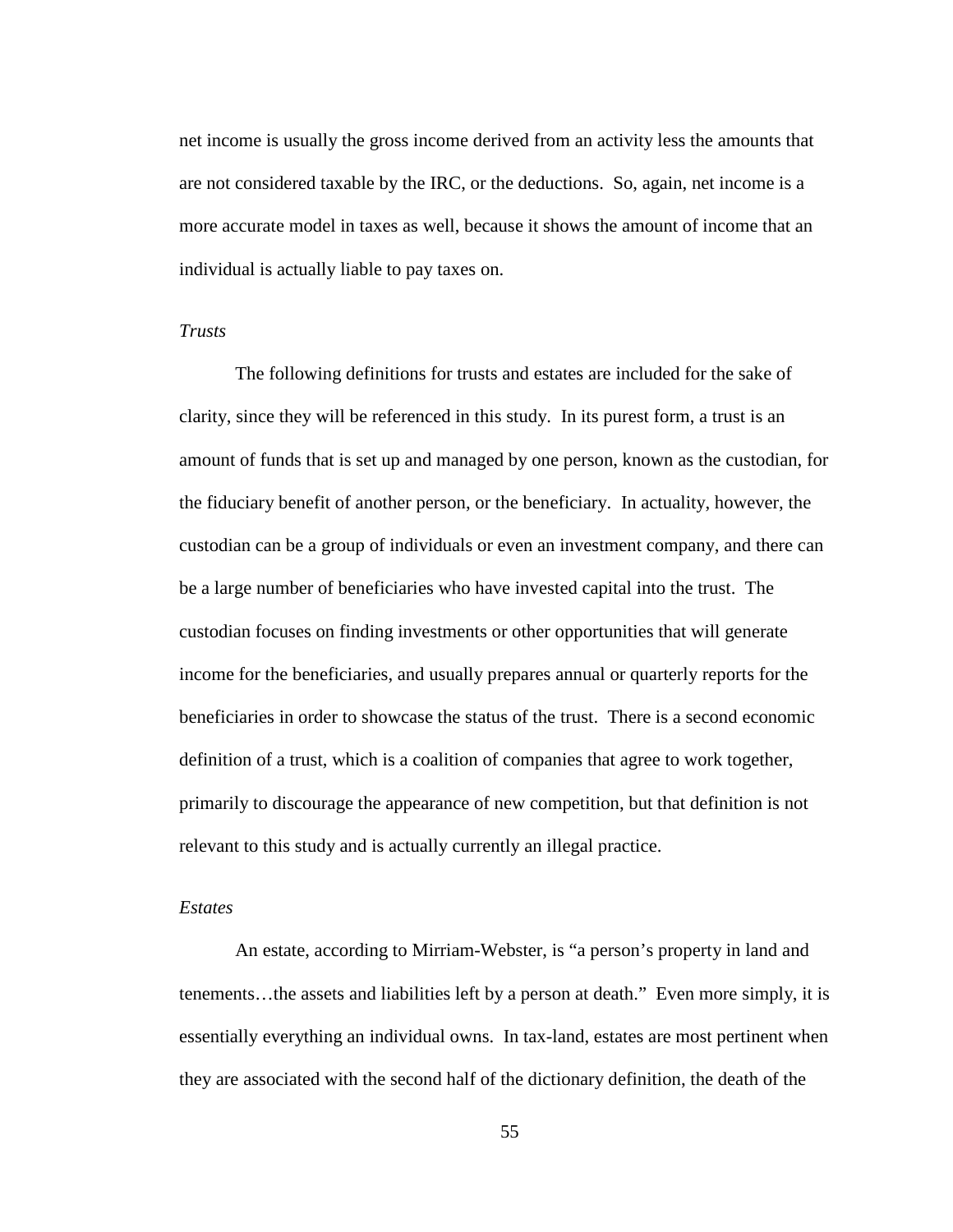property holder. When this occurs, and the estate is passed on in whatever way the

deceased desired, an estate tax is applied to whatever property is received.

| If the amount with                                                                               |  |  |  |  |  |  |
|--------------------------------------------------------------------------------------------------|--|--|--|--|--|--|
| respect to which                                                                                 |  |  |  |  |  |  |
| the<br>The tentative tax is:                                                                     |  |  |  |  |  |  |
| tentative tax to                                                                                 |  |  |  |  |  |  |
| <b>be</b>                                                                                        |  |  |  |  |  |  |
| computed is:                                                                                     |  |  |  |  |  |  |
| Not over \$10,000 18 percent of such amount.                                                     |  |  |  |  |  |  |
| Over \$10,000 but not \$1,800, plus 20 percent of the excess of                                  |  |  |  |  |  |  |
| such amount over \$10,000.<br>over \$20,000                                                      |  |  |  |  |  |  |
| Over \$20,000 but not \$3,800, plus 22 percent of the excess of                                  |  |  |  |  |  |  |
| such amount over \$20,000.<br>over \$40,000                                                      |  |  |  |  |  |  |
| Over \$40,000 but not \$8,200 plus 24 percent of the excess of                                   |  |  |  |  |  |  |
| over \$60,000<br>such amount over \$40,000.                                                      |  |  |  |  |  |  |
| Over \$60,000 but not \$13,000, plus 26 percent of the excess of                                 |  |  |  |  |  |  |
| such amount over \$60,000.<br>over \$80,000                                                      |  |  |  |  |  |  |
| Over \$80,000 but not \$18,200, plus 28 percent of the excess of                                 |  |  |  |  |  |  |
| such amount over \$80,000.<br>over \$100,000                                                     |  |  |  |  |  |  |
| Over \$100,000 but not \$23,800, plus 30 percent of the excess of                                |  |  |  |  |  |  |
| over \$150,000<br>such amount over \$100,000.                                                    |  |  |  |  |  |  |
| Over \$150,000 but not \$38,800, plus 32 percent of the excess of                                |  |  |  |  |  |  |
| such amount over \$150,000.<br>over \$250,000                                                    |  |  |  |  |  |  |
| Over \$250,000 but not \$70,800, plus 34 percent of the excess of                                |  |  |  |  |  |  |
| such amount over \$250,000.<br>over \$500,000                                                    |  |  |  |  |  |  |
| Over \$500,000 but not \$155,800, plus 37 percent of the excess of                               |  |  |  |  |  |  |
| such amount over \$500,000.<br>over \$750,000                                                    |  |  |  |  |  |  |
| Over \$750,000 but not \$248,300, plus 39 percent of the excess of                               |  |  |  |  |  |  |
| over \$1,000,000<br>such amount over \$750,000.                                                  |  |  |  |  |  |  |
| \$345,800, plus 40 percent of the excess of<br>Over \$1,000,000<br>such amount over \$1,000,000. |  |  |  |  |  |  |

Figure 9: Estate and Gift Tax Rate

The tax for a transference is found by locating the amount given in the left column and then performing the associated formula in the right column.

As was mentioned earlier in overarching terms, the estate tax is very similar to the gift tax, the only real difference being a flat exclusion amount that is applied to the gift tax. This allows an individual to gift another individual an amount up to a certain annual limit (which changes every year to accommodate inflation and the Consumer Price Index) without incurring any sort of transference tax, therefore making the gift tax the more attractive option.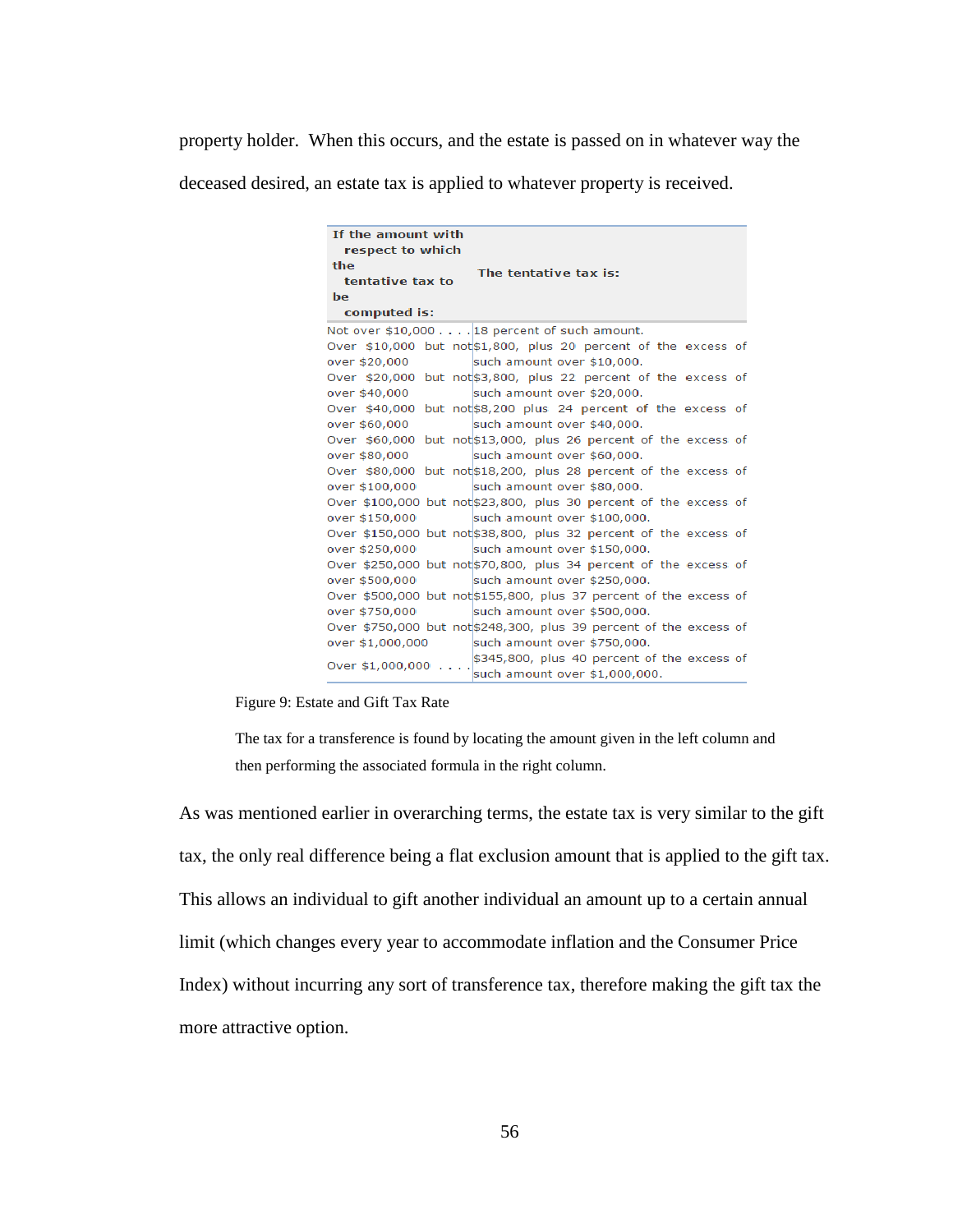Net investment income is defined in the IRC as:

the excess (if any) of—

**(A)** the sum of—

**(i)** gross income from interest, dividends, annuities, royalties, and rents, other than such income which is derived in the ordinary course of a trade or business not described in paragraph (2),

**(ii)** other gross income derived from a trade or business described in paragraph (2), and

**(iii)** net gain (to the extent taken into account in computing taxable income) attributable to the disposition of property other than property held in a trade or business not described in paragraph (2), over

**(B)** the deductions allowed by this subtitle which are properly allocable to such gross income or net gain.

It is important to note early on that the tax code is written to be completely accurate and

bulletproof in any sort of legal situation. It is meant to be enforceable and accurate, not

readable. Therefore, we will break this definition down line-by-line in order to make it

manageable. The first two lines are fairly simple, where "the excess" and "the sum of"

are referring to the mathematical process followed to arrive at net investment income:

 $NII = (i) + (ii) + (iii) - (B)$ . Written out like that, we can see that all we have left to do

to solve this formula is define the subheadings.

**(i)** gross income from interest, dividends, annuities, royalties, and rents, other than such income which is derived in the ordinary course of a trade or business not described in paragraph (2),

Subheading (i) is the starting point of the net investment income formula because it is essentially listing all of the most common sources of investment income. Interest from loans or investment accounts, dividends received from stock ownership, income from annuities, royalties from intellectual property, and rents from physical property are all pretty standard transactions that occur when an individual owns stock and/or property.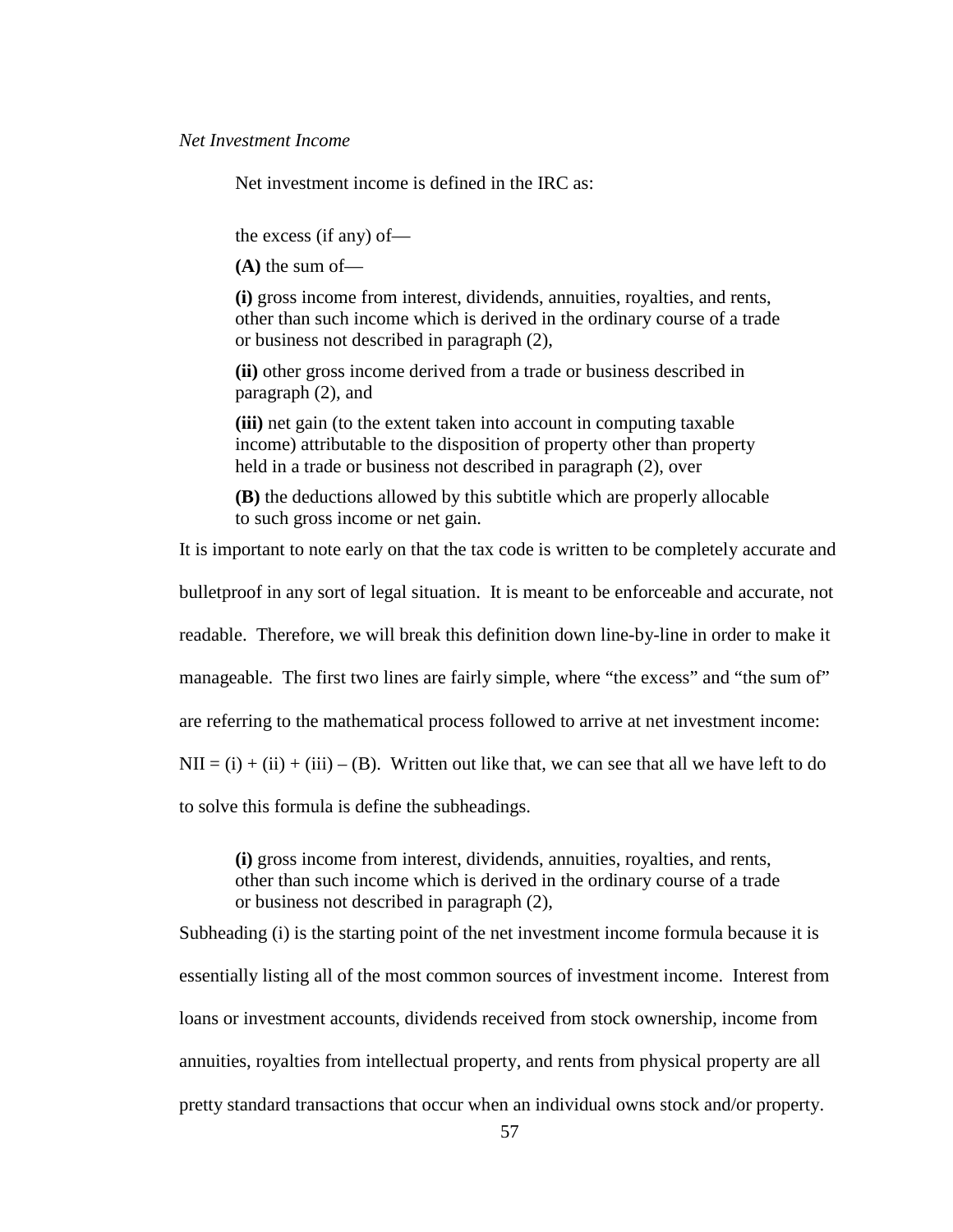The second part of subheading (i) is worded in a convoluted manner, but it is a relatively simple concept stating that income derived from the activities listed above is not included in the calculation of net investment income if it is obtained through the ordinary course of trade or business and if it is not described in paragraph (2) (a paragraph that covers the impact passive activities and financial instruments have on net investment income that will be explored shortly). The phrase "ordinary course of a trade or business" is referring to the activities that an individual performs normally in order to generate income. For instance, the U-Haul™ Corporation stands to make a substantial portion of its revenue renting trucks out to customers, as that is the primary service the company offers. Because, in this example, the activity is the primary source of income generation for the person or company, it is considered to take place during the ordinary course of trade or business, and is therefore not included in the calculation of net investment income even though it fits within the previously defined parameters of investment income, which in this case is income from rented physical property.

This exclusion occurs because the net investment income is intended to encompass investments, not normal working income. It would be unfair to individuals who make most of their money from a specific type of investing activity if said activity was included in net investing income, as it would lead to the majority of their income being subject to the additional 3.8% NII surtax. This would economically depress individuals who already existed in markets like U-Haul's™, and would further discourage new entrants, causing stagnation in the field. The ordinary course of trade or business exclusion was implemented in order to avoid such unnecessary taxation.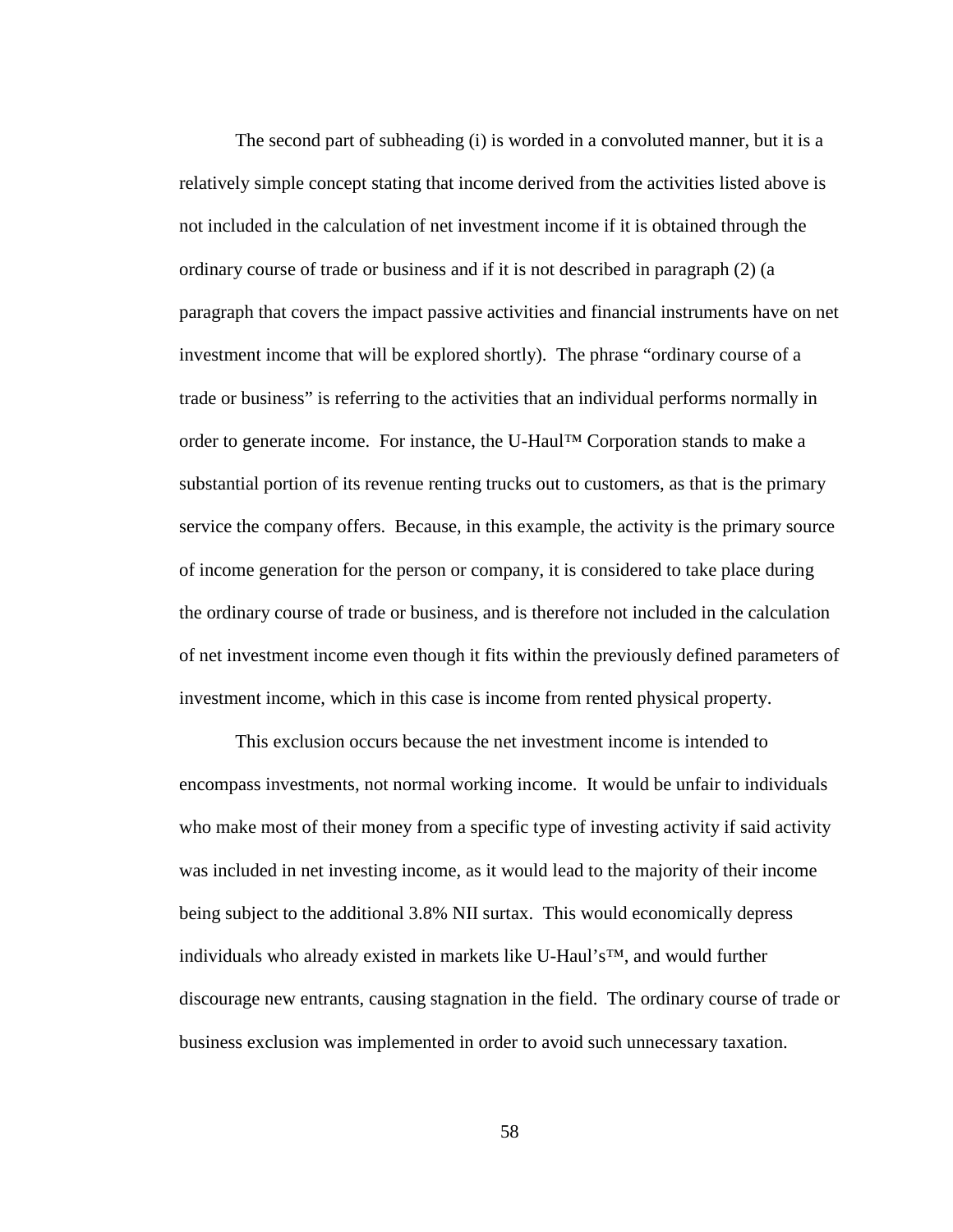It does, however, come with some limitations. The exclusion applies only to those activities that fall under the ordinary course of trade or business. Returning again to the U-Haul™ example, if the company chose to lease out one of its buildings or to give out a loan to another company, it would not be able to exclude the rent or interest income it would receive from these activities, as these are not investing activities that it regularly participates in under its current normal business model.

**(ii)** other gross income derived from a trade or business described in paragraph (2), and

Moving on to subheading (ii), we find a more or less direct reference to a section

mentioned later on in the code: paragraph (2), which reads as follows:

**(2)** Trades and businesses to which tax applies

A trade or business is described in this paragraph if such trade or business is—

**(A)** a passive activity (within the meaning of section 469) with respect to the taxpayer, or

**(B)** a trade or business of trading in financial instruments or commodities (as defined in section  $475(e)(2)$ ).

In other words, the individual will take all of the gross income they received (if any)

from the sources listed in paragraph (2) and add it into their net investment income. But

before they can do this, they must know what their passive activities and financial

instrument or commodities trading income is.

**(A)** a passive activity (within the meaning of section 469) with respect to the taxpayer, or

A passive activity according to the IRC is any activity "in which the taxpayer does not materially participate." There are certain deductions associated with passive activities that taxpayers seek to take advantage of, and since the classification of a passive activity can be nebulous the IRC implemented very specific rules regarding what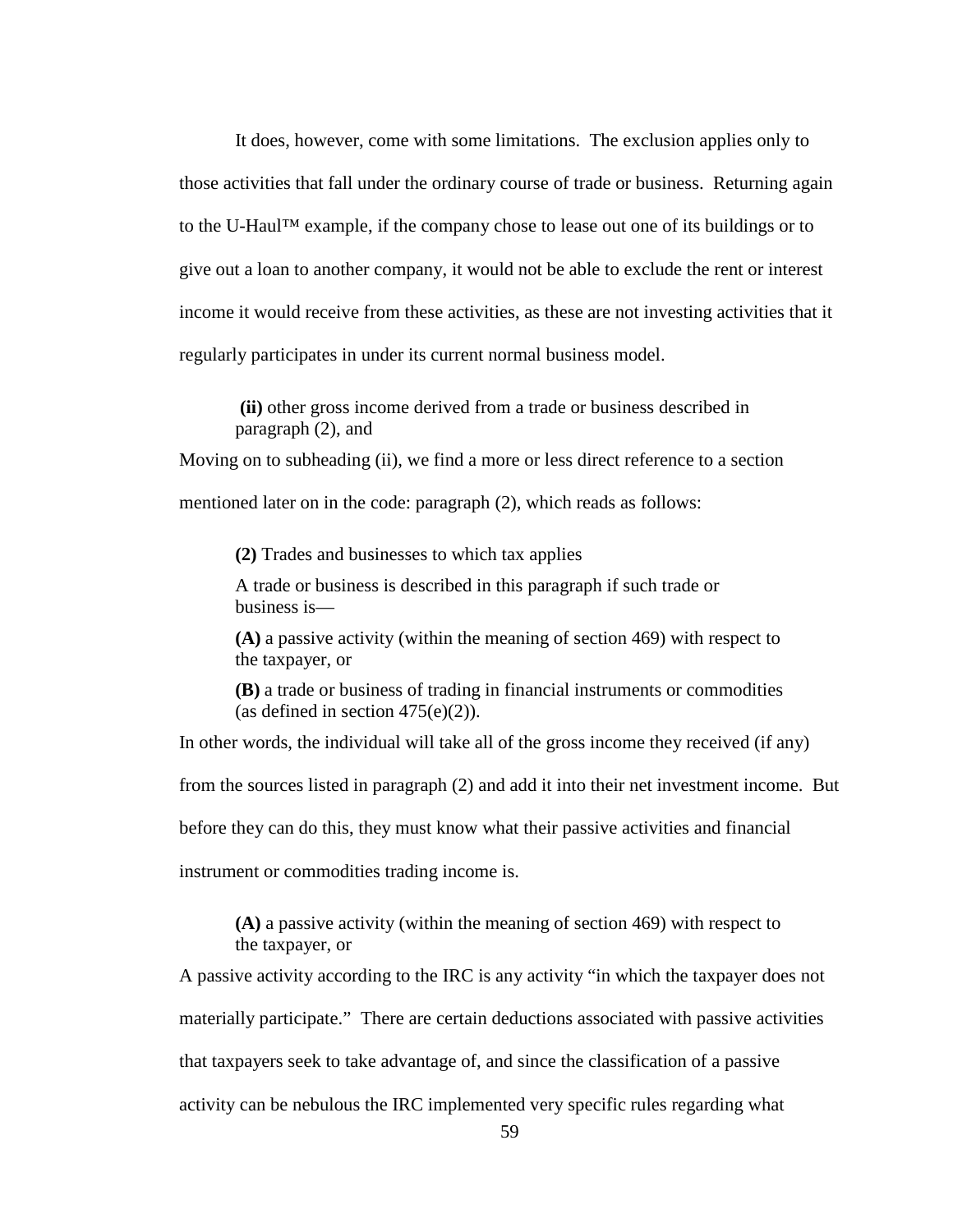constitutes material participation. The details are not incredibly relevant to this study, however, so it is only necessary to know that material participation is basically participation on a regular, continuous, and substantial basis. For example, if an individual is a partner in a company and actively acts as an owner (making decisions, interacting with employees, etc.), then any income they receive is treated normally. However, if an individual is a partner who does not actively participate, but still receives a share of profits, than their income is treated as passive and is therefore counted as investment income.

Additionally, the IRC states that any rental activity (other than rentals associated with real estate) is treated as a passive activity, which means that our earlier U-Haul<sup>TM</sup> example no longer applies; the truck rental is treated as a passive activity, and therefore income associated with it would be included in the net investment income calculation. Taking both subheadings (i) and (ii) into consideration, a better example of a type of income that would not be included in net investment income is the interest that a bank earns off of a loan issued to a member. In this situation, because the bank participates materially in the activity (i.e. the issuing of the loan) and because it is in the business of loan issuance, the interest income obtained would be exempt from net investment income calculations in order to avoid the type of double taxation mentioned previously.

After figuring out what income was passive and what was not, the individual must then search for any income derived from the trade of financial instruments or commodities.

**(B)** a trade or business of trading in financial instruments or commodities (as defined in section  $475(e)(2)$ ).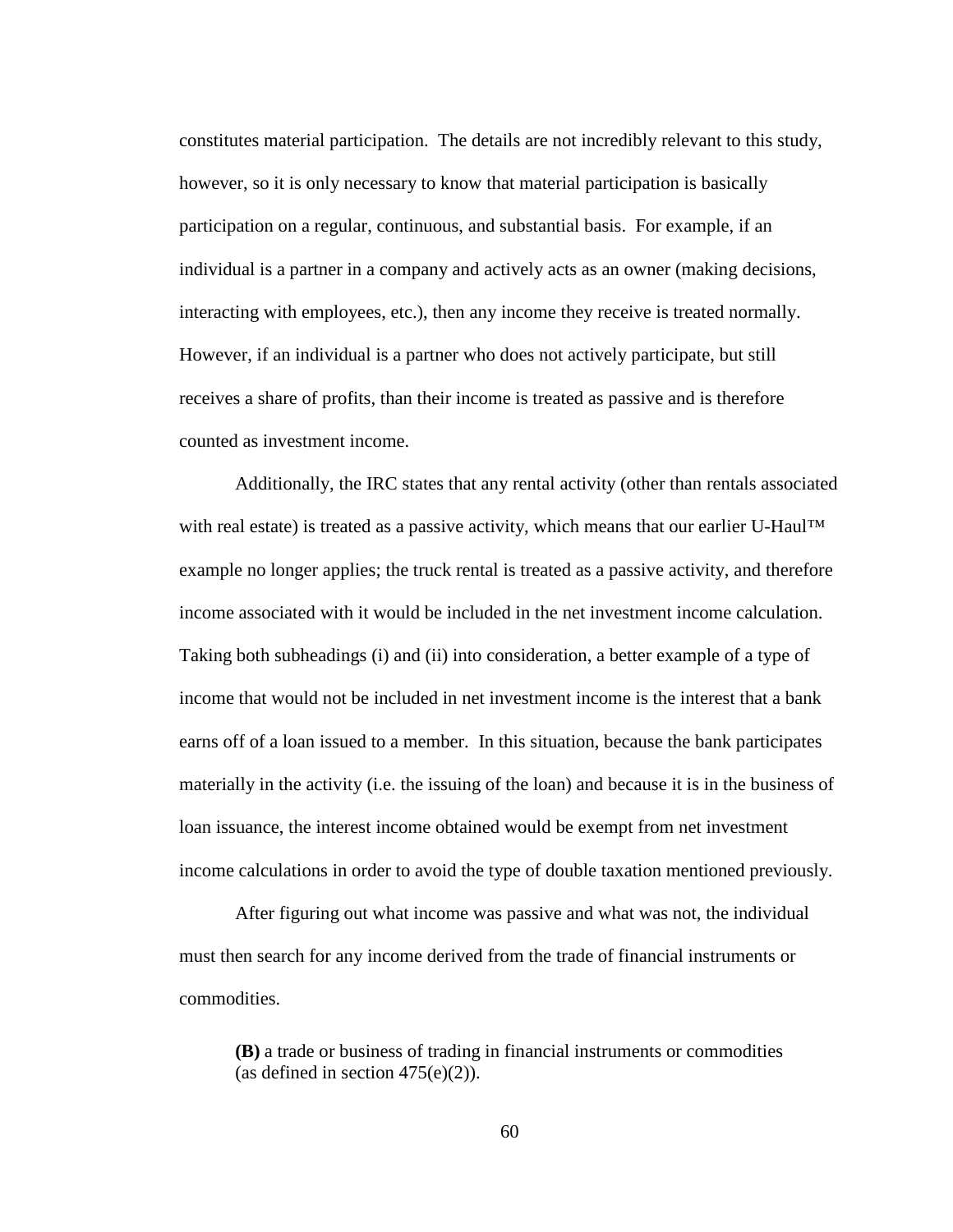Financial instruments and commodities are intangibles that represent equity and liability holdings, and are usually represented as stock, loans and/or bonds. As previously mentioned in subheading (i), interest and dividend income from such sources are frequently included in net investment income, but if the financial instrument is sold any profit made is included as well. For example, if an individual sells shares in a stock that they own for a profit of \$100, then that \$100 will be included in their net investment income on top of any dividends they received from that stock during that year.

Subheading (ii) is included primarily to encapsulate all forms of investment activity, and can be summarized as follows:

Subheading  $(ii)$  = Passive Activity Income + Financial Instruments and Commodities Trading Income

We are now ready to move on to subheading (iii):

**(iii)** net gain (to the extent taken into account in computing taxable income) attributable to the disposition of property other than property held in a trade or business not described in paragraph (2)

This section focuses on the disposition, or selling, of property, more specifically property that is not "held in a trade or business." This, according to the IRC, includes anything that is not inventory, a copyright or trademark, a United States government publication, or something that is held primarily for sale to customers. In other words, this subheading is focusing on property sales that are not normal business transactions. For example, if a car manufacturer sells a car, it would not be included in the calculation because it is a normal product of the company. If the manufacturer sold a machine used in its factory, however, that would be an extraneous and unusual property disposition that would be included, since the company is not in the business of selling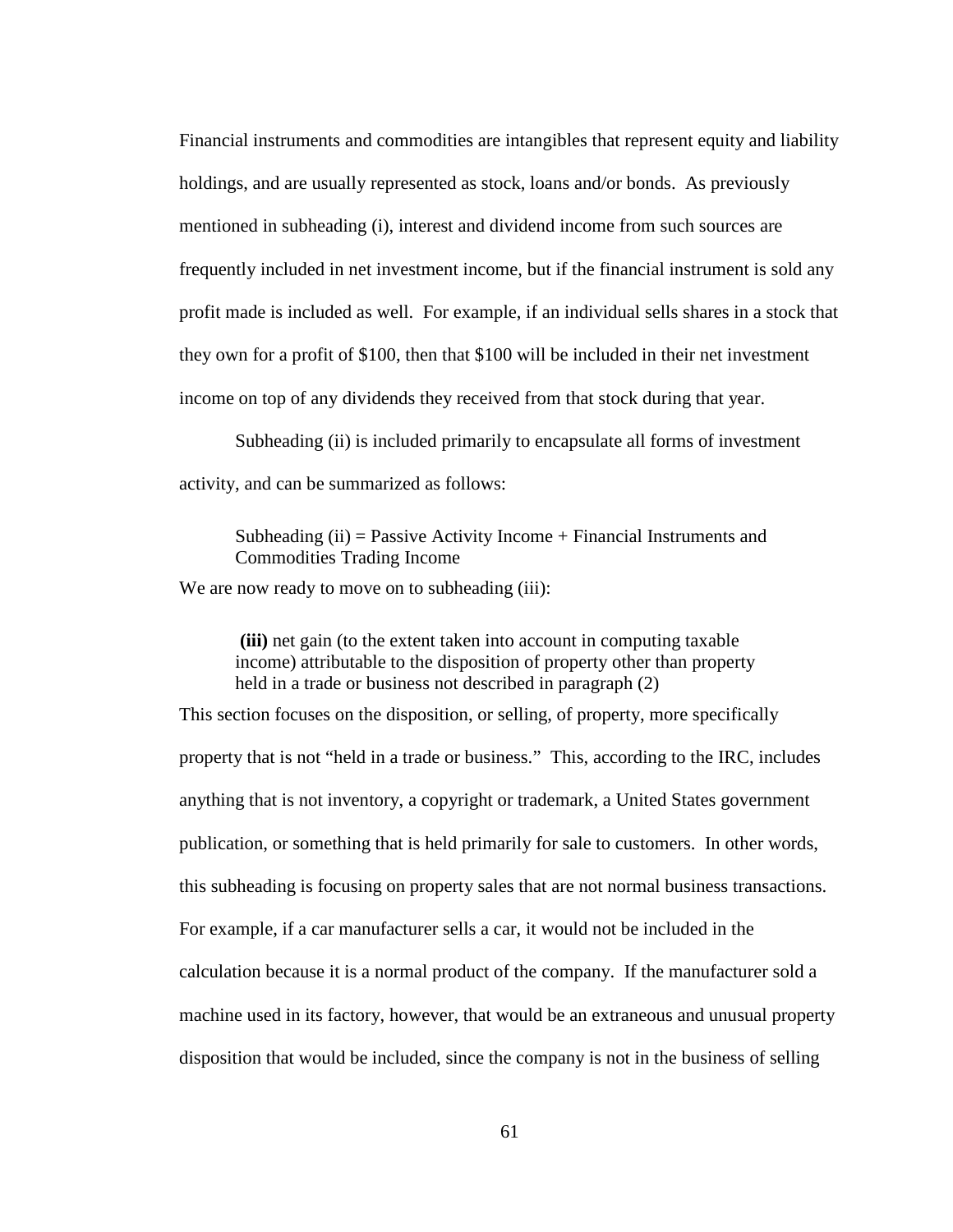machinery. Therefore, the income from that disposition would be included in subheading (iii).

Additionally, it is important to note that the phrase "net gain" is utilized in this subheading. Gain is the amount of profit the individual made on disposition of property, and it is calculated by subtracting the sale amount from the book value of the asset. Book value is an accounting term that refers to the current owner's valuation of the property, and is equal to the original purchase value minus events that lowered the value of the property (like depreciation, amortization, or damage) and plus events that raised the value (like improvements or additions). Book value is always relative to the owner of the property, and it therefore almost always differs from the market value of the same property, resulting in a gain or loss upon sale. In tax, gains on the disposition of property can be offset by losses in order to decrease tax liability, and the resulting value is the net gain or loss. A net loss has no tax events associated with it, while a net gain is taxable both as short- or long-term capital gains income and potentially again as investment income, which is why it is included in subheading (iii) of net investment income calculation. If an individual found themselves with a net loss on the disposition of property, then they would have no income to report for subheading (iii). Following these explanations, subheading (iii) can be defined as the sum of all gains from all dispositions of property that are not part of the individual's normal business, less any disposition losses:

Book Value = Purchase Price  $+$  Value Additions  $-$  Value Subtractions  $Gain = Sale Price - Book Value (if value is positive)$ Net Gain = All Gains – All Losses (if value is positive)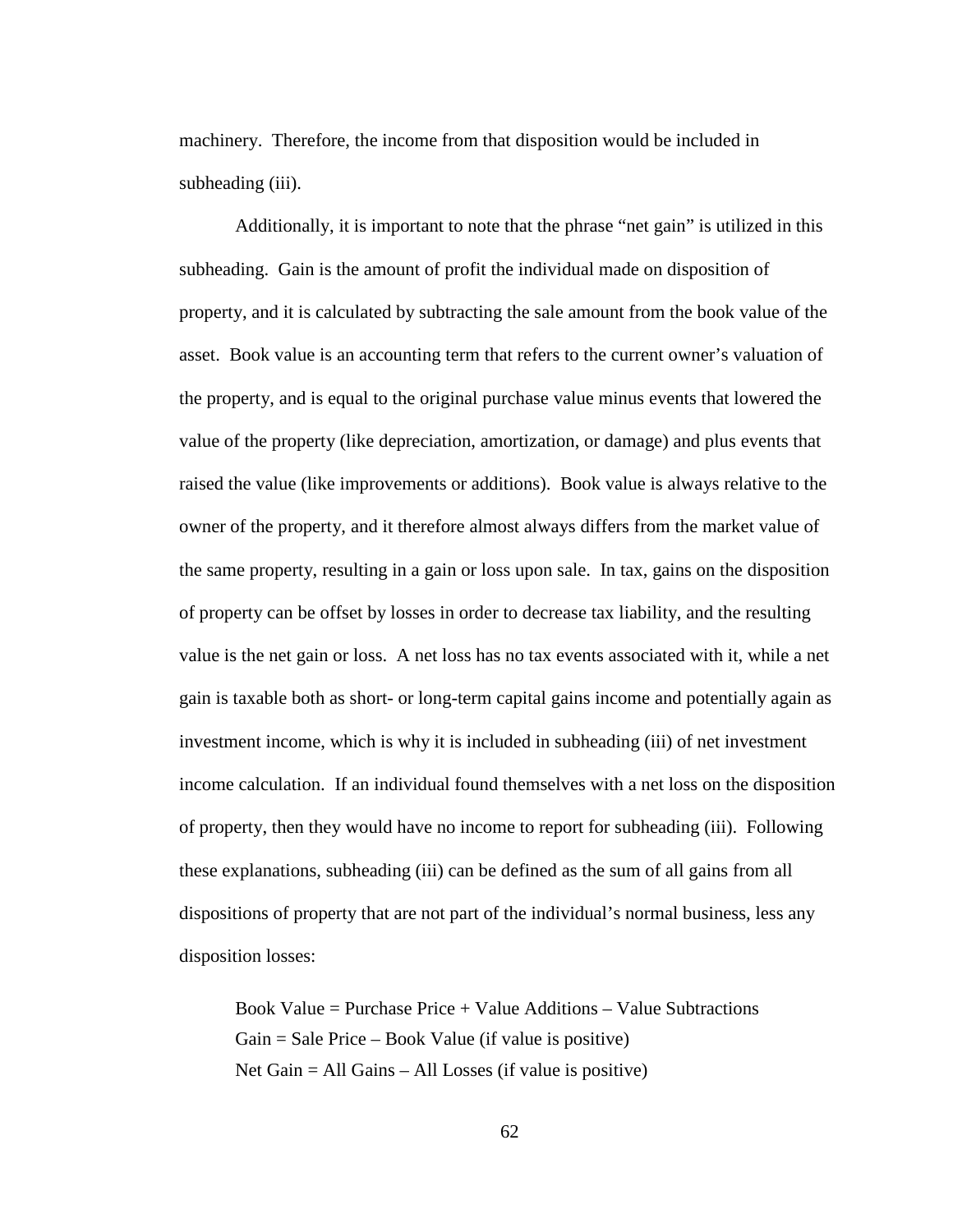The final step of calculating net investment income, subheading (B), requires the individual to subtract from all of the investment income gathered the related investment expenses that are deductible under the IRC.

**(B)** the deductions allowed by this subtitle which are properly allocable to such gross income or net gain.

This includes interest accrued from loans borrowed to fund investments, amortization of bond premiums, and certain expenses of producing the investment income, such as attorney fees, fees to buy or sell, and even safety deposit box rental costs. Basically, as long as the expense was necessary to facilitate the production of investment income it can be included as a deduction against said income, a facet that was implemented in order to make investing activities slightly more appealing in the face of the inherent risk that accompanies them. There are limitations to this incentive, however, as most of them can only be deducted by the amount of the expense that exceeds 2% of the individual's adjusted gross income.

After wrapping up subheading (B), we finally have everything we need to cohesively define the calculation of net investment income. Recalling the earlier quoted IRC definition of net investment income, we know that the term can be summarized as  $NII = (i) + (ii) + (iii) - (B)$ . This translates to net investment income being equal to income from "standard" investments (interest, annuities, dividends, and rents not derived from normal business activities), plus income from passive activities and income from the trading of financial instruments and commodities, plus the net gain on the disposition of property not held in a trade or business, minus the related investment expenses that are eligible for deduction.

63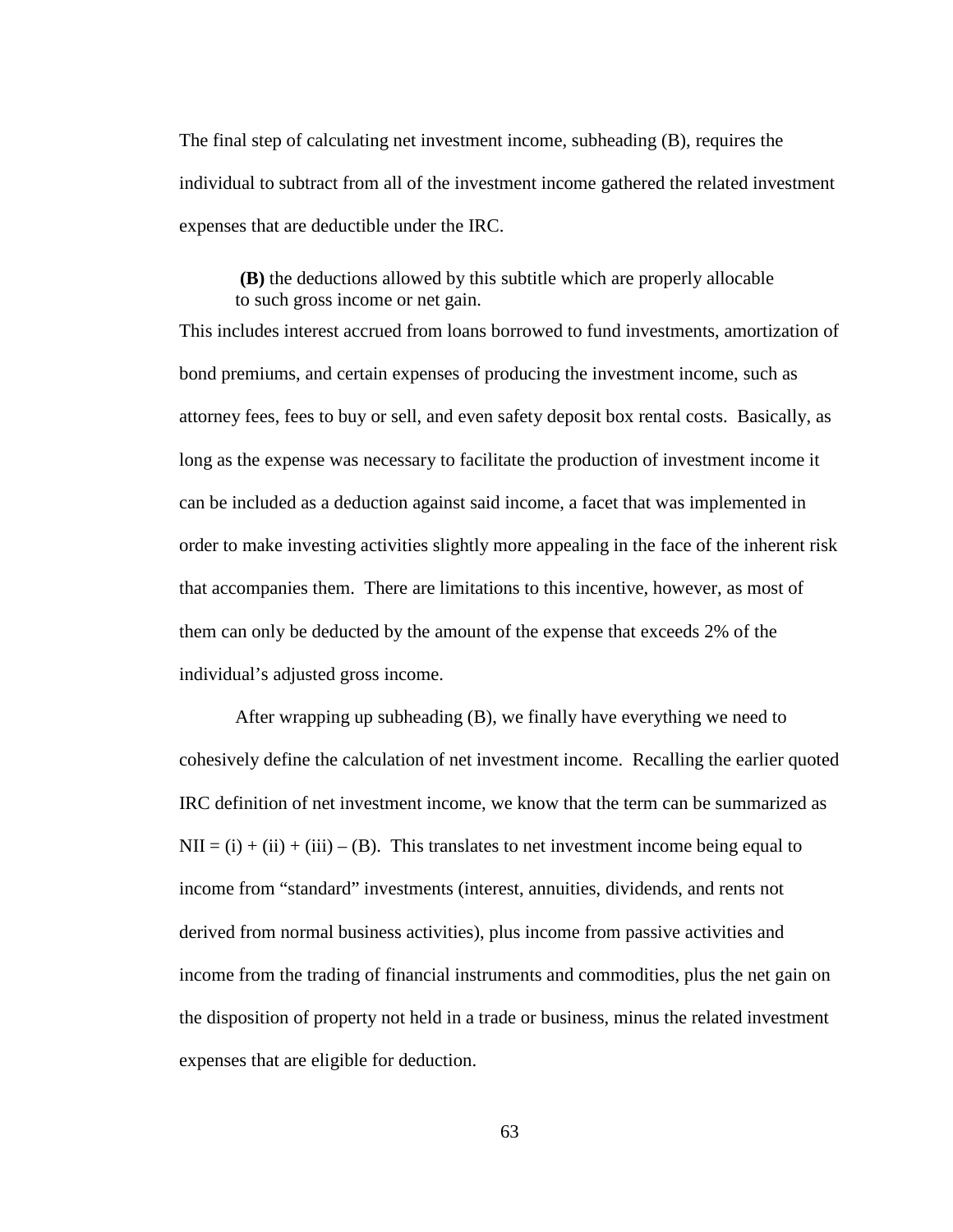Net Investment Income = (i) Standard Investment Income + (ii) Passive Activity Income + Trading Financial Instruments and Commodities  $Income + (iii) Property Disposition Income - (B) Investment Expense$ Deductions

(i) Standard Investment Income = Interest + Annuities + Dividends + Rents (not from normal business activities)

(ii) Passive Activity = Individual did not materially participate Financial Instruments and Commodities = Equity and debt holdings

(iii) Property Disposition Income =  $Net$  Gain = Disposition Gains – Disposition Losses (not from property held in a trade or business, if value is positive)

(B) Investment Expense Deductions = Allowable deductions on necessary investment expenses.

Figure 10: Net Investment Income Formulaic Definition

Summarization of the process through which an individual arrives at their net investment income.

Knowing the net investment income of an individual is an important first step for

determining their NII surtax liability, because liability is calculated by choosing the

lower of two options. Their net investment income for the year is the first option that

the surtax can be applied to, while the second option is their modified adjusted gross

income less a threshold amount, which we will be the next stop on our list of

definitions.

### *Modified Adjusted Gross Income*

In the case of an individual, there is hereby imposed (in addition to any other tax imposed by this subtitle) for each taxable year a tax equal to 3.8 percent of the lesser of—

**(A)** net investment income for such taxable year, or

**(B)** the excess (if any) of—

**(i)** the modified adjusted gross income for such taxable year, over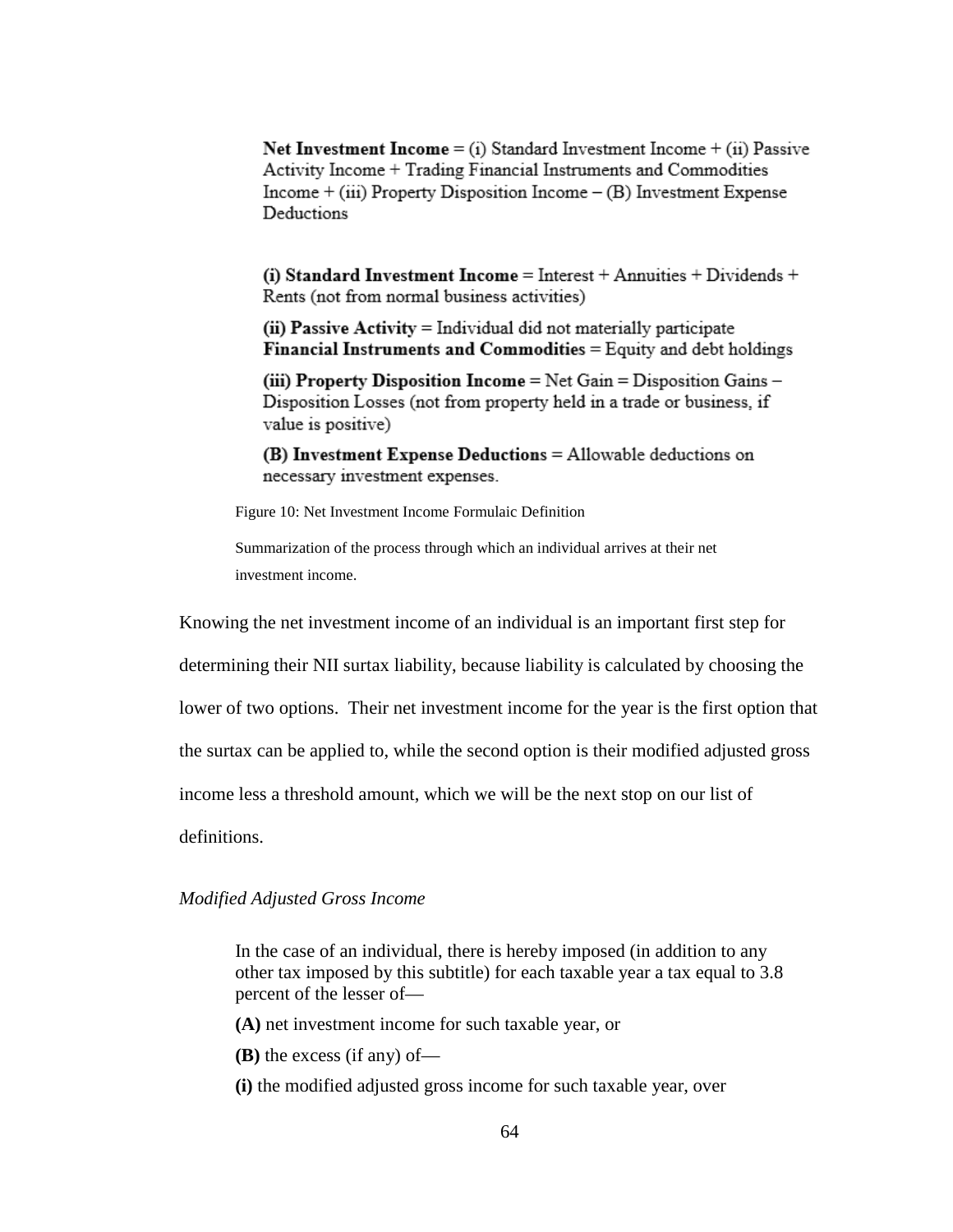**(ii)** the threshold amount.

Looking again at the IRC definition of the application of the NII surtax, we can see that the next logical step after calculating net investment income is to find the individual's modified adjusted gross income, or MAGI. MAGI is derived from AGI, however, so in order to do that we must first provide the more in-depth look at AGI that was promised earlier on.

As stated earlier, AGI is an individual's gross income earned throughout the year less specific deductions. These deductions are detailed and numerous<sup>[7](#page-72-0)</sup>, but the important aspect of them is not what they are exactly, but why they are not included. Every deduction made against gross income is used because the government wants the cost of the related activity to be offset in some way, therefore encouraging the activity. For example, retirement savings are included as a deduction for AGI because if an individual has a comfortable retirement plan, then they will be less reliant upon Social Security benefits. Another example is higher education expenses and the interest on education loans, both of which are deductible because it encourages individuals to continue learning, which raises the intellectual level of the country.

Every single deduction available associated with AGI reflects an activity that the government believes strengthens the individual or country as a whole, and they provide an incentive for performing these activities via a break on taxable income. Therefore, AGI can be summarily defined as the income the government believes to be the baseline for taxation; the income sources that will begin to be considered taxable, versus those

<span id="page-72-0"></span><sup>7</sup> The AGI deductions are listed in the appendix under section A.2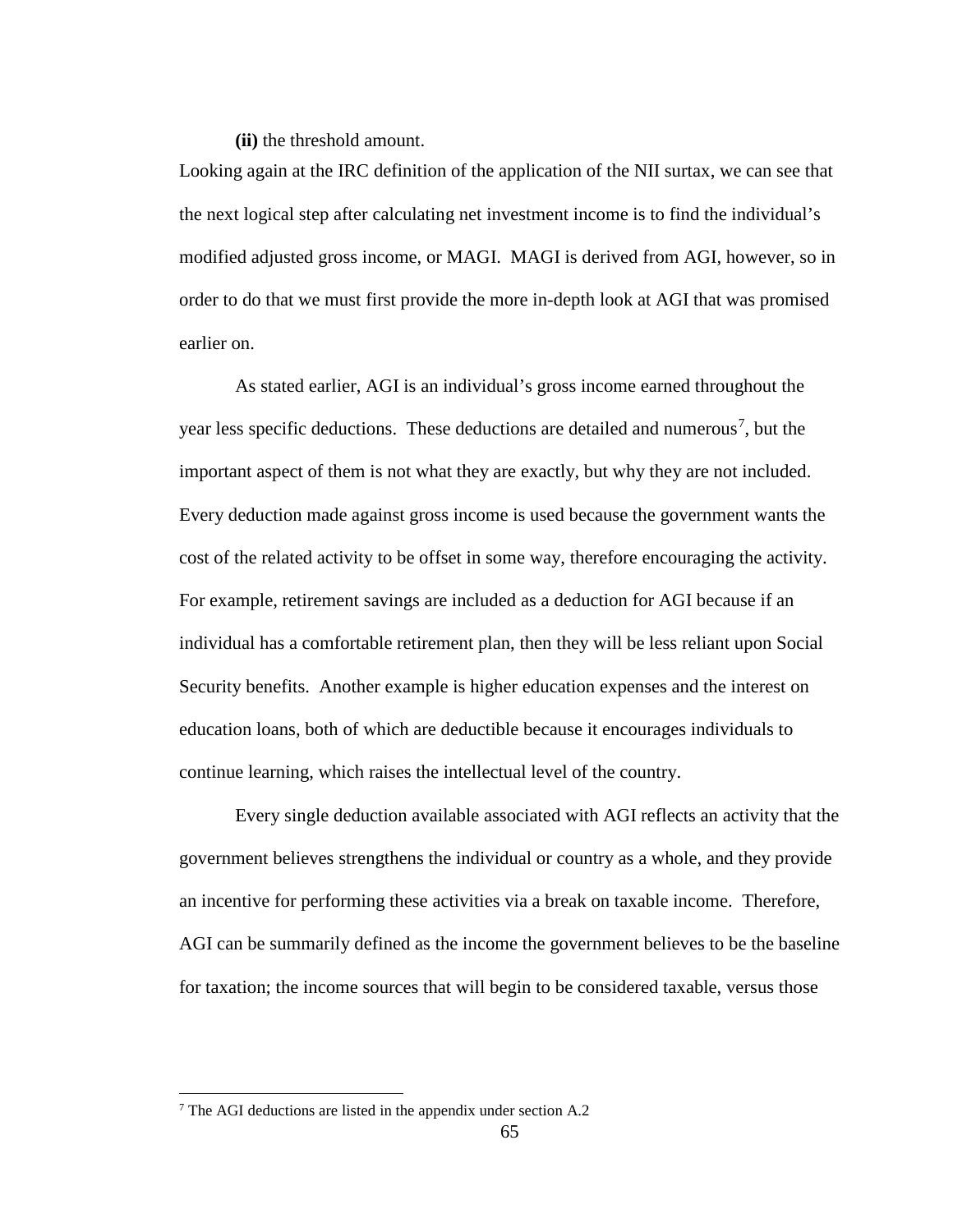that are not. This is one of the ways that the IRC, intentionally or not, influences the

economic actions of individuals.

With AGI better defined, we can move on to MAGI and what modified adjusted

gross income really means in the context of the NII surtax.

**(d) MODIFIED ADJUSTED GROSS INCOME** For purposes of this chapter, the term "modified adjusted gross income" means adjusted gross income increased by the excess of—

**(1)**

the amount excluded from gross income under section  $911(a)(1)$ , over

**(2)**

the amount of any deductions (taken into account in computing adjusted gross income) or exclusions disallowed under section 911(d)(6) with respect to the amounts described in paragraph (1).

The actual formula to determine MAGI is pretty straightforward: adding the amounts in subheading (1) and (2) to the individual's AGI. As a result, MAGI is always greater than or equal to AGI, because the process adds in some situational income that is normally excluded from AGI.

Subheading (1) is referring to the foreign earned income of an individual, or the income earned in some country other than the U.S. Normally, this income is excluded from tax calculations because the government does not consider foreign income to be within their jurisdiction. The amount is added back into AGI, but not before it is reduced by the deductions referenced in subheading (2), which are deductions that are normally not allowed since they are associated with income that is not taxable; you cannot take a zero income value and make it negative. Some of the deductions that apply to foreign income are similar to the AGI deductions, such as the expenses paid for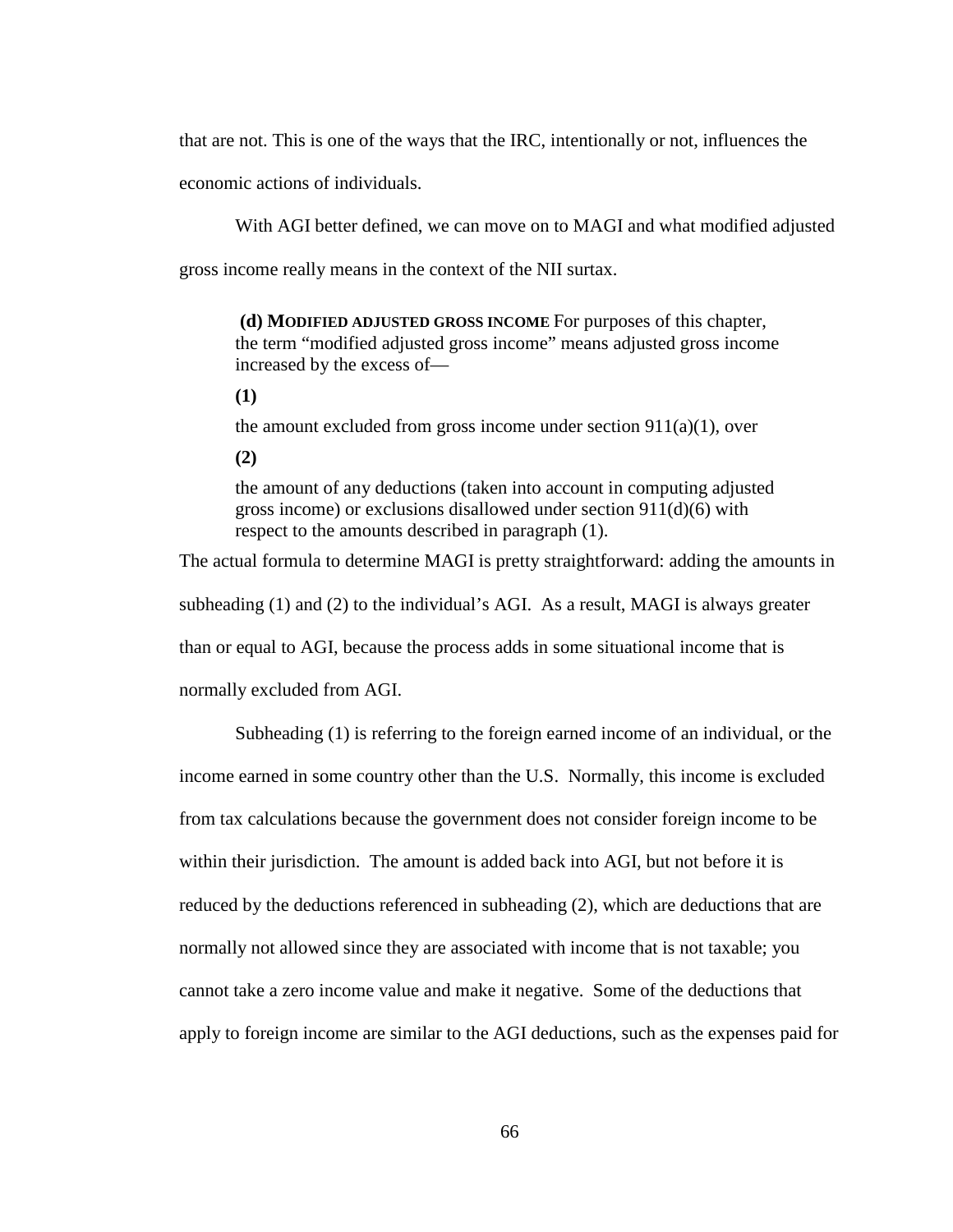a trade or business, while others are unique, like the credit acquired from paying taxes to another country.

The reason that the foreign incomes and deductions are added back is because the government wished MAGI to be a better comprehensive representation of an individual's income. Yes, the foreign incomes are not normally taxable, but in calculating the NII surtax we shall soon see that it is necessary to get a good gauge on the individual's economic status, and to do so all income sources are needed. This is because the NII surtax is targeted at individuals who either participate in a sizeable amount of investing activity or are fairly wealthy, and not the individuals who do neither.

In order to accurately differentiate between the target and non-target demographics, a threshold amount was implemented for application to an individual's MAGI.

(b) Threshold amount

For purposes of this chapter, the term "threshold amount" means—

(1) in the case of a taxpayer making a joint return under section  $\frac{6013}{2}$  $\frac{6013}{2}$  $\frac{6013}{2}$  or a surviving spouse (as defined in section  $2(a)$  $2(a)$ ), \$250,000,

(2) in the case of a married taxpayer (as defined in section  $\frac{7703}{100}$  filing a separate return, 1/2 of the dollar amount determined under paragraph (1), and

(3) in any other case, \$200,000.

This threshold amount, determined using the system above, is then subtracted from the MAGI to provide the second option for determining the NII surtax. The dollar amount of the threshold varies depending on the individual's filing status, and there are three main groups that the varied filing status' are combined into: the first is married filing jointly and surviving spouse, the second is married filing separately, and the third is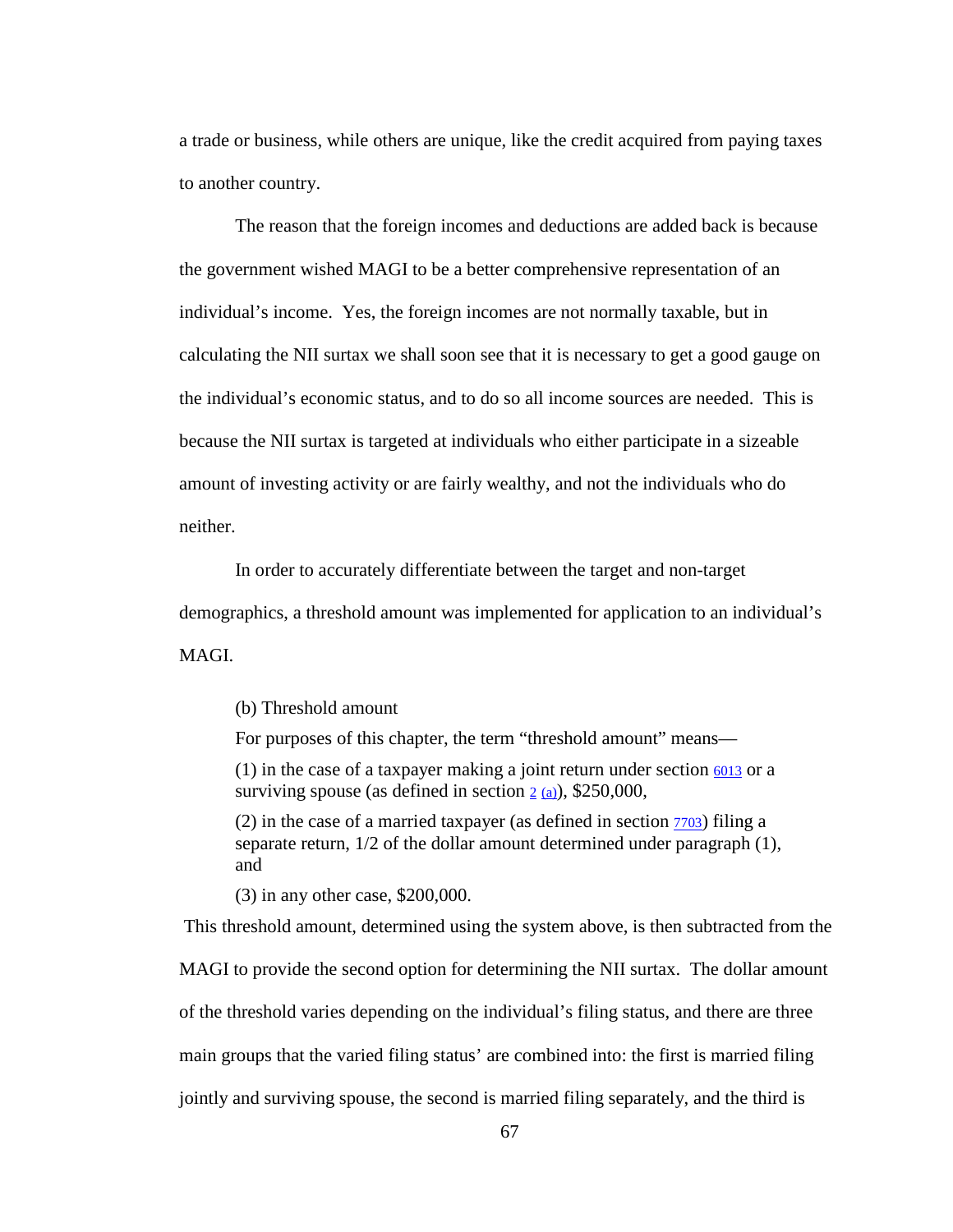single, head of household, and trusts and estates (which, as discussed earlier, can have their own income, and must therefore file a tax return). The three groups and their associated MAGI thresholds are laid out in a more comprehensive manner in the following table:

| Group          | <b>Filing Status</b>             | <b>MAGI Threshold</b> |
|----------------|----------------------------------|-----------------------|
|                | <b>Married Filing Jointly</b>    | \$250,000             |
|                | <b>Surviving Spouse</b>          | \$250,000             |
| $\mathfrak{D}$ | <b>Married Filing Separately</b> | \$125,000             |
| 3              | Single                           | \$200,000             |
| 3              | <b>Head of Household</b>         | \$200,000             |
| $\mathcal{R}$  | <b>Trusts and Estates</b>        | \$200,000             |

Table 6: MAGI Threshold Reference Table (Appendix)

Gives the MAGI threshold amount related to each filing status.

The MAGI threshold exists in order to prevent the NII surtax from affecting individuals' whose income does not fit within the target demographic. If their total income under MAGI does not exceed the threshold designated to their filing status, then they are effectively exempt from the surtax. While this exemption certainly helps the control and fairness of the surtax, it is perhaps too targeting, an issue that we will explore in the next section of this study.

### *Calculating the NII Surtax*

Through careful and detailed definition, we have finally amassed enough information to explain the method for calculating the NII surtax.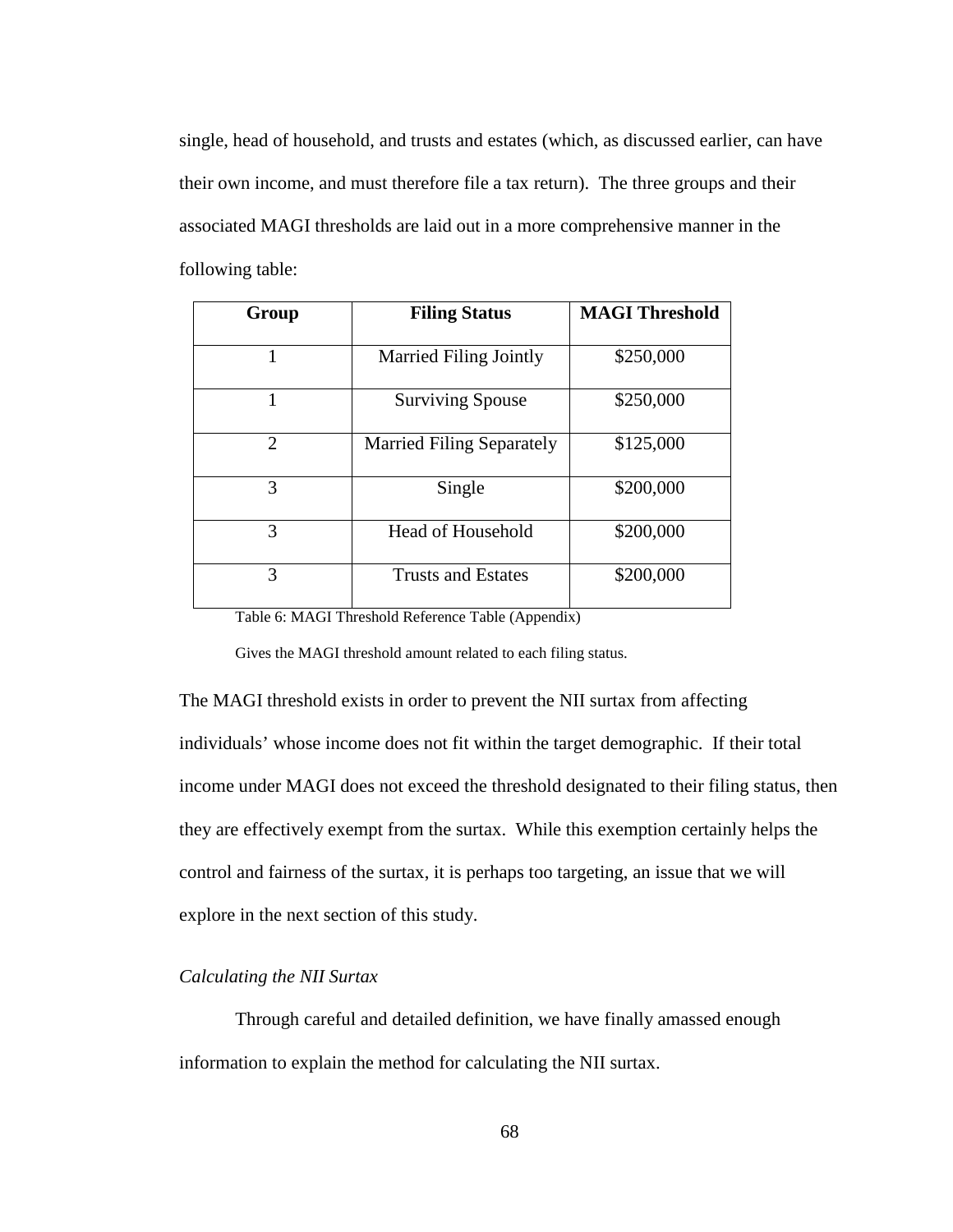In the case of an individual, there is hereby imposed (in addition to any other tax imposed by this subtitle) for each taxable year a tax equal to 3.8 percent of the lesser of—

**(A)** net investment income for such taxable year, or

**(B)** the excess (if any) of—

**(i)** the modified adjusted gross income for such taxable year, over

**(ii)** the threshold amount.

Once again recalling the IRC layout of the surtax, we can see that the first step is also

the first option of income that the 3.8% surtax can be applied to. This is the

individual's net investment income, and can be recapped as such:

**Net Investment Income** = Standard Investment Income + Passive Activity Income + Trading Financial Instruments and Commodities Income + Property Disposition Income – Investment Expense Deductions

Next, the individual's MAGI is calculated by taking their AGI (which is gross income

less specific deductible activities) and adding in foreign income and deductions. Then,

the threshold amount respective to the individual's filing status is subtracted from their

MAGI. This gives them their second option of income.

Which option the individual chooses depends on which option provides a smaller value, as lower income leads to a lower tax liability. The 3.8% mentioned in the IRC will then be applied to whichever option is chosen. Therefore, the NII surtax an individual can expect to be held liable for can be summarized by the following explanation: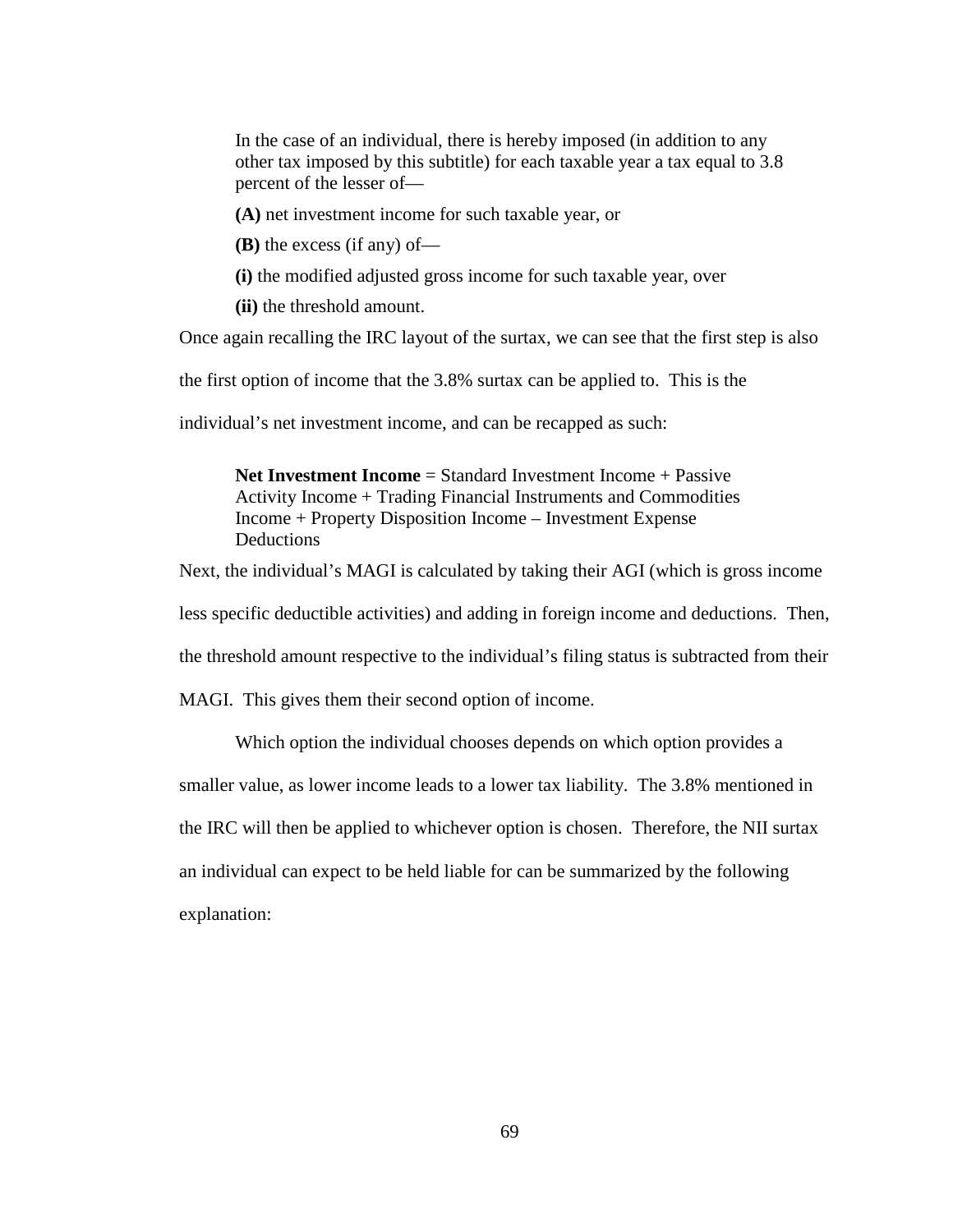If Net Investment Income < MAGI - Threshold Amount: NII Surtax Liability = Net Investment Income x 3.8%

If Net Investment Income > MAGI - Threshold Amount: NII Surtax Liability = (MAGI – Threshold Amount) x  $3.8\%$ 

Figure 11: Calculating NII Surtax Liability (Appendix)

Summarizes process for computing NII surtax once net investment income, MAGI, and the threshold amount are known.

As the reader may have already noticed, the process of having a constant threshold amount means that it is possible for an individual to have a zero or even negative surtax liability if the threshold exceeds their MAGI. Both instances would result in no tax liability, even if the individual did have investment income. This is, once again, because the NII surtax is designed to target wealthier individuals who also participate in investing activities, which is why individuals whose income does not surpass the threshold are excused from the tax.

#### *Applying the NII Surtax to Trusts and Estates*

**(2)** Application to estates and trusts

In the case of an estate or trust, there is hereby imposed (in addition to any other tax imposed by this subtitle) for each taxable year a tax of 3.8 percent of the lesser of—

**(A)** the undistributed net investment income for such taxable year, or

**(B)** the excess (if any) of—

(i) the adjusted gross income (as defined in section  $\frac{67}{2}$  $\frac{67}{2}$  $\frac{67}{2}$  [\(e\)\)](https://www.law.cornell.edu/uscode/text/26/usc_sec_26_00000067----000-#e) for such taxable year, over

**(ii)** the dollar amount at which the highest tax bracket in section  $1(e)$  $1(e)$  begins for such taxable year.

Recalling our definition of a taxable individual, we can see that trusts and estates can

also be liable under the NII surtax. They, however, are given a slightly different means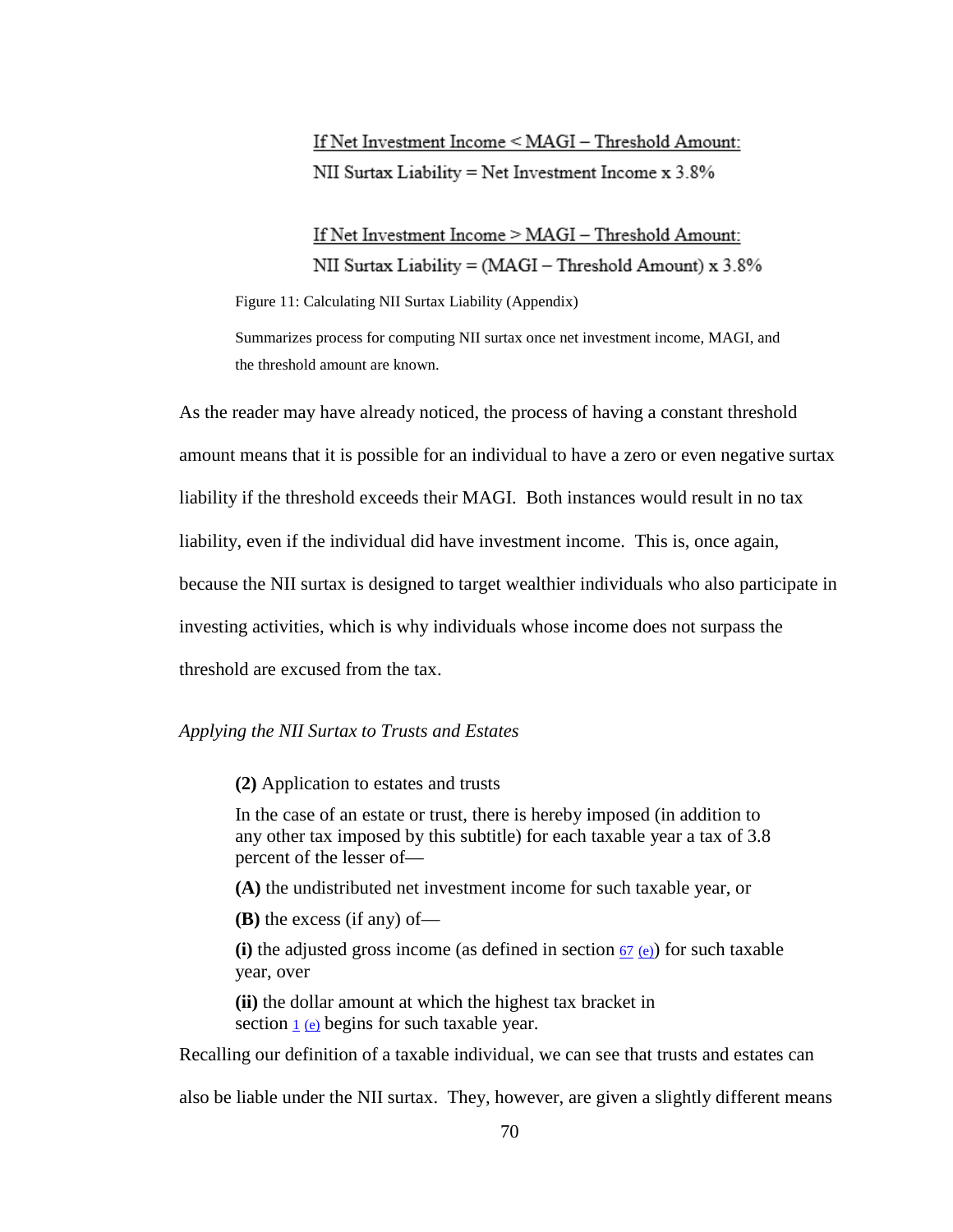of calculation, which begins with finding gross income. Referring back to the previously mentioned definitions of the two, we can see that finding income from a trust is relatively easy, as it is just the amount that the beneficiary made from the trust that year. Estate income is also fairly straight-forward, as it is the value of the property that is transferred. However, there are several other instances of income for both trusts and estates other than the prime examples:

**(a)**APPLICATION OF TAX The tax imposed by section 1(e) shall apply to the taxable income of estates or of any kind of property held in trust, including—

**(1)** income accumulated in trust for the benefit of unborn or unascertained persons or persons with contingent interests, and income accumulated or held for future distribution under the terms of the will or trust;

**(2)** income which is to be distributed currently by the fiduciary to the beneficiaries, and income collected by a guardian of an infant which is to be held or distributed as the court may direct;

**(3)** income received by estates of deceased persons during the period of administration or settlement of the estate; and

**(4)** income which, in the discretion of the fiduciary, may be either distributed to the beneficiaries or accumulated.

All of these incomes are also included in the calculation of gross income derived from

trusts and estates. In summary, these four points detail how trust and estate income can

still be taxable even if the beneficiary has not actually received it yet, or even if they are

yet to be born. This is because many forms of income are taxed when they are

accumulated, not when they are received, and trust and estate incomes are no exception.

It is important to note, though, that all of the sources above only provide gross

trust and estate income, and in order to find the amount that is taxable as investment

income the individual must first follow the steps laid out in the section, which provides

two options that the individual is free to choose.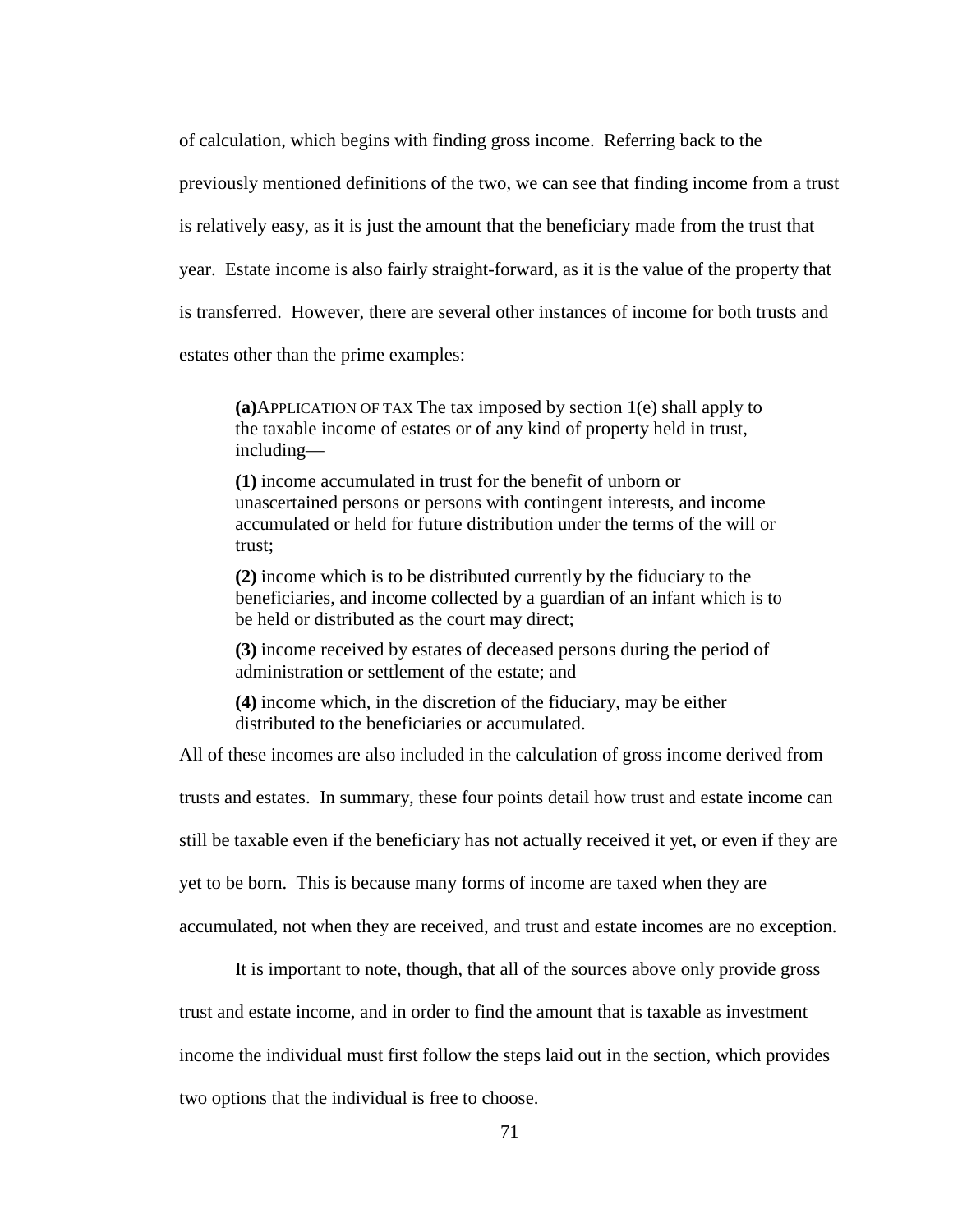**(A)** the undistributed net investment income for such taxable year. Option one is to take the gross income from trusts and estates and subtract out any related expenses and costs in order to arrive at the net income. These expenses can include fees for legal counsel, maintenance costs for estates, and even a salary or stipend for the custodian. There are several other examples of deductions, but in summary they must be relevant to the trust or estate and vital to its upkeep. Once all of the deductions are known, the calculation of the trust and estate net income is fairly simple:

T&E Net Income =  $T$ &E Gross Income – Relevant Deductions The second option is a bit more complex. Here, the individual must first transform their trust and estate gross income into adjusted gross income (AGI).

**(B)** the excess (if any) of—

(i) the adjusted gross income (as defined in section  $\frac{67}{2}$  $\frac{67}{2}$  $\frac{67}{2}$  [\(e\)\)](https://www.law.cornell.edu/uscode/text/26/usc_sec_26_00000067----000-#e) for such taxable year, over

**(ii)** the dollar amount at which the highest tax bracket in section [1](https://www.law.cornell.edu/uscode/text/26/1) [\(e\)](https://www.law.cornell.edu/uscode/text/26/usc_sec_26_00000001----000-#e) begins for such taxable year.

Adjusted gross income, as we now know, is gross income less specific deductions such as business expenses, retirement savings, and alimony payments, to name a few. The important distinction between net income and AGI is that net income exists to show the true bottom line after all relevant expenses, whereas the purpose of AGI is to allow the individual to reduce their tax liability based on what the government believes they should be taxed on.

Next, the individual subtracts from their AGI a threshold amount that is provided in the IRC, and exists to avoid additional taxation on trusts and estates that do not provide much income.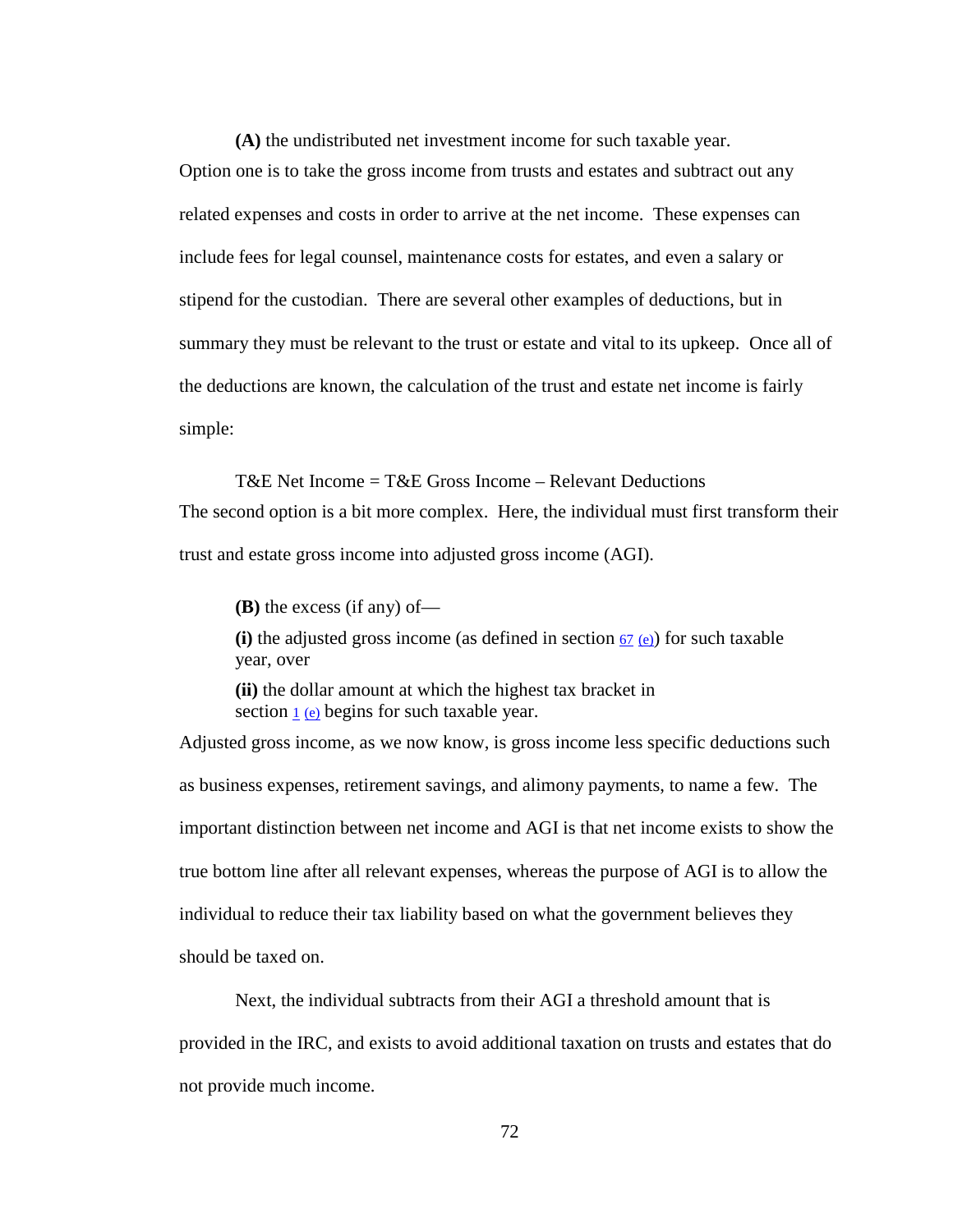| If taxable income is: The tax is:          |                                                                |
|--------------------------------------------|----------------------------------------------------------------|
| Not over $$1,500$ $15%$ of taxable income. |                                                                |
|                                            | Over \$1,500 but not over \$225, plus 28% of the excess over   |
| \$3,500                                    | \$1,500.                                                       |
|                                            | Over \$3,500 but not over \$785, plus 31% of the excess over   |
| \$5,500                                    | \$3,500.                                                       |
|                                            | Over \$5,500 but not over \$1,405, plus 36% of the excess over |
| \$7,500                                    | \$5,500.                                                       |
| Over \$7,500 $\dots$                       | $$2,125$ , plus 39.6% of the excess                            |
|                                            | over \$7,500.                                                  |

Figure 12: Trust and Estate Threshold

The rubric for calculating the threshold amount to subtract for adjusted gross income.

In the specific case of calculating net investing income, the threshold amount is defined as "the dollar amount at which the highest tax bracket…begins for such taxable year," which, in this case, can be seen to be \$7,500 (found at the bottom of the left column). In other words, the second option for calculating net trust and estate income can be written out in this formula:

T&E Net Income = T&E Adjusted Gross Income - \$7,500

With the two options defined, we can now finally move on to completing the definition of this section. As stated earlier, the individual has the option to choose whichever option they please, but is assumed that they will always choose the option that gives them the lowest net investment income, as that in turn will give them the lowest tax liability. That being said, which option should be chosen can be boiled down to an if/then scenario that is similar to the NII surtax calculation described earlier: if the trust and estate AGI is less than \$7,500, then the individual will choose option two, since the tax liability would be zero. If the trust and estate adjusted gross income is greater than \$7,500, but the adjusted gross income less \$7,500 is still smaller than the trust and estate net income, then option two will again be chosen. However, if the AGI less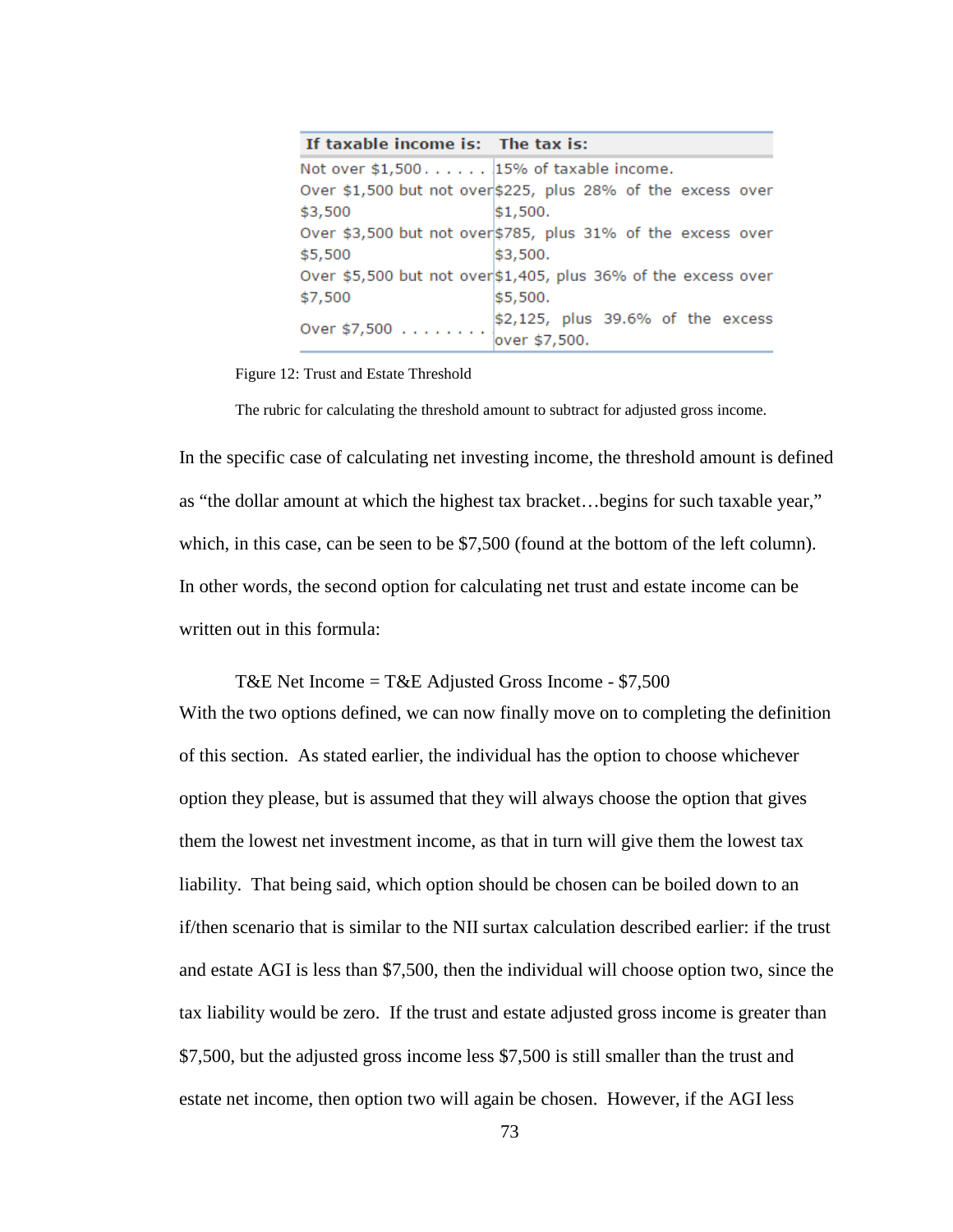\$7,500 is still greater than the net income, then option one will provide a lower tax liability. This scenario is illustrated here using a formulaic outlay:

> If  $T&E AGI \leq $7.500 = Option Two$ If T&E AGI >  $$7,500$  and T&E AGI -  $$7,500 <$  T&E NI = Option Two If T&E AGI >  $$7.500$  and T&E AGI -  $$7.500 >$  T&E NI = Option One

Where:

Option One = T&E Gross Income - Relevant Deductions Option Two = T&E Adjusted Gross Income - \$7,500

Figure 13: Calculating Trust and Estate Net Investment Income

The logic pattern followed to determine the amount used as net investment income form trusts and estates.

This section detailing NII surtax application to trusts and estates can be summarized as whatever outcome the individual arrives at when following the logic pattern laid out above, and the final amount for trust and estate net income that is computed is then subject to the 3.8% tax. This separate definition is relevant because, as will be covered later, the fact that trusts and estates are also liable to the NII surtax creates more situations where the surtax could be harming small business investment activity.

### **A.2: AGI Deductions**

(Complete information can be found in Internal Revenue Code 62)

-Trade and Business Deductions

-Certain Trade and Business Deductions of Employees, including:

-Reimbursed Expenses of Employees

-Certain Expenses of Performing Artists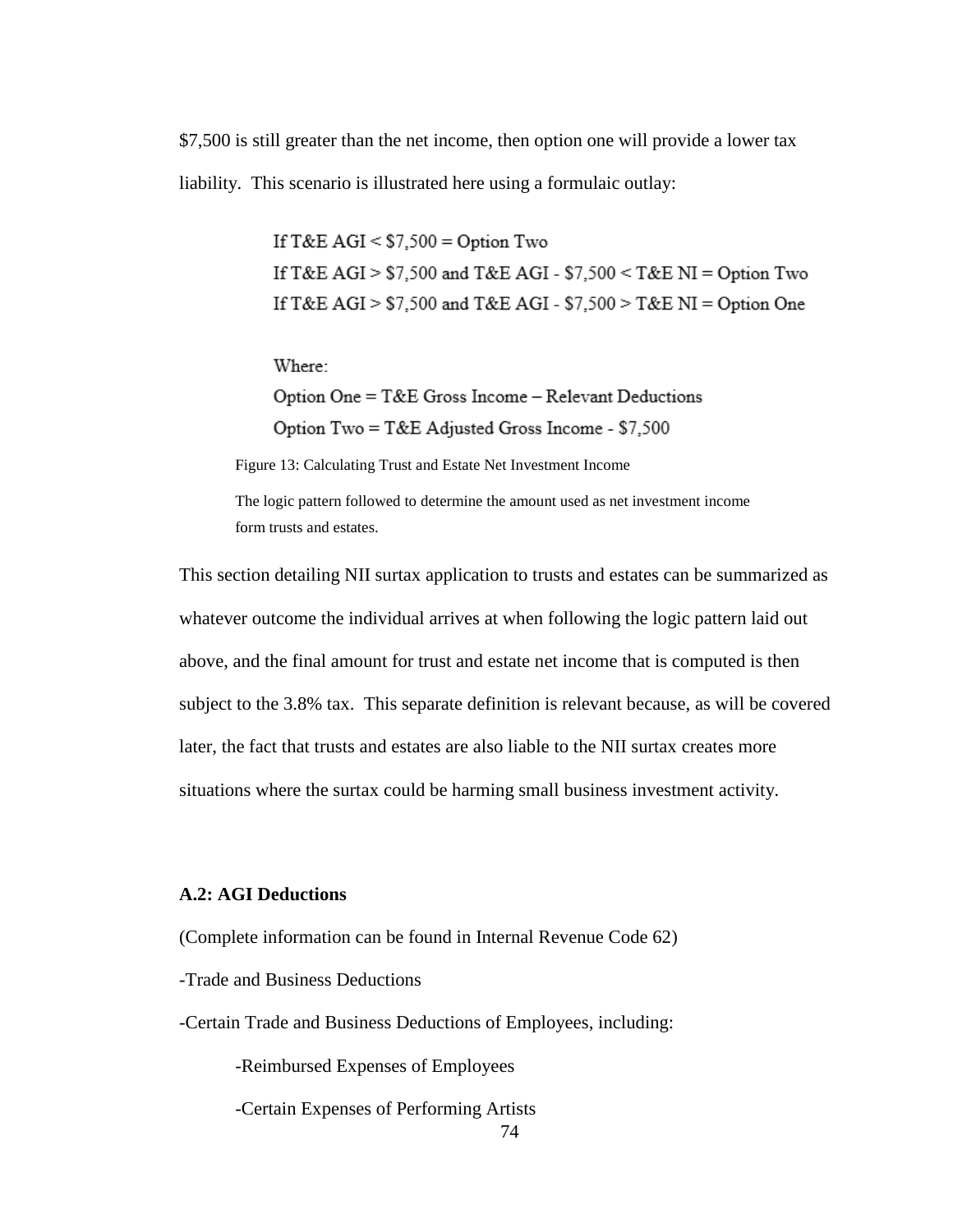-Certain Expenses of Officials

-Certain Expenses of Elementary and Secondary School Teachers

-Certain Expenses of Members of Reserve Components of the Armed Forces of

the United States

-Losses from Sale or Exchange of Property

-Deductions Attributable to Rents and Royalties

-Certain Deductions of Life Tenants and Income Beneficiaries of Property

-Pension, Profit-Sharing, and Annuity Plans of Self-Employed Individuals

-Retirement Savings

-Penalties Forfeited Because of Premature Withdrawal of Funds from Time Savings

Accounts or Deposits

-Alimony

-Reforestation Expenses

-Certain Required Repayments of Supplemental Unemployment Compensation Benefits

-Jury Duty Pay Remitted to Employer

-Moving Expenses

-Archer MSAs

-Interest on Education Loans

-Higher Education Expenses

-Health Savings Accounts

-Costs Involving Discrimination Suits

-Attorneys' Fees Relating to Awards to Whistleblowers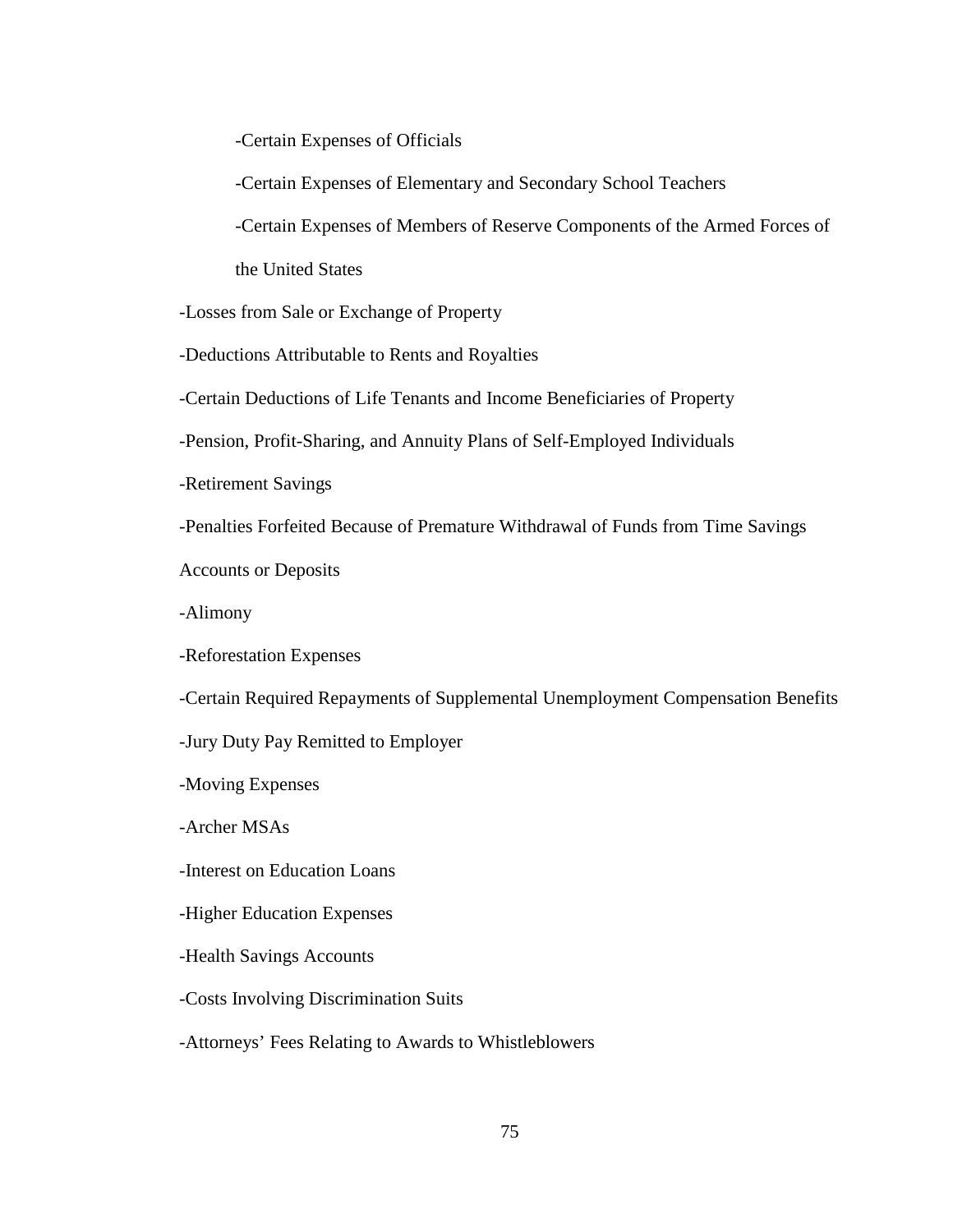## **A.3: IPO Annual Data**

| Year | <b>Total Gross IPOs</b> | <b>Total Net IPOs</b> |
|------|-------------------------|-----------------------|
|      |                         |                       |
| 2015 | 170                     | 105                   |
| 2014 | 292                     | 206                   |
| 2013 | 252                     | 157                   |
| 2012 | 179                     | 94                    |
| 2011 | 180                     | 81                    |
| 2010 | 197                     | 96                    |
| 2009 | 75                      | 41                    |
| 2008 | 54                      | 21                    |
| 2007 | 249                     | 159                   |
| 2006 | 255                     | 157                   |
| 2005 | 280                     | 161                   |
| 2004 | 303                     | 174                   |
| 2003 | 132                     | 63                    |
| 2002 | 160                     | 66                    |
| 2001 | 132                     | 80                    |
| 2000 | 424                     | 381                   |
| 1999 | 544                     | 476                   |
| 1998 | 392                     | 283                   |
| 1997 | 612                     | 473                   |
| 1996 | 845                     | 675                   |
| 1995 | 566                     | 457                   |
| 1994 | 568                     | 403                   |
| 1993 | 627                     | 509                   |
| 1992 | 509                     | 411                   |
| 1991 | 367                     | 287                   |
| 1990 | 172                     | 110                   |
| 1989 | 204                     | 110                   |
| 1988 | 227                     | 102                   |
| 1987 | 630                     | 284                   |
| 1986 | 953                     | 392                   |
| 1985 | 507                     | 186                   |

Table 7: IPO Annual Data

Gathered and published by Professor Jay R. Ritter of the Warrington College of Business. Full database contains the years 1960 through 2015.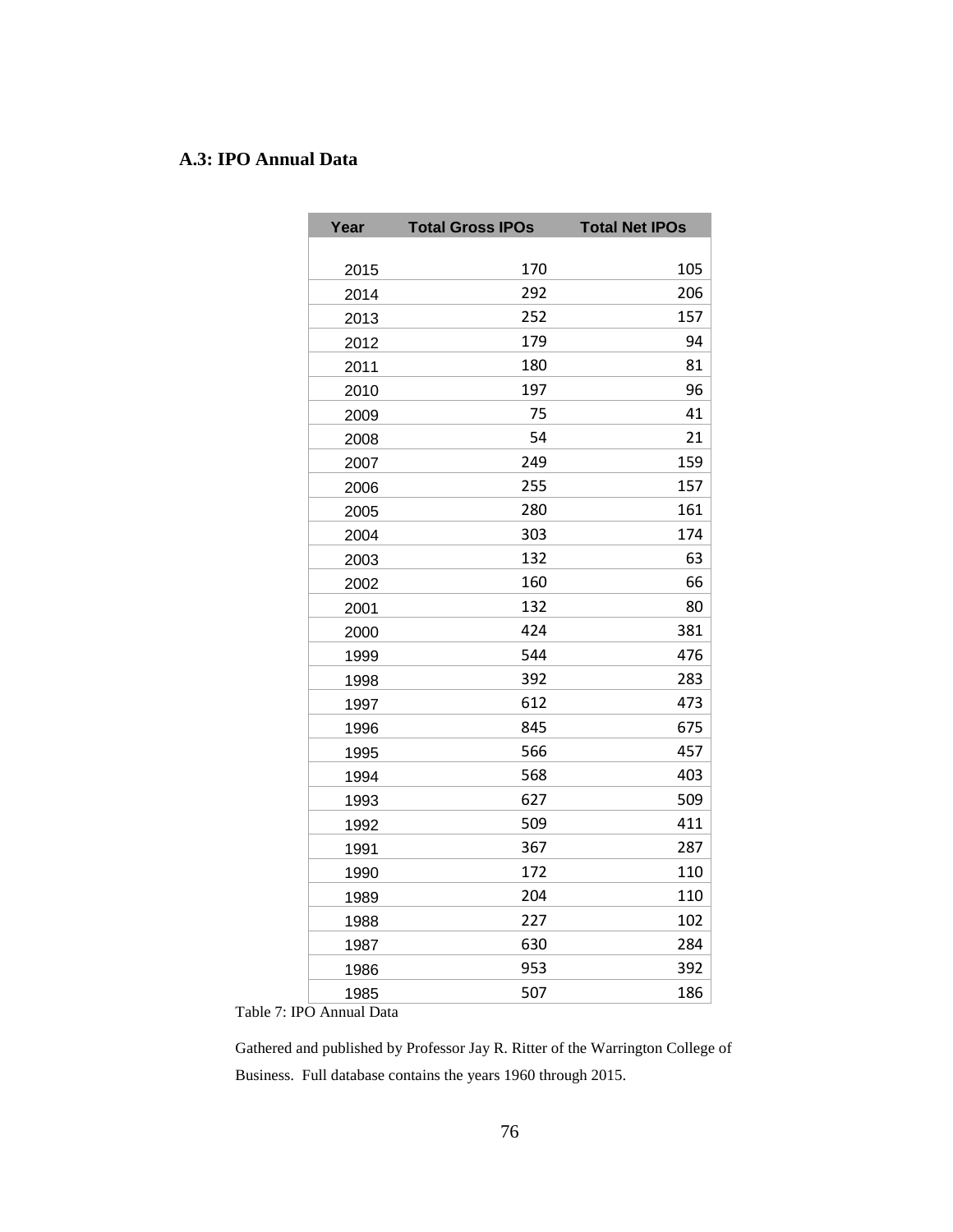| SUMMARY OUTPUT                                                    |                |                             |                                      |                         |                                                                                    |                         |                                                         |             |
|-------------------------------------------------------------------|----------------|-----------------------------|--------------------------------------|-------------------------|------------------------------------------------------------------------------------|-------------------------|---------------------------------------------------------|-------------|
|                                                                   |                |                             |                                      |                         |                                                                                    |                         |                                                         |             |
| Regression Statistics<br>Table 8: Regression Model Summary Output |                |                             |                                      |                         |                                                                                    |                         |                                                         |             |
| Multiple R                                                        | 0.801250573    |                             |                                      |                         |                                                                                    |                         |                                                         |             |
| R Square                                                          | 0.642002481    |                             |                                      |                         |                                                                                    |                         |                                                         |             |
| Adjusted R Square                                                 | 0.539717476    |                             |                                      |                         |                                                                                    |                         |                                                         |             |
| Standard Error                                                    | 0.257160727    |                             |                                      |                         |                                                                                    |                         |                                                         |             |
| Observations                                                      | 28             |                             |                                      |                         |                                                                                    |                         |                                                         |             |
|                                                                   |                |                             |                                      |                         |                                                                                    |                         |                                                         |             |
| ANOVA                                                             |                |                             |                                      |                         |                                                                                    |                         |                                                         |             |
|                                                                   | đ              | SS                          | SW                                   |                         | Significance F                                                                     |                         |                                                         |             |
| Regression                                                        | 6              | 2.490492715                 | 0.415082119 6.276604068              |                         | 0.000674993                                                                        |                         |                                                         |             |
| Residual                                                          | $\overline{c}$ | 1.388764435                 | 0.06613164                           |                         |                                                                                    |                         |                                                         |             |
| Total                                                             | 27             | 3.879257149                 |                                      |                         |                                                                                    |                         |                                                         |             |
|                                                                   |                |                             |                                      |                         |                                                                                    |                         |                                                         |             |
|                                                                   |                | Coefficients Standard Error | t Stat                               | P-value                 | Lower 95%                                                                          |                         | Upper 95% Lower 95.0% Upper 95.0%                       |             |
| ntercept                                                          | 1.581699934    | 0.613053853                 |                                      | 2.580034242 0.017462135 |                                                                                    | 0.306784653 2.856615216 | 0.306784653                                             | 2.856615216 |
| on 5-year Government Bonds:<br>Percent Per Year Return            | 0.104664769    |                             | 0.100101482 1.045586612 0.307638688  |                         |                                                                                    |                         | $-0.103507658$ $0.312837197$ $-0.103507658$ 0.312837197 |             |
| Annual AAA Corporate Bond Yield:                                  | $-0.053445396$ |                             | 0.133824637 -0.399368888 0.693653974 |                         |                                                                                    |                         | $-0.331748964$ $0.224858171$ $-0.331748964$ 0.224858171 |             |
| GDP Growth:                                                       | $-0.000132735$ |                             | 0.000327382 -0.405444843 0.689251572 |                         |                                                                                    |                         | $-0.000813564$ $0.000548093$ $-0.000813564$ 0.000548093 |             |
| re 5000:<br>Current Return on Wilshi                              | 0.005619026    |                             |                                      |                         | 0.0029798881 1.88950425  0.073252422 0.000577989  0.11816041  0.0005779881 1216041 |                         |                                                         |             |
| Previous Return on Wilshire 5000:                                 | 0.008765665    | 0.003414374                 | 2.567282725 0.017954916              |                         |                                                                                    | 0.001665084 0.015866245 | 0.001665084                                             | 0.015866245 |
| Shiller P/E Ratio                                                 | 0.015754465    |                             |                                      |                         | 0.007633769 2.063785923 0.051613676 -0.000120827 0.031629757 -0.000120827          |                         |                                                         | 0.031629757 |

# **A.4: Regression Model Summary Output**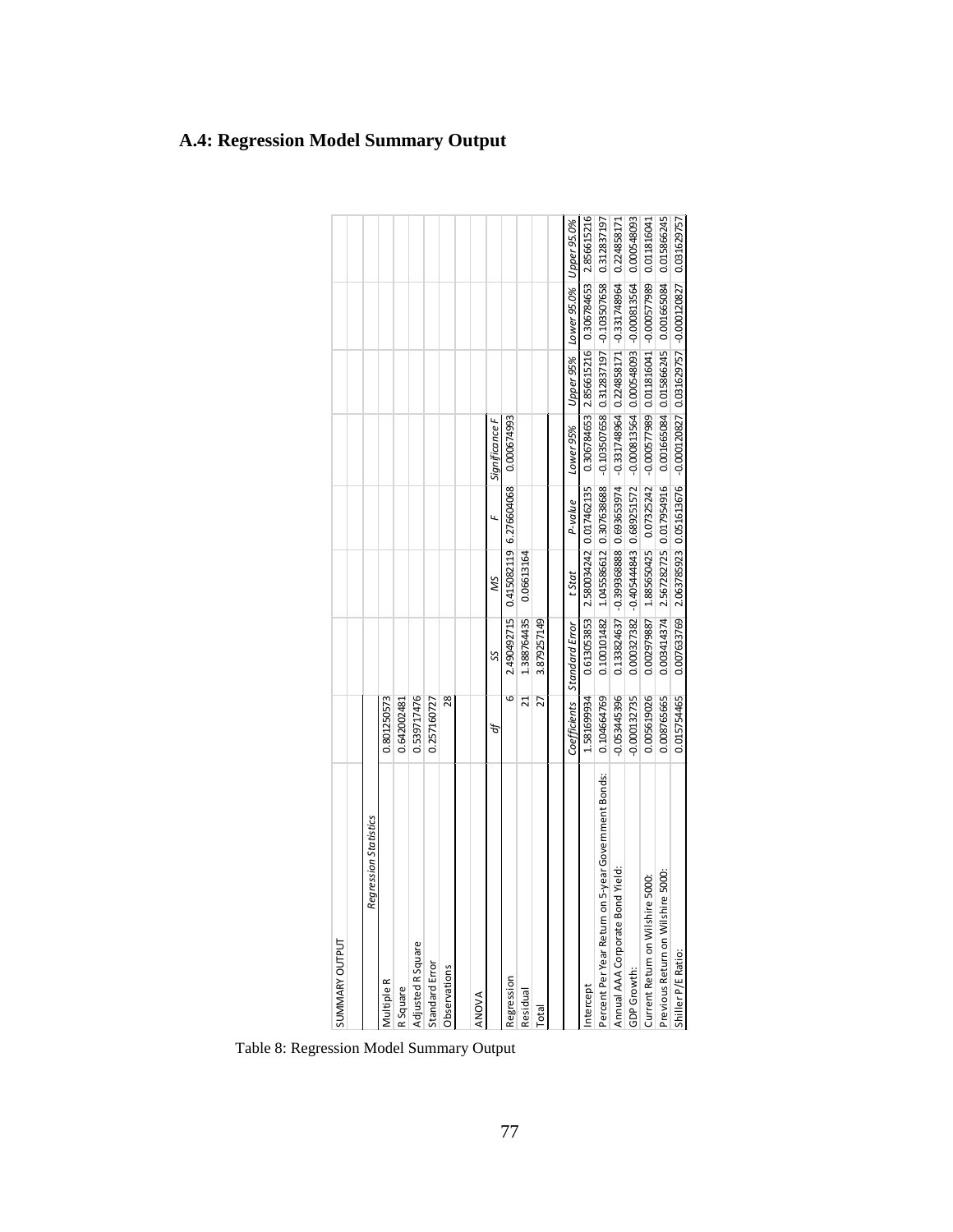| 38      | 392    | $\frac{34}{2}$ | $\mathbb{Z}$ | $\Xi$  | 110    | 287     | $\Xi$           | 50g             | 403     | 457    | 675    | 473    | 283    | 476    | 38              | జ        | ಜ        | ය        | Ħ      | 회      | 157    | $\mathfrak{B}$ | ಸ         | A         | க      | ಜ     | ਡ਼     |
|---------|--------|----------------|--------------|--------|--------|---------|-----------------|-----------------|---------|--------|--------|--------|--------|--------|-----------------|----------|----------|----------|--------|--------|--------|----------------|-----------|-----------|--------|-------|--------|
| 11.72   | 14.92  | 13.90          | 15.09        | 17.05  | 15.61  | 19.77   | 20.32           | 21.41           | 20.22   | 24.76  | 28.33  | 32.86  | 40.57  | 43.77  | 36.98           | 30.28    | 2.90     | 27.66    | 26.59  | 26.47  | 27.21  | 24.02          | $15.17\,$ | 20.53     | 22.98  | 21.21 | 21.90  |
| 3.04    | 32.56  | 16.09          | 2.27         | 17.94  | 29.17  | $-6.18$ | $\mathfrak{A}2$ | 8.97            | $11.28$ | -0.06  | 36.45  | 21.21  | 31.29  | 23.43  | 23.56           | $-10.89$ | $-10.97$ | $-20.86$ | 31.64  | 12.62  | $63$   | 15.88          | 5.73      | $-37.34$  | 29.42  | 17.87 | 0.59   |
| 32.56   | 16.09  | 227            | 17.94        | 29.17  | 6.38   | 34.20   | 8.97            | 11.28           | $-0.06$ | 36.45  | 21.21  | 31.29  | 23.43  | 23.56  | $-10.89$        | $-10.97$ | $-20.86$ | 31.64    | 12.62  | 6.32   | 15.88  | 5.73           | $-37.34$  | 29.42     | 17.87  | 0.59  | 16.12  |
| 306.00  | 243.50 | 280.00         | 382.40       | 405.10 | 321.90 | 194.40  | 365.30          | 339.40          | 430.10  | 355.30 | 436.10 | 508.30 | 480.70 | 571.40 | 624.20          | 337.00   | 355.70   | 533.20   | 764.20 | 818.80 | 762.20 | 621.70         | 241.00    | $-299.90$ | 545.70 | 53.50 | 637.40 |
| 11.73   | 9.02   | 9.38           | 9.71         | 9.26   | 932    | 8.77    | 8.14            | 7.22            | 7.96    | 7.59   | 7.37   | 7.26   | 63     | 7.04   | $\overline{28}$ | 7.08     | er 9     | 5.67     | 5.63   | 5.24   | 5.59   | 5.56           | 5.63      | 5.31      | 4.94   | 4.64  | 3.67   |
| $10.12$ | 7.30   | 7.94           | 8.48         | 8.50   | 8.37   | 7.37    | 6.9             | $\overline{54}$ | 6.69    | 6.38   | 6.3    | 62     | 5.4    | 55     | 616             | 4.56     | 3.82     | 2.97     | 3.43   | 4.05   | 4.75   | 443            | 2.80      | 2.20      | 193    | 152   | 0.76   |
| 985     | 1986   | 1987           | 1988         | 1989   | 1990   | 1991    | 1992            | 1993            | 1994    | 1995   | 1996   | 1997   | 1998   | 999    | 2000            | 2001     | 2002     | $2003$   | 2004   | 2005   | 2006   | $200\,$        | 2008      | 2009      | 2010   | 2011  | 202    |
|         |        |                |              |        |        |         |                 |                 |         |        |        |        |        |        |                 |          |          |          |        |        |        |                |           |           |        |       |        |

## **A.5: Variable Data and Estimation Results for 1985-2012**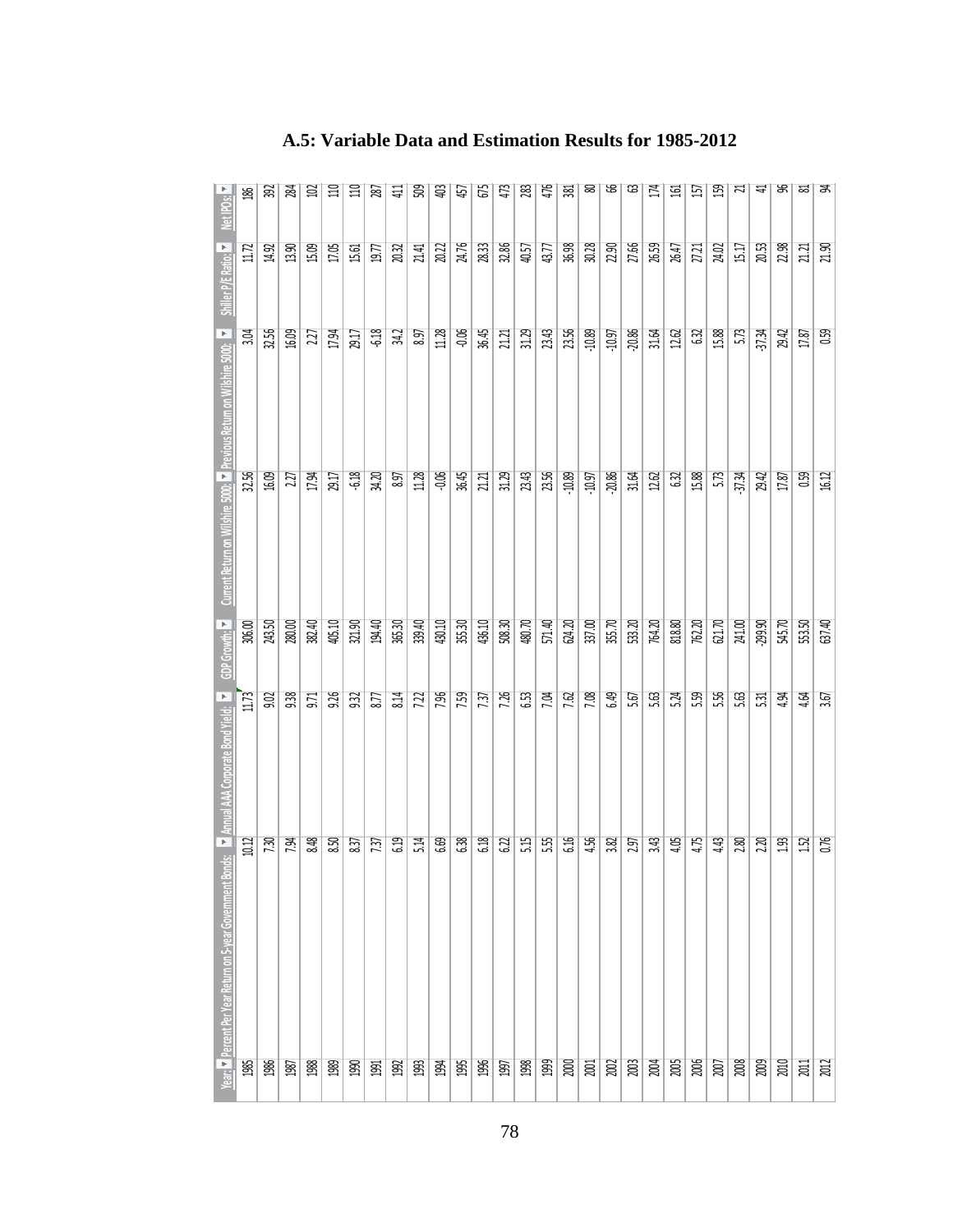|                            | YES | <b>YES</b> | YES | YES | $\frac{0}{2}$ | $\frac{0}{2}$ | YES | YES            | $\frac{0}{2}$ | $\frac{0}{2}$ | $\mathop{\mathsf{S}}\nolimits$ | YES | YES | $\frac{0}{2}$ | YES | YES | YES    | YES                      | YES | YES | YES            | YES | YES | $\frac{0}{2}$   | YES             | YES | YES |
|----------------------------|-----|------------|-----|-----|---------------|---------------|-----|----------------|---------------|---------------|--------------------------------|-----|-----|---------------|-----|-----|--------|--------------------------|-----|-----|----------------|-----|-----|-----------------|-----------------|-----|-----|
| Upper Limit: Vithin Limit: | 422 | 501        | 320 | 327 | 588           | 438           | 368 | 471            | 266           | 297           | 445                            | 830 | 821 | 1024          | 989 | 526 | 163    | 98                       | 161 | 365 | 273            | 323 | 297 | 76              | 57              | 266 | 148 |
| Lower Limit: E             | 129 | 153        | 98  | 100 | 180           | 134           | 113 | $\overline{4}$ | 81            | 51            | 136                            | 254 | 251 | 313           | 302 | 161 | 50     | $\overline{\mathcal{S}}$ | \$  | 112 | $\overline{a}$ | 8   | 51  | 23              | $\overline{30}$ | 81  | 45  |
| Estimated IPO: V           | 233 | 277        | 177 | 181 | 325           | 242           | 203 | 261            | 147           | 165           | 246                            | 459 | 454 | 567           | 547 | 291 | 90     | 54                       | 89  | 202 | 151            | 179 | 164 | $\overline{42}$ | 54              | 147 | 82  |
| Þ                          | 186 | 392        | 284 | 102 | 110           | 110           | 287 | 411            | 509           | 403           | 457                            | 675 | 473 | 283           | 476 | 381 | $80\,$ | 89                       | 63  | 174 | 161            | 157 | 159 | ដ               | $\overline{4}$  | 96  | 81  |
| Net IPO <sub>S</sub> :     |     |            |     |     |               |               |     |                |               |               |                                |     |     |               |     |     |        |                          |     |     |                |     |     |                 |                 |     |     |

Table 9: Variable Data and Estimation Results for 1985-2012

GDP growth measured in billions of U.S. dollars.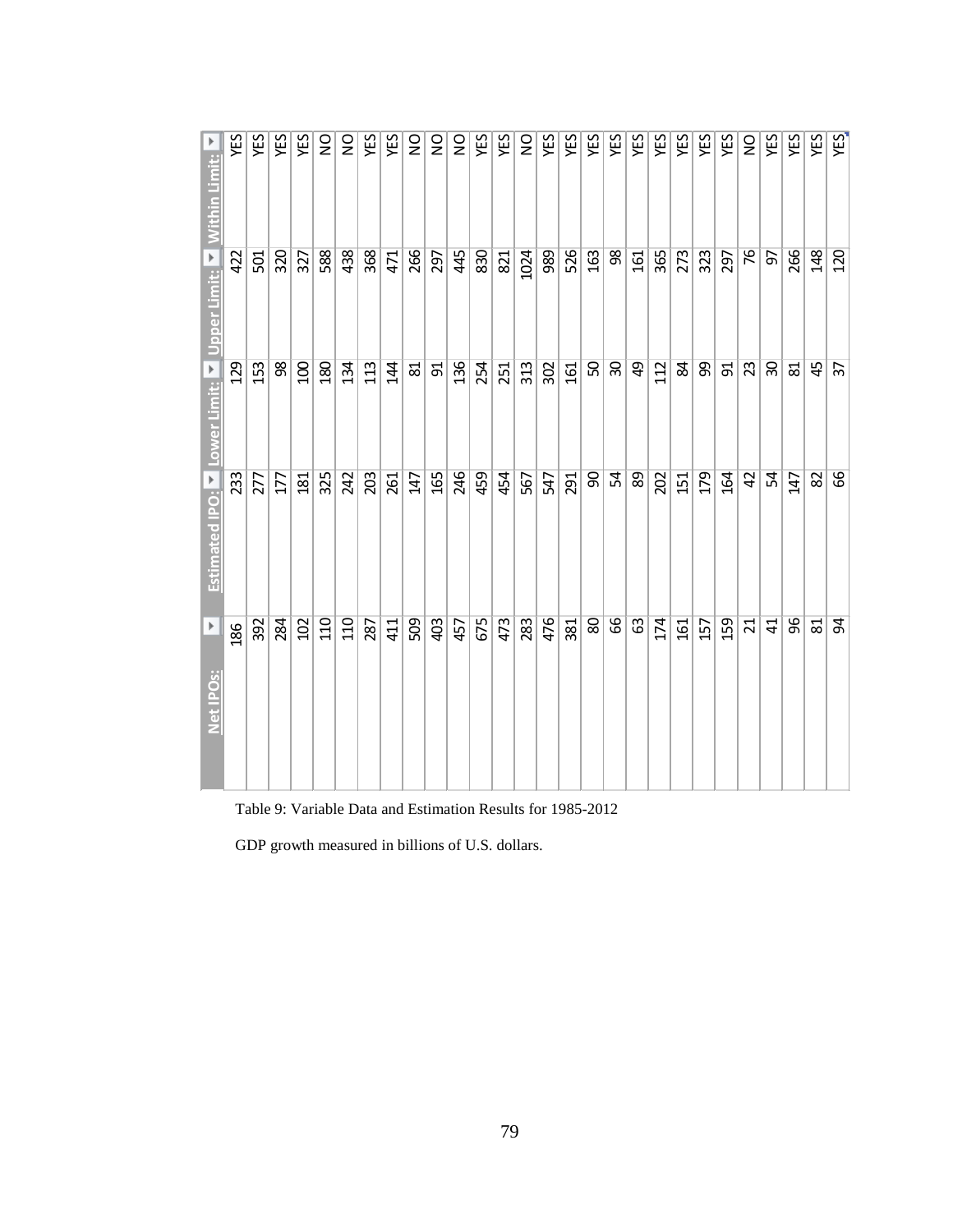| PS                                                                                            | Й      | 26     | 乌      |
|-----------------------------------------------------------------------------------------------|--------|--------|--------|
| Patie <sub>1</sub><br>è.                                                                      | 24.86  | 26.49  | 24.21  |
| E<br>Yanc 50.                                                                                 | 16,12  | 34.02  | 12.07  |
|                                                                                               | 34.02  | 12.07  | 0.4    |
| $_{\text{owth}}$ $_{\text{r}}$                                                                | 507.90 | 684.90 | 598.90 |
| 급                                                                                             | 42     | 416    | 3.89   |
| ×<br>÷<br>ī<br>7<br>ral (P<br>'n<br>ŕ<br>Ê<br>à<br>ı<br>۳<br>S<br>۰<br>ē<br>m.<br>Ξ<br>ē<br>ï | Ë      | ਲ੍ਰ    | ន្ម    |
| ≃<br>ċ.<br>Ξ                                                                                  | g      | 瓢      | ă      |

## **A.6: Variable Data and Estimation Results for 2013-2015**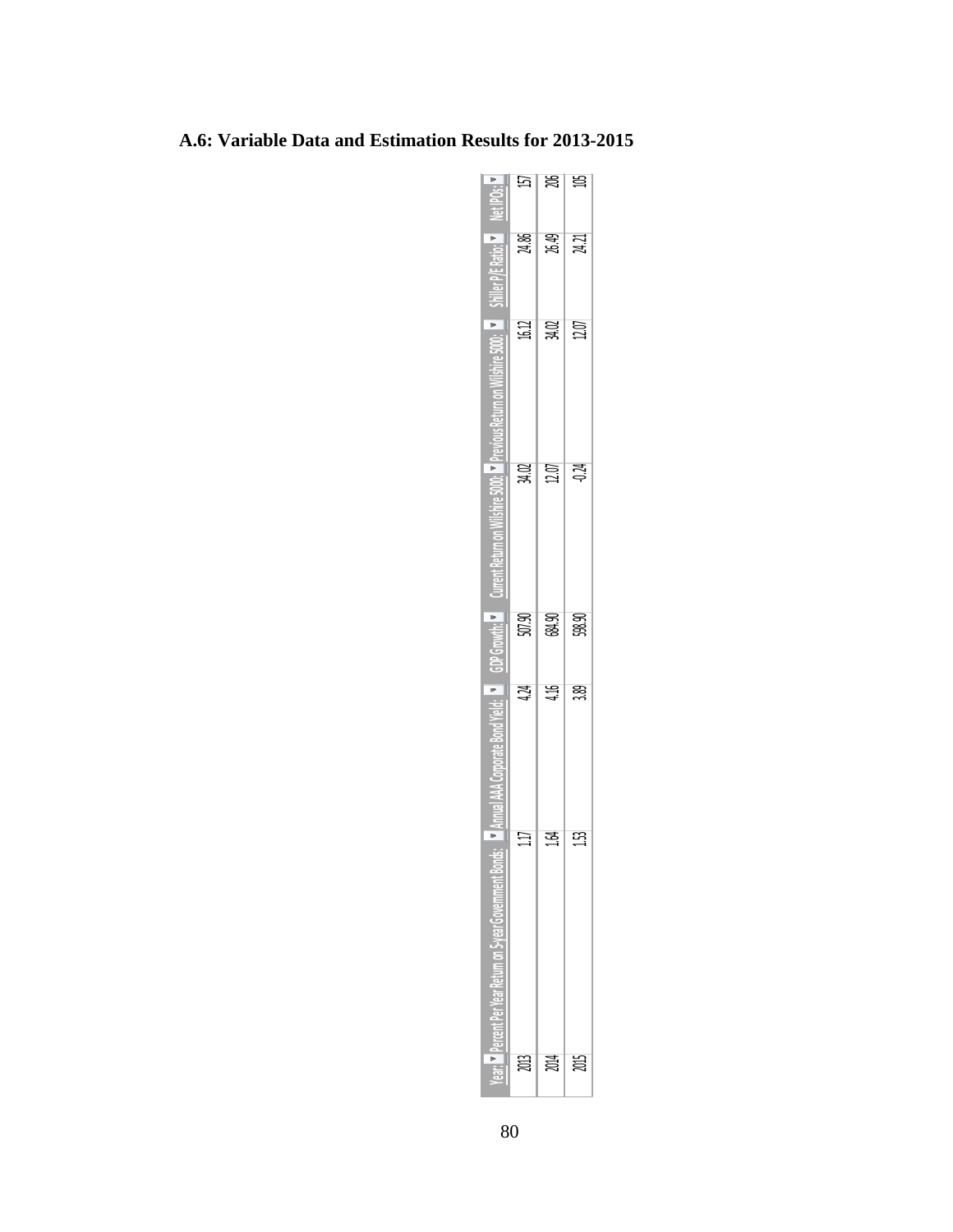|                                                           |                                              | YES | $\frac{X}{Y}$ |               |  |
|-----------------------------------------------------------|----------------------------------------------|-----|---------------|---------------|--|
|                                                           |                                              | 246 | 303           | 158           |  |
|                                                           | r<br>Le<br>Uppel                             |     |               |               |  |
|                                                           |                                              | 75  | 93            | $\frac{8}{3}$ |  |
|                                                           | Estimated IPO: Lower L                       | 136 | 167           | 87            |  |
|                                                           | 네<br>$\mathbf{a}$<br>$\overline{\mathsf{P}}$ | 157 | 206           | 105           |  |
| Table 10: Variable Data and Estimation Results for 2013-2 |                                              |     |               |               |  |
| GDP growth measured in billions of U.S. dollars.          |                                              |     |               |               |  |

Table 10: Variable Data and Estimation Results for 2013-2015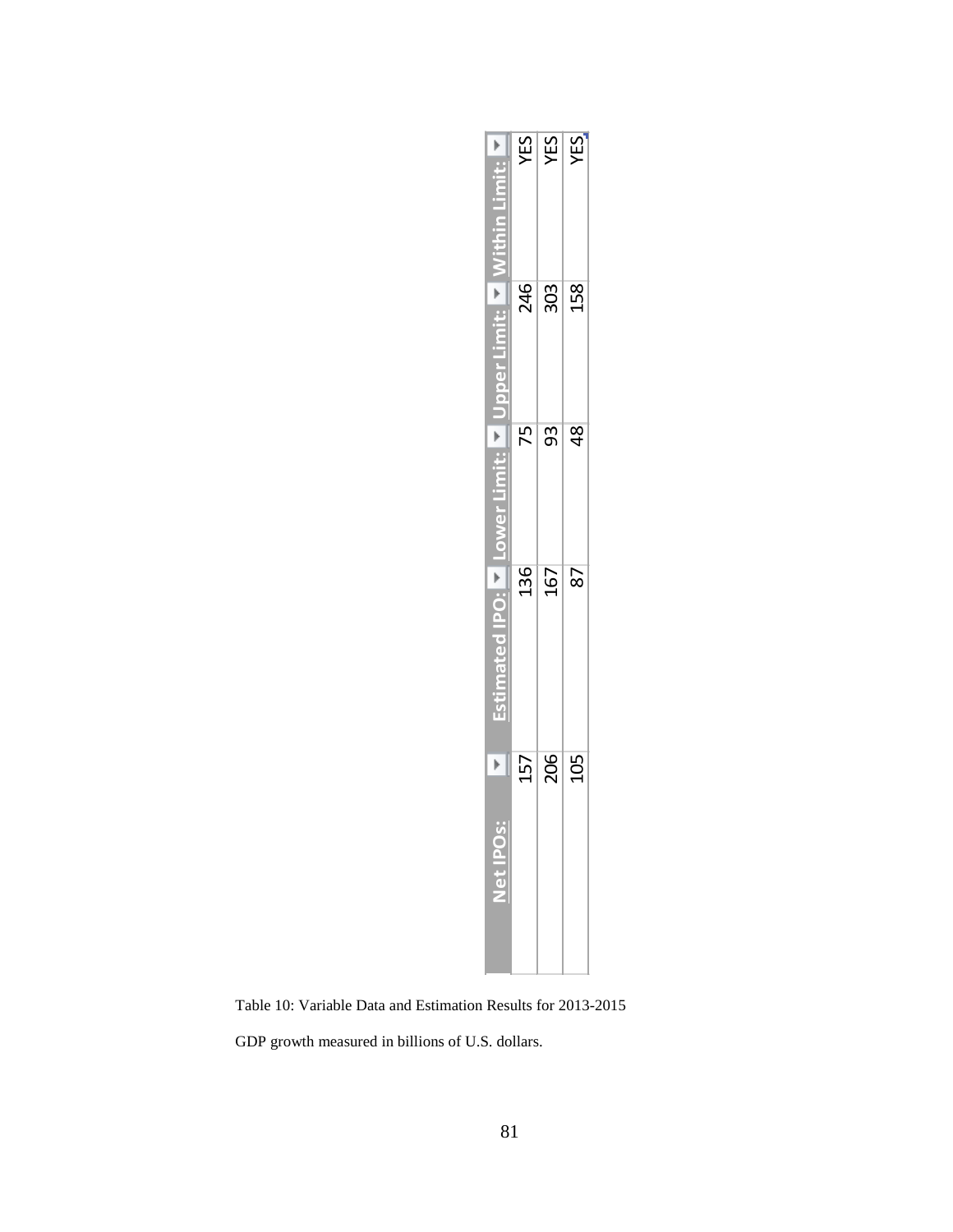### **Bibliography**

- "26 U.S. Code § 1411 Imposition of Tax." 26 U.S. Code § 1411. Web. 22 Feb. 2015. https://www.law.cornell.edu/uscode/text/26/1411.
- "2015 IPO Report." IPO Report (2015). WilmerHale.com. WilmerHale, 2015. Web. Jan. 2016.
- "4830-01-p." Federal Register (2013). Federal Register. National Archives and Records Administration. Web. 22 Feb. 2015. https://s3.amazonaws.com/publicinspection.federalregister.gov/2013-28410.pdf.
- "About the Law." About the Law. 14 Nov. 2014. Web. 22 Feb. 2015. http://www.hhs.gov/healthcare/rights/.
- "Annual Report of the Office of Economic Research FY 2015/December 2015." Annual Report of the Office of Economic Research (2015). SBA.gov. Small Business Association, Dec. 2015. Web. Jan. 2016.
- "Apple Inc. 2014 Annual Report." United States Securities and Exchange Commission Form 10-K (2015). Apple Inc., 2015. Web. Feb. 2016.
- Board of Governors of the Federal Reserve System. "Household And Nonprofit Organization Sector Balance Sheet: 1990 To 2014 [Assets, Liabilities, And Net Worth, As Of December 31, Selected Years]." ProQuest Statistical Abstract of the U.S. 2016 Online Edition. Ed. ProQuest, 2016. Web: ProQuest Statistical Abstract 05/16
- Board of Governors of the Federal Reserve System, Moody's Seasoned Aaa Corporate Bond Yield© [AAA], retrieved from FRED, Federal Reserve Bank of St. Louis https://research.stlouisfed.org/fred2/series/AAA, February, 2016.
- Board of Governors of the Federal Reserve System. "Stock Ownership By Age Of Head Of Family And Family Income: 2007 To 2013 [Selected Years]." ProQuest Statistical Abstract of the U.S. 2016 Online Edition. Ed. ProQuest, 2016. Web: ProQuest Statistical Abstract 05/16
- Bureau of Census. "Establishments, Employees, And Payroll By Employment-Size Class: 1990 To 2013 [Selected Years]." ProQuest Statistical Abstract of the U.S. 2016 Online Edition. Ed. ProQuest, 2016. Web: ProQuest Statistical Abstract 05/16
- Bureau of Census. "Money Income Of People-Selected Characteristics By Income Level: 2014 [By Sex, Age, Education, Housing Tenure, And Region]." ProQuest Statistical Abstract of the U.S. 2016 Online Edition. Ed. ProQuest, 2016. Web: ProQuest Statistical Abstract 05/16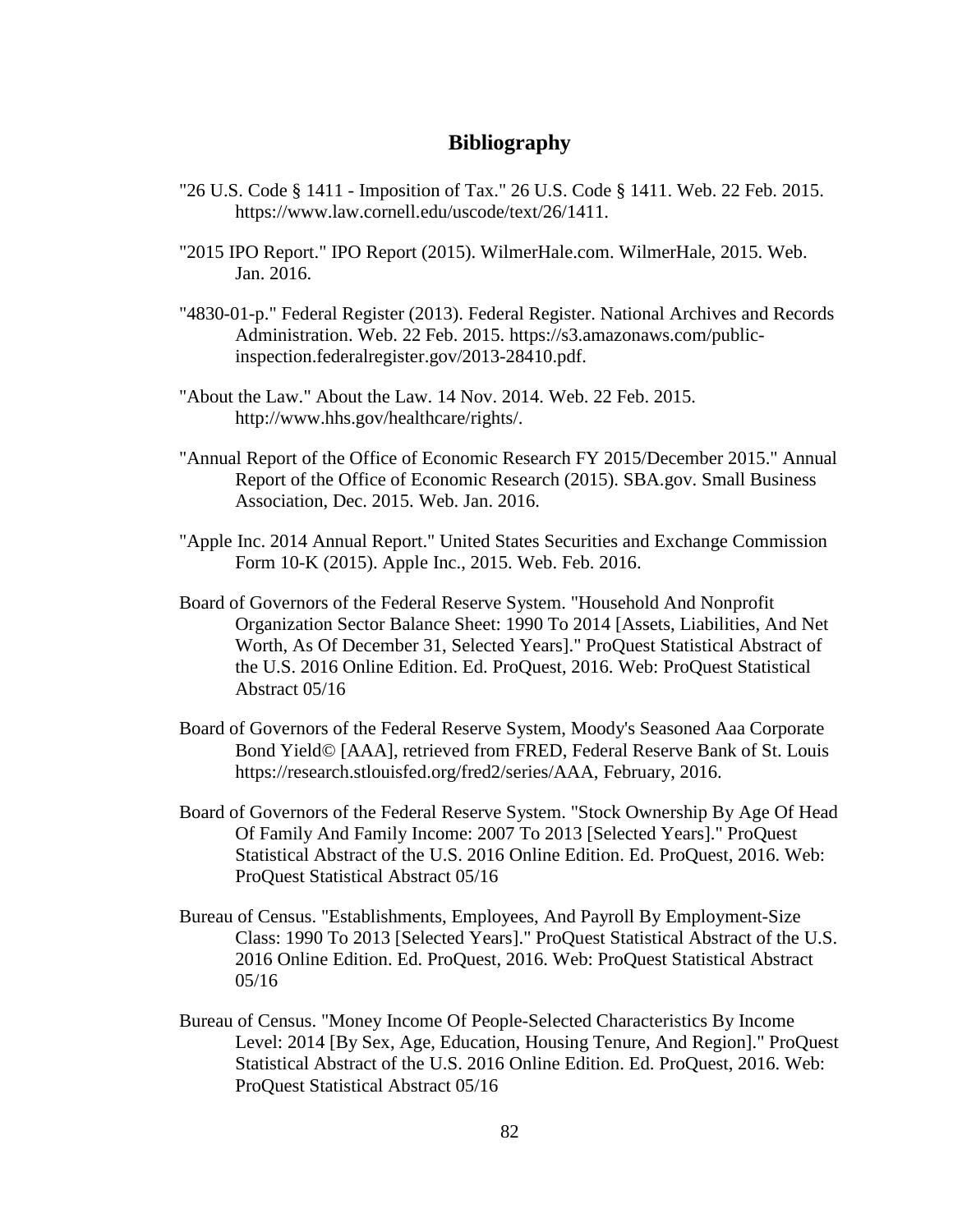- Catrell, Carol A. Estate Planning and Administration for S Corporations. Thesis. Briggs & Veselka Co., 2010. San Francisco: ALI-ABA Planning Techniques for Large Estates, 2010. Print.
- Cleary, Sean. "The Relationship Between Firm Investment and Financial Status." The Journal of FinanceLIV.2 (1999): 673-92. The Journal of Finance. Web. 22 Feb. 2015. http://onlinelibrary.wiley.com/doi/10.1111/0022-1082.00121/pdf.
- Deskins, John, Tami Gurley-Calvez, and Eric Thompson. "Understanding Small Business Activity at the State Level." SBA Office of Advocacy (2012): 1-37. SBA.gov. Small Business Association, Feb. 2012. Web. Feb. 2016.
- Dunkelberg, William C., and Holly Wade. "Small Business Economic Trends." NFIB (2015). Web. 22 Feb. 2015. http://www.nfib.com/Portals/0/PDF/sbet/sbet201502.pdf.
- "ECPI | Income Levels in the United States, without Capital Gains." ECPI | Income Levels in the United States, without Capital Gains. Web. February 2016. https://www.quandl.com/data/ECPI/INCOME\_LEVELS\_WITHOUT\_CAP\_GA IN-Income-levels-in-the-United-States-without-capital-gains
- "ECPI | The U.S. Stock Market, 1955-2011." ECPI | The U.S. Stock Market, 1955- 2011. Web. February 2016. https://www.quandl.com/data/ECPI/WEALTH\_6F
- "Financial Accounts of the United States: Flow of Funds, Balance Sheets, and Integrated Macroeconomic Accounts." Federal Reserve Statistical Release (2015). FederalReserve.gov. Board of Governors of the Federal Reserve, 10 Dec. 2015. Web. Jan. 2016.
- "Forms and Pubs." Internal Revenue Service. 13 Nov. 2014. Web. 22 Feb. 2015. http://www.irs.gov/uac/Newsroom/Net-Investment-Income-Tax-FAQs.
- "Frequently Asked Questions." SBA Office of Advocacy. Small Business Administration, 1 Mar. 2014. Web. 17 Mar. 2015. https://www.sba.gov/sites/default/files/FAQ\_March\_2014\_0.pdf.
- "How Close Are You to the Top 1%?" CNNMoney. Cable News Network. Web. January 2016. http://money.cnn.com/calculator/pf/income-rank/
- Howell-Smith, Laura, and Richard D. Blau. "Planning With Electing Small Business Trusts." Estate Planning; Tax Management Estates, Gifts and Trusts Journal; S Corporations: Federal Taxation. Americanbar.org. American Bar. Web. Feb. 2016.
- "Investment Income and Expenses (Including Capital Gains and Losses)." Publication 550 (2016). IRS.gov. Department of the Treasury Internal Revenue Service, 13 Jan. 2016. Web. Jan. 2016.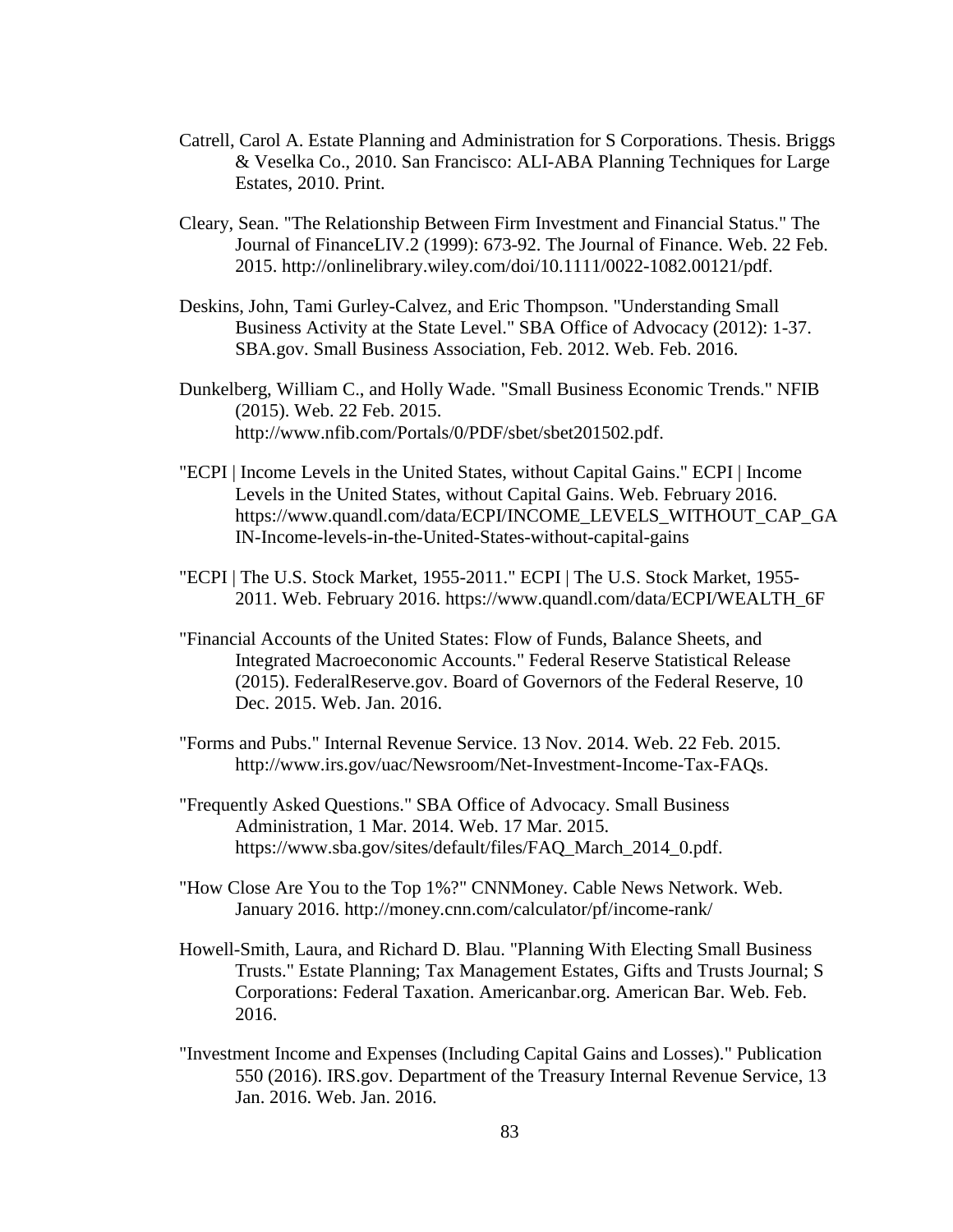- James, John A. and Richard Sylla , "Long-term bond yields: 1798–1997." Table Cj1192-1197 in Historical Statistics of the United States, Earliest Times to the Present: Millennial Edition, edited by Susan B. Carter, Scott Sigmund Gartner, Michael R. Haines, Alan L. Olmstead, Richard Sutch, and Gavin Wright. New York: Cambridge University Press, 2006. http://dx.doi.org/10.1017/ISBN-9780511132971.Cj1192-1260
- Joulfaian, David. "The Federal Gift Tax: History, Law, and Economics." SSRN Electronic Journal SSRN Journal. Print.
- Maula, Markku, Erkko Autio, and Pia Arenius. "What Drives Micro-Angel Investments?" Small Bus Econ Small Business Economics 25.5 (2005): 459-75. Print.
- McBride, William. "America's Shrinking Corporate Sector." Tax Foundation (2015). Taxfoundation.org. Tax Foundation, 06 Jan. 2015. Web. Jan. 2016.
- "McDonalds 2014 Annual Report." McDonalds Annual Report (2015). Aboutmcdonalds.com. McDonalds, Mar. 2015. Web. Feb. 2016.
- "National Economic Accounts." BEA. Web. January 2016. http://www.bea.gov/national/index.htm
- Nitti, Tony. "The Definitive Questions And Answers On The New Net Investment Income Tax [Updated For Final Regulations]." Forbes Magazine 4 Dec. 2013. Print.
- "Nonemployer Definitions." Nonemployer Definitions. Web. February 2016. https://www.census.gov/epcd/nonemployer/view/define.html
- OECD. Annual Survey of Large Pension Funds and Public Pension Reserve Funds: Report on Pension Funds' Long-Term Investments. Rep. OECD, 2014. Print.
- "Patient Protection and Affordable Care Act Detailed Summary, The." Responsible Reform for the Middle Class. Senate.gov. U.S. Senate. Web. Jan. 2015. http://www.dpc.senate.gov/healthreformbill/healthbill04.pdf.
- Pomerleau, Kyle. "2016 Tax Brackets." Tax Foundation (2015). Taxfoundation.org. Tax Foundation, 14 Oct. 2015. Web. Jan. 2016.
- "Publication 17 (2015), Your Federal Income Tax." Publication 17 (2015), Your Federal Income Tax. Web. 23 May 2016. https://www.irs.gov/publications/p17/ch08.html#en\_US\_2015\_publink1000171\_ 584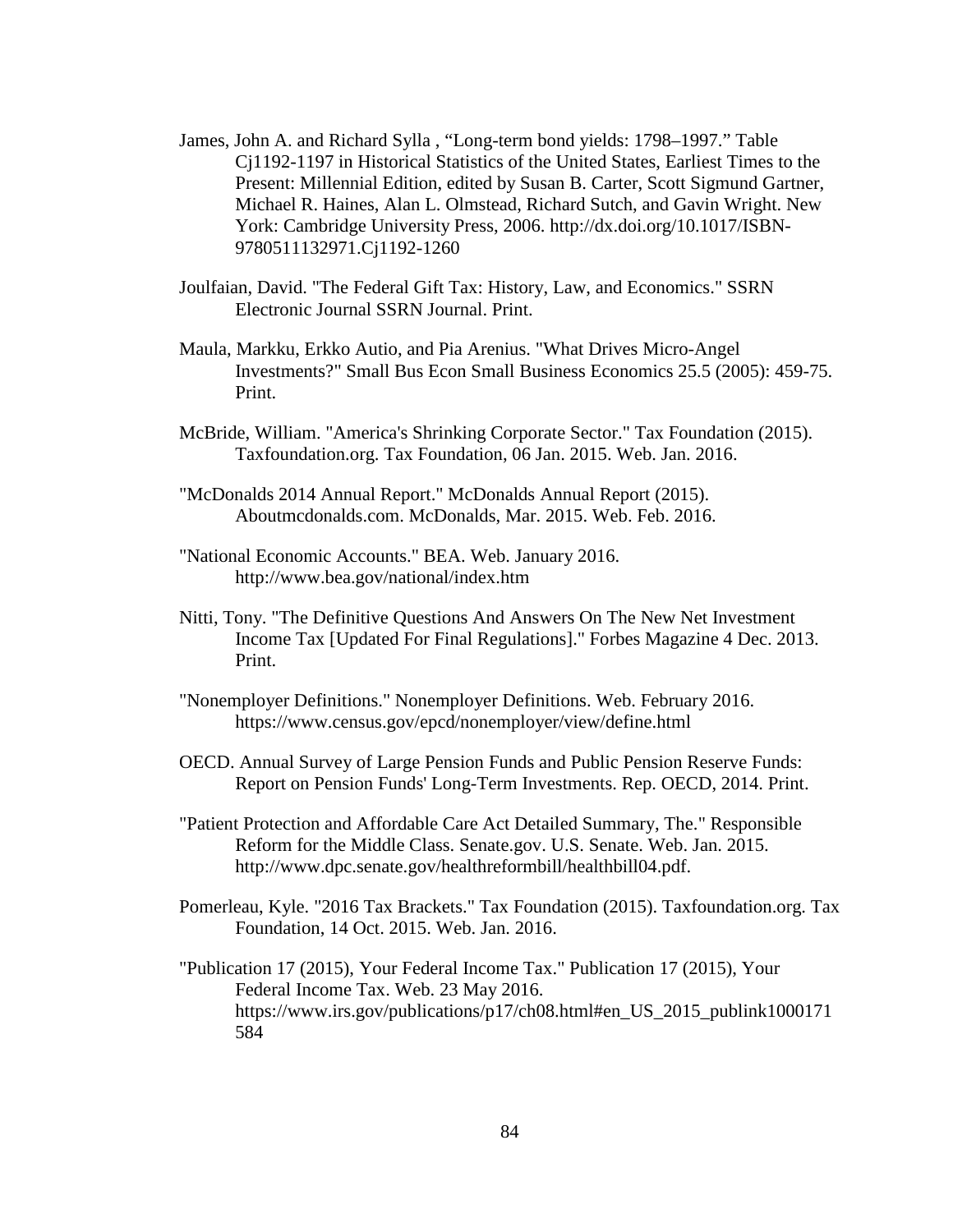- "Recently Priced IPOs for January 1997." NASDAQ.com. Web. January 2016. http://www.nasdaq.com/markets/ipos/activity.aspx?tab=pricings&month=1997- 01
- "Regulations.gov." Regulations.gov. Internal Revenue Service, 2 Dec. 2013. Web. 22 Feb. 2015. http://www.regulations.gov/#!documentDetail;D=IRS-2012-0049- 0086.
- "Resource Center." Daily Treasury Yield Curve Rates. Web. February 2016. https://www.treasury.gov/resource-center/data-chart-center/interestrates/Pages/TextView.aspx?data=yieldYear&year=1990
- "RITTER | Historical US IPO Statistics." RITTER | Historical US IPO Statistics. Web. February 2016. https://www.quandl.com/data/RITTER/US\_IPO\_STATS-Historical-US-IPO-Statistics
- Rousseau, Peter L. , "Sales of stocks and bonds on registered securities exchanges market value and volume: 1935–1998." Table Cj839-856 in Historical Statistics of the United States, Earliest Times to the Present: Millennial Edition,edited by Susan B. Carter, Scott Sigmund Gartner, Michael R. Haines, Alan L. Olmstead, Richard Sutch, and Gavin Wright. New York: Cambridge University Press, 2006. http://dx.doi.org/10.1017/ISBN-9780511132971.Cj797-869
- Rousseau, Peter L. , "Sales of stocks and bonds on the New York Stock Exchange: 1879–1999." Table Cj857-858 in Historical Statistics of the United States, Earliest Times to the Present: Millennial Edition, edited by Susan B. Carter, Scott Sigmund Gartner, Michael R. Haines, Alan L. Olmstead, Richard Sutch, and Gavin Wright. New York: Cambridge University Press, 2006. http://dx.doi.org/10.1017/ISB
- "S Corporations." S Corporations. Web. January 2016. https://www.irs.gov/businesses/small-businesses-self-employed/s-corporations
- SBA Office of Advocacy. "Frequently Asked Questions Marc 2014." Small Business Finance. Print.
- SBA Office of Advocacy. "Small Business Finance 2014 FAQ." Small Business Finance. Print.
- Securities and Exchange Commission. "Transaction Activity In Equities, Options, And Security Futures, 2000 To 2013, And By Exchange, 2013 [Selected Years]." ProQuest Statistical Abstract of the U.S. 2016 Online Edition. Ed. ProQuest, 2016. Web: ProQuest Statistical Abstract 05/16
- Shiller, Robert. S&P 500 PE Ratio by Year. 23 May 2016. Raw data. Yale, New Haven. http://www.multpl.com/table